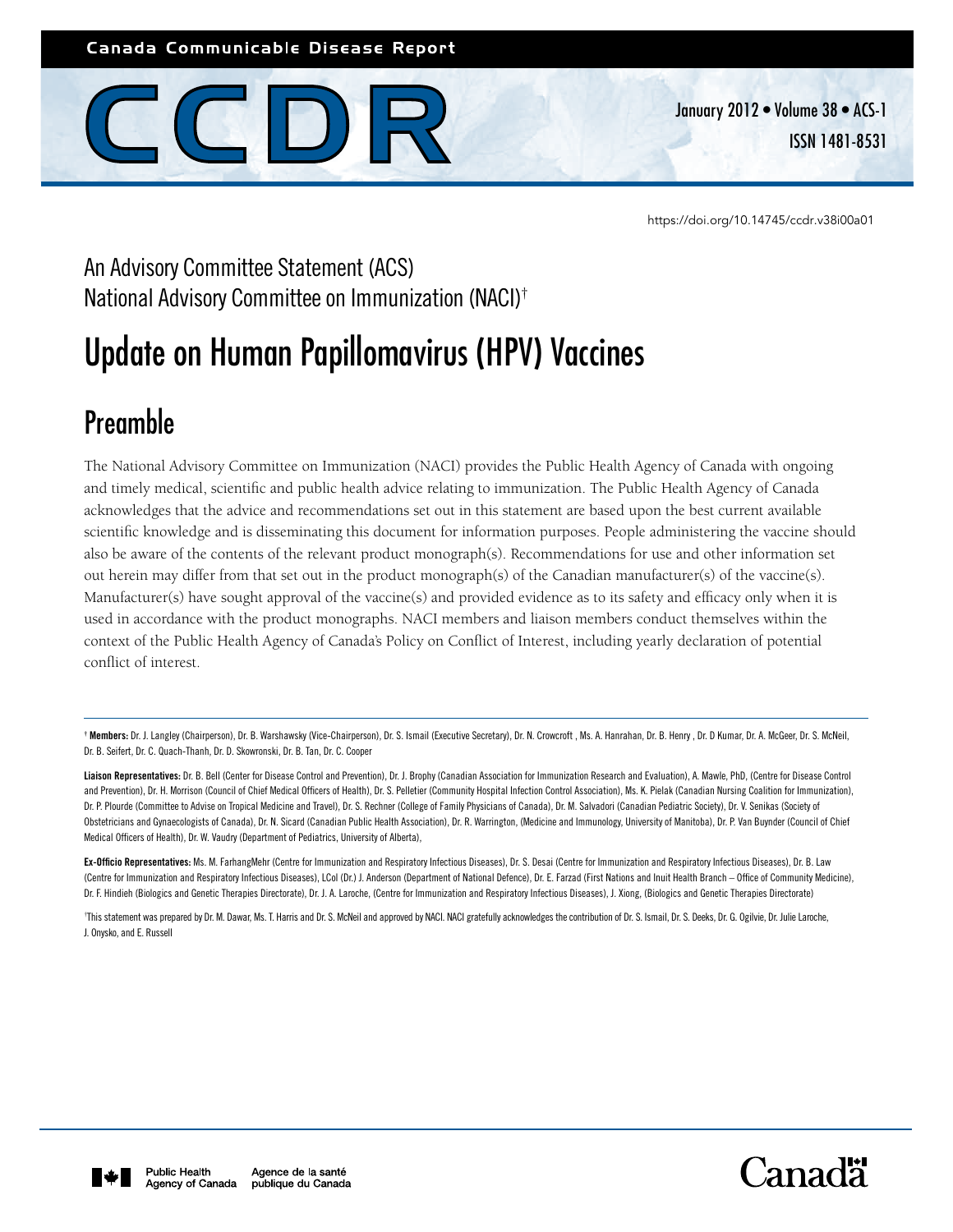# I. Introduction

In July 2006, a quadrivalent human papillomavirus vaccine (HPV4) (Gardasil®, Merck Canada, Inc.) was authorized in Canada for use in females 9 to 26 years of age for the prevention of infection caused by the HPV types 6, 11, 16, and 18 and the following diseases associated with these HPV types:

- • Cervical cancer
- Vulvar and vaginal cancers
- Genital warts (condyloma acuminata)
- • Cervical adenocarcinoma *in situ* (AIS)
- Cervical intraepithelial neoplasia (CIN) grades 1, 2 and 3
- Vulvar intraepithelial neoplasia (VIN) grades 2 and 3
- Vaginal intraepithelial neoplasia (VaIN) grades 2 and 3

In February 2010, Gardasil® was authorized to expand its indications to include males 9 to 26 years of age for the prevention of infection caused by HPV types 6, 11, 16, and 18 and for genital warts (condyloma acuminata) caused by HPV types 6 and 11. (1)

In April 2011, Gardasil® was approved for use in women up to the age of 45 years.

In May 2011, Gardasil® was indicated in females and males 9 through 26 years of age for the prevention of:

- Anal cancer caused by HPV types 16 and 18
- Anal intraepithelial neoplasia (AIN) grades 1, 2, and 3 caused by HPV types 6, 11,
- 16, and 18.

Also in February 2010, a bivalent HPV vaccine (HPV2),

Cervarix™ (GlaxoSmithKline Inc.), was authorized for use in Canada in females 10 through 25 years of age. Cervarix™ is indicated for the prevention of cervical cancer by protecting against the following dysplastic lesions caused by oncogenic HPV types 16 and  $18$ :(2)

- • CIN grades 1, 2 and 3
- Cervical AIS

This statement will:

- Review existing National Advisory Committee on Immunization (NACI) recommendations on HPV vaccines;
- Review the epidemiology of HPV among females and males, including the burden of anogenital warts and HPV-associated cancers;
- Provide information on the HPV2 (Cervarix™) vaccine and recommendations for its use;
- • Provide updated information on the use of HPV4 (Gardasil®) vaccine and new information specific to its use in males.

#### *Overview of past National Advisory Committee on Immunization recommendations for HPV vaccine*

NACI issued a statement in  $2007^{(3)}$  recommending the use of HPV4 in:

- Females between 9 and 13 years of age
- Females between the ages of 14 and 26 years (even if they are already sexually active, with or without previous Papanicolaou test (Pap) abnormalities, including cervical cancer, or have had genital warts or known HPV infection).

For females >26 years of age, studies of Gardasil® vaccine use were ongoing at the time of publication in 2007. It was noted in the previous statement that use of the vaccine in females >26 years of age could be considered in individual circumstances.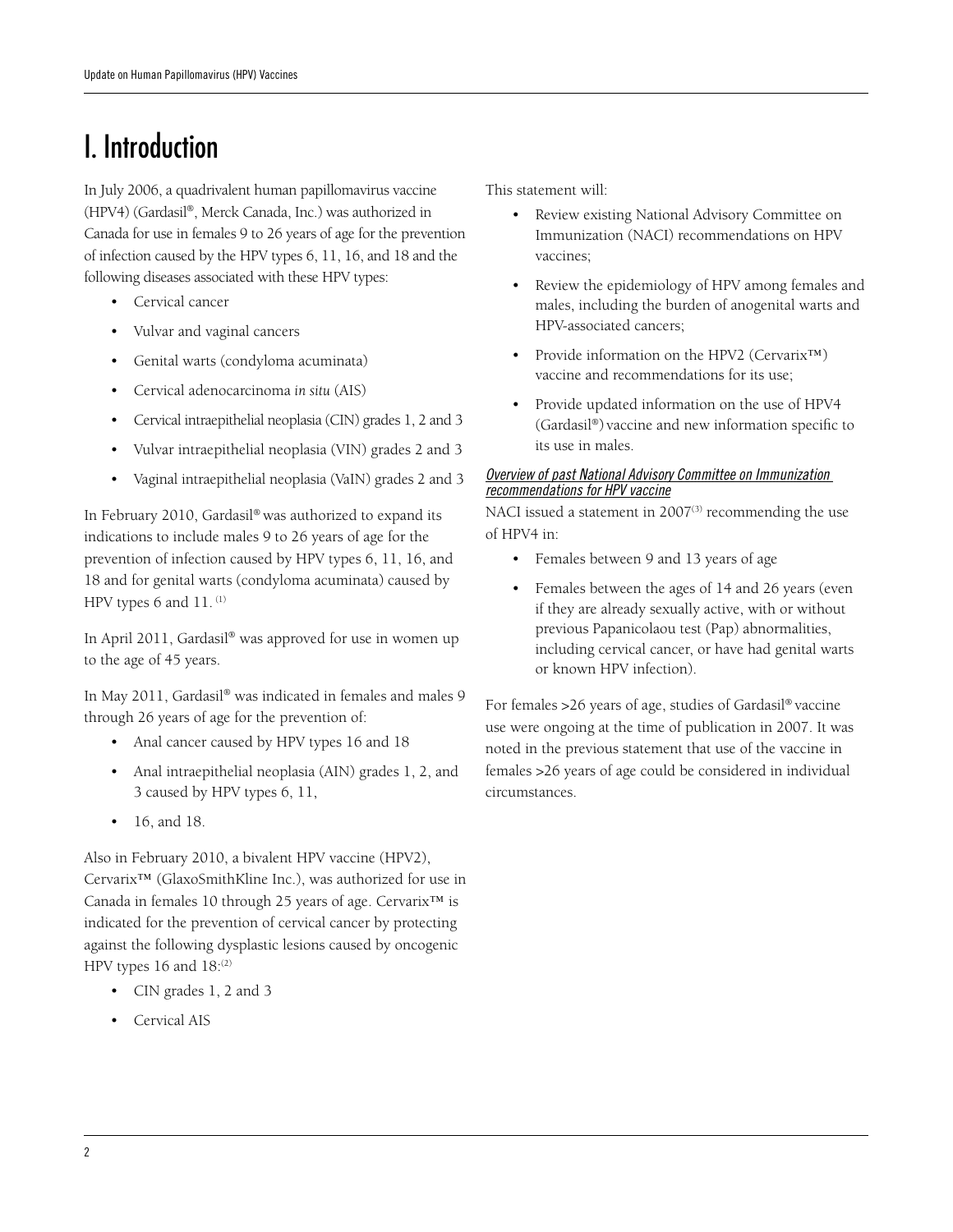# II. Methods

In brief, the broad stages in the preparation of a NACI statement are:

- 1. knowledge synthesis (retrieve and summarize individual studies, rank the level and quality of the evidence)
- 2. synthesis of the body of evidence of benefits and harms, considering the quality of the evidence and magnitude of effects observed
- 3. translation of evidence into a recommendation.

Further details regarding this process are outlined in: *Evidence-Based Recommendations for Immunization: Methods of the NACI, January 2009, CCDR* at: http://www.phac-aspc. gc.ca/publicat/ccdr-rmtc/09vol35/acs-1/index-eng.php).

NACI reviewed the draft work plan of the HPV Working Group and the key questions for the proposed literature review, including such considerations as the burden of illness of the disease to be prevented and the target

# III. Epidemiology

# III.1. Females

HPV epidemiology in females was reviewed extensively in the 2007 NACI HPV statement.<sup>(3)</sup> Relevant data since that statement are summarized here.

A study by Moore *et al*. estimates HPV prevalence among females, using the largest Canadian population-based sample to date<sup>(4)</sup>. Prevalence and type distribution of HPV DNA was determined from a sample (n=4821) of women aged 13 to 86 years participating in the provincial cervical cancer screening program in British Columbia (BC). Overall HPV prevalence was 16.8% (95% CI: 15.8-17.9). The prevalence of vaccine types 6, 11, 16 and 18 was 4.0 % (95% CI: 3.5-4.6), 0.2% (95% CI: 3.7-0.1-0.4.8), 10.7% (95% CI: 9.8-11.6) and 3.5% (95% CI: 3.1-4.1), respectively. Overall HPV positivity (both high and low-risk types) was most prevalent in women under 20 years of age with a significant trend of decreasing prevalence (any HPV type, any high-risk, and any low-risk

populations, safety, immunogenicity, efficacy, effectiveness of the vaccines, vaccine schedules, and other aspects of the overall immunization strategy. The knowledge syntheses were performed by Dr. Meena Dawar, Community Medicine Specialist, Tara Harris, Senior Nurse Epidemiologist with the Public Health Agency of Canada, and Dr. Shelly McNeil, Infectious Diseases Specialist, and supervised by the Working Group. Following critical appraisal of individual studies, summary tables with ratings of the quality of the evidence using NACI's methodological hierarchy (Table 17) were prepared, and proposed recommendations for vaccine use were developed. The Working Group Chairperson and a PHAC Medical Specialist presented the evidence and proposed recommendations to NACI on October 6, 2010. Following thorough review of the evidence and consultation at the NACI meeting of October, 2010, the committee voted on specific recommendations. The description of relevant considerations, rationale for specific decisions, and knowledge gaps are described in the text.

type) seen until 60 years of age (p<0.0001 for each). These overall prevalence estimates are comparable to other studies.

In a seroprevalence study based on a sample of 1020 agestratified anonymous sera from women 15 to 39 years of age in BC undergoing prenatal testing,<sup>(5)</sup> HPV type 16 and 18 antibodies were detected in 17.9% and 9.5% of subjects respectively, and 3.9% had antibodies to both types. Based on age-stratified data, the authors concluded that exposure to HPV types 16 and 18 occurred at a young age. The neutralizing antibody titres were maintained across all age groups, which could possibly be due to persistent infection, re-infection, or long-term antibody persistence.

The peak risk for HPV infection is within the first five to ten years of the first sexual experience. A recent meta-analysis of over 44 studies worldwide indicates that a second peak in HPV infection prevalence occurs in women ≥45 years of age in all regions with the exception of Asia, where rates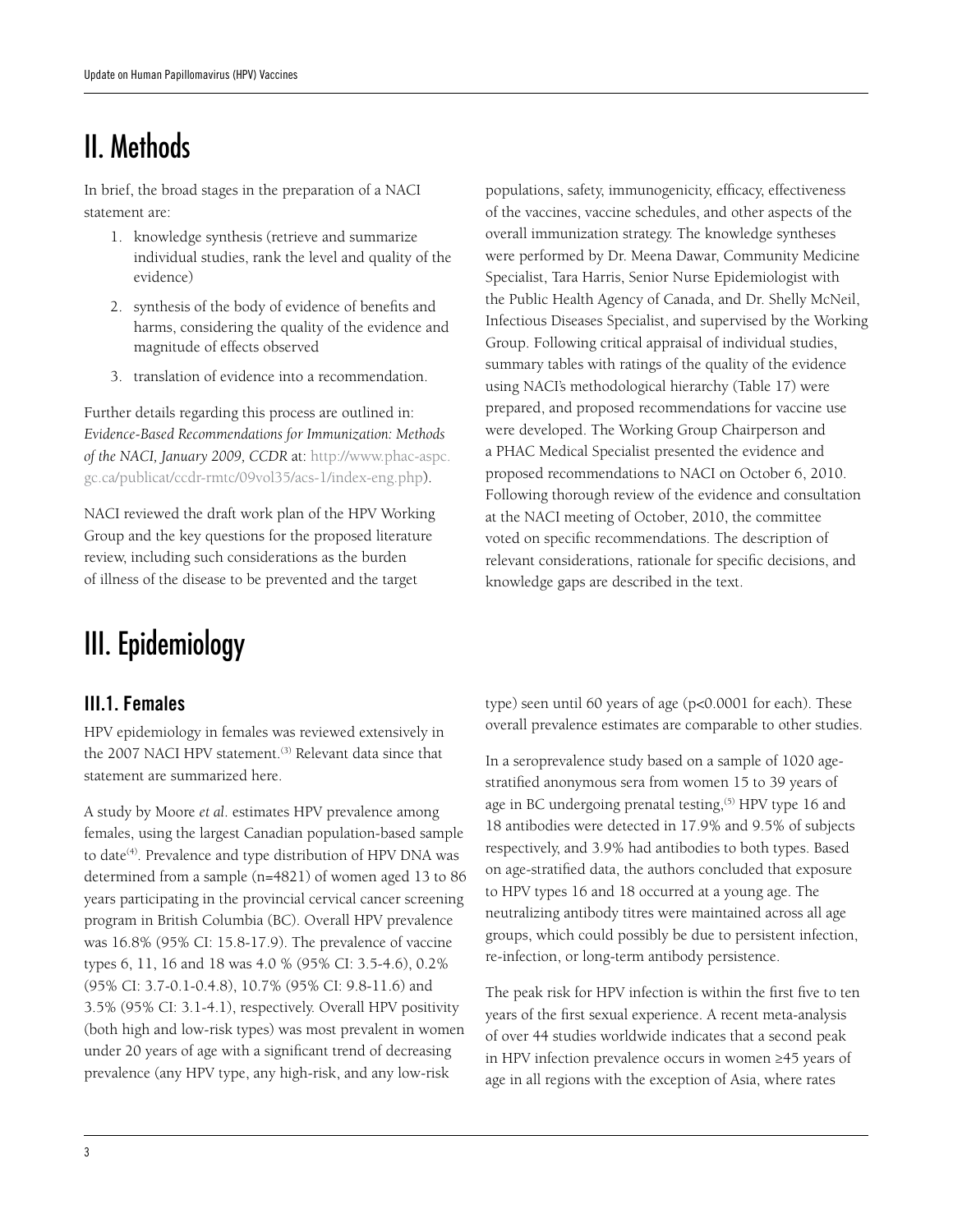continue to decline beyond 45 years of age.<sup>(6)</sup> The magnitude of the second peak is reduced compared to peak rates in younger women. In a cohort of 1610 Colombian women, the five-year cumulative risk of cervical HPV infection, defined by the presence of HPV DNA, of any type was 22.0% for those aged 30 to 44 years and 12.5% for those aged ≥45 years compared to 42.5% among those 15 to 19 years of age.<sup>(7)</sup> Possible explanations for the second peak of HPV infection include reactivation of latent infection, new infections because of age-related social or behavioral change, or a cohort effect. The extent to which infections occurring in later life are associated with subsequent risk of cancer and pre-cancer is not yet known.

## III.2. Males

HPV epidemiology was reviewed extensively in the 2007 NACI HPV statement.<sup>(3)</sup> While there are limited data on the natural history, epidemiology and burden of HPV-related disease in males, several studies have been published since the 2007 statement and additional studies are ongoing. (8) Relevant data on HPV epidemiology in males since that statement are summarized here, in particular anogenital warts and HPV-associated cancers in men.

#### *Natural history of HPV infection in males*

Similar to females, most HPV infections in males are asymptomatic. Anogenital warts (AGW) are attributable to HPV types 6 and 11 in most cases (>90%) and 20-50% of cases involve co-infection with oncogenic HPV types.(8-10)

HPV causes both benign and malignant anogenital disease and head and neck lesions. HPV types 16 and 18, which are also referred to as high-risk (HR) types, are associated with cancers of the penis, anus,<sup>(11)</sup> mouth and oropharynx.

Mechanisms of oncogenicity in HPV-associated cancers affecting men, and non-cervical HPV-associated cancers in women, are incompletely understood, but presumed to be similar to those of the cervix. For example, about 90% of anal squamous cell cancer is associated with HPV and arises in the transformation zone, a region pathologically similar to that of the cervix where the squamous epithelium meets the columnar epithelium. Anal cancer is believed to be preceded by anal intraepithelial neoplasia (AIN) II or III.<sup>(11)</sup>

#### *Prevalence and incidence of HPV infection in males*

HPV is not a notifiable disease in Canada. Estimates of HPV infection and associated disease burden among males are primarily based on prevalence and incidence studies in selected populations, many of which may have a bias towards higher rates of infection because of multiple sexual partners. Data of disease burden are needed to understand the epidemiology of infection and to assess the potential impact of immunization programs. HPV DNA testing from genital sites measures only current infections which are typically transient, and can vary widely due in part to variation in the type and number of anatomic sites sampled (e.g. single *versus* multiple sites), use of different analytical methods, and the selection criteria of the populations studied.<sup>(8)</sup>

A systematic review of over 40 studies by Dunne *et al*. reports prevalence estimates between 1.3% and 72.9% among studies assessing multiple sites, with 56% of studies reporting a prevalence of ≥20%.(12) HPV type 16 is consistently among the most common types reported.

The HPV in Men (HIM) study is an ongoing study to assess a variety of aspects of HPV infection among men aged 18 years and older recruited from three different countries (Brazil, Mexico and the United States) using a common protocol for sampling and HPV detection. An overall prevalence of 65.2% has been observed in this study population (n=1160). Overall prevalence was higher in Brazil (72.3%) than in the United States (US) (61.3%) and Mexico (61.9%). Multiple types were detected in 25.7% of all participants, while HPV type 16 was the most common oncogenic type detected (6.5%), followed by HPV type 51 (5.3%) and HPV type 59 (5.3%).<sup>(13)</sup>

There are few published Canadian studies of HPV prevalence or incidence among men. Ogilvie *et al*. reported a prevalence of any HPV type from any site (glans penis/foreskin, penile shaft and scrotum were sampled) of 69.8% in a sexually transmitted infection (STI) clinic population of heterosexual males in Vancouver, BC.<sup>(14)</sup>

Seroprevalence studies can assist in understanding epidemiology of infection, and cumulative exposure over time and has been assessed in a limited number of studies in males.(15-17) Two population-based studies from Australia and the US have been recently published. A large populationbased sample of Australians 0 to 69 years of age showed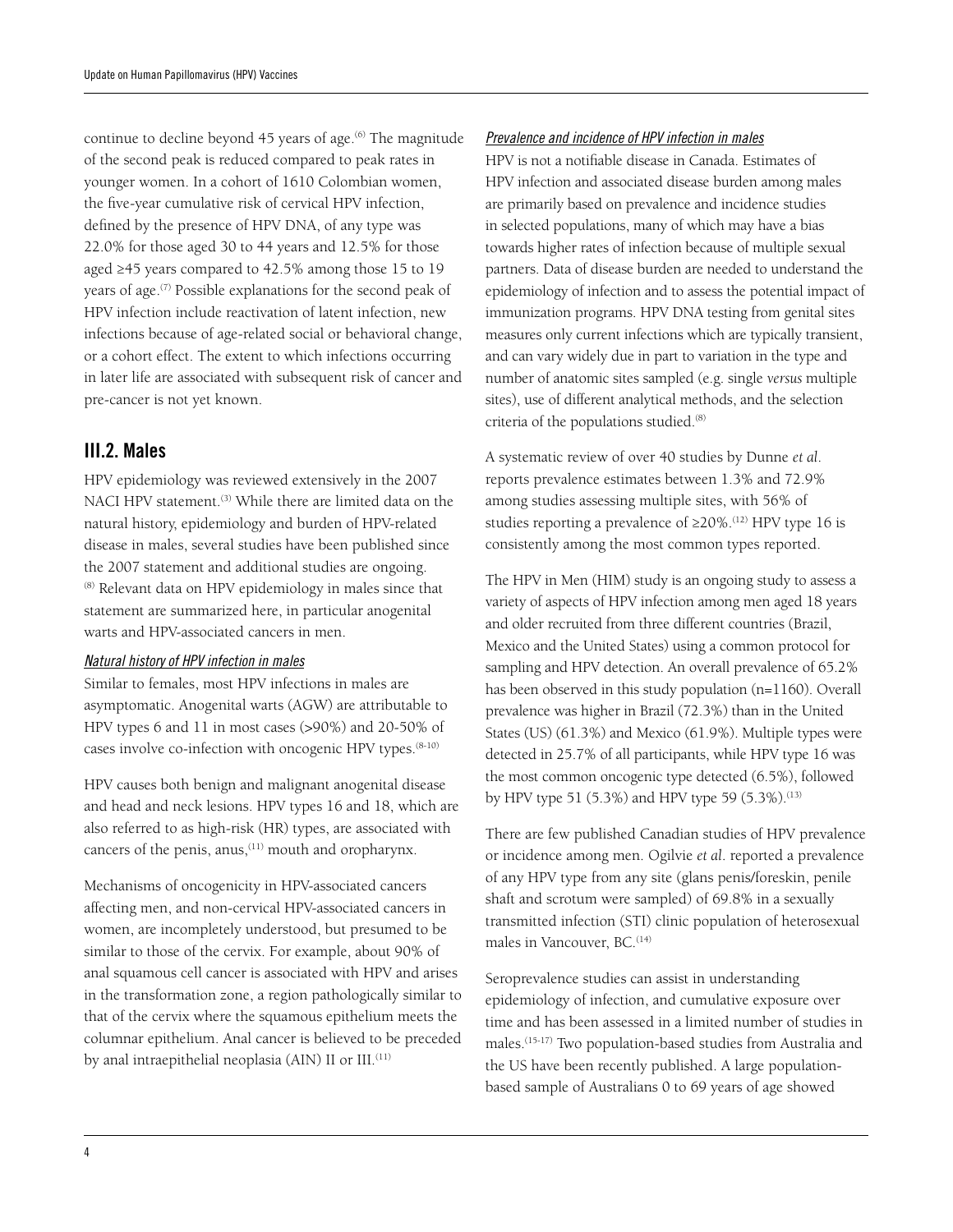overall seroprevalence of HPV was significantly higher among women (23.8%; 95% CI: 21.8-25.8) compared to men (17.8% [%; 95% CI: 15.7-20.0]), consistent with previous studies. Among males, type-specific seropositivity varied by age with peaks observed at ages 40 to 49 years for types 6 and 11 (15.4% and 9.1% respectively) and 50 to 59 years for types 16 and 18 (14.3% and 8.2% respectively).<sup>(18)</sup> The peaks occurred approximately ten years later among males than among females. Population-based estimates of HPV seroprevalence from the US, based on the 2003-2004 National Health and Nutrition Examination Survey (NHANES),<sup>(19)</sup> showed overall HPV seroprevalence among males 14 to 59 years ( N=2128) of 12.2%. This was considerably lower than for females (32.5%), as observed elsewhere.(12, 16, 17, 20, 21) The authors suggest that lower seroprevalence among males is likely due to differences in the immune response induced by HPV infection among males, rather than lower infection rates.<sup>(19)</sup>

Large population-based studies on incidence of HPV infection in males over time are not available. In a prospective cohort study of 290 American men aged 18 to 44 years, the cumulative incidence of new infection over 12 months was 29.2% and 42.3% for any HPV infection. Type-specific incidence was estimated at 2.8, 0.5, 4.8 and 0.8 per 1000 person-months for HPV types 6, 11, 16 and 18, respectively.<sup>(22)</sup> In another study of 290 male university students, cumulative incidence of any HPV infection over 24 months was 62.4%.(23)

#### *Risk factors for HPV in males*

The most consistent factor associated with increased risk of acquisition of HPV infection among males is the lifetime number of sex partners.<sup>(24-26)</sup> In Lu *et al.*, men reporting ≥ 16 lifetime sex partners compared to those with zero to four lifetime partners, had an elevated risk of any HPV infection (adjusted hazard ratio [AHR]=2.8; 95% CI: 1.1-7.1), of oncogenic HPV infection (AHR=9.6; 95% CI: 2.4-37.8), and non-oncogenic HPV infection (AHR=3.6; 95% CI: 1.3-9.9). A significant protective effect associated with circumcision is reliably reported in the literature.(23-27)

In a recent randomized-controlled trial on circumcision conducted by Auvert and colleagues in South Africa, highrisk HPV was identified in 14.8% of circumcised men and 22.3% of uncircumcised men (control group) (adjusted rate ratio=0.68; 95% CI: 0.52-0.89).<sup>(27)</sup> Nielson *et al.* report that among participants of the HIM study, condom use during less than half of all sexual encounters was associated with increased risk of HPV compared with condom use during more than half of all sexual encounters (adjusted odds ratio [OR]=2.03; 95% CI: 1.07-3.84).<sup>(28)</sup> No significant association between age and HPV prevalence, incidence or duration of infection has been found.<sup>(13, 22)</sup>

#### *Anogenital warts (AGW) in men and women*

AGW represent a considerable public health issue with respect to quality of life and economic burden for both males and females. Two recent publications provide important baseline data in terms of the epidemiology of AGW in Canada. Both Kleiwer *et al.* <sup>(29)</sup> and Marra *et al.* <sup>(30)</sup> link population-based hospital and physician databases to estimate the incidence and prevalence of AGW, in Manitoba and BC respectively. Marra *et al.* present additional data with respect to burden of illness and costs.<sup>(30)</sup>

Both studies report a significant burden of AGW disease with incidence rates of 154 per 100 000 in men and 120 per 100 000 in women (Manitoba, 2004) and 131 per 100 000 in men and 121 per 100 000 in women (BC, 2006). Prevalence estimates were also comparable at 146.4/100 000 (165.2/100 000 for men and 128.4/100 000 for women) in Manitoba on December 31, 2004 and 148/100 000 (157 per 100 000 in men and 140 per 100 000 in women) in BC on December 31, 2006. In both studies, prevalence and incidence of AGW were consistently higher among men compared to women and incidence peaked between 20 and 24 years of age for women and 25 to 29 years of age for men.

Twenty-year time trend analysis in Manitoba shows a peak in AGW incidence in 1992 followed by a decline, with slightly increasing rates in recent years, particularly among men. The male:female incidence rate ratio has increased over time from 0.76 in 1985 to 1.25 in 2004.(29)

In BC, the mean length of episode of AGW is estimated at 69 days (2.5 months) with the average length of episode significantly longer in men compared to women (76 days versus 61 days, p<0.001). The average cost of treatment per episode was \$C190 translating to estimated annual, direct medical costs in BC of approximately \$C1 million.<sup>(30)</sup>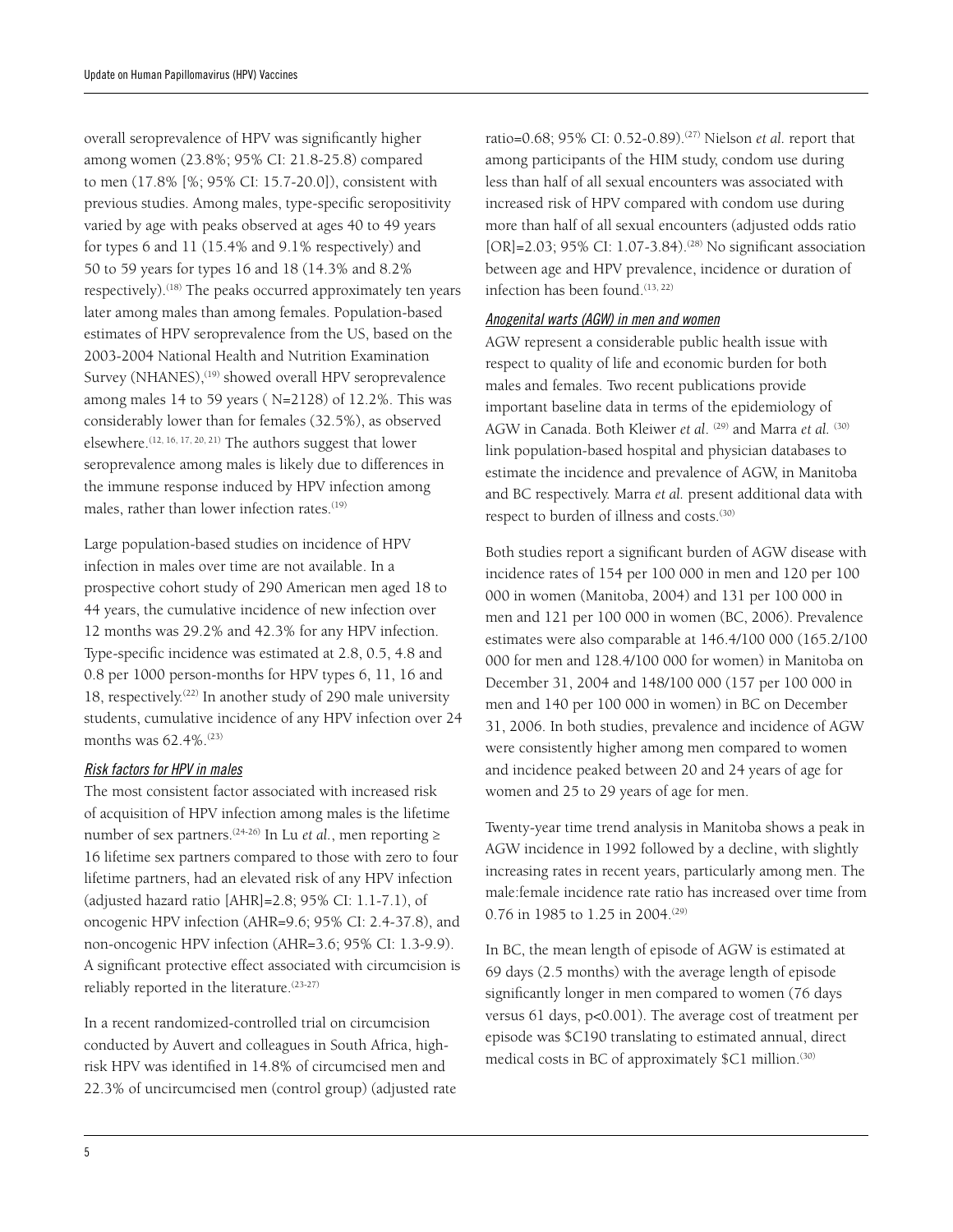Similar estimates of AGW prevalence (130 per 100 000) are reported in the United Kingdom, where AGW is a reportable disease.(31) Estimates from the US are slightly higher, between 150 and 205 per 100 000 in privately-insured populations. (32-34) Cumulative prevalence (self-reported diagnosis with AGWs by a health practitioner) of 5.6% among 18 to 59 year olds is estimated from the US NHANES.(35)

In addition to the direct health impact, AGW are also shown to have significant impact on quality of life. A study by Marra *et al*. used standardized questionnaires to assess health-related quality of life (HRQoL) among 75 subjects in Vancouver, BC, with a history of AGW.<sup>(36)</sup> Low HRQoL associated with AGW was found which was substantial and comparable in magnitude to some well-delineated chronic diseases such as genital herpes. A recent abstract presented by Drolet *et al*. reported HRQoL in 131 individuals with new AGW diagnoses. HRQoL measures were converted into utility scores for quality-adjusted life year (QALY) estimation. Preliminary results suggest a first episode of AGW produces a QALY loss equivalent to 9 to 40 days of healthy life lost.<sup>(37)</sup>

#### *HPV-related cancers in men*

The total burden of HPV-associated cancers among both genders is estimated at 5.2% of all cancers worldwide.<sup>(38)</sup> The International Agency for Research on Cancer (IARC) has conducted an assessment of carcinogenicity of human papillomaviruses. The IARC concludes that, in addition to convincing evidence that multiple HPV types, including types 16 and 18, cause nearly all cervical cancers, data show a causal role of HPV type 16 in cancers of the vulva, vagina, penis, anus, oral cavity, and oropharynx, and some association with cancers of the larynx and periungual skin, as well as an association of HPV type 18 with cancer at most of these sites. Types 6 and 11 are not implicated in the development of cervical cancer, but are associated with squamous cell carcinoma of the larynx and with uncommon Buschke-Löwenstein tumours of the penis, and anus.<sup>(39)</sup>

Among cancers affecting men, it is estimated that HPV infection is associated with 80-90% of anal cancers, 40-50% penile, 35% oropharyngeal and 25% of oral cavity cancers. (38, 40-42) Among HPV-associated cancers, approximately 92% of anal cancers, 63% of penile cancers and 89% of oral cavity and oropharyngeal cancers are attributable to high-risk HPV types 16 and 18.<sup>(38)</sup>

The following annual incidence rates of male HPV-associated cancers are estimated using the Public Health Agency of Canada's Cancer Surveillance On-line tool, which provides aggregated data from provincial and territorial cancer registries and the Health Statistics Division of Statistics Canada.<sup>(43)</sup>

| <b>Sex</b> | Anatomical site* | Average annual                | Average annual  | Estimated attributable proportion $(\%)^{(38, 41, 42)}$ |                      |
|------------|------------------|-------------------------------|-----------------|---------------------------------------------------------|----------------------|
|            |                  | incidence                     | number of cases | Any HPV type                                            | HPV types 16 and 18  |
|            |                  | (per 100 000) <sup>(43)</sup> |                 |                                                         | (% of all HPV types) |
| Males      | Penis            | 1.0                           | 127.4           | 50                                                      | 63                   |
|            | Anus             | 1.6                           | 208.2           | 90                                                      | 92                   |
|            | Oral cavity      | 6.5                           | 853.1           | 25                                                      | 89                   |
|            | Oropharynx       | 0.64                          | 84.3            | 35                                                      | 89                   |
| Females    | Cervix           | 10.1                          | 1356.8          | 100                                                     | 70                   |
|            | Vagina and vulva | 4.2                           | 651.8           | 40                                                      | 80                   |
|            | Anus             | 1.7                           | 267.0           | 90                                                      | 92                   |
|            | Oral cavity      | 3.3                           | 501.2           | 25                                                      | 89                   |
|            | Oropharynx       | 0.18                          | 27.2            | 35                                                      | 89                   |

**Table 1: Average annual number of cases and age-standardized incidence of HPV-associated cancers among persons aged 15 years and older in Canada (1997-2006) and estimated attributable proportion due to HPV.**

\* Anatomical site is based on the International Classification of Diseases for Oncology Third Edition (ICD-O-3) list of causes, with the exception of oral cavity which includes cancers of the "floor of the mouth", "gum and other mouth" and "tongue").<sup>(43)</sup>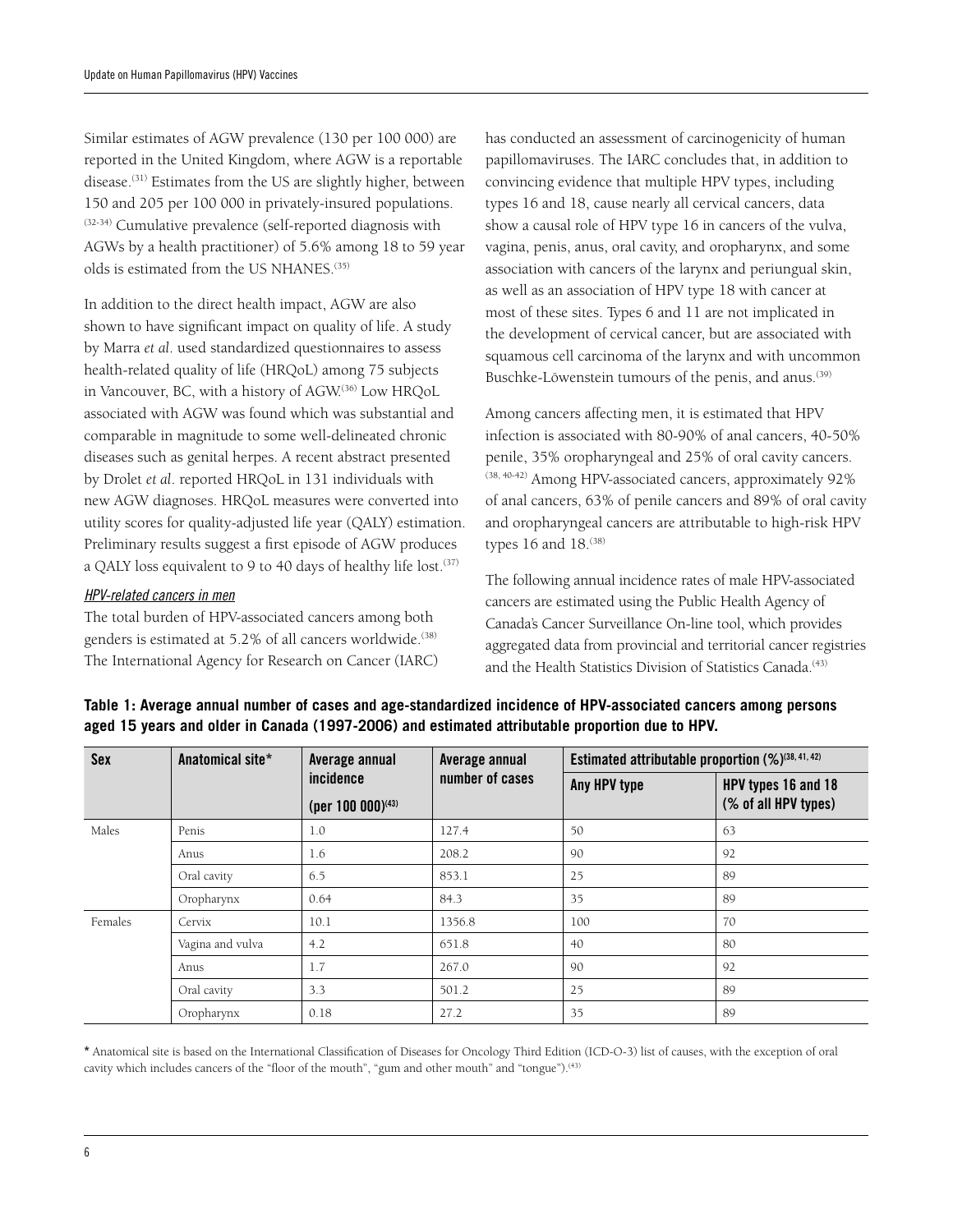Similar estimates of incidence are obtained from populationbased cancer registry data in the US. The average annual incidences of male HPV-associated cancers are estimated at 7.0 per 100 000; 5.2 per 100 000 for oral cavity/ oropharyngeal cancers, 1.0 per 100 000 for anal cancers and 0.8 for penile cancers.<sup>(40)</sup>

#### *Anal cancer*

In 2006 (the most recent year for which national data is available), the incidence of anal cancer among males (≥15 years of age) in Canada was 1.5 per 100 000 (222 cases). Although men have slightly lower rates of anal cancer than women, both Canadian and US data indicate that the overall incidence of anal cancer has increased for both females and males over the past several decades.<sup>(43, 44)</sup> In the US, between 1973 and 2000, twice the rate of increase was observed among men (160%) compared to women (78%). In addition to HPV, anal cancer among males is associated with lifetime number of sexual partners, receptive anal intercourse, human immunodeficiency virus (HIV) infection and cigarette smoking.(45)

Overall, five-year survival from anal cancer decreases with advancing stage of disease, and males have lower survival overall compared to females for all stages of disease.<sup>(44, 45)</sup> A Quebec study reported that five-year survival probability for men with anal cancer decreased from 57% in 1984 to 46% in 1995, and survival of females with anal cancer increased from 56% to 65%.(46) Using data obtained from SEER (Surveillance, Epidemiology and End Results), a population-based tumour registry in the United States, Johnson *et al*. report a relative five-year survival of 58% compared to 64% for women. Among those with localized disease, survival at five years after diagnosis is 78%, compared to 56% of those with regionalstage disease and 18% with distant disease.<sup>(44, 45)</sup>

#### *Penile cancer*

Penile cancer is rare, representing less than 1% of all male cancers.(38) The rate of penile cancer in Canada in 2005 was 0.68 per 100 000 (119 cases).<sup>(43)</sup> Rates increase steadily with age. Aside from HPV infection, risk factors associated with penile cancer include smoking, lack of circumcision, phimosis, chronic penile inflammation and immunosuppression.<sup>(47, 48)</sup> There is also wide variation in incidence observed internationally and between ethnic

groups which may be related in part to circumcision status. (38, 48) Circumcision is associated with a three-fold reduction in risk of penile cancer.<sup>(49, 50)</sup> Similar to anal cancer, Louchini *et al*. find that in Quebec, survival probability following penile cancer diagnosis has decreased from 75% in 1984 to 59% in 1995.(46)

#### *Oropharyngeal and oral cavity cancers*

In 2005, the incidence of cancers of the oropharynx and oral cavity among men in Canada was 0.54 per 100 000 and 5.2 per 100 000 respectively.<sup>(43)</sup>

While most cancers of the pharynx and oral cavity are associated with tobacco and alcohol use, recent evidence supports an association between HPV infection and a subset of these cancers.(51) Anatomic sites specifically associated with HPV-associated oral cancers include the base of the tongue, Waldeyer ring, lingual and palatine tonsils and the oropharynx.(47) A systematic review of over 60 studies by Kreimer *et al.* reports HPV-DNA detection in 26% of all squamous cell carcinomas (SCCs) of the head and neck (35.6% of oropharyngeal SCCs, 23.5% of oral SCCs and 24.0 of laryngeal SCCs).<sup>(41)</sup> HPV type 16 was the most common type detected accounting for 86.7%, 68.2% and 69.2% of all HPV positive oropharyngeal, oral and laryngeal SCCs respectively.(51) Among cancers of the oropharynx and oral cavity, tonsillar squamous cell carcinoma is the most strongly and consistently associated with HPV type 16 infection.<sup>(51)</sup>

#### *Relationship between HPV and men who have sex with men (MSM)*

HPV infection and associated anal disease is highly prevalent among MSM, particularly in those who are HIV-positive. In the San Francisco Men's Health Study (SFMHS), anal HPV DNA was detected in 93% of HIV-positive (regardless of CD4 count) and 61% of HIV-negative MSM.<sup>(52)</sup> HIV-positive participants were at significantly increased risk of HPV DNA positivity [(relative risk (RR)=1.5; 95% CI: 1.4-1.7] compared with those that were HIV-negative. Prevalence of high-risk HPV types 16 and 18 was 38% and 28% for HIV-positive participants and 19% and 3% for HIV-negative participants respectively. Infection with high-risk HPV types is associated with anal intraepithelial neoplasia (AIN) and may be related to persistence of infection due to interaction between HIV and HPV.<sup>(53-56)</sup>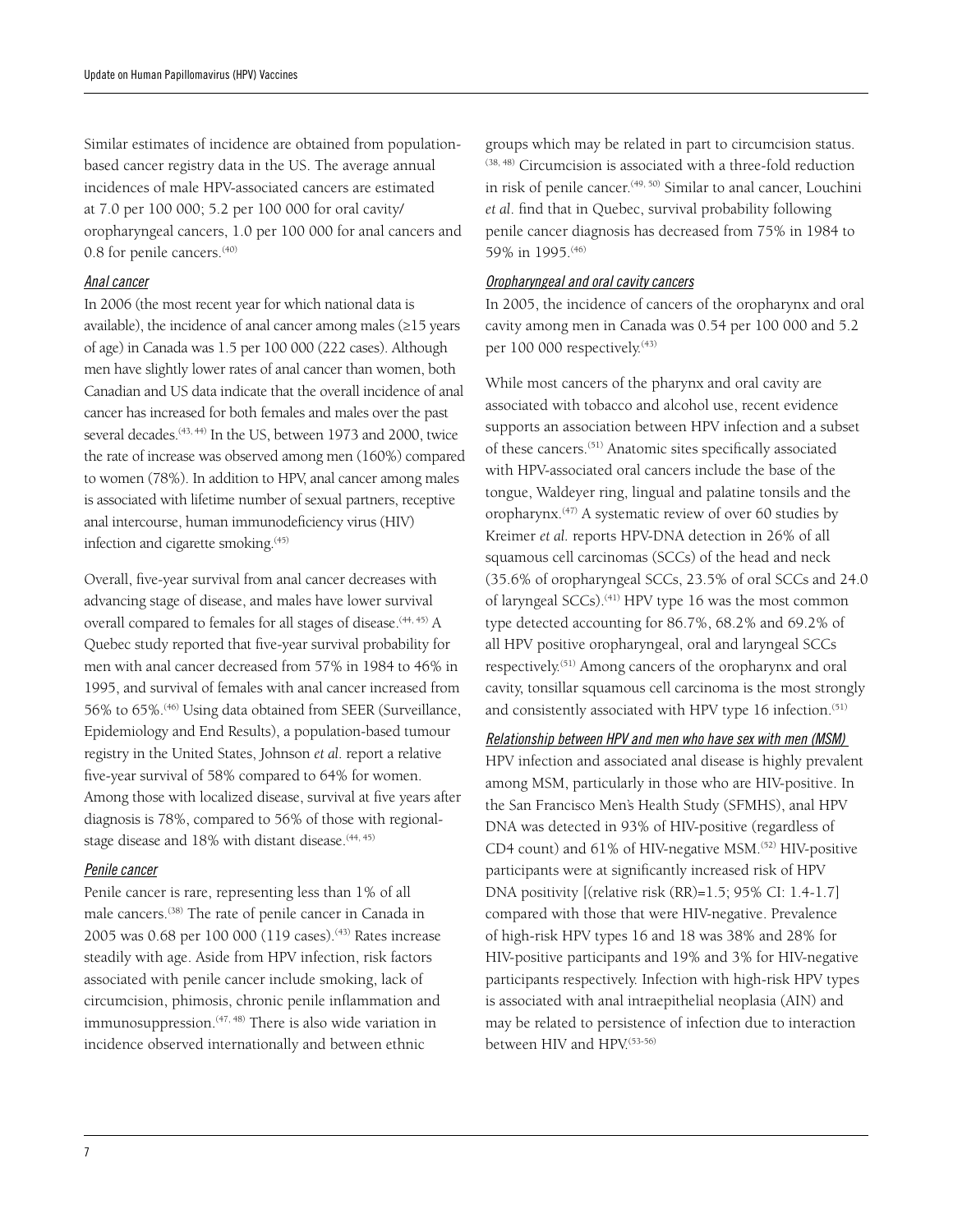Overall increases in anal cancer among MSM observed over the past few decades may be related to longer life expectancies in HIV positive men on highly active antiretroviral therapy (HAART). Three recent studies report increases in anal cancer among HIV-infected MSM.<sup>(55, 57, 58)</sup> D'Souza et al. <sup>(57)</sup> reports a 4.6-fold increase in the incidence of anal cancer among HIV-positive men in the HAART era (1996-2006; 137 per 100 000 person-years; 95% CI: 84-224) compared with the pre-HAART era (1984-1995; 30 per 100 000 person-years; 95% CI: 13-66). Rates of anal cancer among HIV-positive men are approximately 70 per 100 000 person years, which exceeds cervical cancer rates among women even in areas of the world with the highest rates of cervical cancer.<sup>(59)</sup>

#### *Contribution of male HPV infection to female infection and disease*

Sex with HPV infected males is associated with increased risk of precancerous lesions and cervical cancer in women. (60-66) In a case control study of women with cervical cancer and their male partners conducted by Bosch *et al*., a fivefold increase in odds of cervical cancer is observed among women whose partners tested positive for the presence of HPV DNA (adjusted OR=4.9; 95% CI: 1.9-12.6).(61) Risk of cervical cancer is also significantly associated with lack of circumcision in male partners, which is known to significantly increase the risk of HPV infection. In a study by Castellsague *et al*., monogamous women whose male partners had at least six sexual partners and were circumcised had a lower risk of cervical cancer compared to those with uncircumcised partners who had had at least six sexual partners (adjusted OR=0.42; 95% CI: 0.23-0.79).<sup>(63)</sup>

A recent study evaluating the influence of a partner's HPV infection status and sexual practices on prevalent infection among new couples found that current partner's status was the most important risk factor for prevalent infection.<sup>(67)</sup> Burchell *et al.* assessed participants of the HITCH (HPV Infection and Transmission among Couples through Heterosexual activity) study whose primary subjects are women attending university or college in Montreal, Quebec and their partners. Overall, among 263 couples, prevalence of HPV infection was 56% with higher prevalence among those with infected partners (83%) compared to those whose partners were not infected (19%). Another publication based upon the HITCH

study reports high type-concordance between newly-formed partnerships (41%), nearly four times more than expected if HPV status of partners were not correlated.<sup>(68)</sup>

There are currently no studies that directly demonstrate reduced transmission of HPV vaccine-types from males to females, or reduced cervical cancer, as a result of immunization of males.<sup>(69)</sup> Modeling studies have assessed the impact of HPV immunization of males with varying results. A transmission dynamic model by Elbasha *et al.* predicts that while a quadrivalent HPV vaccine program vaccinating females prior to 12 years of age would result in a reduction in the incidence of genital warts by 83% and of cervical cancer by 78%, the addition of males to this program would result in a further reduction with a resulting total decrease of 97% for anogenital warts and 91% for cervical cancer.(70) Another transmission-based dynamic model to assess cost-effectiveness of quadrivalent HPV vaccine in Mexico determined that a strategy that includes immunization of 12 year olds (both male and female) plus a temporary catch-up program for 12 to 24 year olds (both sexes) further expands the number of HPV disease cases prevented by over 30% (800 000 additional cases) and cervical cancer deaths avoided by 23% (1165 additional deaths prevented) compared to a female-only strategy.<sup> $(71)$ </sup>

Two models predict the impact of vaccination on HPV type 16 infections and cervical cancer, respectively. The first model predicts that vaccination of 80% of 12-year old girls in Australia will eventually reduce HPV type 16 prevalence by 60 to 100% in vaccinated and 7 to 31% in unvaccinated females whereas if 80% of boys are also vaccinated, reductions will be 74 to 100% in vaccinated and 86 to 96% in unvaccinated females.(72) The second model explores the optimal age at vaccination and pattern of vaccine introduction in Finland.<sup>(73)</sup> The authors find that, once the full impact of vaccination is reached, the annual proportion of HPV type 16-associated cervical cancer cases prevented is expected to be 67% if vaccination of girls occurs at age 15 years, and/or 68% if it occurs at age 12 years, assuming 70% coverage. If vaccination occurs at age 12 years, vaccinating males as well as females is found to prevent an additional 15% of cases annually, if male coverage is 30%.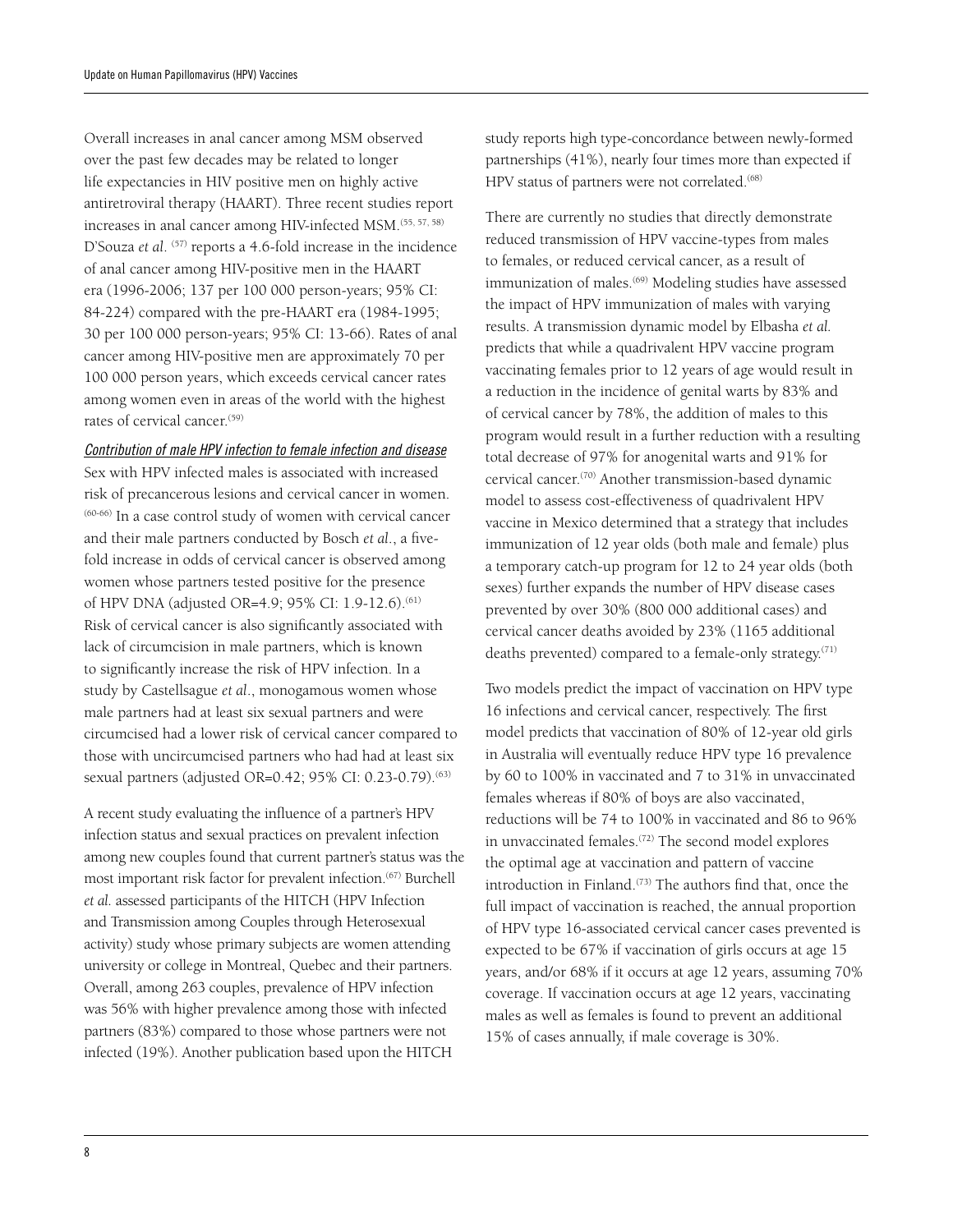Two additional models are based upon roll-out of bivalent HPV type 16/18 vaccine. Taira *et al*. predict that inclusion of males into a 12-year old female program further reduces cervical cancer cases by 2.2%, above and beyond a 61.8% reduction in cervical cancer cases for females only.<sup>(74)</sup> A cost-effectiveness analysis by Kim *et al*. found that including males in a bivalent HPV vaccine program provided an additional 4% cancer reduction beyond a reduction of 63% predicted for females alone.(75)

# III.3. Summary of HPV immunization programs in Canada

Since the fall of 2008, all provinces and territories have introduced/announced HPV immunization programs for pre-adolescent/adolescent girls into their routine immunization schedules. All programs include females only.

| <b>Province/Territory</b> | <b>Routine Schedule</b><br>$(0, 2 \text{ and } 6 \text{ months})$    | Date of Implementation of<br><b>Routine Program</b> | <b>Catch-up Programs</b><br>(Date of Implementation)                                                                                                                      |
|---------------------------|----------------------------------------------------------------------|-----------------------------------------------------|---------------------------------------------------------------------------------------------------------------------------------------------------------------------------|
| British Columbia          | Grade 6                                                              | September 2008                                      | Grade 9 (2008-2011)                                                                                                                                                       |
| Alberta                   | Grade 5                                                              | September 2008                                      | Grade 9 (2009-2012)                                                                                                                                                       |
| Saskatchewan              | Grade 6                                                              | September 2008                                      | Grade 7 (2008-2009)                                                                                                                                                       |
| Manitoba                  | Grade 6                                                              | September 2008                                      |                                                                                                                                                                           |
| Ontario                   | Grade 8                                                              | September 2007                                      |                                                                                                                                                                           |
| Quebec                    | Grade 4 (doses 1 and 2), in 3rd<br>year of secondary school (dose 3) | September 2008                                      | 9 to 13 years of age (High Risk of HPV Infections)<br>14-17 years of age<br>9 to 17 years of age in First Nations communities<br>3rd year of secondary school (2008-2013) |
| New Brunswick             | Grade 7                                                              | September 2008                                      | Grade 8 (2008-2009)                                                                                                                                                       |
| Nova Scotia               | Grade 7                                                              | September 2007                                      | Grade 10 (2009-2010 only)<br>Grade 8 (2010-2011 only)                                                                                                                     |
| Prince Edward Island      | Grade 6                                                              | September 2007                                      | Grade 9 (2009-2010 only)                                                                                                                                                  |
| Newfoundland and Labrador | Grade 6                                                              | September 2007                                      | Grade 9 (2008-2010)                                                                                                                                                       |
| Northwest Territories     | Grade 4                                                              | September 2009                                      | Grades 11 and 12 (2009-2010)<br>Grades 10 and 11 (2010-2011)<br>Grades 9 and 10 (2011-2012)<br>Grade 9 (2012-2014)                                                        |
| Yukon                     | Grade 6                                                              | September 2009                                      | Grades 7 and 8                                                                                                                                                            |
| Nunavut                   | Grade 6                                                              | March 2010                                          |                                                                                                                                                                           |

#### **Table 2: Human papillomavirus immunization programs by province/territory (September 2010).**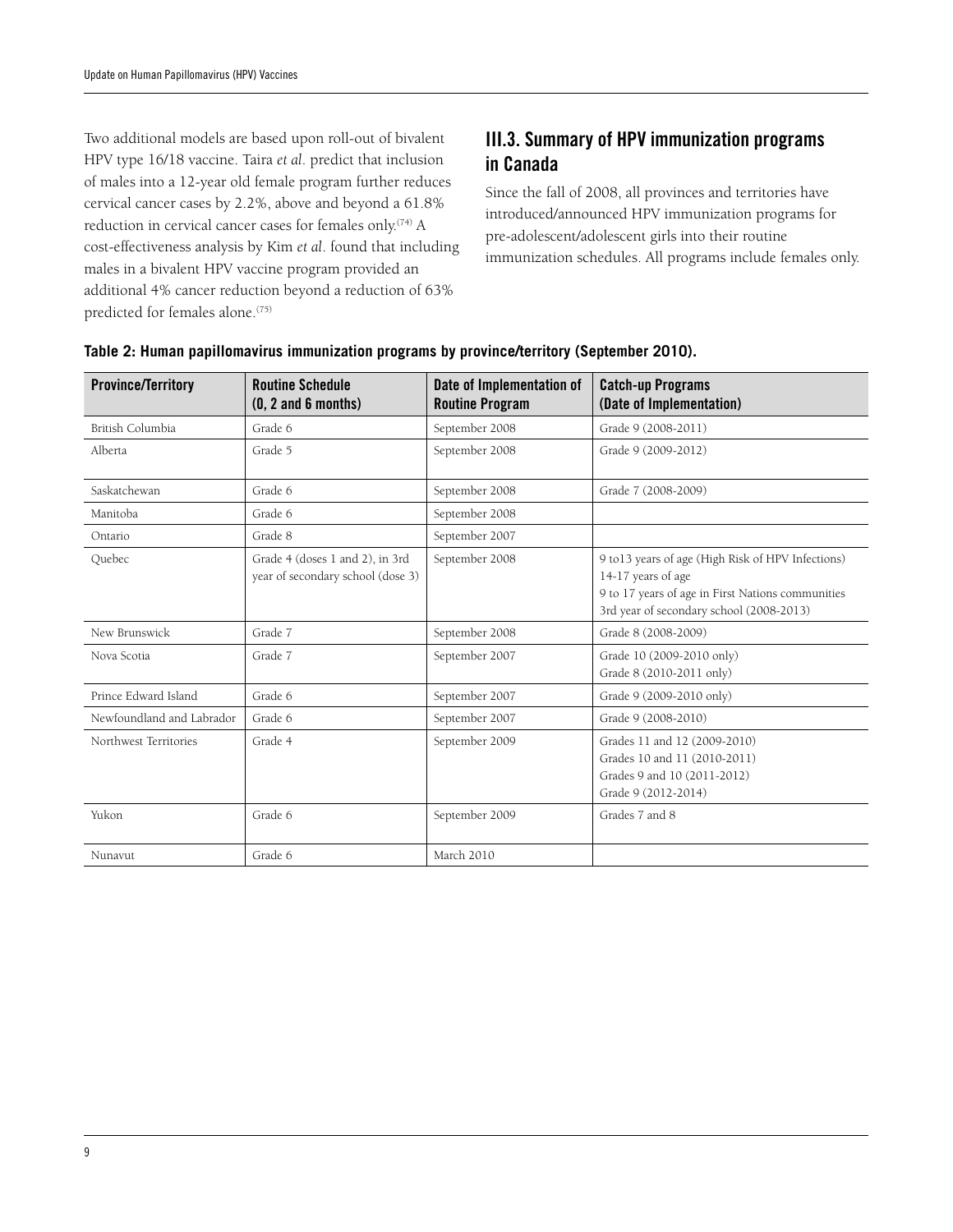# IV. Vaccine

# IV.1. Preparations authorized for use in Canada *HPV4*

The quadrivalent HPV vaccine, Gardasil®, consists of the L1 capsid protein of each of four HPV strains (types 6, 11, 16 and 18). A gene encoding the L1 protein of each type is expressed in the yeast *Saccharomyces cerevisiae*. The protein product self-assembles into a non-infectious virus-like particle (VLP) that is similar to the natural virus, but no viral genome is present. The vaccine is administered as a 0.5 mL dose, which contains the following:

- HPV type 6: 20 µg L1 protein
- HPV type 11: 40 µg L1 protein
- HPV type 16: 40 µg L1 protein
- HPV type 18: 20 µg L1 protein

The VLPs of each type are purified and adsorbed onto an aluminum-containing adjuvant (amorphous aluminum hydroxyphosphate sulfate 225 µg). The formulation also includes sodium chloride, L-histidine, polysorbate 80, sodium borate and water for injection. The product does not contain preservative or antibiotics, and the packaging is latex-free.<sup>(3)</sup>

### *HPV2*

The bivalent HPV vaccine, Cervarix™, consists of L1 capsid proteins of two HPV genotypes, HPV type 16 and HPV type 18. These L1 proteins are expressed using a baculovirus expression system which contains two components: an insect producer cell line from *Trichoplusia ni* Hi-5 and a baculovirus strain genetically engineered to carry the L1 gene.<sup>(76)</sup> The protein product self-assembles into an empty virus-like particle (VLP) that is similar to the natural virus, but no viral genome is present. Cervarix™ is administered as a 0.5 mL dose and contains the following:

- HPV type 16: 20 µg L1 protein
- HPV type 18: 20 µg L1 protein

HPV2 contains a novel proprietary adjuvant, AS04, which consists of 500 µg of aluminum hydroxide and 50 µg of 3-O-desacyl-4'-monophosphoryl lipid A (MPL). MPL is a deactivated derivate of lipopolysaccharide from the cell wall of *Salmonella minnesota*, a bacteria that is ubiquitously present in the environment. AS04 works on the innate and adaptive immune pathways. Stimulation of innate immunity by activation of toll-like receptor- $4^{(77)}$  and induction of high levels of tumor necrosis factor- $\alpha$  (TNF $\alpha$ )<sup>(78)</sup> have been demonstrated. In comparison to aluminum hydroxide, AS04 also induces a stronger adaptive immune response with higher antibody levels and genotype specific memory B cells following vaccination.<sup>(78)</sup> AS04 is present in two other GSK vaccines: Fendrix™, a hepatitis B vaccine for hemodialysis patients licensed in the European Union and a genital herpes simplex virus (HSV) candidate vaccine which is no longer being evaluated. Over 40 000 doses of AS04 have been administered in trials of these two vaccine products, and an additional 19 000 doses have been administered in the conduct of the bivalent HPV vaccine trial.<sup>(79, 80)</sup> The vaccine formulation also includes 4.4 mg sodium chloride, 623 µg sodium dihydrogen phosphate dehydrate, and water for injections.<sup>(2)</sup>

# IV.2. Vaccine efficacy

Table 18 contains the evidence tables summarizing the individual studies cited here.

## HPV quadrivalent vaccine (HPV4): Gardasil® *Efficacy of HPV4 in females 16-26 years of age*

The efficacy of Gardasil® in females aged 16 to 26 years has been evaluated in four Phase II and III clinical trials and this data was presented in detail in the 2007 NACI Statement. Overall, prevention of HPV type 16 and HPV type 18-related cervical cancer surrogates (CIN 2/3, or AIS) was 100% (95% CI: 93-100) in the per protocol efficacy (PPE) analyses of these studies and 99% (95% CI: 93-100) in the HPV-naive modified intention-to-treat (ITT) analysis. In the combined data set from Phase II and III studies, efficacy against external genital lesions (EGL) related to HPV types 6, 11, 16, or 18, including warts, and to VIN and VaIN was 99% (95% CI: 95-100) in the PPE and 95% in the modified intentionto-treat analysis (95% CI: 90-98).<sup>(3)</sup>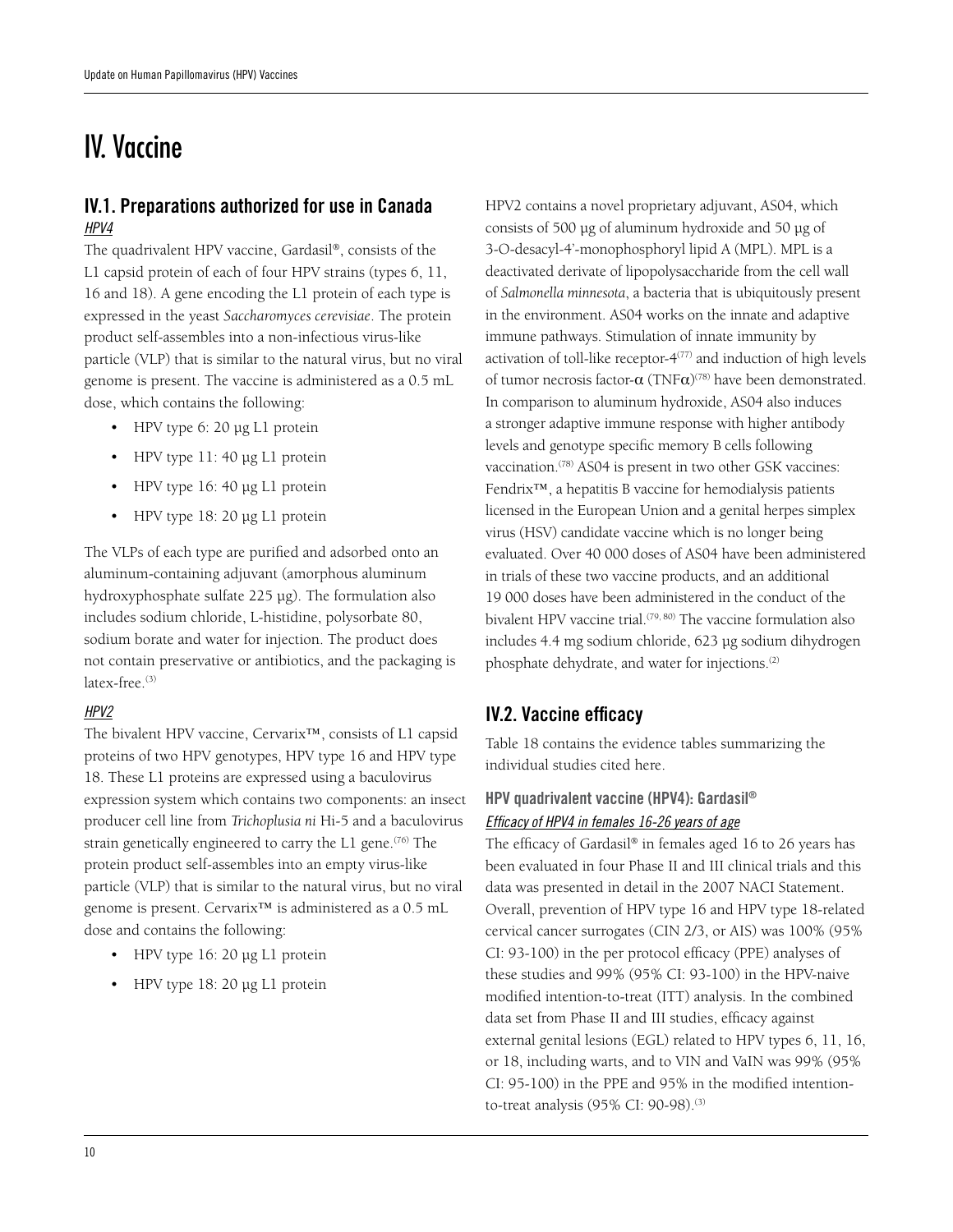Since the publication of the 2007 NACI statement, data on the impact of HPV4 on rates of Pap test abnormalities and cervical procedures have been published.(81) Among HPV-naive women (seronegative and polymerase chain reaction (PCR)-negative to 14 high-risk HPV types) aged 15-26 years enrolled in the FUTURE I and FUTURE II trials with a mean follow-up of 3.6 years, vaccination with HPV4 resulted in an overall reduction in abnormal Pap tests of 17.1%, irrespective of HPV type (reduction in colposcopy of 19.8%, reduction in cervical biopsy of 22%, and reduction in cervical definitive therapy of 42.3%). This study population is likely most representative of the adolescent population in Canada immunized in school-based programs. Among women in the ITT population in the FUTURE I and II studies, a population more representative of the sexually active population, statistically significant reductions were observed in abnormal Pap tests (11.3%; 95% CI: 6.5-15.9), cervical definitive therapy (23.0%; 95% CI: 14.2-31), and procedures for external genital lesions (28.3%; 95% CI: 14.5-45), irrespective of HPV type.

Additional data has also become available on the efficacy of HPV4 in the prevention of new CIN2 or worse in women who have previously undergone therapy for HPV-related cervical abnormalities.(81) Joura *et al*. recently reported the results of a secondary analysis of the FUTURE  $I^{(82)}$ and FUTURE  $II^{(84)}$  studies evaluating the efficacy of this vaccine in women aged 16 to 26 years who had previously undergone definitive treatment for cervical disease (Loop Electrosurgical Excision Procedure (LEEP) or conization) (n=1350) or genital warts, VIN, or VaIN (n=704). Among women previously treated for cervical disease, vaccination

with HPV4 was associated with a reduction in the incidence of new CIN2+ disease due to any HPV type of 65% (95% CI: 20-86) and of genital warts, vulvar intraepithelial neoplasia (VIN) or vaginal intraepithelial neoplasia (VaIN) due to any HPV type of 47% (95% CI: 4-71). Among women with a history of anogenital warts, VIN, or VaIN, there was a non-statistically significant trend toward reduction in the incidence of new CIN2+ diseases due to any HPV type of 41% (95% CI: -15-71) and of AGW, VIN, or VaIN of 23% (95% CI: -12-48) associated with HPV4 vaccination.

#### *Efficacy of HPV4 in females >26 years of age*

Efficacy of HPV4 in females 24 to 45 years of age (n=3819) was studied in a randomized, double blind, placebo controlled trial at 38 international sites, from which 2.2 year (of four year) follow-up data is available.<sup>(85)</sup> Analysis was undertaken in the population who followed the study protocol exactly (per-protocol/PPE population) along with two additional populations: naive to the relevant type (NRT) and ITT populations (see Table 3 below for definitions). The co-primary (composite) end-point was defined as incidence of infection of at least six-month duration and cervical and external genital disease (including cervical, vulvar, or vaginal intraepithelial neoplasia; adenocarcinoma *in situ*; cervical, vulvar or vaginal cancer; and genital warts).

Efficacy against the co-primary end-point in the PPE population was 90.5% (95% CI: 73.7-97.5) for HPV types 6/11/16/18 and 83.1% (95% CI: 50.6-95.8) for types 16/18 only. Efficacy against the co-primary end-point in the ITT population was 30.9% (95% CI: 11.1-46.5) and 22.6% (95% CI: -2.9-41.9) for HPV 6/11/16/18 and types 16/18 respectively. (Table 3).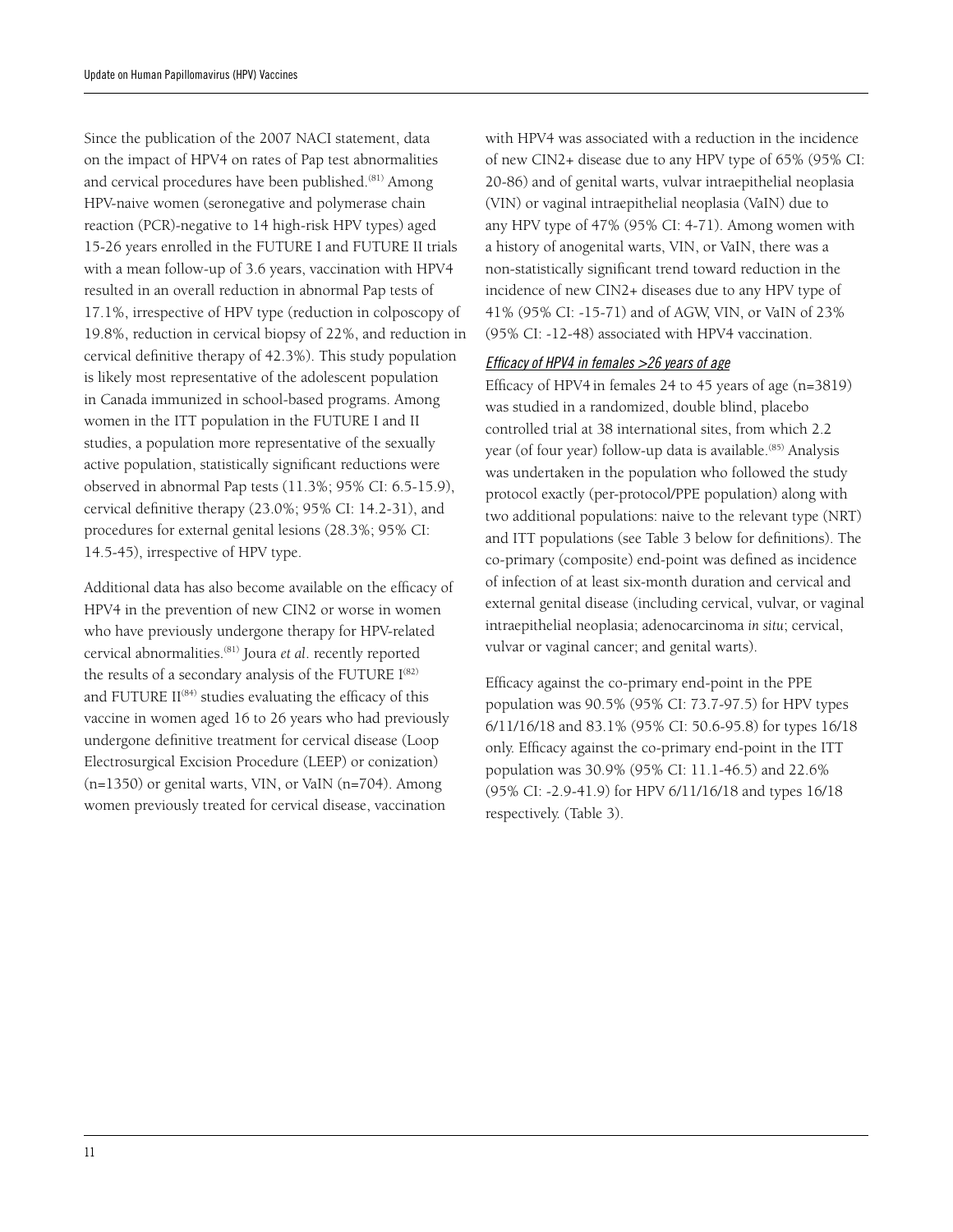| Table 3: Efficacy of HPV4 vaccine (Gardasil®) against the combined incidence of vaccine-type-related infection of at least six-month  |
|---------------------------------------------------------------------------------------------------------------------------------------|
| duration, cervical intraepithelial neoplasia, and external genital lesions in females 24 to 45 years of age (n=3819). <sup>(85)</sup> |

|                                                  | Vaccine $(n=1910)$ |                |       | Placebo $(n=1907)$ |       |      | Efficacy $(\%)$         | p value  |
|--------------------------------------------------|--------------------|----------------|-------|--------------------|-------|------|-------------------------|----------|
|                                                  | N                  | Cases          | Rate‡ | $\mathsf{n}$       | Cases | Rate | $(95\% \text{ Cl})$     |          |
| Per-protocol population (PPE)*                   |                    |                |       |                    |       |      |                         |          |
| HPV types 6/11/16/18                             | 1615               | $\overline{4}$ | 0.1   | 1607               | 41    | 1.5  | 90.5<br>$(73.7-97.5)$   | < 0.0001 |
| HPV types 16/18                                  | 1601               | $\overline{4}$ | 0.1   | 1579               | 23    | 0.9  | 83.1<br>$(50.6 - 95.8)$ | 0.0001   |
| Naive to relevant type population (NRT)**        |                    |                |       |                    |       |      |                         |          |
| HPV types 6/11/16/18                             | 1841               | 20             | 0.5   | 1833               | 77    | 2.0  | 74.6<br>$(58.1 - 85.3)$ |          |
| HPV types 16/18                                  | 1823               | 14             | 0.4   | 1803               | 48    | 1.2  | 71.6<br>$(47.6 - 85.5)$ |          |
| Intention to treat population (ITT) <sup>†</sup> |                    |                |       |                    |       |      |                         |          |
| HPV types 6/11/16/18                             | 1886               | 108            | 2.7   | 1883               | 154   | 3.9  | 30.9<br>$(11.1-46.5)$   |          |
| HPV types 16/18                                  | 1886               | 90             | 2.2   | 1883               | 115   | 2.9  | 22.6<br>$(-2.9-41.9)$   |          |

\* The per-protocol population (PPE) included participants who were seronegative to the relevant HPV type at day 1, PCR negative to that type in cervicovaginal swabs or biopsy samples from day 1 until month 7, received all three vaccinations within one year and had ≥1 follow-up visit after month 7.

\*\* The naive to relevant type population (NRT) was a modified PPE that included women who were naive to a vaccine HPV type at day 1 (by both PCR and serology), received ≥1 dose of vaccine or placebo and had ≥1 follow-up visit after day 1.

† The intention to treat population (ITT)included all women who received ≥1dose of vaccine or placebo and had ≥1 follow-up visits after day one (including protocol violators and those with preexisting HPV infections).

‡ Rate = incidence rate per 100 000 persons years at risk

#### *Efficacy of HPV4 against oncogenic HPV genotypes not included in the vaccine*

A total of eighteen HPV types are considered oncogenic based upon epidemiologic and/or genetic evidence. While HPV types 16 and 18 contribute to 70% of all invasive cervical cancers, oncogenic types belonging to the A7 (18, 39, 45, and 59) and A9 (16, 31, 33, 35, 52 and 58) species other than types 16 and 18 are responsible for up to 20% of all cervical cancers as well as a large proportion of high and low-grade cervical lesions. In a study combining databases from two randomized controlled clinical trials (n=17, 622) by Brown *et al.*<sup>(86)</sup> vaccination of generally HPV-naive women ages 16 to 26 years with HPV4 (Gardasil®) resulted in a significant reduction in the incidence of HPV type 31/45 infection (which are the most common oncogenic types after 16 and 18) and HPV type 31/45-associated

CIN1-3/AIS (cervical intraepithelial neoplasia of any grade/ adenocarcinoma *in situ*) of 40.3% (95% CI: 13.9-59.0) and 43.6% (95% CI: 12.9-64.1) respectively after 3.6 years of follow-up. Efficacy for CIN2-3/AIS associated with 10 non-vaccine types (31/33/35/39/45/51/52/56/58/59) was 32.5% (95% CI: 6.0-51.9). A similar study done by Wheeler *et al*., (87) using the same trial data as above but including both HPV-naive women and women with preexisting HPV infection and/or HPV-related disease at enrolment, reported a significant reduction in the rate of HPV types 31, 33, 45, 52 and 58 infection of 17.7% (95% CI: 5.1-28.7) and CIN1-3/ AIS caused by those types of 18.8% (95% CI: 7.4-28.9) as a result of vaccination. Reduction in the rate of HPV type 31, 58, 59-related CIN1-3/AIS of 26.0% (95% CI: 6.7-41.4), 28.1% (95% CI: 5.3-45.6) and 37.6% (95% CI: 6.0-59.1) respectively was also shown.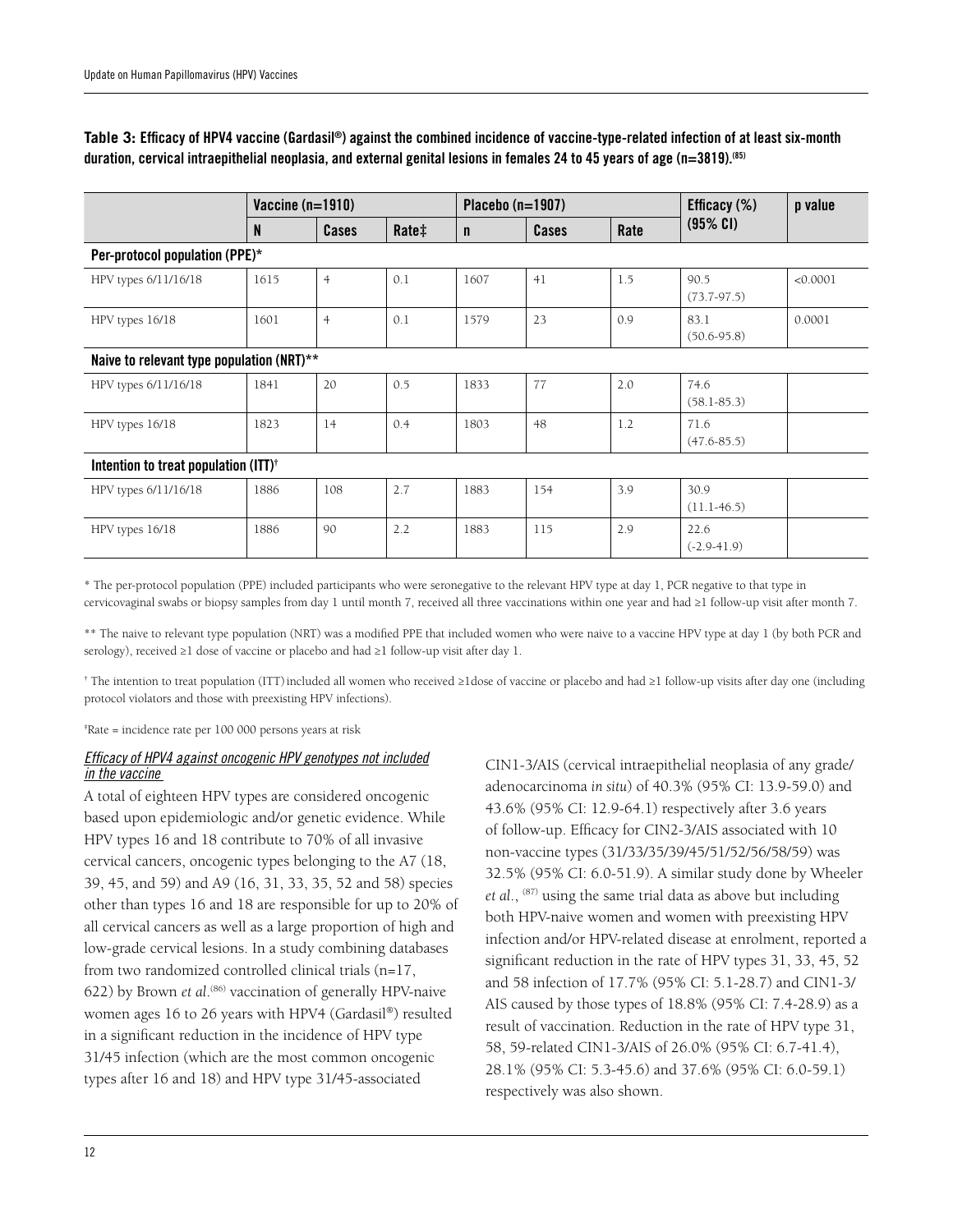#### *Efficacy of HPV4 in males*

A recent randomized, double-blind, placebo controlled trial<sup>(88)</sup> to assess efficacy, immunogenicity and safety of Gardasil® in males included 4065 young men 16 to 26 years of age, of which 602 self-declared as having sex with men (MSM) (n=602). Participants were administered quadrivalent HPV vaccine or placebo at enrolment, month 2 and month 6 and were followed for a total of 36 months. Primary efficacy analysis was performed in a per-protocol population seronegative at day 1 and PCR negative at day 1 and month 7 to the relevant HPV type. HPV4 was effective

against incident and persistent HPV infection with types 6/11/16/18 as well as in reducing the incidence of HPVrelated external genital lesions in the study population (Table 4).(88) Efficacy of Gardasil® in males 9 to 15 years of age is inferred by a pre-licensure immunobridging study (Protocol 016) published by Block *et al.*, demonstrating non-inferiority of immune response compared to females 16 to 26 years, as well as analysis conducted by Merck which combines results from both pre-licensure and a male-only trial.(89, 90) (See *Immunogenicity*)

| Table 4: Efficacy of HPV4 vaccine in the Per Protocol Population against HPV-related genital infection and disease in |  |
|-----------------------------------------------------------------------------------------------------------------------|--|
| young men 16-26 years of age (n=4065) at 2.9 years median follow-up. <sup>(88)</sup>                                  |  |

| <b>Endpoint</b>                                                                                                                 | <b>HPV4 Gardasil<sup>®</sup></b><br>$(n=1397)$ | Placebo <sup>‡</sup><br>$(n=1408)$ | Efficacy $(\%)$                                                                       | 95% CI                                                        |         |
|---------------------------------------------------------------------------------------------------------------------------------|------------------------------------------------|------------------------------------|---------------------------------------------------------------------------------------|---------------------------------------------------------------|---------|
|                                                                                                                                 | Cases                                          | Cases                              |                                                                                       |                                                               |         |
| All external genital lesions (EGL)*                                                                                             | 3                                              | 31                                 | 90.4 (All types)<br>84.3 (type 6)<br>90.9 (type 11)<br>100 (type 16)<br>100 (type 18) | 69.2-97.9<br>46.5-97.0<br>37.7-99.8<br>$0 - 100$<br>$0 - 100$ | < 0.001 |
| Condyloma                                                                                                                       | 3                                              | 28                                 | 89.4                                                                                  | 65.5-97.9                                                     |         |
| Penile/perianal/perineal intraepi-<br>thelial neoplasia (PPPIN)                                                                 | $\mathcal{O}$                                  | 3                                  | 100                                                                                   | $0 - 100$                                                     |         |
| Persistent infection (HPV types 6,<br>11, 16, 18-related)**<br>HPV type 6-related<br>HPV type 11-related<br>HPV type 16-related | 15<br>$\overline{4}$<br>9                      | 101<br>33<br>15<br>41              | 85.6<br>88.0<br>93.4<br>78.7                                                          | 73.4-92.9<br>66.3-96.9<br>56.8-99.8<br>55.5-90.0              | < 0.001 |
| HPV type 18-related                                                                                                             | 1                                              | 25                                 | 96.0                                                                                  | 75.6-99.9                                                     |         |
| DNA detection <sup>†</sup>                                                                                                      | 136                                            | 241                                | 44.7                                                                                  | 31.5-55.6                                                     | < 0.001 |

\* EGLs include condyloma (external genital warts), penile/perianal/perineal intraepithelial neoplasia (PIN), penile/perianal/perineal cancer; case counting began after month 7

\*\* HPV DNA detection in anogenital specimens from ≥2 consecutive visits ≥6 months apart (±1 month visit windows) or HPV type 6/11/16/18-related disease with positivity to the same type at adjacent visit

† HPV DNA detection in anogenital specimens from ≥1 visit

‡ AAHS (amorphous aluminum hydroxyphosphate sulfate) placebo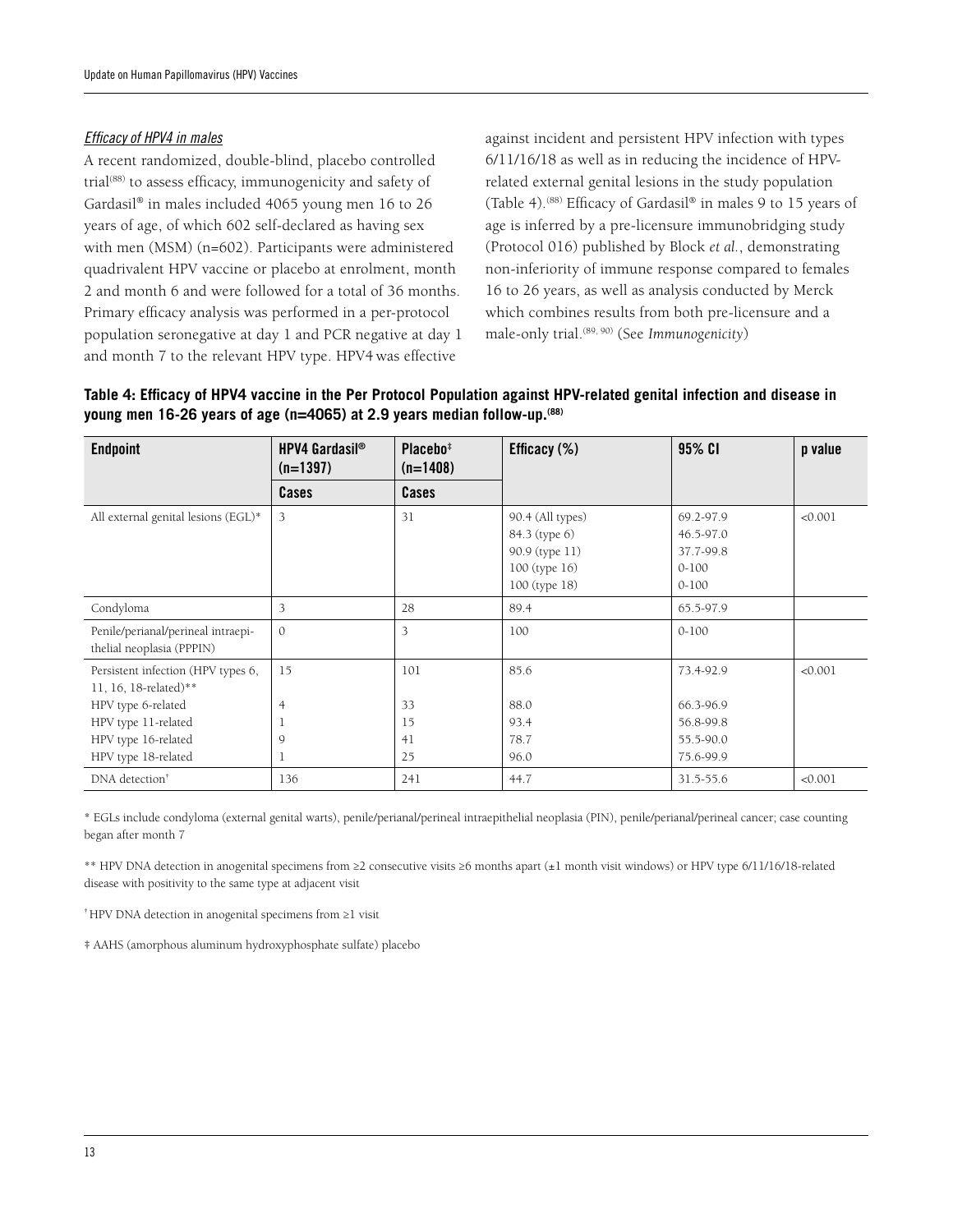Vaccine efficacy among heterosexual males (n=3463) and MSM (n=602) is also reported.(91) Vaccine efficacy against HPV type 6/11/16/18-related EGL among heterosexual males and MSM was 92.4% (95% CI: 69.6-99.1) and 79.0% (95% CI: -87.9-99.6) respectively; and 83.7% (95% CI: 71.1-91.5) and 94.4% (95% CI: 64.4-99.9) respectively for HPV type 6/11/16/18-persistent infection. Among the MSM population, vaccine efficacy for the primary composite endpoint of HPV type 6, 11, 16, 18-related any grade anal intraepithelial neoplasia (AIN) and anal cancer was 77.5% (95% CI: 39.6- 93.3). Efficacy was 74.9% (95% CI: 8.8-95.4) for grade 2 or higher HPV type 6/11/16/18-related AIN and 86.6% (95% CI: 0.013-100) for HPV type 16/18-related AIN. There were no cases of invasive anal cancer in the study.(92, 93)

#### *Post marketing surveillance*

Australia introduced a quadrivalent HPV vaccination program for all females age 12 through 26 years in 2007, accompanied by a national sentinel surveillance program for genital warts; coverage is estimated at about 65%. A 59% decline in number of diagnoses for genital warts in female residents ≤26 years was observed, but no change was observed for women older than 26 years, for female non-residents, or for men who have sex with men. Proportionally fewer heterosexual men were diagnosed with genital warts since  $2007$   $(28\%)$ .<sup>(94)</sup>

#### *Indirect protection*

At this time, there are no studies that directly demonstrate that HPV vaccination of males will result in less sexual transmission of vaccine-related HPV types from males to females and in reduced incidence of cervical cancer. The Australian surveillance data suggests that vaccination of females may affect transmission to males (see above). Preliminary findings from an analysis of vaccination status among the HPV Infection Transmission in Couples through Heterosexual Activity (HITCH) study suggest that female vaccination prevents transmission to men. In this analysis, a 2.7 fold protective effect against infection among male partners was shown (OR=0.37; 95% CI: 0.083-1.6) although confirmation using a larger sample will be required due to inadequate precision around the estimate.<sup>(95)</sup>

Hypothetical models predict that addition of males to a routine HPV vaccination program would prevent additional cases of genital warts and cervical cancer among females to varying degrees, based on assumptions about transmission of HPV from males to females.<sup>(69)</sup>

## HPV bivalent vaccine (HPV2): Cervarix™ efficacy *Efficacy of HPV2 in females 15-25 years of age*

Efficacy data are available for females 15 to 25 years of age who have participated in phase II and III trials of this vaccine. Two phase  $II^{(96-98)}$  and two phase III trials<sup>(99-101)</sup> of HPV2 efficacy had as primary outcomes HPV type16/18 incident infection (phase II) and HPV type 16/18-cervical intraepithelial neoplasia, grade 2 or higher (phase III). The two phase III trials include PATRICIA, sponsored by the pharmaceutical company, and a National Cancer Institute sponsored trial in Costa Rica (Costa Rica Vaccine Trial [CVT]). Complete results from the CVT trial have not been published; data on vaccine efficacy against persistent infection from less than three doses of the vaccine are now available in abstract and have been included in this review.

Study participants consisted of healthy females 15 to 25 years of age with six or less life-time sexual partners.<sup>(97, 100)</sup> Enrolment in the phase II trial was restricted to females with no history of Pap smear abnormality, cervical ablative treatment or active warts and who were seronegative for HPV types16/18 and HPV DNA negative by PCR for 14 high-risk HPV types. Eligibility criteria for the phase III PATRICIA trial were broader in that only women with a history of colposcopy were excluded. Phase III participants were enrolled regardless of baseline HPV status (by serology or PCR). Pregnant or breastfeeding women were also excluded from these trials.(97, 100)

Vaccine efficacy was examined from two perspectives: ITT and the according-to-protocol (ATP). The ITT analysis in phase II trials included women who were naive to all 14 high-risk HPV genotypes at month 0, received one or more doses of the vaccine, and for whom any outcome data were available.(97) The ITT analysis in the phase III PATRICIA trial included three study populations, all arising from the Total Vaccinated Cohort (TVC).

TVC included all women randomized into the study having received at least one dose of the vaccine and had any data available on efficacy endpoints. Outcome assessment or case counting began the day after first vaccination. This population represents the general population of women who may have abnormal baseline cytology or HPV infection at the time of vaccination.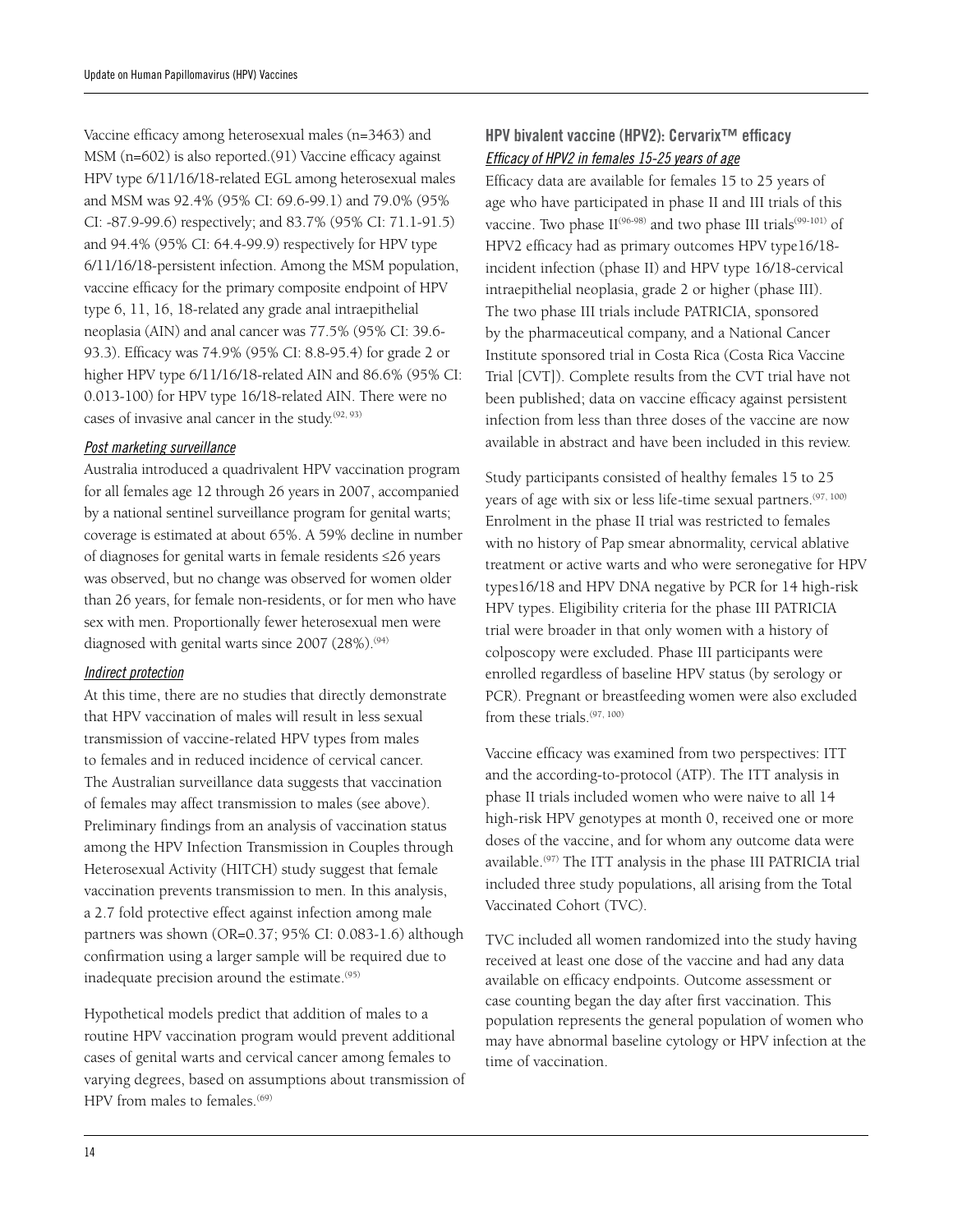- TVC-efficacy population (TVC-E) included the largest subset (99%) of TVC and includes participants who had normal or low-grade abnormal cytology at enrollment; outcome assessment began the day after first vaccination. Participants who were sero/PCR positive for type 16 or 18 at baseline were excluded from outcome assessment for that genotype
- TVC-naive population (TVC-N) included a subset (62%) of TVC who at study enrollment had normal cytology, were HPV DNA negative for all 14 oncogenic HPV genotypes, and seronegative for HPV types 16/18. Outcome assessment began the day after first vaccination. (100)

The ATP analysis approximates vaccine efficacy in individuals who receive a full series of HPV2 prior to being at risk of HPV exposure.

#### *Outcome measures for HPV2 efficacy*

Vaccine efficacy of HPV2 is reported for the following outcomes: incident infection, persistent infection, cytological abnormalities, cervical adenocarcinoma *in situ* (AIS), and a composite outcome labeled CIN2+ that includes, CIN2, CIN3, AIS and invasive carcinoma. Efficacy data against other gynecologic cancers are not available. These outcomes are available from 6.4 year follow-up of participants in phase II trial and three year follow-up of participants in the phase III PATRICIA trial.

Persistent infection is defined as two or more cervicovaginal<sup>(97)</sup> or cervical (all trials) samples positive for the same HPV type at two consecutive assessments with no negative samples in between. Persistent infections lasting six to twelve months were assessed. CIN endpoints were assessed from histology specimens and independently confirmed by an external histopathology review panel blinded to vaccination history. Cytology and biopsy specimens were evaluated by PCR for HPV DNA. Biopsy lesions that were positive for multiple HPV genotypes were subjected to post-hoc 'type-assignment' analysis to identify the HPV type most likely associated with the observed adverse outcome. Underlying the premise of causality is that while incident HPV infections are common, a persistent infection is required for carcinogenesis to occur.<sup>(102)</sup> Causality was thus assigned to the HPV types that were also identified

in at least one preceding cytology specimen. If preceding cytology specimens contained both the vaccine genotype (HPV type 16 or HPV type 18) and another HPV genotype, causality was ascribed to the vaccine genotype even though the duration of persistence may have been longer for nonvaccine HPV genotypes.<sup>(99)</sup>

#### *HPV2 efficacy: Phase II trial results*

Phase II ATP analysis reported HPV2 vaccine efficacy against six and 12 month-persistent HPV type 16/18-cervical infections of 96.0% (95% CI: 75.2-99.9) and 100.0% (95% CI: 52.2-100).<sup> $(96)$ </sup> At 6.4 years of follow-up following receipt of HPV2, vaccine efficacy against HPV type 16/18-CIN2+ was 100% (95% CI: 51.3-100) resulting from zero cases in vaccinees and nine cases in controls.<sup>(103)</sup> (See table 5). Vaccine efficacy against all CIN2+ lesions independent of genotype was 71.9% (95% CI: 21-92).<sup>(103)</sup>

#### *HPV2 efficacy: Phase III trial results*

Final, event-driven analysis of phase III PATRICIA trial at 3 years of follow-up indicates ATP-vaccine efficacy of HPV2 against six and 12 month persistent HPV type 16/18 infection of 93.8% (95% CI: 91.0-95.9) and 91.2% (95% CI: 85.9-94.8) respectively<sup>(99)</sup> (See table 5). ATP-vaccine efficacy against HPV type16/18 CIN2+ was 92.9% (95% CI: 79.9-98.3). There were four cases of HPV type 16/18-CIN2+ identified in vaccinees and 56 cases among controls. ITT analysis of vaccine efficacy in the TVC-E population against HPV type 16/18-CIN2+ lesions was 94.5% (95% CI: 86.2- 98.4). This resulted from five cases of CIN2+ associated with HPV types 16/18 among vaccinees compared to 91 cases among the control arm.

As several individuals had infections from multiple oncogenic HPV types, additional post-hoc analysis was conducted to evaluate causality using the HPV type-assignment algorithm. The vaccine efficacy in the TVC-E cohort for HPV types 16/18 following this exercise was 97.7%.

End-of-study analysis at up to 4 years of follow-up indicates ATP-vaccine efficacy of HPV2 against CIN2+ due to HPV types 16/18 of 94.9% (95% CI: 87.7-98.4).<sup>(104)</sup> After HPV type assignment, efficacy of HPV2 against CIN2+ due to HPV types 16/18 was 98.9% (95% CI: 93.8-100).<sup>(104)</sup>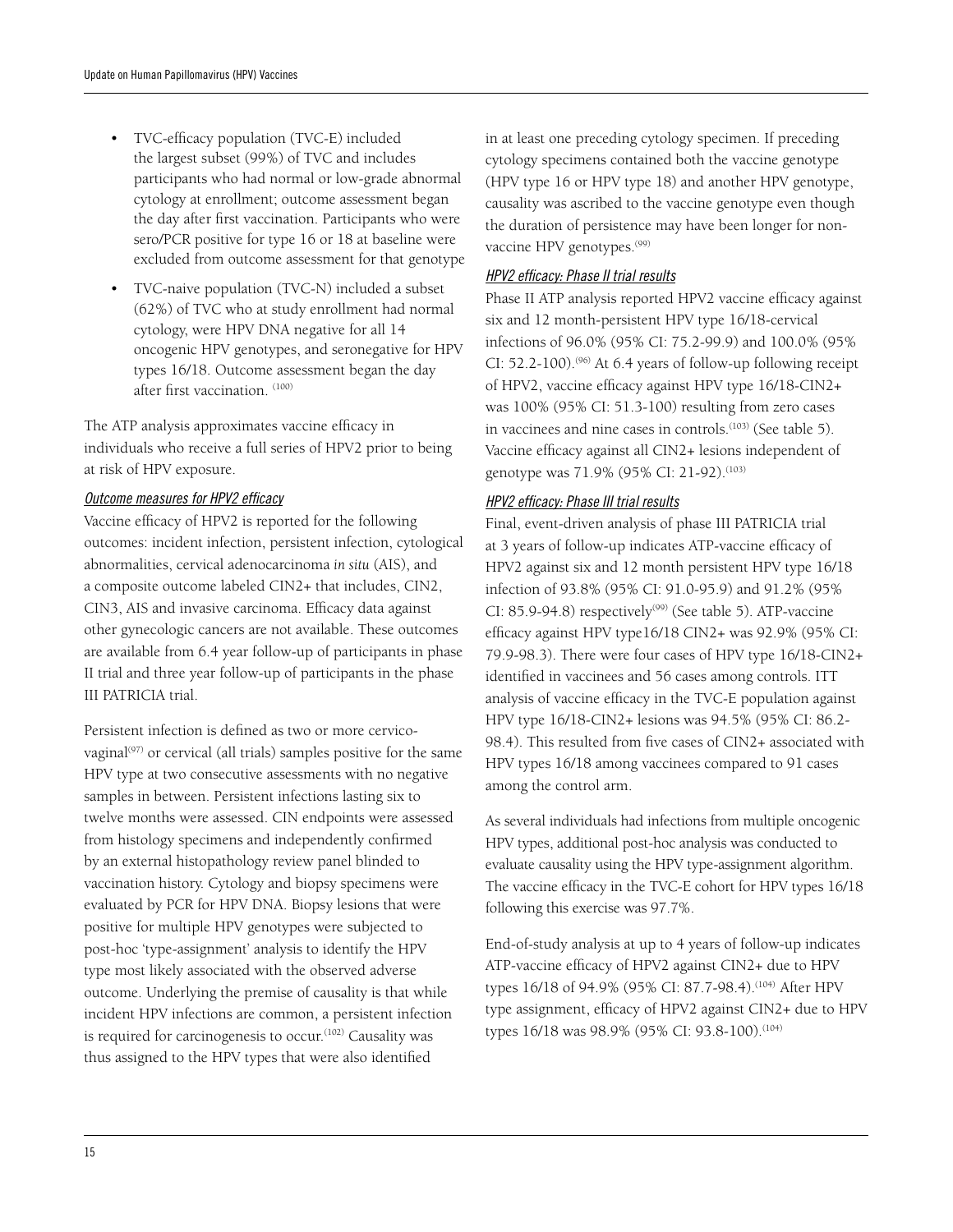## **Table 5: Efficacy of HPV2 (Cervarix™) against the combined incidence of vaccine-type-related infection of six and 12-month duration and cervical intraepithelial neoplasia in females 15 to 25 years of age.(98, 99)**

| I. Phase II trial, 6.4 year follow-up <sup>(98)</sup>                           |                 |                    |                   |                         |                         |                 |                         |          |
|---------------------------------------------------------------------------------|-----------------|--------------------|-------------------|-------------------------|-------------------------|-----------------|-------------------------|----------|
|                                                                                 | Vaccine (n=560) |                    | Control $(n=553)$ |                         |                         | Efficacy $(\%)$ |                         |          |
| <b>Outcomes</b>                                                                 | $\mathsf{n}$    | Cases              | Rate*             | N                       | Cases                   | Rate*           | $(95%$ CI)              | p value  |
| Total vaccine cohort - naïve (TVC-N)                                            |                 |                    |                   |                         |                         |                 |                         |          |
| HPV type16/18 CIN2+                                                             | 481             | $\mathbf{0}$       | N/A               | 470                     | 9                       | N/A             | 100<br>$(51.3-100)$     | N/A      |
| All CIN 2+                                                                      | 505             | 5                  | N/A               | 497                     | 17                      | N/A             | 71.9<br>$(20.6 - 91.9)$ | N/A      |
| II. Phase III trial, mean follow-up, 34.9 months ( $n=18,644$ ) <sup>(99)</sup> |                 |                    |                   |                         |                         |                 |                         |          |
| <b>According to protocol (ATP)</b>                                              |                 |                    |                   |                         |                         |                 |                         |          |
|                                                                                 |                 | Vaccine $(n=8093)$ |                   |                         | <b>Control (n=8069)</b> |                 | Efficacy (%)            |          |
| <b>Outcomes</b>                                                                 | $\mathsf{n}$    | Cases              | Rate*             | $\mathsf{n}$            | Cases                   | Rate*           | (95% CI)                | p value  |
| 6-month persistent infection HPV<br>type 16/18                                  | 7177            | 32                 | N/A               | 7122                    | 497                     | N/A             | 93.8<br>$(91.0 - 95.9)$ | < 0.0001 |
| 12-month persistent infection HPV<br>type 16/18                                 | 7035            | 21                 | N/A               | 6984                    | 233                     | N/A             | 91.2<br>$(85.9 - 94.8)$ | < 0.0001 |
| HPV type 16/18 CIN2+                                                            | 7344            | $\overline{4}$     | 0.02              | 7312                    | 56                      | 0.32            | 92.9<br>$(79.9 - 98.3)$ | < 0.0001 |
| HPV type 16/18 CIN2+ after HPV<br>type assignment                               | 7344            | $\mathbf{1}$       | 0.01              | 7312                    | 53                      | 0.30            | 98.1<br>$(88.4 - 100)$  | < 0.0001 |
| HPV type 16/18 CIN3+                                                            | 7344            | $\overline{2}$     | 0.01              | 7312                    | 10                      | 0.06            | 80.0<br>$(0.3-98.1)$    | 0.0221   |
| HPV type 16/18 CIN3+ after HPV<br>type assignment                               | 7344            | $\mathbf{0}$       | 0.00              | 7312                    | 8                       | 0.05            | 100<br>$(36.4 - 100)$   | 0.0038   |
| Total vaccine cohort-efficacy (TVC-e)                                           |                 |                    |                   |                         |                         |                 |                         |          |
|                                                                                 |                 | Vaccine (n=8093)   |                   | <b>Control (n=8069)</b> |                         |                 | Efficacy (%)            |          |
| <b>Outcomes</b>                                                                 | $\mathbf n$     | Cases              | Rate*             | $\mathsf{n}$            | Cases                   | Rate*           | $(95%$ CI)              | p value  |
| HPV type 16/18 CIN2+                                                            | 8040            | 5                  | 0.02              | 8080                    | 91                      | 0.39            | 94.5<br>$(86.2 - 98.4)$ | < 0.0001 |
| HPV type 16/18 CIN2+ after HPV<br>type assignment                               | 8040            | $\sqrt{2}$         | 0.01              | 8080                    | 87                      | 0.37            | 97.7<br>$(91.0 - 99.8)$ | < 0.0001 |
| HPV type 16/18 CIN3+                                                            | 8040            | $\mathbf{2}$       | 0.01              | 8080                    | 22                      | 0.09            | 90.9<br>$(60.8 - 99.1)$ | < 0.0001 |
| HPV type 16/18 CIN3+ after HPV<br>type assignment                               | 8040            | $\mathbf{0}$       | 0.00              | 8080                    | 20                      | 0.09            | 100<br>$(78.1 - 100)$   | < 0.0001 |
| <b>Total vaccine cohort (TVC)</b>                                               |                 |                    |                   |                         |                         |                 |                         |          |
|                                                                                 |                 | Vaccine $(n=9319)$ |                   |                         | <b>Control (n=9325)</b> |                 | Efficacy (%)            | p value  |
| <b>Outcomes</b>                                                                 | $\mathsf{n}$    | Cases              | Rate*             | $\mathsf{n}$            | Cases                   | Rate*           | $(95\%$ CI)             |          |
| HPV type 16/18 CIN2+                                                            | 8667            | 82                 | N/A               | 8682                    | 174                     | N/A             | 52.8<br>$(37.5 - 64.7)$ | < 0.0001 |
| HPV type 16/18 CIN3+                                                            | 8667            | 43                 | N/A               | 8682                    | 65                      | N/A             | 33.6<br>$(-1.1-56.9)$   | 0.0422   |

\*Rate is expressed as number of cases per 100 person years.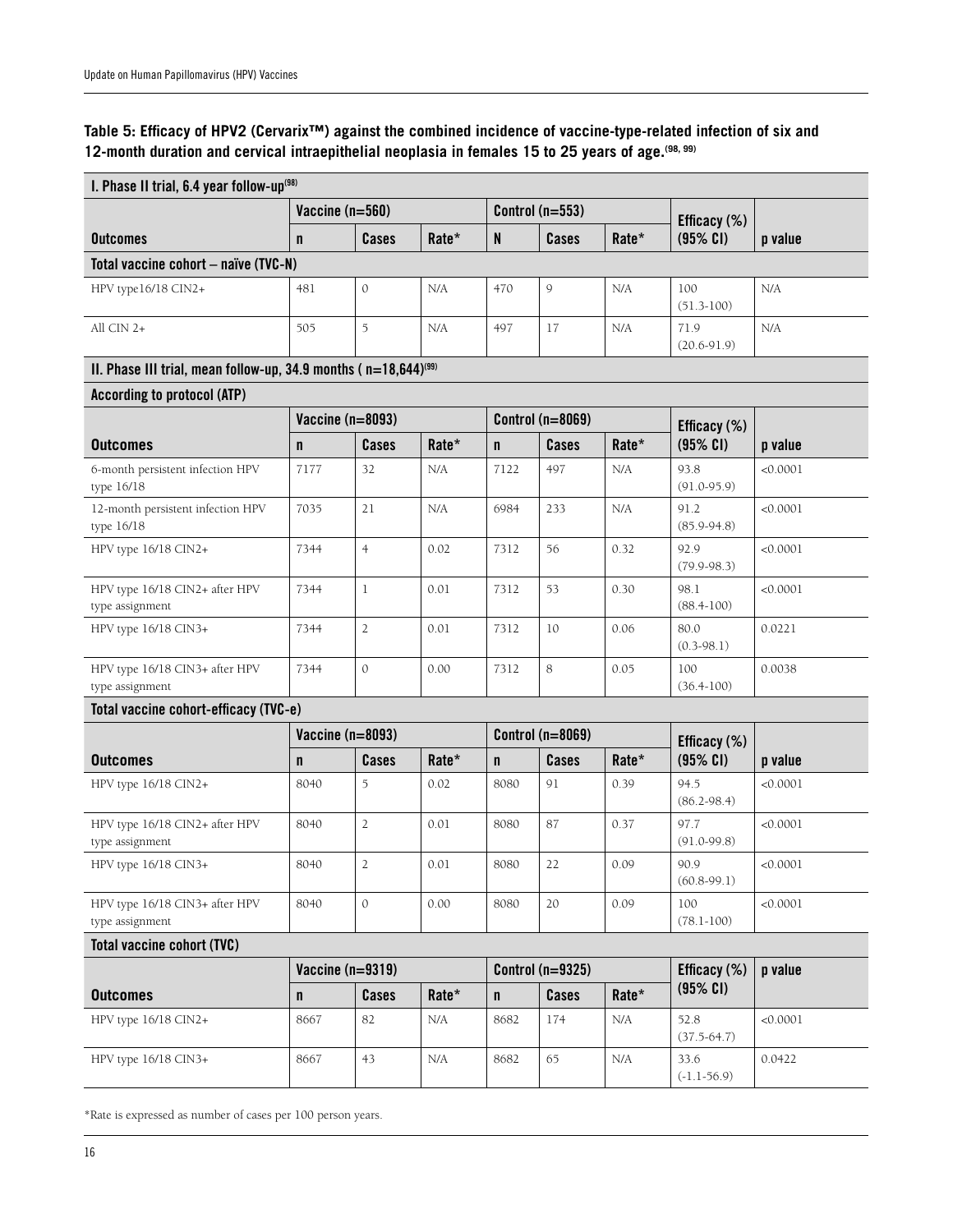#### *HPV2 efficacy following less than three doses of the vaccine*

In the Costa Rica Vaccine Trial, in which 7466 females 18-25 years of age were randomized to receive Cervarix™ or control vaccine, vaccine efficacy (VE) of <three doses against 1 year persistent infection for HPV type 16/18 was assessed. Females who received one, two or three doses of the study vaccine were 384, 802 and 5967 respectively. Women included were type 16/18 PCR-negative at enrolment and had any outcome data available. At 4.2 years of median follow-up time, VE for one dose was 100% (95% CI: 67-100), for two doses was 84% (95% CI: 50-96), and for three doses was 81% (95% CI: 71-88).<sup>(105)</sup>

#### *HPV2 efficacy against oncogenic HPV genotypes not included in the vaccine*

The phase III trial was analyzed to determine crossprotection from persistent infection and disease outcomes from oncogenic HPV genotypes other than types 16/18, although the trial was not powered for these outcomes. At the final analysis in the TVC-naive population, HPV2 vaccine efficacy against CIN2+ was 100% ( 96.1% CI: 82.2-100) for the two most common non-vaccine containing oncogenic types 31/45; 68.2% (96.1% CI: 40.5-84.1) for the five most common non-vaccine-containing oncogenic HPV types 31/33/45/52/58 and 66.1% (96.1% CI: 37.3-82.6) for the ten most common non-vaccine containing oncogenic HPV types 31/33/35/39/45/51/52/56/58/59.(106) At the final analysis (mean follow-up 34.9 months, SD 6.4 after the third dose) the overall vaccine efficacy of HPV2 irrespective of the HPV type in the lesion among the TCV-naïve population was

# IV.3. Immunogenicity

#### *Background*

The immune correlates of protection against HPV infection/ disease are unknown at this time. As each vaccine is discussed below, the antibody tests in the immunogenicity studies are described. Immunogenicity data from bridging studies conducted in adolescents and older women are also presented. In vaccine studies, once efficacy is established in one study population, efficacy studies are frequently not conducted in other similar populations (e.g.: females

70.2% (96.1% CI: 54.7-80.9) against CIN 2+ and 87.0% (54.9-97.7) against CIN 3+.(99)

#### *HPV2 efficacy against clearing prevalent infection or preventing its sequelae*

Three doses of HPV2 were not effective in clearing HPV type 16/18 infections present before immunization. VE against HPV type 16/18 CIN2+ in women who were PCR positive at baseline, regardless of serostatus was 5.8% (95% CI: -34.3- 33.9).<sup>(99)</sup> Similarly, in the CVT trial, VE for viral clearance was 2.6% (CI: −10.1-13.8) at six months and -7.0% (CI: −31.7-13.0) at 12 months of follow-up.(101) HPV2 was also ineffective at clearing infections from HPV type 16/18-related genotypes.<sup>(101)</sup>

Additional data has also become available on the efficacy of HPV2 in the prevention of new CIN2+ in women who have previously undergone therapy for HPV-related cervical abnormalities. In a secondary analysis of the PATRICIA study, vaccination with HPV2 in women previously treated for cervical disease was associated with a reduction in the incidence of new CIN2+ disease due to any HPV type of 88.2% (95% CI: 14.8-99.7).(107)

In summary, evidence from high quality randomized controlled trials show HPV2 is a highly effective prophylactic vaccine against persistent infection from HPV types 16/18 and its related outcomes of carcinoma *in situ* (CIN) 2/3 and adenocarcinoma *in situ* (AIS).

As indicated in the product monograph, Cervarix™ is not intended to be a therapeutic vaccine.

of a different age category). The underlying premise of immunogenicity bridging studies is that if the trial population attains similar antibody levels as the population in which efficacy is already established, efficacy results can be bridged or inferred to the new population. In addition, HPV efficacy studies are not done in younger age groups because it is considered unethical to conduct cervical exams in adolescents and younger children.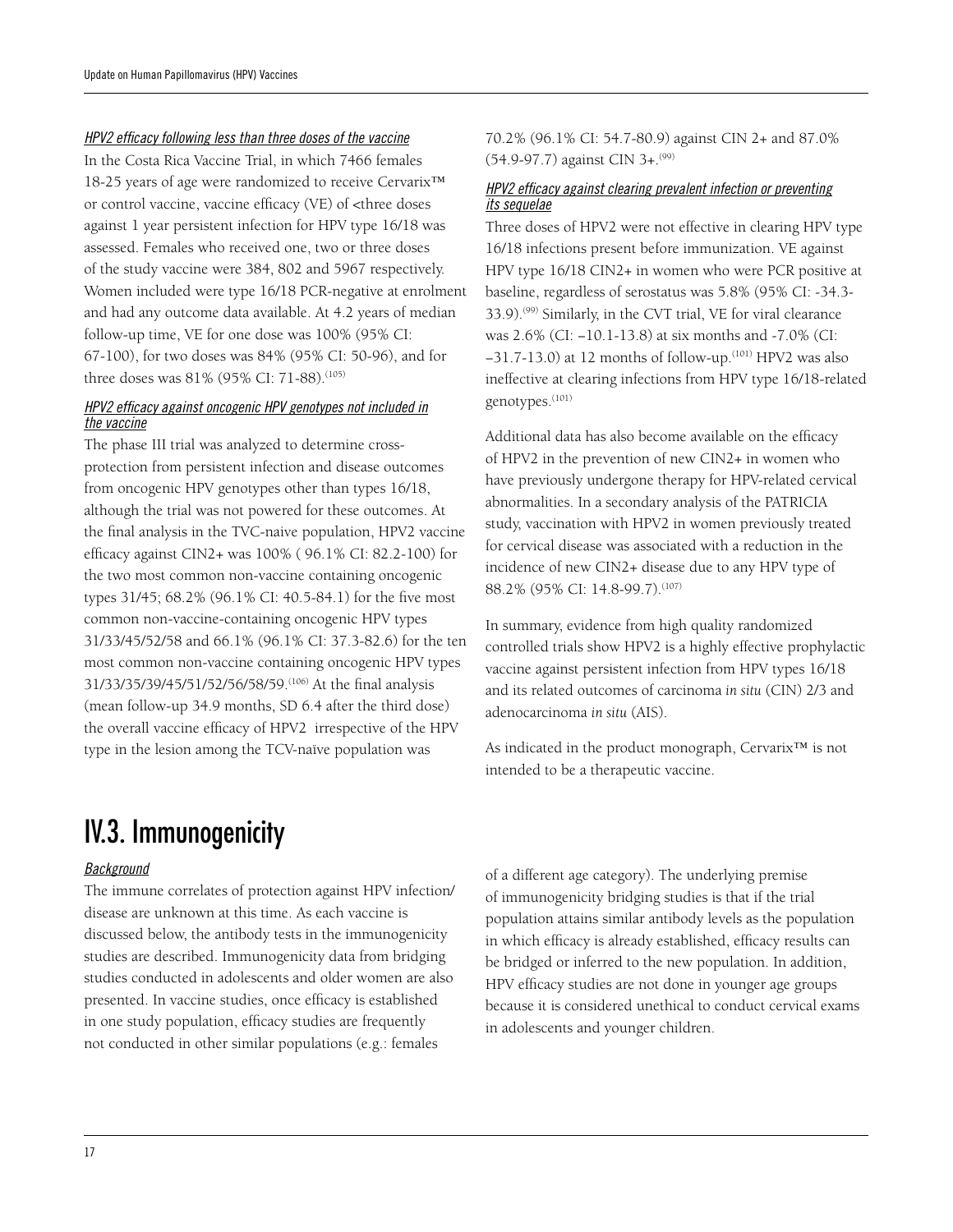### HPV quadrivalent vaccine (HPV4): Gardasil® immunogenicity *Females 16 to 26 years*

Immunogenicity of HPV4 in this population was reviewed in detail in the 2007 NACI Statement. One month after the third dose, 99.5% of HPV4 vaccine recipients had seroconverted to all four HPV4 types with antibody titres 10 to 100 times higher than corresponding antibodies produced by natural infection.

Variation is seen between HPV antibody test results. Although about 40% of vaccine recipients were HPV type 18 seronegative at the end of the study visits in the phase III trials (mean 44-month follow-up) described above efficacy against HPV type 18-associated CIN and AIS continued at over 98% irrespective of antibody level.<sup>(108)</sup> The Competitive Luminex Immunoassay (cLIA) measures only one monoclonal neutralizing anti-HPV antibody and thus might under represent the total protective antibody levels.  $(109)$  To evaluate this possibility, a direct-binding IgG assay specific for the HPV types 6, 11, 16, 18, 31, 33, 45, 52, and 58 VLP types was developed. Using this assay, immunization with HPV4 elicited high levels of VLP type-specific IgG that could be measured in 100% of individuals four years post-vaccination.(110) HPV4 has also demonstrated a robust anamnestic response to an antigen challenge at 60 months post vaccination with rapid rebound of antibody levels

following the challenge,(111) to levels similar or higher than those seen shortly following the three dose series.<sup>(112)</sup>

#### *Immunogenicity of HPV4 in females >24 years*

Immunogenicity of HPV4 in females aged 24 to 45 years was assessed in a randomized, placebo-controlled clinical trial. At month 7, following three doses of HPV4 at day 1, month 2 and month 6, results were: anti-HPV type 6 seropositive 98%  $(n=1242)$ ; anti-HPV type 11 seropositive 98%  $(n=1238)$ ; anti-HPV type 16 seropositive 99% (n=1264) and anti-HPV type 18 seropositive  $97\%$  (n=1406).<sup>(85)</sup> Compared to females 16 to 23 years of age who participated in previous trials, antibody responses in older women enrolled in this study are comparable for HPV type 16 and slightly lower for HPV types 6, 11 and 18.

#### *Immunogenicity of HPV4 in males*

Immunogenicity of HPV4 (Gardasil®) in males 16 to 26 years of age (n=2025) was assessed in the male clinical trial (Protocol 020) (88) using a type-specific competitive Luminex immunoassay (cLIA).<sup>(113)</sup> Geometric mean titre and seroconversion results are summarized in Table 6; it should be noted that they are consistent only within each HPV type and cannot be compared across types. Seroconversion rates of 97-99 percent were seen at 7 months, and these persisted to 24 months for serotypes 6, 11 and 16 with a decline in the seroconversion rate noted for serotype 18.

|                    | $HPV4(n=2025)$                       |           |                     |           |  |  |  |
|--------------------|--------------------------------------|-----------|---------------------|-----------|--|--|--|
| Assay<br>clIAv2.0) | <b>Geometric mean titre</b><br>(GMT) | 95% CI    | Seroconversion rate | 95% CI    |  |  |  |
| Anti-HPV type 6    |                                      |           |                     |           |  |  |  |
| Day 1              | <7                                   | $27 - 27$ | 0.0                 | $0 - 0.3$ |  |  |  |
| Month 7            | 446.0                                | 422-474   | 98.9                | 98-99     |  |  |  |
| Month 24           | 80.3                                 | 76-85     | 90.8                | 89-93     |  |  |  |
| Anti-HPV type 11   |                                      |           |                     |           |  |  |  |
| Day 1              | <8                                   | <8<8      | 0.0                 | $0 - 0.3$ |  |  |  |
| Month 7            | 624.2                                | 594-656   | 99.2                | 98-100    |  |  |  |
| Month 24           | 94.5                                 | 90-100    | 95.6                | 94-97     |  |  |  |
| Anti-HPV type 16   |                                      |           |                     |           |  |  |  |
| Day 1              | <11                                  | $<11-11$  | 0.0                 | $0 - 0.3$ |  |  |  |
| Month 7            | 2402.5                               | 2271-2542 | 98.8                | 98-99     |  |  |  |
| Month 24           | 347.8                                | 329-367   | 99.3                | 99-100    |  |  |  |
| Anti-HPV type 18   |                                      |           |                     |           |  |  |  |
| Day 1              | <10                                  | $<10-10$  | 0.0                 | $0 - 0.3$ |  |  |  |
| Month 7            | 402.2                                | 380-426   | 97.4                | 96-98     |  |  |  |
| Month 24           | 38.7                                 | $36-41$   | 62.3                | 59-65     |  |  |  |

|  | Table 6: Immunogenicity of HPV4 vaccine (Gardasil®) among males 16 to 26 years (n=2025) <sup>(114)</sup> |  |
|--|----------------------------------------------------------------------------------------------------------|--|
|--|----------------------------------------------------------------------------------------------------------|--|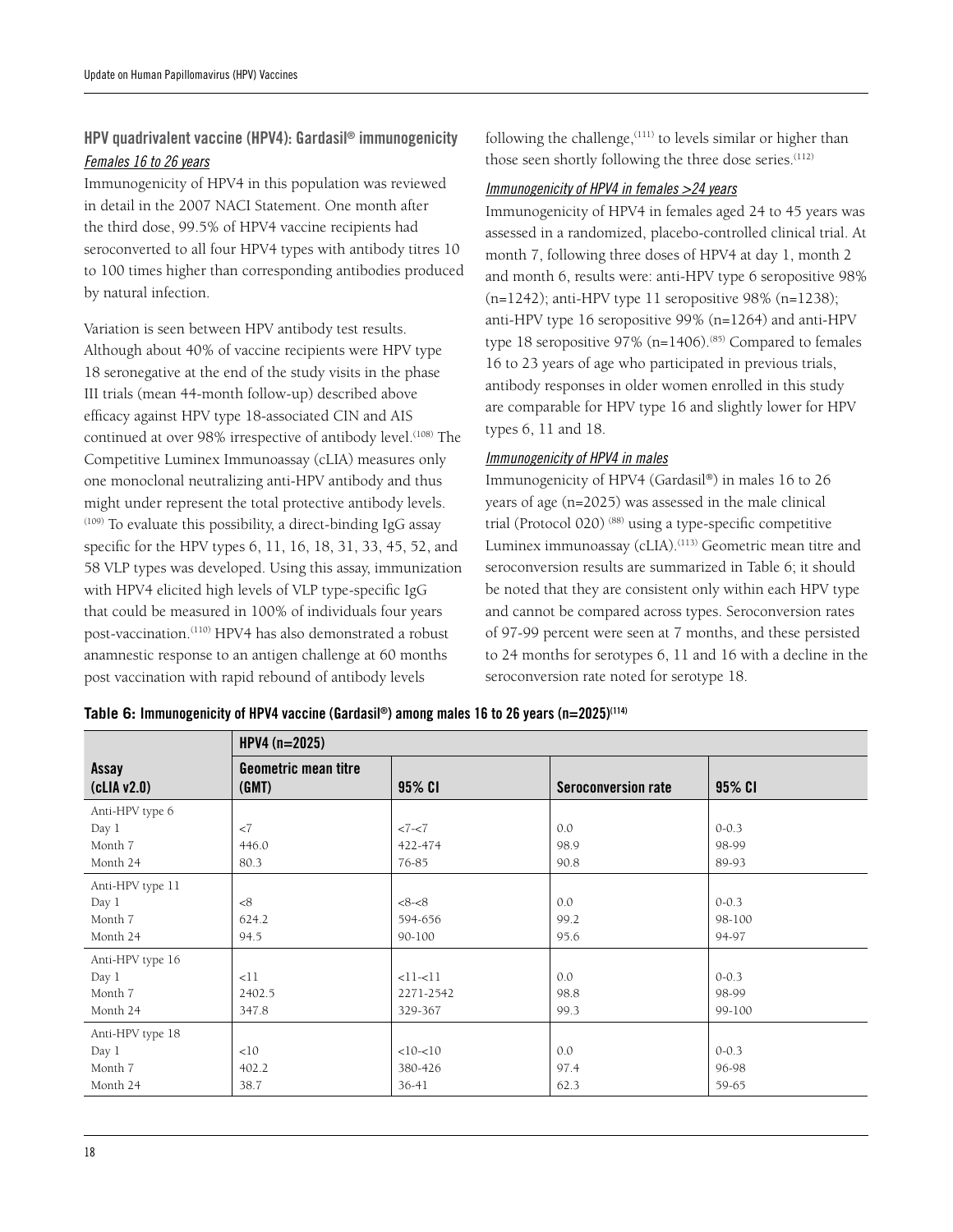In males 10 to 15 years of age (n=508; Protocol  $016$ )<sup>(89)</sup> and 9 to 15 years of age (n=838; Protocol 018)<sup>(115)</sup> high rates of seroconversion were seen (Table 7).

Protocol 016 also establishes non-inferiority of immune response among young males and females compared to older

females. In addition, combined analysis of male participants in all three trials (016, 018 and 020) demonstrates noninferiority of immune response (immunobridging) of younger males (9-15 years of age) when compared to older males (16 to 26 years of age) in whom efficacy has been demonstrated.<sup>(90)</sup>

| Assay       | 9 to 15 year old males |      |          | 16 to 26 year old males |      |           |
|-------------|------------------------|------|----------|-------------------------|------|-----------|
|             | $N^{\star\star}$       | %    | 95% CI   | $N^{\ast}$              | %    | 95% CI    |
| HPV type 6  | 885                    | 99.9 | 99.4-100 | 1093                    | 99.8 | 98.1-99.4 |
| HPV type 11 | 886                    | 99.9 | 99.4-100 | 1093                    | 99.2 | 98.4-99.6 |
| HPV type 16 | 883                    | 99.8 | 99.2-100 | 1136                    | 98.8 | 97.9-99.3 |
| HPV type 18 | 888                    | 99.8 | 99.2-100 | 1175                    | 97.4 | 96.3-98.2 |

| Table 7: Anti-HPV seroconversion* among males 9 to 15 years of age compared to males 16 to 26 years of age. <sup>(90)</sup> |  |  |
|-----------------------------------------------------------------------------------------------------------------------------|--|--|
|-----------------------------------------------------------------------------------------------------------------------------|--|--|

\* Seroconversion is defined as HPV type 6 cLIA (competitive Luminex immunoassay) ≥20 mMU (milliMerck units)/mL, HPV type 11 cLIA ≥16 mMu/mL, HPV type 16 cLIA ≥20 mMU/mL and HPV type 18 cLIA ≥24 mMU/mL at month 7

\*\* N is defined as the number of subjects in the relevant per protocol immunogenicity population (9 to 15 year old males from protocol 016 and 018, and 16 to 26 years of age males from protocol 020).

#### *Immunogenicity with alternate schedules of HPV4*

Immunogenicity bridging studies reported on previously, such as the study by Block *et al.*, demonstrate higher neutralizing antibody response to HPV4 vaccine in adolescent compared to young adult females. A recent Canadian study by Dobson *et al.* <sup>(116)</sup> assessed whether antibody responses to HPV types 6, 11, 16 and 18 are non-inferior at seven months following the initiation of a two-dose pediatric/adolescent regimen compared to a three-

dose adult regimen of HPV4 vaccine. Healthy females 9 to 13 years of age received either a two-dose (0, 6 months) or three-dose (0, 2 and 6 months) regimen and females 16 to 26 years of age (non-pregnant, <5 sexual partners, no history of genital warts or CIN and not previously vaccinated) received three doses (0, 2 and 6 months). Antibody responses among those receiving the two-dose regimen were non-inferior at month 7 for all four HPV types, as compared to three-dose regimens are seen below.

| Table 8: Immunogenicity of quadrivalent HPV vaccine: Comparison of two versus three-dose regimens in females |  |  |
|--------------------------------------------------------------------------------------------------------------|--|--|
| 9 to 13 years of age.                                                                                        |  |  |

| Assay (cLIA v2.0) | $GMT$ ratios (95% CI)        |                              |                              |  |  |  |
|-------------------|------------------------------|------------------------------|------------------------------|--|--|--|
|                   | Group 1 compared to Group 3* | Group 1 compared to Group 2* | Group 2 compared to Group 3* |  |  |  |
| Anti-HPV type 6   | $2.37(1.78-3.14)$            | $1.17(0.88-1.56)$            | $2.02(1.52 - 2.67)$          |  |  |  |
| Anti-HPV type 11  | $1.86(1.53-2.25)$            | $1.11(0.92 - 1.35)$          | $1.67(1.38-2.02)$            |  |  |  |
| Anti-HPV type 16  | $2.10(1.62 - 2.73)$          | $0.96(0.74-1.24)$            | $2.20(1.69-2.85)$            |  |  |  |
| Anti-HPV type 18  | $1.84(1.47-2.31)$            | $0.70(0.56-0.88)$            | $2.62(2.09-3.29)$            |  |  |  |

\*Group 1 (n=259): healthy girls 9 to 13 years of age, two doses of vaccine at 0, 6 months; Group 2 (n=261): healthy girls 9 to 13 years of age, three doses of vaccine at 0, 2 and 6 months; Group 3 (n=310): females 16 to 26 years of age, three doses of vaccine at 0, 2 and 6 months.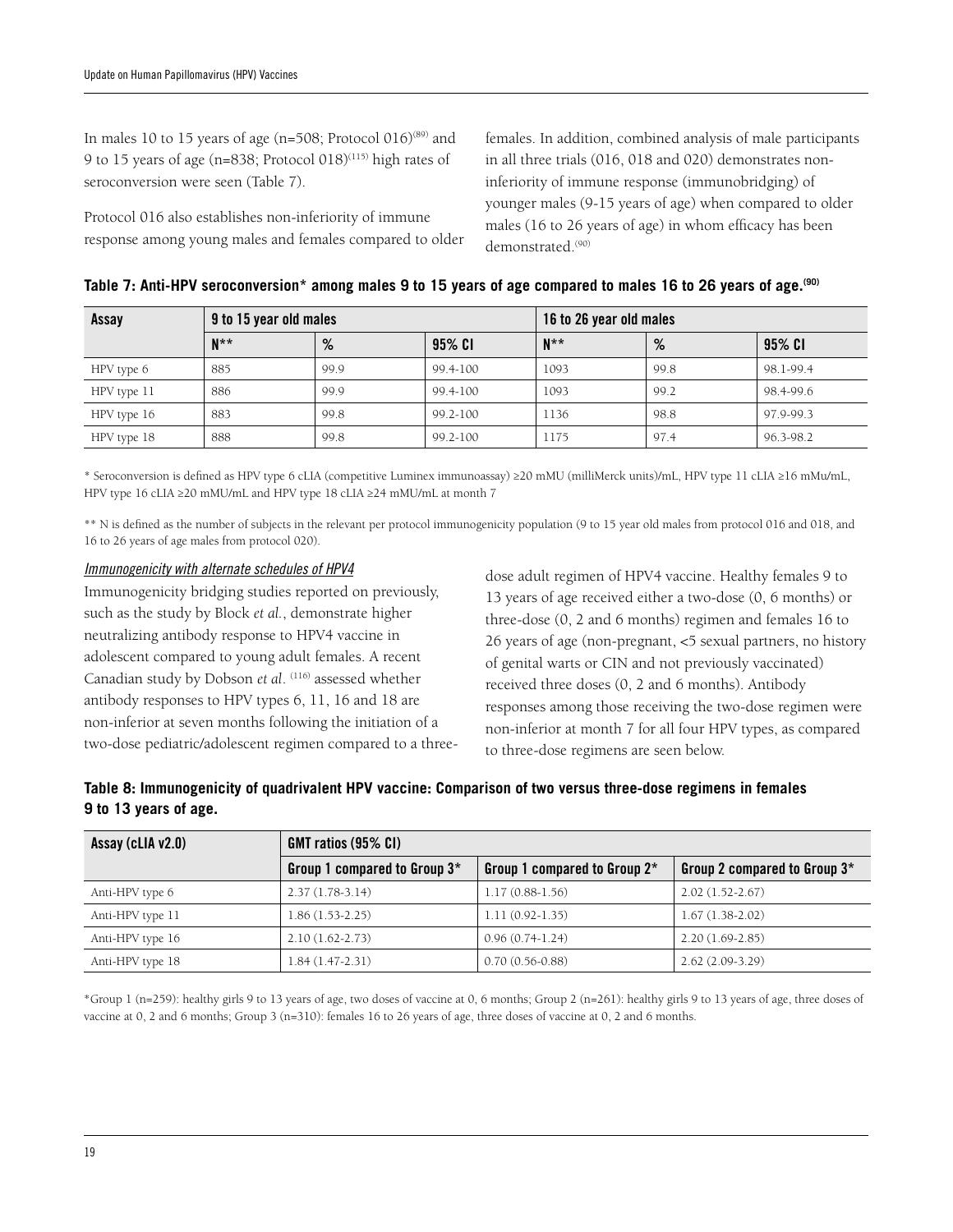Ongoing evaluation is planned at months 18, 24 and 36, including T-cell and B memory cell assays and clinical evaluation for HPV infection and cervical dysplasia.

#### *HPV bivalent vaccine (HPV2): Cervarix™ immunogenicity*

Immune response to HPV2 in phase II and III trials was measured using an in-house type-specific binding enzymelinked immunosorbent assay (ELISA) developed by the manufacturer. ELISA measures total IgG antibodies induced by the vaccine. The trials compare vaccine induced antibody response to the test's seropositive threshold, and to the antibody levels induced by natural infection.

Pseudovirion-based neutralization assay (PBNA) is a newer assay, developed by the National Cancer Institute in the US, and since then replicated in numerous laboratories including the GSK laboratories. This assay measures neutralizing antibodies (Nab) produced by the vaccine and thought to correlate with a functional protective effect of the HPV vaccine. This assay was used to compare the immune response induced by the bivalent and quadrivalent vaccine in a head-to-head trial (117) discussed later. The ELISA assay correlates well ( $r \ge 0.89$  for both HPV type 16 and HPV type 18) with Nab measured by the company's in-house pseudovirion neutralization assay.<sup>(118)</sup>

A subset of participants in this head-to-head comparison trial between the two vaccines also had immune response analyzed by in-house assays (ELISA and cLIA) belonging to both manufacturers. Good correlation was found between these two assays  $(119)$  thus, the use of in-house vaccinespecific virus-like-particles does not appear to be biasing the measurement of the vaccine induced immune response.

#### *Immunogenicity of HPV2 in females*

Immunogenicity data for approximately 2200 females 15 to 25 years of age from a number of phase II and III protocols $(97, 97)$  $100, 120$ ) at seven months and at 7.3 year follow-up (n=304) women)<sup>(121)</sup> are available. Over 99% of women seroconverted to both vaccine genotypes, and seven-month anti-HPV type 16 geometric mean titer (GMT) were 9341.5 EU/mL (95% CI: 8760-9961) with anti-HPV type 18 GMT of 4769.6 EU/ mL (95% CI: 4491-5065).<sup>(99)</sup> Month seven antibody titres were 300-fold (HPV type 16) and 200-fold (HPV type 18) higher than those induced by natural infection.<sup>(99)</sup>

Immunogenicity bridging data for 9 year old, (122) 10 to 14 year old,  $(2, 123)$  and 26 to 55 year old females  $(124)$  are seen in Table 8. Vaccine induced antibody response was inversely correlated with age. The highest GMTs were noted in adolescents and these were more than twice the level measured in 15 to 25 years old females. All participants in all age groups were seropositive at seven months after three doses of HPV2.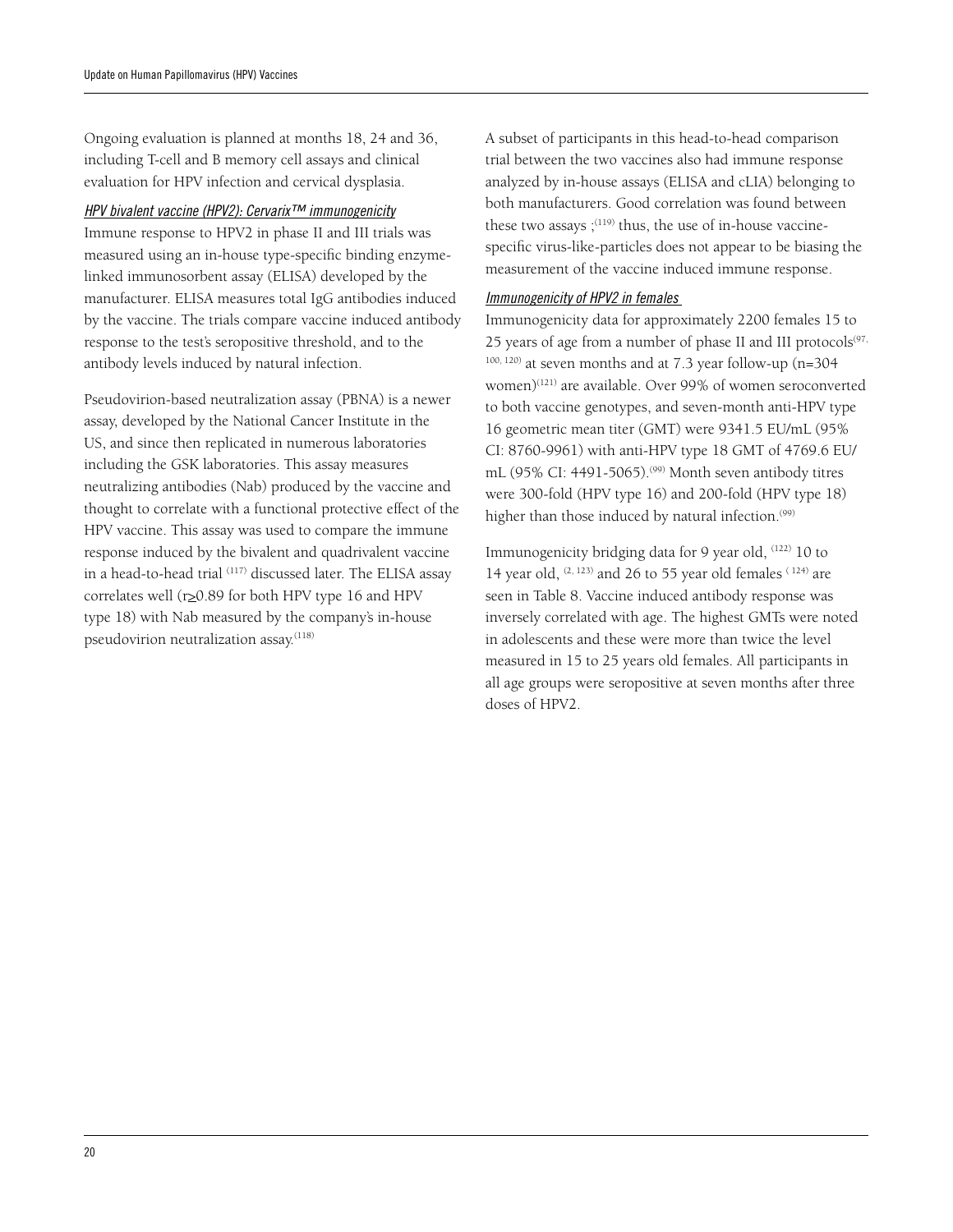| Assay (ELISA)        | Anti-HPV type 16     |                 | Anti-HPV type 18     |                 |  |  |
|----------------------|----------------------|-----------------|----------------------|-----------------|--|--|
| <b>Study cohorts</b> | Geometric mean titre | 95% CI          | Geometric mean titre | 95% CI          |  |  |
| 9 years              |                      |                 |                      |                 |  |  |
| Month 7 (122)        | 31252.5              | 25463.6-38357.4 | 12628.5              | 10142.6-15723.8 |  |  |
| 10 to 14 years       |                      |                 |                      |                 |  |  |
| Month 7 (123)        | 19882.0              | 18626.7-21221.9 | 8262.0               | 7725.0-8836.2   |  |  |
| Month 18 (123)       | 3888.8               | 3605.0-4195.0   | 1539.0               | 1418.8-1670.3   |  |  |
| Month 36 (125)       | 2675.5               | 2484.9-2880.8   | 972.0                | 896.5-1054.0    |  |  |
| Month 48             | 2374.9               | 2205.7-2557.0   | 864.8                | 796.9-938.4     |  |  |
| 15 to 25 years       |                      |                 |                      |                 |  |  |
| Month 7 (99)         | 9341.5               | 8760.4-9961.1   | 4769.6               | 4491.2-5065.3   |  |  |
| Month 24 (124)       | 1730.7               | 1462.3-2048.5   | 673.6                | 568.3-798.4     |  |  |
| Month 36 (126)       | 1491.5               | 1260.9-1764.1   | 485.1                | 406.6-578.7     |  |  |
| Month 83 (127)       | 383.4                | N/A             | 251.0                | N/A             |  |  |
| 26 to 45 years       |                      |                 |                      |                 |  |  |
| Month 7 (120)        | 4029.2               | 3402.7-4771.0   | 1837.3               | 1602.1-2107.0   |  |  |
| Month 24 (127)       | 733.0                | 603.7-890.1     | 280.8                | 235.3-335.1     |  |  |
| Month 36 (127)       | 607.2                | 502.8-733.3     | 220.1                | 184.5-262.5     |  |  |
| 46 to 55 years       |                      |                 |                      |                 |  |  |
| Month 7 (120)        | 2566.8               | 2181.2-3020.6   | 1313.0               | 1145.6-1504.9   |  |  |
| Month 24             | 472.9                | 396.8-563.6     | 185.7                | 156.3-220.6     |  |  |
| Month 36 (127)       | 363.9                | 301.6-439.1     | 136.9                | 114.9-163.0     |  |  |

**Table 9: Anti-HPV type 16/18 GMTs (EU/mL) in females 9 to 55 years of age.** 

N/A, confidence intervals were not reported

#### *Durability of immune response to HPV2 in females*

Approximately 300 females 15 to 25 years of age have been followed out to 8.4 years; (128) of these, 100% remain seropositive for both antibodies with levels 13-fold and 11-fold higher than that induced by natural infection to HPV type 16 and HPV type 18 respectively. Immune memory to HPV type 16 and HPV type 18 also remains strong seven years post initial series.<sup>(129)</sup> Antigen-specific CD4 T cell response for HPV type 16 and HPV type 18 was present in 89% and 63% of participants and memory B cell response to HPV type 16 and HPV type 18 was present in 74% and 78% of participants.

Among adolescents, following HPV2, 100% of participants remained seropositive to both anti-HPV types 16/18 at 4 years.(130) The associated GMTs were much higher than the plateau level noted for 15 to 25 year olds. Thirty-six month follow-up data are available for 26 to 45 and 46 to 55 years old females; 100% of women remained seropositive with antibody titres in the oldest age group reported to be  $\geq 8$ -fold higher than those seen following natural infection.<sup>(124)</sup>.

#### *Immune responses following a booster dose of HPV2*

A subset of phase II trial participants received a booster, or fourth dose, of HPV2 at approximately seven years after the initial vaccination series.<sup>(129)</sup> At one week post-vaccination, a significant and rapid boost to both HPV type 16 and HPV type 18 antibody levels was seen (Table 10). At one month after booster vaccination, HPV type 16/18 GMTs were 21 and 17-fold higher than pre-booster dose levels. Boosting of T and B cell immune responses was also noted. In addition, the fourth dose also boosted HPV type 31 and HPV type 45 antibody titres as measured by ELISA.<sup>(129)</sup>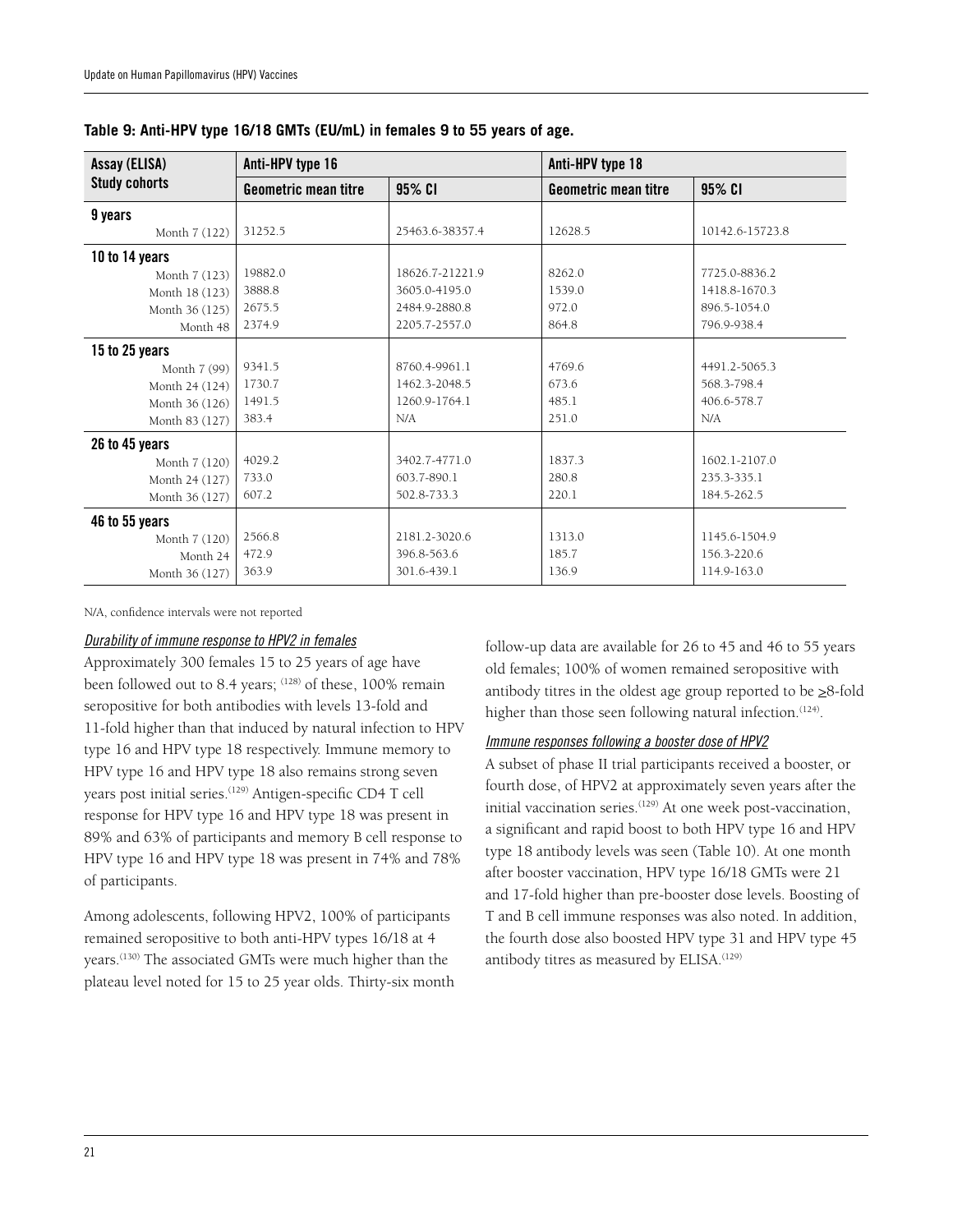|                            | Anti-HPV type 16 | Anti-HPV type 18 | Anti-HPV type 31 | Anti-HPV type 45 |  |  |  |  |
|----------------------------|------------------|------------------|------------------|------------------|--|--|--|--|
| GMT (EL.U/mL)              |                  |                  |                  |                  |  |  |  |  |
| Pre                        | 720.7            | 502.9            | 209.4            | 192.9            |  |  |  |  |
| Day 7                      | 5894.9           | 3916.2           | 2228.2           | 2530.5           |  |  |  |  |
| Month 1                    | 15 410.7         | 8362.7           | 3630.8           | 4253.8           |  |  |  |  |
| T-cells (% responders) $*$ |                  |                  |                  |                  |  |  |  |  |
| Pre                        | 88.9             | 63.0             | 78.3             | 59.1             |  |  |  |  |
| Month 1                    | 100              | 96.9             | 95.2             | 95.2             |  |  |  |  |
| B-cells (% responders)**   |                  |                  |                  |                  |  |  |  |  |
| Pre                        | 74.1             | 77.8             | 45.8             | 45.8             |  |  |  |  |
| Monthl                     | 100              | 100              | 95.8             | 95.8             |  |  |  |  |

#### **Table 10: Anamnestic response to a booster dose of Cervarix™ in females seven years after the initial three-dose vaccination series.(129)**

 $*$  >500 specific CD4 T-cells expressing  $\geq 2$  of 4 immune markers

\*\*>0 specific memory B-cells per million cells

#### *Cervical immune response in females following three doses of HPV2*

Secretory antibodies have been detected in the cervicovaginal fluid up to 24 months after vaccine in cohorts 15 to 55 years of age; $(127)$  the level of secretory antibodies correlated well with the antibody level in the serum.<sup>(131)</sup>

#### *Male immune response to three doses of HPV2*

In a phase I/II study of 270 Finnish males 10 to 18 years old in which HPV2 was administered at 0, 1 and 6 months, (132) 100% of study participants seroconverted after two doses. The third dose of the vaccine resulted in four-fold and twofold increase in HPV type 16 and HPV type 18 antibody levels as compared to two doses.

Higher antibody responses to HPV2 have been observed in males compared to females. Peak GMTs in males 10 to 18 years old were 22 639.7 (95% CI: 19 825.5-25 853.4) for HPV type 16, and 8416.1 (95% CI: 7215.0-9817.1) for HPV type 18. In the subset of boys aged 10 to 14 years old, antibody levels were 27 891.6 (95% CI: 23 975.6-32 447.2) for HPV type 16 and 10 593.7 (95% CI: 8875.8-12 644.0) for HPV type 18. These responses were also higher than those reported among females 10 to 14 years of age $(133)$  or males 15 to 18 years of age.<sup>(132)</sup>

#### *Immune responses in females following HPV2 administered at 0, 1, 12 months*

Immune responses to HPV2 (seroconversion rate and GMTs for both HPV type 16 and HPV type 18) administered with the standard 0, 1, 6 schedule compared to the 0, 1, 12 schedule were non-inferior in a randomized controlled trial in 804 healthy young women 15 to 25 years of age in Italy, Romania and Slovakia.<sup>(134)</sup>

#### *Immune responses in females following two doses of HPV2*

In an age-stratified, randomized controlled trial comparing the standard three-dose regimen of HPV2 to a two-dose schedule at 0 and 6 months in healthy females 9 to 25 years of age, all subjects in both arms were seropositive at month 7 and month 24.(98,135) GMTs are seen Table 11. The three-dose schedule was non-inferior to a two-dose schedule in this age group. A subset of participants 9 to 14 years of age who received a two-dose schedule also had a non-inferior response compared to females 15 to 25 years of age up to month 24.(135)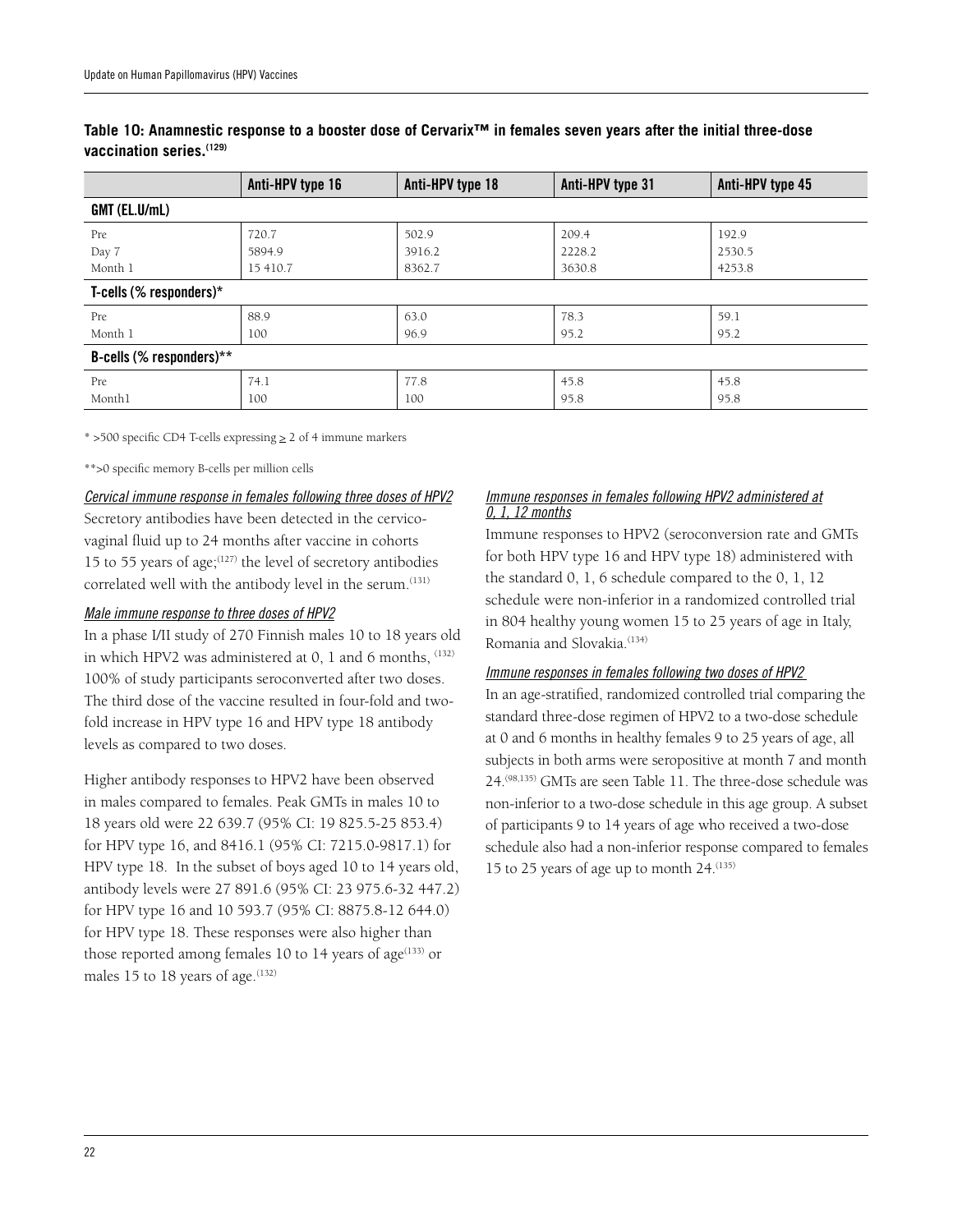| Assay (ELISA)                     | Anti-HPV type 16 |             | Anti-HPV type 18 |           |  |
|-----------------------------------|------------------|-------------|------------------|-----------|--|
| <b>Study cohorts</b>              | <b>GMT</b>       | 95% CI      | <b>GMT</b>       | 95% CI    |  |
| 9 to 25 years two-dose Month 7    | 8093             | 7275-9002   | 4639             | 4154-5180 |  |
| 9 to 25 years three-dose Month 7  | 13165            | 11834-14645 | 5089             | 4567-5671 |  |
| 9 to 25 years two-dose Month 24   | 1326             | 1168-1506   | 684              | 591-791   |  |
| 9 to 25 years three-dose Month 24 | 2390             | 2007-2847   | 852              | 721-1007  |  |

#### **Table 11: Anti-HPV type 16/18 GMTs (EU/mL) in females 9 to 25 years of age following two or three doses of Cervarix™.(98,135)**

#### *Comparison of immunogenicity of three doses of the HPV4 (Gardasil®) and HPV2 (Cervarix™)*

Einstein and colleagues conducted a head to head comparison of the two vaccines in a randomized controlled trial involving 1106 women stratified in three age groups, 18 to 26, 27 to 35 and 36 to 45 years.(117, 136) This is a longitudinal study with planned immune response follow-up to 60 months. At seven months, HPV2 recipients across all age groups had GMTs that were several fold higher for both HPV type 16 and HPV type 18 Nab (Table 12). CVS antibody positivity rates were also higher in the HPV2

recipients at 7 months. While HPV type 16 specific memory B cell response was similar in both vaccine arms, HPV type 18 response was higher in HPV2 recipients at 7 months but was no longer higher at month 36.<sup>(137)</sup> A subset of recipients also had month 7 antibody titres assessed by both GSK's ELISA and Merck's cLIA assay. HPV2 recipients had higher antibody titres for anti-HPV type 16 and anti-HPV type 18 by both assays.(119) Differences in humoral and cellular immune responses between the two vaccines persisted over a 24-month follow-up period (Table 12).

|            | HPV2 (Cervarix™)                 |                                                                                          | $HPV4$ (Gardasil <sup>®</sup> ) |                  |
|------------|----------------------------------|------------------------------------------------------------------------------------------|---------------------------------|------------------|
|            | Anti-HPV type 16                 | Anti-HPV type 18                                                                         | Anti-HPV type 16                | Anti-HPV type 18 |
|            |                                  | Serum N GMT* ratio (ratio of type specific response for Cervarix <sup>™/Gardasil®)</sup> |                                 |                  |
| Month 7    | 2.3-4.8 $x$ higher <sup>†</sup>  | $6.8-9.1x higher$                                                                        |                                 |                  |
| Month 18   | $2.4 - 5.1x higher$              | $7.9-9.8x higher$                                                                        |                                 |                  |
| Month 24   | $2.4 - 5.8x$ higher <sup>†</sup> | 7.7-9.4x higher <sup>+</sup>                                                             |                                 |                  |
|            | Serum T-cells (% responders)**   |                                                                                          |                                 |                  |
| Month 7    | N/A                              | N/A                                                                                      | N/A                             | N/A              |
| Month 18   | $92.5^{\dagger}$                 | $78.6^{\dagger}$                                                                         | 40.0                            | 42.4             |
| Month 24   | $90.9^{\dagger}$                 | $74.3^{\dagger}$                                                                         | 60.0                            | 40.0             |
|            | Serum B-cells (% responders)***  |                                                                                          |                                 |                  |
| Month 7    | 89.8                             | $88.7^{\dagger}$                                                                         | 94.3                            | 66.1             |
| Month 18   | $86.7^*$                         | $74.5^{\dagger}$                                                                         | 58.6                            | 45.2             |
| Month 24   | 83.3                             | $76.3^{\dagger}$                                                                         | 66.7                            | 52.9             |
| $CVS$ nAb* |                                  |                                                                                          |                                 |                  |
| Month 7    | $81.3$ <sup>†</sup>              | $33.3^{\dagger}$                                                                         | 50.9                            | 8.8              |
| Month 18   | 20.9                             | 7.0                                                                                      | 14.9                            | 0.0              |
| Month 24   | 24.4                             | 2.2                                                                                      | 11.6                            | 0.0              |

\* measured by PBNA

\*\* >500 specific CD4 T-cells expressing >2 of 4 immune markers; assay done on a subset of participants.

\*\*\* >0 specific memory B-cells per million cells; assay done on a subset of participants.

† Result is statistically significant.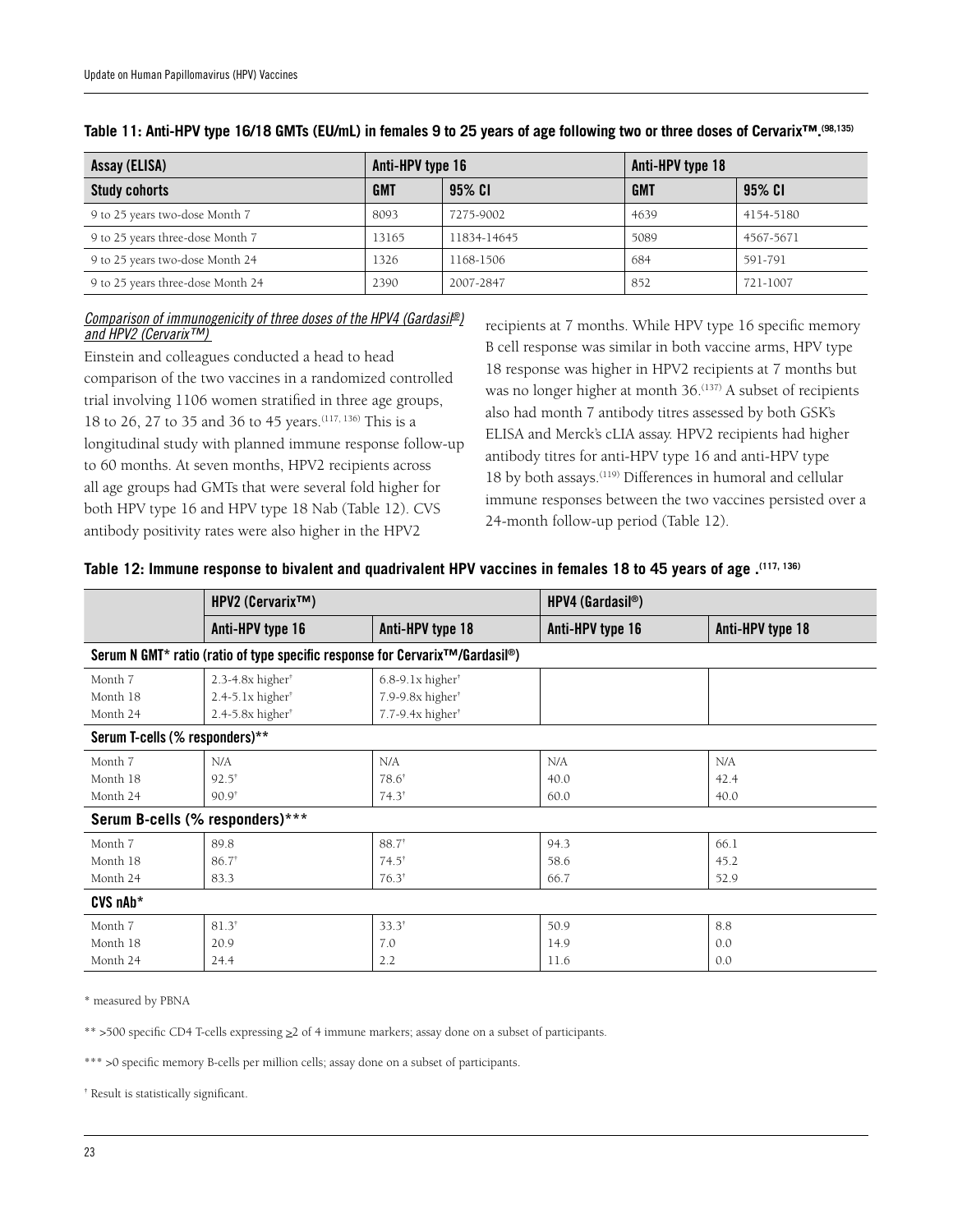# IV.4. Vaccine Administration and Schedule

Both HPV vaccines are administered intramuscularly as three separate 0.5 mL doses, using slightly different schedules.

- Cervarix<sup>™</sup> should be injected in the deltoid muscle using a 0, 1 and 6 month schedule. The second dose can be given up to 2.5 months after the first dose and the third dose can be given between 5 and 12 months after the second dose.
- Gardasil® should be administered in the deltoid muscle, or the anterolateral upper thigh, using a 0, 2 and 6 month schedule. The minimum interval between the first and second dose is one month and the second and third doses should be separated by an interval of at least 12 weeks.<sup>(1)</sup>
- The schedule and dosage of Gardasil® for males is the same as for females.

#### *Interrupted vaccine schedules*

If either vaccine schedule is interrupted, the vaccine series does not need to be restarted. If the series is interrupted after the first dose, the second dose should be given as soon as possible. If only the third dose is delayed, it should be administered as soon as possible.

#### *Booster doses and re-immunization*

At this time, booster doses are not indicated for either HPV vaccine.

## IV.5. Pre- or post-immunization testing

Neither pre nor post-vaccination testing is recommended. Testing methods are not routinely available.

# IV.6. Storage requirements

Both HPV2 and HPV4 vaccines should be stored between +2°C and +8°C. The vaccines should be discarded if frozen.

# IV.7. Simultaneous administration with other vaccines

Studies have demonstrated non-inferiority with respect to safety and immunogenicity when HPV4 (Gardasil®) vaccine is administered with either hepatitis B (Recombivax HB®, Merck Research Laboratories) or DTaP-IPV vaccine (Repevax®, Sanofi Pasteur).(138, 139) Similarly, immune responses after concomitant administration of Gardasil®,

conjugate meningococcal vaccine (Menactra®, Sanofi Pasteur) and other adult/adolescent formulations of tetanus, diphtheria and acellular pertussis vaccines (Tdap) (Adacel®, Sanofi Pasteur) have been shown to be non-inferior to nonconcomitant administration.<sup>(140)</sup>

Five co-administration studies of HPV2 (Cervarix™) with other adolescent vaccines have been conducted to date (GSK111567, GSK110886, GSK 108464, GSK107682 (120, 141). These studies demonstrate non-inferiority with respect to safety and immunogenicity when HPV2 vaccine is administered with either hepatitis B (Engerix™, GSK) (GSK110886), hepatitis A/B vaccine (Twinrix™), Tdap (Boostrix™), Tdap-IPV (Boostrix™-Polio), or quadrivalent meningococcal conjugate vaccine, MCV4 (Menactra™).

HPV4 and HPV2 are not live vaccines and have no components that have been found to adversely affect the safety or efficacy of other vaccines. Therefore, HPV vaccines can be administered at the same visit as other age-appropriate vaccines, such as the adolescent/ adult formulation of Tdap, hepatitis B and meningococcal conjugate vaccines. Administering all indicated vaccines together at a single visit increases the likelihood that adolescents and young adults will receive each of the vaccines on schedule. Each vaccine should be administered using a separate syringe at a different anatomic site.

# IV.8. Adverse events

#### HPV quadrivalent vaccine (HPV4): Gardasil® adverse events

Slade *et al.* <sup>(142)</sup> report on 2.5 years of post-licensure safety surveillance data to VAERS (Vaccine Adverse Event Reporting System) in the US. VAERS shares the limitations inherent to many passive surveillance systems. Its data should be interpreted with caution, because not all events are reported, and not all reported events are systematically validated, and many may have only coincidentally followed immunization.

Adverse events (AEs) following receipt of HPV4 reported to VAERS have been consistent with pre-licensure data. AEs following receipt of HPV4 have been reported at a rate of 53.9 per 100 000 doses (total of 12 424 reports) between June 2006 and December 2008. Reported rates per 100 000 doses distributed were 8.2 for syncope, 7.5 for local site reactions, 6.8 for dizziness, 5.0 for nausea, 4.1 for headache, 3.1 for hypersensitivity reactions, 2.6 for urticaria,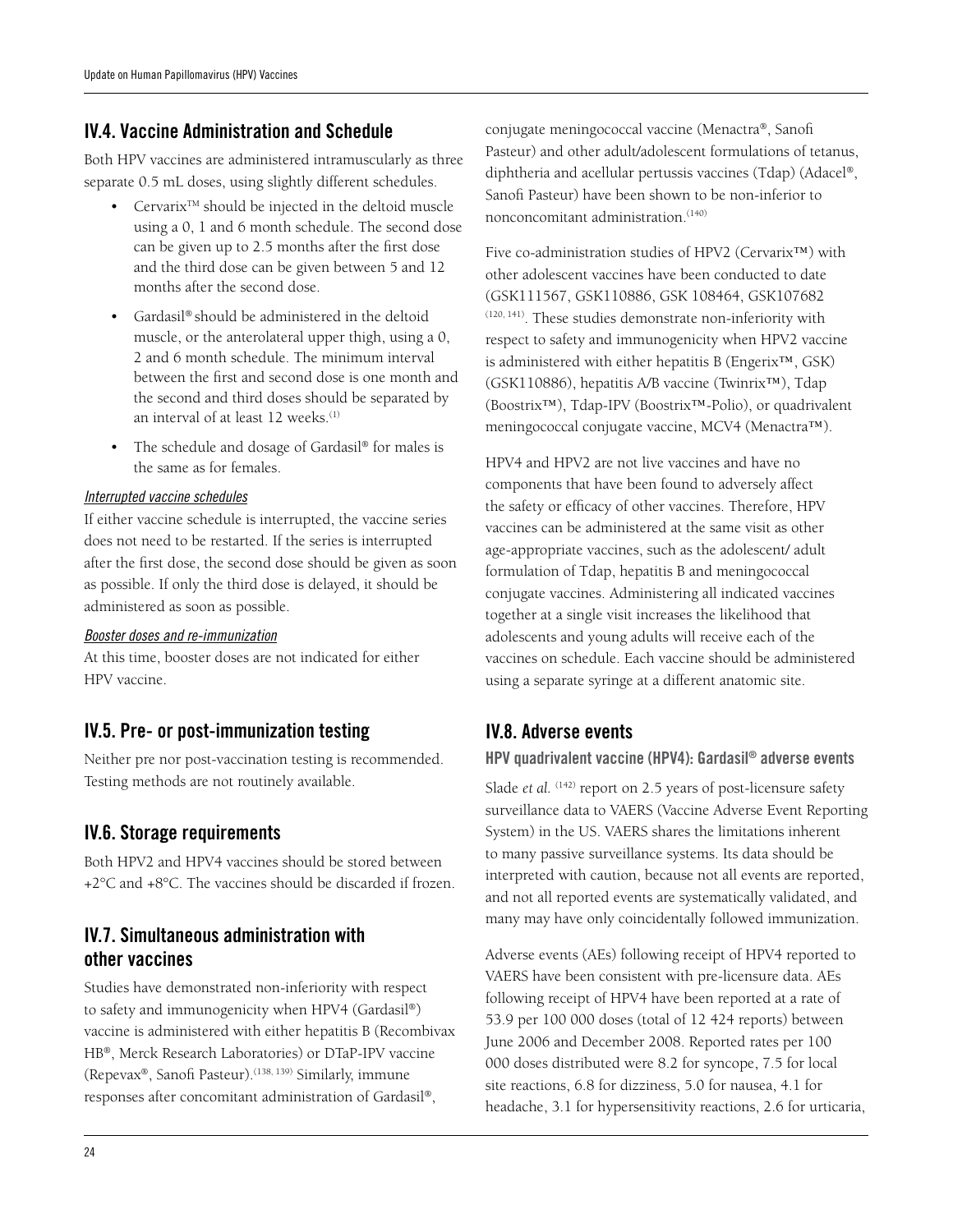and ≤0.2 for venous thromboembolic events, autoimmune disorders, Guillain-Barré syndrome, anaphylaxis, death, transverse myelitis, pancreatitis and motor neuron disease. A total of 772 reports (6.2%) were described as serious adverse events, including 32 deaths. Expert review of serious adverse events and deaths following receipt of HPV4 have not found a common medical pattern or clustering of events to suggest that they were caused by the vaccine, and proportional reporting ratios for deaths do not suggest a causal association.<sup>(142)</sup>

Agorastos *et al*. reviewed the available published and unpublished international post-marketing safety surveillance data reported for both quadrivalent and bivalent HPV vaccines. Based on this review, they concluded that both vaccines appear safe, with the majority of adverse events following immunization (AEFI) reported in all jurisdictions being local injections site reactions. No pattern of serious AEFI suggesting a causal relationship to vaccination was observed.<sup>(143)</sup>

An Australian report indicates an anaphylaxis rate of 2.6 per 100 000 doses of HPV vaccine, using the stringent Brighton criteria.(144) While this rate is higher than the rates reported for other vaccines, it is still less common than the WHO categorization of adverse events which are "very rare" (1 in 10 000). Gardasil® product information has been updated, advising healthcare practitioners to be prepared for the possible occurrence of anaphylaxis following HPV4 vaccination.

Updated safety analysis of HPV4 (145) has recently been published. It combines clinical trial data (3.6 years mean follow-up time) from five clinical trials and includes 21 480 females (9 to 26 years of age) and males (9 to 16 years of age) who received at least one dose of vaccine or placebo. In this study most injection-site adverse events were mildmoderate in intensity (78%). The most commonly reported injection-site adverse events among vaccine recipients were pain (81.3%), swelling (24.2%) and erythema (23.6%).

Overall, the proportion of injection-site adverse events was significantly higher among vaccine recipients compared to both aluminum-containing (83% versus 77%, p<0.05) and non-aluminum containing (83% versus 49%, p<0.05) placebos. Systemic adverse events were comparable between the vaccine and placebo groups: headache (26% versus 28%), pyrexia (13% versus 11%) and nausea (6% versus 6%). Eight subjects experienced a treatment-related adverse event including six in the vaccine group and two in the placebo group. Among 18 deaths, all were unrelated to the study treatment.

In the trial of older females (24 to 45 years of age) by Munoz *et al*., vaccine-related adverse events were reported but not subject to statistical comparison.<sup>(85)</sup> Among study participants, the proportion reporting one or more adverse event following receipt of HPV4 was 86.9% (76.8% injection-site, 59.2% systemic) compared with 81.2% following placebo (64.3% injection-site, 60.0% systemic). Serious adverse events were reported at 0.2% (n=3) following vaccine and  $0.4\%$  (n=7) following placebo.<sup>(85)</sup>

Combined safety data from male clinical trials of HPV4 (016, 018 and 020)<sup>(90)</sup> show an adverse event prevalence following vaccination of 74% (64% injection site, 18% vaccine-related systemic), compared with 64% of placebo recipients (53% injection site, 15% vaccine-related systemic). Among those with injection site AEs (64%), pain (62%), erythema (17%) and swelling (14%) were most common. Among systemic AEs (18%), headache (12%) and pyrexia (8%) were most frequently reported. Serious adverse events occurred in 0.3%  $(n=9)$  of vaccine recipients compared with 0.0%  $(n=1)$  of placebo recipients. None of these events were determined to be vaccine-related. No deaths were reported.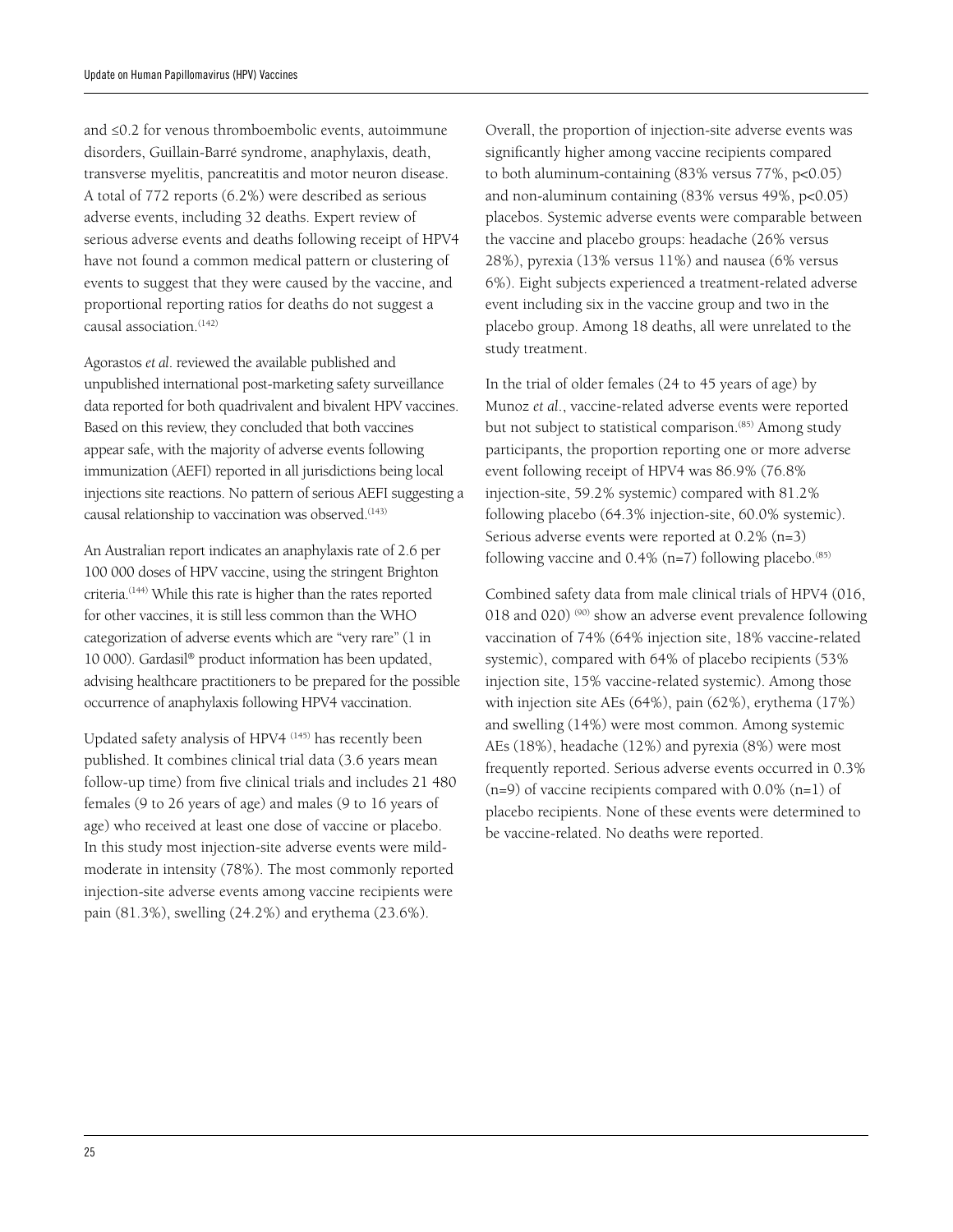| <b>Subjects</b>                          | Gardasil® ( $N=3002$ ) |                | Placebo** $(N=2219)$ |               |
|------------------------------------------|------------------------|----------------|----------------------|---------------|
|                                          | n                      | %              | n                    | %             |
| With one or more AE                      | 2216                   | 74             | 1417                 | 64            |
| Injection-site AEs*                      | 1927                   | 64             | 1177                 | 53            |
| Systemic AEs                             | 1118                   | 37             | 723                  | 33            |
| Vaccine-related systemic AEs             | 527                    | 18             | 338                  | 15            |
| With serious AEs                         | $\mathsf{Q}$           | 0.3            |                      |               |
| Vaccine-related serious AEs              | $\mathcal{O}$          | $\overline{0}$ | $\mathbf{0}$         | $\mathcal{O}$ |
| Deaths                                   | $\Omega$               | $\overline{0}$ | $\Omega$             | $\Omega$      |
| Discontinued due to AE                   | 6                      | 0.2            |                      | 0.2           |
| Discontinued due to a vaccine-related AE | 4                      | 0.1            | 3                    | 0.1           |

**Table 13: Summary of adverse events reported among males 9 to 26 years of age (Days 1 to 15 following any dose of HPV4 Protocols 016, 018 and 020 (90)).**

\* All injection site adverse events are considered vaccine-related

N=number of subjects with follow-up; n=number of subjects in each category

\*\* AAHS (amorphous aluminum hydroxyphosphate sulfate) placebo used for protocol 020 (males 16 to 26 years); saline placebo used for protocols 016 and 018 (males 9 to 15 years)

In addition to combined clinical trial data (above), prelicensure trial results assessing younger males (9 to 15 years of age, protocols 016 and 018) are published. Block *et al*. report on adverse events following receipt of HPV4 in a noninferiority immunogenicity study of males and females ages 10 to 15 years compared with females ages 16 to 23 years.<sup>(89)</sup> Among males who received at least one dose of the vaccine, 79.2% experienced an adverse event following immunization (74.0% injection site, 27.2% systemic). The proportion reporting at least one injection-site or systemic adverse event was significantly lower among boys (71.4%) and girls  $(79.4\%)$  compared to older females  $(86.3\%)$  (p<0.001, p=0.004 respectively). Whereas significantly more boys (13.8%) and girls (12.8%) ages 10 to 15 years compared to females ages 16- to 23 years (7.3%) reported fevers ≥37.8°C within five days of vaccination (p<0.001, p=0.004 respectively). The prevalence of serious adverse events among males was  $0.2\%$  (n=1), and these adverse events were determined to be unrelated to the vaccine.

#### HPV bivalent vaccine (HPV2): Cervarix™ adverse events

Petaja *et al.* evaluated the immunogenicity and safety of the HPV2 vaccine in healthy males 10 to 18 years of age. $(132)$ Local adverse events (pain, redness and swelling at injection site) and systemic adverse events (myalgia) were more commonly reported in HPV2 recipients than in the HBV vaccine control group. These AEs were mild in nature and vaccine compliance was high (97%) in both the vaccine and control arms.<sup>(132)</sup>

Results of three pooled studies to examine adverse events related to Cervarix™ or AS04 adjuvanted vaccine are now available.<sup>(80, 146, 147)</sup> These studies were designed to evaluate risk of serious adverse events (SAE)<sup>(146)</sup>, medically significant conditions  $(MSC)^{(146)}$ , new onset chronic disease  $(NOCD)$ ,  $^{(146)}$ new onset autoimmune disease (NOAD)<sup>(80, 146)</sup>, and adverse pregnancy outcomes.(146, 147)

Table 14 provides incidence of adverse events in Cervarix™ recipients >9 years of age. Cervarix™ administration resulted in a higher rate of solicited local (pain, redness, and swelling) and systemic reactions (fatigue, arthralgia and myalgia) within seven days of vaccine administration. The majority of local reactions were mild to moderate in intensity. The rates of severe local reactions were low among all age groups. There was no increase in adverse events with successive vaccine doses (PI, USA).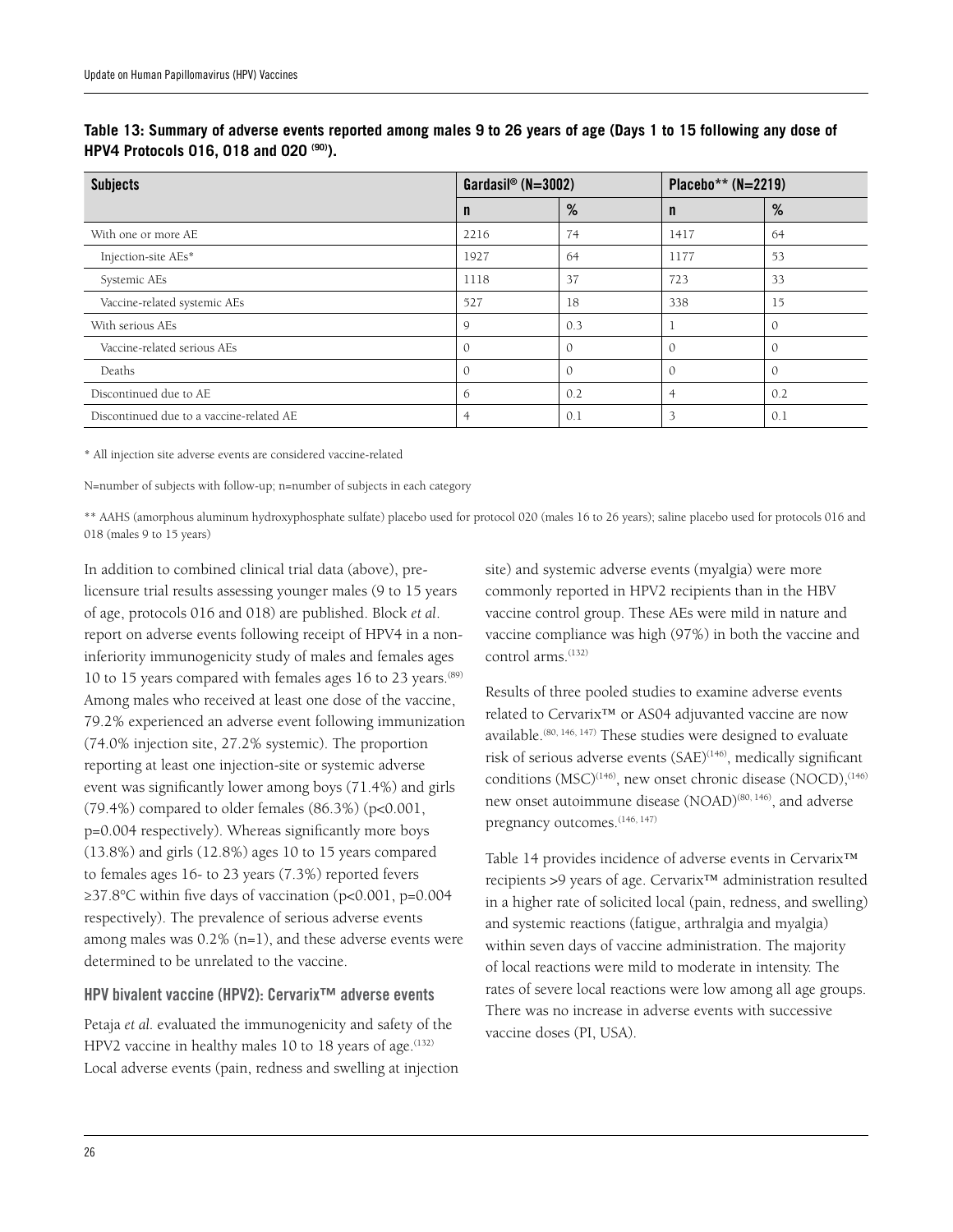|                           | $9$ years <sup><math>(120)</math></sup> |            | 10 to 14 years <sup>(146)</sup> |                        | 15 to 25 years <sup>(146)</sup> |               |                          | $>25$ years <sup><math>(146)</math></sup> |         |
|---------------------------|-----------------------------------------|------------|---------------------------------|------------------------|---------------------------------|---------------|--------------------------|-------------------------------------------|---------|
|                           | HPV2                                    | <b>HAB</b> | HPV2                            | <b>HAV360</b>          | HPV <sub>2</sub>                | <b>HAV720</b> | AI(OH)3                  | HPV2                                      | AI(OH)3 |
|                           |                                         |            |                                 | <b>Local reactions</b> |                                 |               |                          |                                           |         |
| No. of doses              | 256                                     | 267        | 3528                            | 3059                   | 15 020                          | 8747          | 1567                     | 4258                                      | 2918    |
| Pain                      | $74.2*$                                 | 52.1       | $71.9*$                         | 41.3                   | 82.8*                           | 58.9          | 72.9                     | $66.2*$                                   | 41.5    |
| Redness                   | $43.4*$                                 | 15.0       | 28.8*                           | 13.7                   | $31.4*$                         | 16.0          | 12.8                     | $23.9*$                                   | 9.5     |
| Swelling                  | $36.7*$                                 | 12.4       | $24.8*$                         | 8.6                    | $27.2*$                         | 10.1          | 10.8                     | $21.7*$                                   | 6.8     |
| <b>Systemic reactions</b> |                                         |            |                                 |                        |                                 |               |                          |                                           |         |
| No. of doses              | 256                                     | 267        | 3529                            | 3058                   | 15 015                          | 8748          | 1565                     | 4258                                      | 2916    |
| Fatigue                   | 23.4                                    | 22.1       | $29.2*$                         | 24.6                   | $37.0*$                         | 35.3          | 31.7                     | $22.6*$                                   | 18.0    |
| Fever                     | 4.3                                     | 1.9        | 7.3                             | 6.8                    | 4.8                             | 4.6           | 5.5                      | 4.5                                       | 5.1     |
| Gastrointestinal          | 6.3                                     | 10.1       | 12.4                            | 11.3                   | 14.3                            | 14.0          | 15.9                     | 8.4                                       | 9.4     |
| Headache                  | 19.5                                    | 16.9       | 28.8                            | 25.4                   | 31.9                            | 30.8          | 36.5                     | 21.6                                      | 20.2    |
| Rash                      | 2.3                                     | 2.6        | $4.6*$                          | 2.6                    | 4.1                             | 3.6           | 4.2                      | 2.3                                       | 1.9     |
| Arthralgia                | 4.7                                     | 6.7        | $11.7*$                         | 9.3                    | $10.1*$                         | 8.6           | $\overline{\phantom{a}}$ | 9.3                                       | 7.6     |
| Myalgia                   | 17.6                                    | 11.2       | $29.2*$                         | 17.1                   | $31.5*$                         | 26.5          | $\overline{a}$           | $16.7*$                                   | 9.9     |
| Urticaria                 | 1.6                                     | 2.2        | 2.5                             | 2.1                    | 3.6                             | 3.7           | $\overline{\phantom{a}}$ | 2.1                                       | 2.6     |

#### **Table 14: Incidence (%) of injection site and systemic adverse events in female HPV2 (Cervarix™) trial participants.**

HAB=combined hepatitis A and B vaccine, HAV=hepatitis A vaccine (720 or 360 EU), Al(OH)<sub>3</sub>=Aluminum hydroxide

#### *New medical conditions: MSC, NOCD, NOAD, SAEs*

Table 15 presents the rates of these outcomes from the pooled data bases; there are no differences in the development of these adverse events (MSC, NOAD, NOCD, SAE, and deaths) between HPV2 and control vaccine recipient.

#### Table 15: Age-stratified incidence of MSCs, NOCDs, NOADs, and SAEs in Cervarix™ and control [(Al(OH)<sub>3</sub> or hepatitis A **vaccine (720 or 360 EU)] vaccine recipients.(146)**

|             | 10 to 14 years   |               | 15 to 25 years |               |                       | $>25$ years |                       |  |
|-------------|------------------|---------------|----------------|---------------|-----------------------|-------------|-----------------------|--|
|             | HPV <sub>2</sub> | <b>HAV360</b> | HPV2           | <b>HAV720</b> | $AI(OH)$ <sub>3</sub> | HPV2        | $AI(OH)$ <sub>3</sub> |  |
| No of women | 1194             | 1032          | 11 508         | 9315          | 553                   | 1449        | 984                   |  |
| <b>MSC</b>  | 21.3             | 24.8          | 20.0           | 21.8          | $\sim$                | 13.4        | 14.6                  |  |
| <b>NOCD</b> | 3.3              | 3.0           | 1.7            | 1.7           | 1.1                   | 1.0         | 1.0                   |  |
| <b>NOAD</b> | 0.3              | 0.6           | 0.4            | 0.3           | 0.7                   | 0.2         | 0.2                   |  |
| SAEs        | 2.3              | 2.4           | 3.4            | 3.5           | 8.4                   | 1.1         | 0.9                   |  |

HAV=hepatitis A vaccine (720 or 360 EU), Al(OH)<sub>3</sub>=Aluminum hydroxide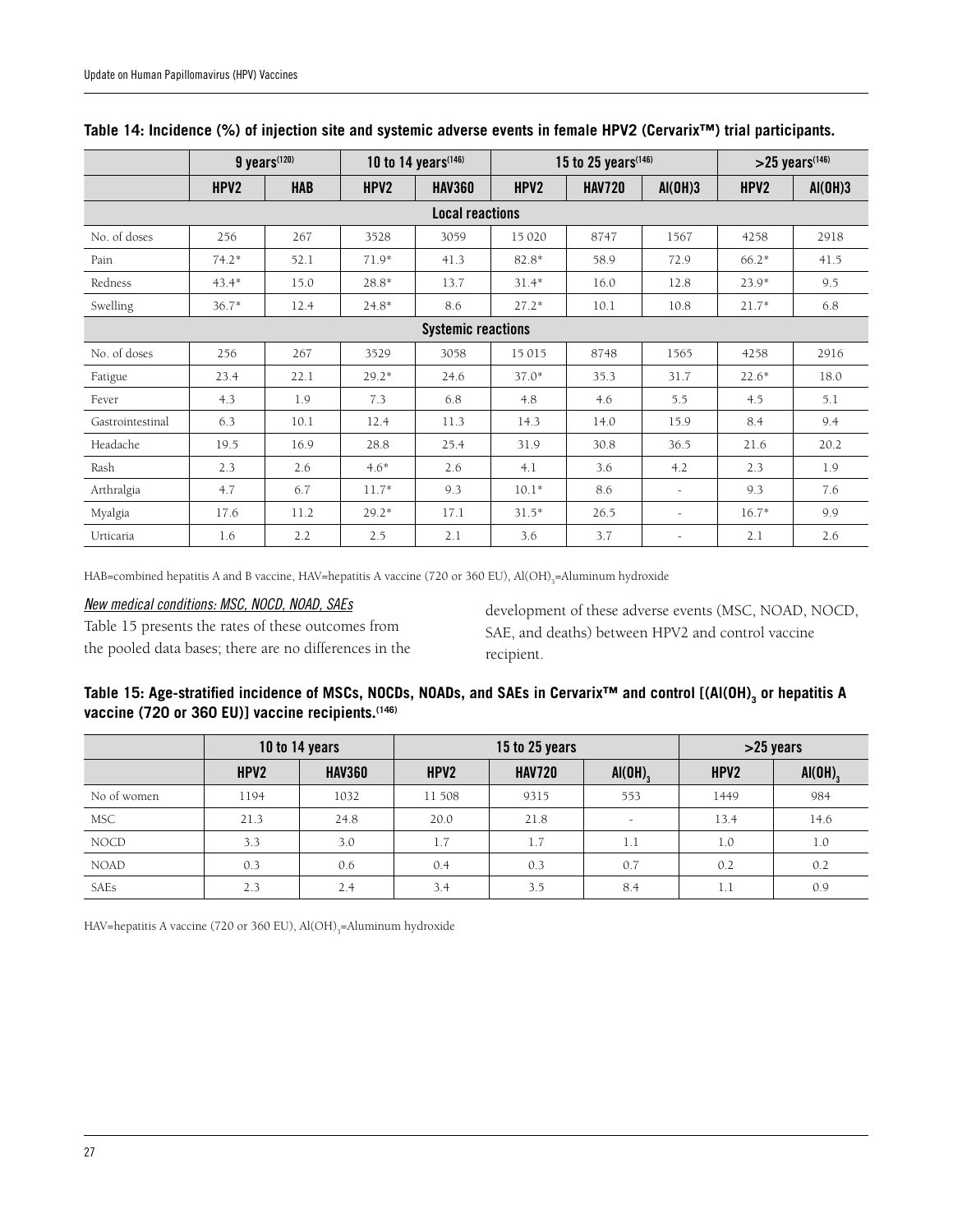As Cervarix™ employs a new adjuvant, one pooled study extensively examined the risk of developing autoimmune disease.(80) The analysis examined recipients of Cervarix™ (n=39 160) or AS04 containing vaccines (n=68 512). The length of follow-up for vaccinees varied with trial protocol. The overall risk of development of autoimmune disease in participants receiving AS04 containing vaccines or controls was 0.5%. The relative risk of developing a new autoimmune disease following Cervarix™ was 0.92 (95% CI: 0.7-1.22) and following any AS04 containing vaccine was 0.98 (95% CI: 0.80-1.21). Five deaths (one in vaccinee and four in the control groups) were reported in the pooled safety analysis; causes of deaths were motor vehicle accidents (2), bone sarcoma (1), diabetic ketoacidosis (1) and drowning (1). None were related to the study.

#### *Comparison of adverse events of three doses of the HPV4 (Gardasil®) and HPV2 (Cervarix™)*

Analysis by Einstein *et al.* compared the proportion of women reporting at least one unsolicited symptom within 30 days after any HPV vaccine dose.<sup>(117)</sup> Of the 553 women who received Cervarix™, 42.5% (95% CI: 38.3-46.7) reported adverse events, compared to 36.5% (95% CI: 32.5-40.7) of the 553 women in the Gardasil® group. Rates of medically significant conditions (MSCs) were 29.7% (95% CI: 25.9- 33.7) and 26.8% (95% CI: 23.1-30.7) in the Cervarix™ and Gardasil® groups, respectively. Fatigue and myalgia were more frequently reported by women in the Cervarix group.(117)

#### *Serious adverse events (SAE)*

SAEs were reported by six women in the Cervarix™ group and seven women in the Gardasil® group, two of which were considered possibly related to vaccination (one grand mal convulsion which occurred one day after administration of the third dose of Cervarix™ and one spontaneous abortion which occurred 47 days after the first dose of Gardasil®). It is important to reiterate that decisions relating AEs to

vaccination were based on the judgment of the investigator at the study site reporting the event. Withdrawals due to AEs were infrequent (five women in the Cervarix™ group and four women in the Gardasil® group).

#### *Vaccination during pregnancy*

HPV vaccines are not recommended for use in pregnancy. While neither vaccine has been causally associated with adverse outcomes of pregnancy or adverse events to the developing fetus, the data on vaccination in pregnancy are limited.

A recent study by Garland *et al.* <sup>(148)</sup> of pregnancies occurring among subjects during phase III clinical trials finds that administration of HPV4 did not demonstrate adverse pregnancy outcomes. In addition, a study of pregnancy outcomes from the Gardasil® pregnancy registry, based on voluntary post-marketing reports, showed rates of adverse outcomes such as spontaneous abortion and major birth defects that were not greater than the unexposed population rates.<sup>(149)</sup>

While Cervarix™ should not be administered to pregnant women or to women intending on becoming pregnant within two months of vaccination, data indicate the safety of this vaccine in pregnant women. Genotoxicity and reproductive toxicity of MPL, a component of the HPV2 adjuvant, has been assessed via *in vitro* assays and animal studies.(150) No abnormal effects have been demonstrated.

Epidemiologic studies have also examined pregnancy outcomes among Cervarix™ trial participants.(146, 147) Table 16 presents data on 1737 pregnancies among women and girls who received at least one dose of the HPV2 vaccine or one of three controls  ${\rm [(Al(OH)]}_3$  or hepatitis A vaccine (720) or 360 EU)] reported in 11 trials.<sup>(146)</sup> Overall there was no difference in pregnancy outcomes between the HPV vaccine and control arms (HAV360, HAV720, and  $\text{Al}(\text{OH})_{3}$ ).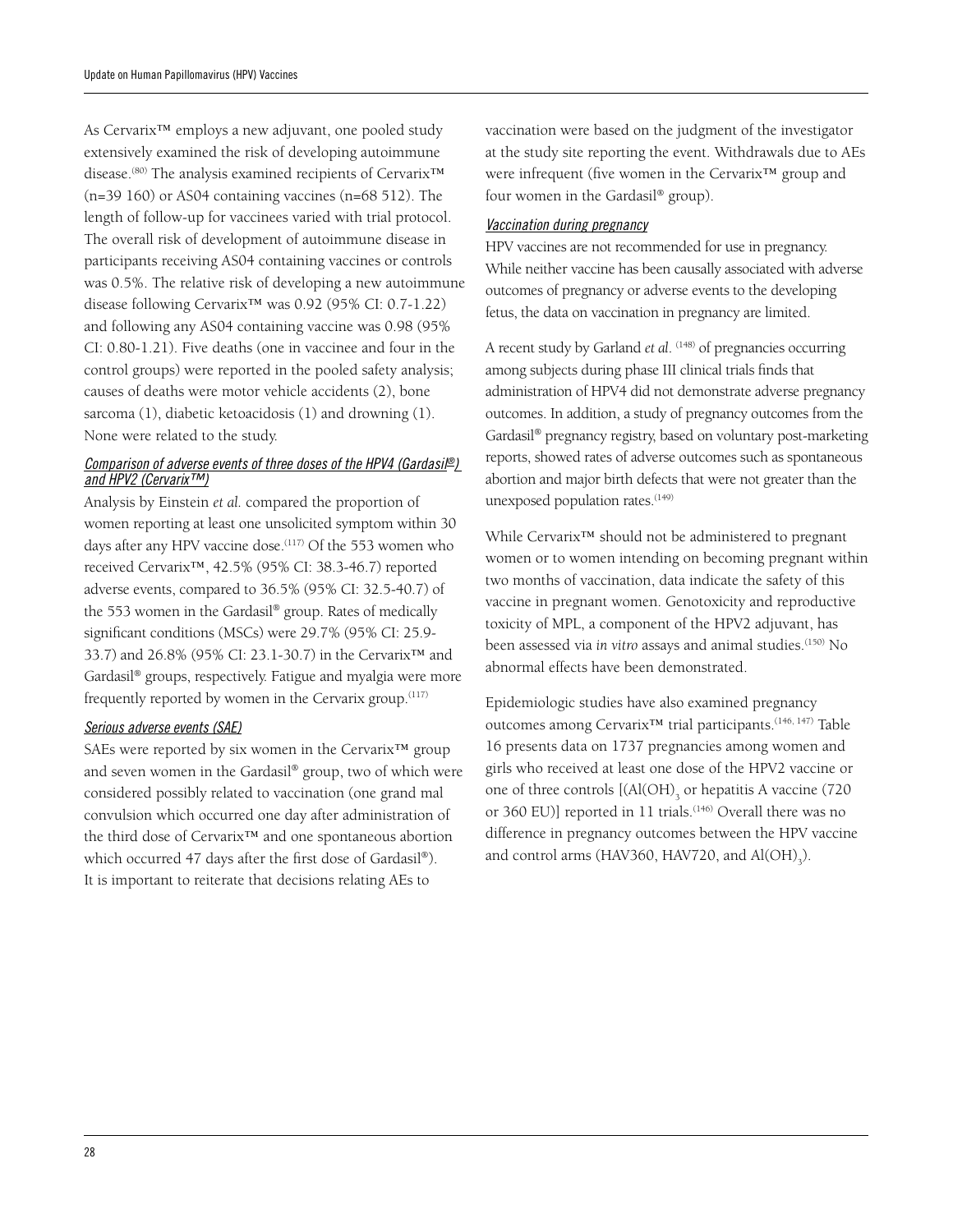|                                     | 10 to 14 years           |               | 15 to 25 years |                                                                                       |        | $>25$ years      |                |              |
|-------------------------------------|--------------------------|---------------|----------------|---------------------------------------------------------------------------------------|--------|------------------|----------------|--------------|
|                                     | HPV <sub>2</sub>         | <b>HAV360</b> | HPV2           | <b>HAV720</b>                                                                         | AI(OH) | HPV <sub>2</sub> | <b>HAV720</b>  | $AI(OH)_{2}$ |
|                                     |                          |               |                | All pregnancies                                                                       |        |                  |                |              |
| No of pregnancies                   | $\mathsf{Q}$             | $\mathsf{Q}$  | 833            | 683                                                                                   | 152    | 28               | 3              | 20           |
| Spontaneous<br>abortions $(\%)$     |                          |               | 9.5            | 7.6                                                                                   | 11.8   | 7.1              |                | 20.0         |
|                                     |                          |               |                | Pregnancies with last menstrual period 30 days before to 45 days after a vaccine dose |        |                  |                |              |
| No of pregnancies                   |                          |               | 200            | 173                                                                                   | 12     | 9                | $\overline{2}$ | 17           |
| Normal infant/<br>pregnancy ongoing | 100                      |               | 64.0           | 69.4                                                                                  | 83.3   | 77.8             | 100            | 52.9         |
| Premature infant                    | $\overline{\phantom{a}}$ | 100           | 3.5            | 2.3                                                                                   | 8.3    | $\sim$           | $\sim$         |              |
| Spontaneous<br>abortion             |                          |               | 11.0           | 5.8                                                                                   | 8.3    | 11.1             |                | 17.6         |

#### **Table 16: Pregnancy outcomes (adapted from Descamps(146)).**

HAV=hepatitis A vaccine (720 or 360 EU),  $Al(OH)$ <sub>2</sub> =Aluminum hydroxide

A pooled analysis from two phase III studies (PATRICIA and CVT) analyzed the rate of miscarriage from 3599 pregnancies reported in 26 130 women 15 to 25 years of age. $(147)$  The miscarriage rate in HPV2 vaccine recipients and control vaccine recipients was 11.5% and 10.2%. A sub-analysis of pregnancies that began within three months of vaccination revealed a miscarriage rate of 14.7% and 9.1% in the HPV vaccine recipients and control arms respectively. These differences in rates were not statistically significant. Overall, there is no association between vaccination with Cervarix™ and rate of miscarriage.

Until additional information is available, initiation of the vaccine series should be delayed until after completion of the pregnancy. If a woman is found to be pregnant after initiating the vaccination series, completion of the three-dose regimen should be delayed until after pregnancy. If a vaccine dose has been administered during pregnancy, there is no indication for any intervention.

#### *Vaccination during breastfeeding*

Data on consequences of HPV vaccination of breastfeeding women on their infants are not available.

# IV.9. Contraindications/precautions

Neither Gardasil®, nor Cervarix™, should be administered to individuals with a known history of hypersensitivity to any of the vaccine components. Bivalent HPV vaccine in prefilled syringes is contraindicated for persons with anaphylactic latex allergy.

# IV.10. Other considerations

#### *Vaccine Administration*

In general, syncope can occur after any vaccination, most commonly among adolescents and young adults. To avoid serious injury related to a syncopal episode, HPV vaccine recipients should be observed for 15 minutes after vaccine administration.

#### *Cervical cancer screening in women who have received HPV vaccine*

While HPV vaccines have been shown to be highly effective against cancer precursors caused by HPV type 16 and HPV type 18, these two HPV types are responsible for approximately 70% of cervical cancer. Those vaccinated will still be susceptible to infection from other high-risk HPV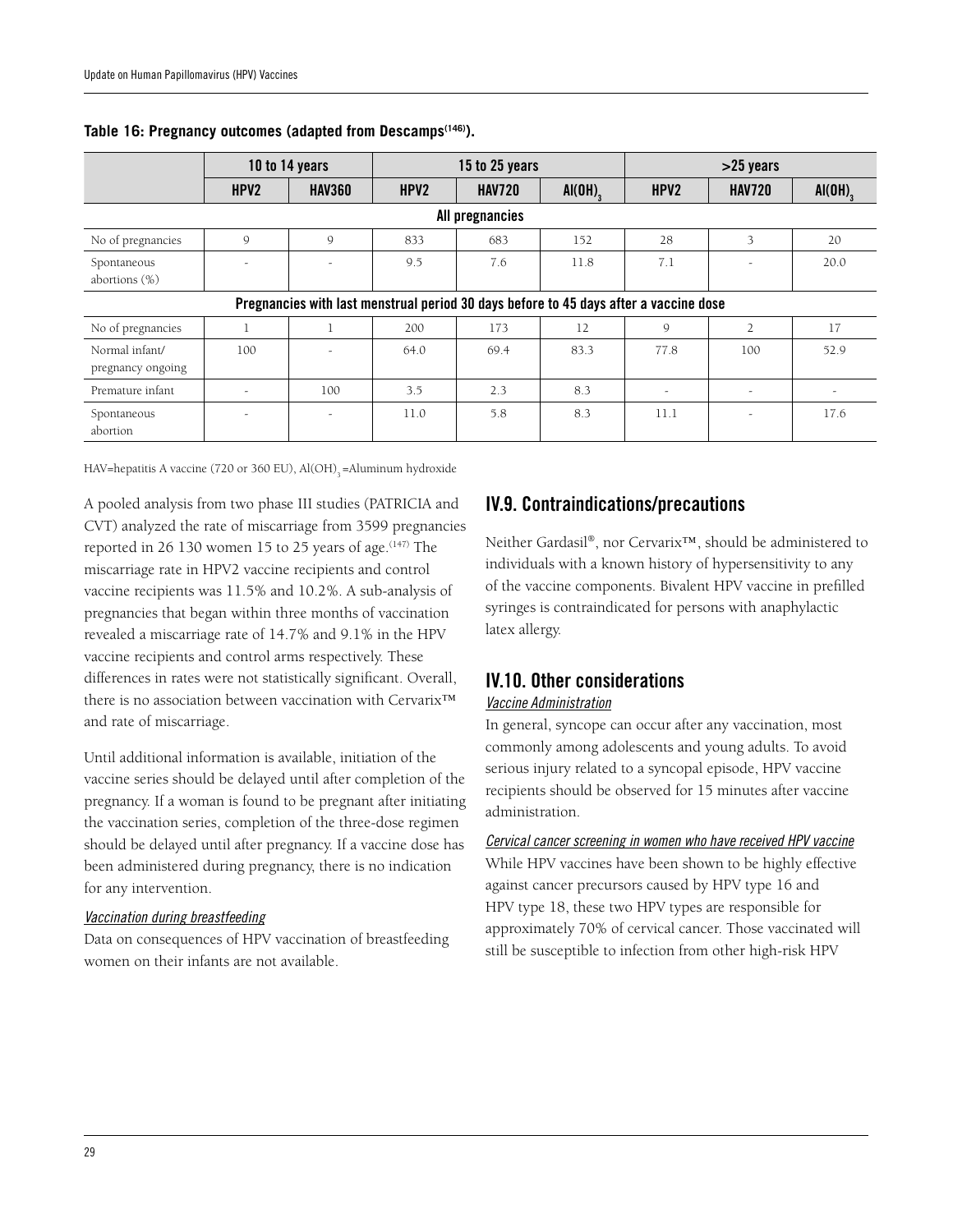genotypes and women who were sexually active prior to receiving HPV vaccine may already have been infected with HPV type 16 or HPV type 18. All women should continue to take part in the currently recommended cervical cancer screening programs. As more females receive the vaccine, screening programs may be modified in either type and/or frequency of screening. This is an area requiring continued research and surveillance before guidelines can change.

#### *Interchangeability of vaccines*

Whenever possible, one brand of vaccine should be used to complete a vaccine series. If the brand of the previously

# V. Recommendations

#### *Background*

Health Canada has authorized use of HPV4 and HPV2 vaccines in specific female populations:

- HPV4 (Gardasil®) is authorized for use in females 9 to 45 years of age for the prevention of infection caused by HPV types 6, 11, 16 and 18 and related diseases including cervical, vulvar and vaginal cancers and their precursors, cervical adenocarcinoma *in situ* (AIS) and genital warts (condyloma acuminata).
- HPV4 (Gardasil®) is also authorized for use in males 9 to 26 years of age for the prevention of infection caused by HPV Types 6, 11, 16, and 18 and for anogenital warts (AGW).
- $HPV4$  (Gardasil®) is also indicated in females and males 9 through 26 years of age for the prevention of anal cancer caused by HPV types 16 and 18 and anal intraepithelial neoplasia (AIN) grades 1, 2, and 3 caused by HPV types 6, 11,16, and 18
- $HPV2$  (Cervarix<sup>™</sup>) is authorized for use in females aged 10 to 25 years for the prevention of CIN 1, 2, 3 and cervical AIS due to HPV types 16/18.

The choice of vaccine for individuals and public health programs depends upon the importance of protection from external genital warts (EGW). If wart protection is desired, vaccination with HPV4 should be used. If the goal of vaccination is prevention of HPV type 16/18-related cancers, their precursors and AIS, either vaccine may be used.

received doses is not known, either vaccine may be used to complete series. Both vaccines provide protection against HPV types 16/18 and therefore patients are likely to achieve protective antibody levels against these HPV types. If less than three doses of HPV4 are administered, protection against HPV types 6/11 cannot be assured.

As with any vaccine recommendations, it should be noted that provinces and territories should consider additional criteria such as economic, local programmatic / operational, and societal factors when considering inclusion of the following recommendations in publicly-funded immunization programs.

#### 1. HPV vaccine (Cervarix™ or Gardasil®) is recommended for females between 9 and 13 years of age (NACI Recommendation Grade A).

This is the age before the onset of sexual activity for most females and the potential benefit would be greatest. While efficacy of the vaccine in this age group has not been demonstrated, immunogenicity bridging evidence implies that efficacy would be high.

### 2. HPV vaccine (Cervarix™ or Gardasil®) is recommended for females between 14 and 26 years of age (NACI Recommendation Grade A).

The efficacy of Cervarix™ and Gardasil® in preventing AIS and CIN2+ in this age group has been demonstrated. Prevention of external genital lesions has also been demonstrated in this group with HPV4. Females would benefit from Cervarix™ or Gardasil® even if they are sexually active as they may not have an HPV infection, and epidemiologic data indicates they are very unlikely to be infected with all HPV types contained in the HPV vaccine. It is therefore recommended that females in this age group receive HPV vaccine.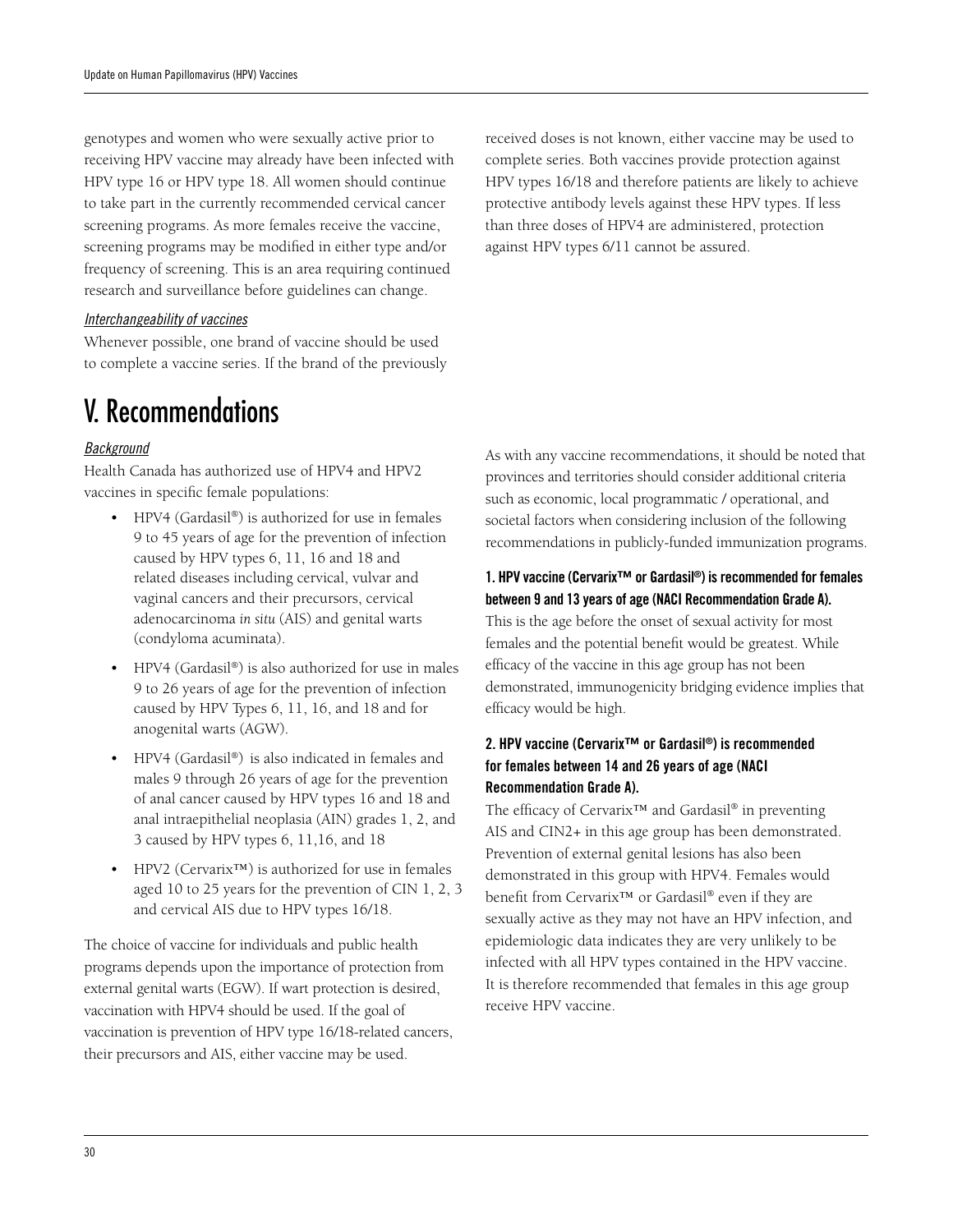### 3. HPV vaccine (Cervarix™ or Gardasil®) is recommended for females between 14 and 26 years of age who have had previous Pap abnormalities, including cervical cancer and EGW (NACI Recommendation Grade B).

Although these women may not have had infection from HPV types contained in the vaccine, they would still benefit from receiving HPV vaccine for the types to which they have not been exposed. They should be advised that the vaccine does not have any therapeutic effect on pre-existing HPV infections or cervical disease.

### 4. HPV vaccine (HPV2 or HPV4) may be administered to females over 26 years of age (NACI Recommendation Grade A (Gardasil®) Grade B (Cervarix™)).

NACI has determined that there is good evidence to recommend the use of Gardasil® in females between 27 and 45 years of age. Gardasil® has been shown to be immunogenic and safe in females between 24 and 45 years of age. Efficacy has been demonstrated in the same group among those *not* infected with the relevant HPV types at the time of vaccination. Efficacy of Cervarix™ has not been demonstrated in this age group, but immunogenicity bridging data suggest that the vaccine efficacy would be high in HPV type 16/18-naive women.

Using a composite end-point (cervical disease/external genital disease/type-specific infection that persisted for 6 months) to allow for more rapid assessment of HPV4 efficacy, immuno-bridging links vaccine efficacy against the composite end-point to five-year protection against CIN2 or 3 reported in trials in females between 16 to 23 years of age, implying similar protection against CIN2 or 3 among older females (24 to 45 years of age) compared to younger women (16 to 23 years of age).

Females between 24 and 45 years of age who are likely already sexually active and who may or may not have had previous Pap abnormalities, including cervical cancer, or have had genital warts or known HPV infection would still benefit from HPV4. These women may not have had infection with the HPV types included in the vaccine and are unlikely to have been infected with all four HPV types contained therein. In the clinical trial population studied, 67% of women enrolled were naïve via PCR and serology

to all four HPV vaccine-types (6, 11, 16 and 18) and 90% were susceptible to three or four vaccine-types. While Canadian seroprevalence data are not available, clinical trial estimates are similar to a recent Australian population-based seroprevalence study in which the proportion of women between 30 and 49 years of age susceptible to HPV types 16 and 18 was between 61.3% and 70.0%.

Epidemiologic studies have shown that while peak risk for HPV infection is within the first five to 10 years of the first sexual experience, a second peak in HPV DNA prevalence is observed in women ≥45 years of age. Although the second peak is reduced compared to peak rates in younger women, this risk is not insignificant. While the reason for this second peak is not yet fully understood, receipt of HPV vaccine by previously unimmunized adult females could reduce the risk of HPV infection occurring later in life.

As these women may be infected with an HPV type contained in the vaccine and there is no readily available screening method to determine this, women should be made aware of the possibility that they are already infected with an HPV vaccine-type. Women should be informed that there are no data to suggest that the vaccine will have any therapeutic effect on pre-existing HPV type 16/18 infections and cervical disease.

As for all women who receive HPV vaccination, women in this age group should be informed that they must continue to participate in the cervical cancer screening program.

#### 5. HPV vaccine (HPV2 or HPV4) is not recommended in females <9 years of age (NACI Recommendation Grade I).

No immunogenicity or efficacy data are available for females <9 years of age.

### 6. HPV4 (Gardasil®) is recommended in males between 9 and 26 years of age for the prevention of anal intraepithelial neoplasia (AIN) grades 1, 2, and 3, anal cancer, and anogenital warts (NACI Recommendation Grade A).

NACI has determined that there is good (Grade A) evidence to recommend the use of Gardasil® in males between 9 to 26 years of age. Gardasil® has been shown to be as immunogenic and safe in young male adolescents as it is in young female adolescents.<sup>(89, 115)</sup> Clinical trials demonstrate that Gardasil® decreases the incidence of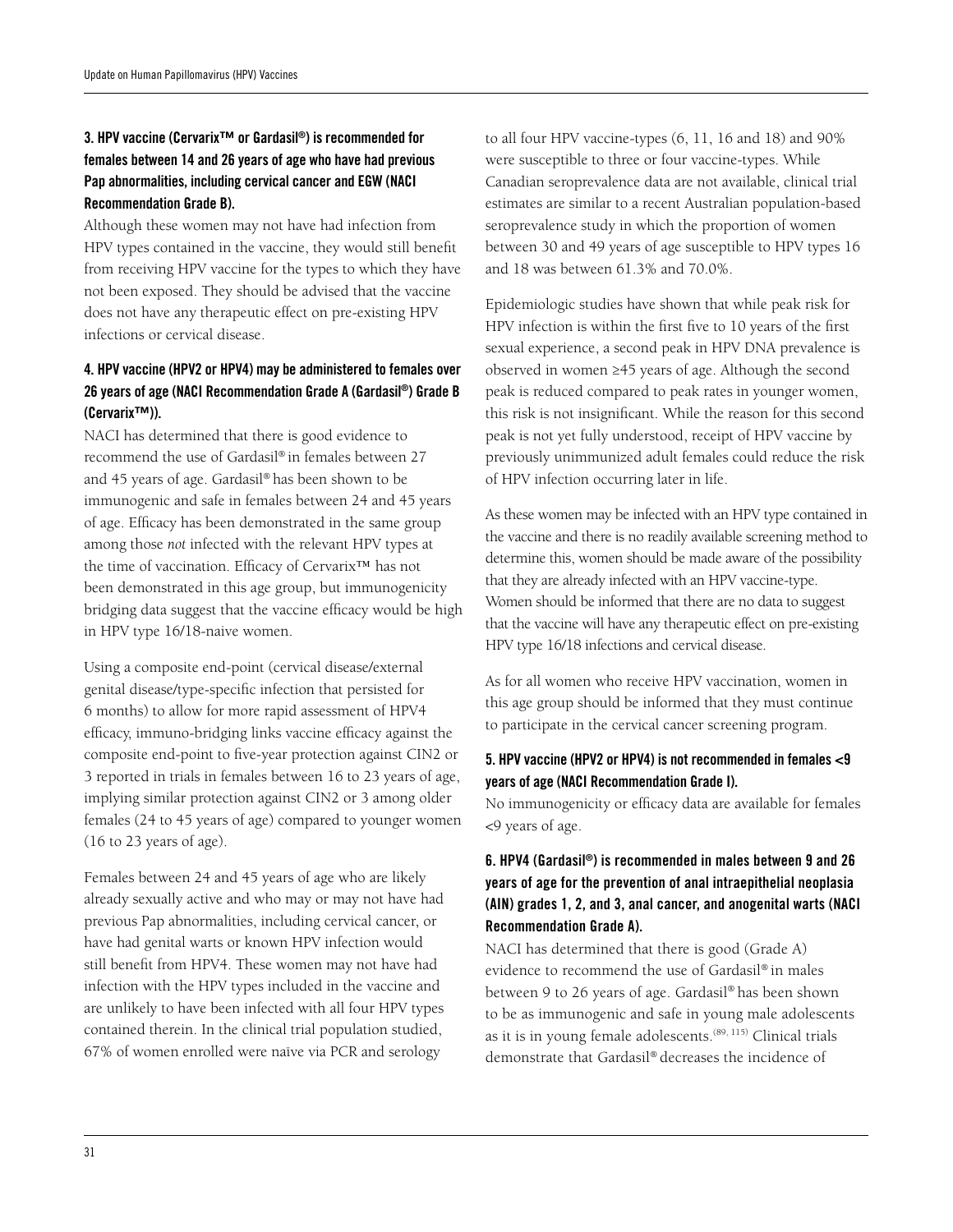infection, AIN, anal cancer, and external genital lesions in young males aged 16 to 26 years.<sup>(88)(92)</sup> As in females 9 to 13 years of age, immunogenicity bridging data implies that efficacy of Gardasil® among males of the same age would be high.(89) As with females, receipt of Gardasil® between 9 and 13 years of age prior to onset of sexual activity is recommended to maximize efficacy of the vaccine.

Males between the ages of 14 and 26 years would also benefit from Gardasil® even if they are already sexually active as they may not yet have HPV infection and are very unlikely to have been infected with all four HPV types in the vaccine. However, males who are already sexually active may be infected with one or more HPV types contained in the vaccine, and there is no readily available screening method to determine this. Therefore, these men should be made aware of the possibility that they are already infected.

In considering the potential inclusion of males in existing female-only routine HPV immunization programs, provinces and territories may consider the following:

- The public health and economic burden of AGWs in Canada is considerable, particularly among men whose incidence rates and incidence rate ratios compared to females have been increasing in recent years.<sup>(29, 30)</sup>
- The impact of vaccinating males, compared to that of improving vaccination uptake in existing female cohorts or vaccinating additional female cohorts.
- Inclusion of males in routine programs facilitates vaccination of males at a young age when the potential benefit of the vaccine is greatest.
- At this time, there are no studies that directly demonstrate that HPV vaccination of males will result in less sexual transmission of vaccine-related HPV types from males to females and in reduced incidence of cervical cancer. However, postmarketing preliminary findings from an analysis of vaccination status among the Canadian HPV Infection and Transmission among Couples through Heterosexual activity (HITCH) study participants suggest that female vaccination prevents transmission to men. In this analysis, a 2.7 fold protective

effect against infection among male partners was shown (OR=0.37; 95% CI: 0.083-1.6) although confirmation using a larger sample will be required due to inadequate precision around the estimate.<sup>(95)</sup>

- While current models predict that addition of males to a routine HPV vaccination program would prevent additional cases of genital warts and cervical cancer among females to varying degrees, ;<sup>(70-72, 74, 75, 148)</sup> this is based on assumptions that such transmission from males to females will be reduced, rather than observational data.<sup>(69)</sup>
- In addition, cost effectiveness needs consideration. Provinces and territories will need to compare the impact of vaccinating males with that of vaccinating additional female cohorts.
- • While not directly comparable, lessons learned from gender-targeting of other vaccines should be considered. For example, like rubella, control of HPV among women may only be achievable through a gender-based (female only) vaccination policy if vaccine coverage among women is extremely high. Factors such as vaccine refusal, cost and weaknesses in vaccine delivery systems may support a gender-neutral (universal) policy to adequately control disease. $(70, 151)$

Furthermore, if herd immunity effects are significant, this may improve the impact of the program on health equity which is a significant factor in cervical cancer epidemiology.

The incremental cost of implementing an HPV program that includes males may be considerable. Estimated costeffectiveness ratios have been shown to increase between 5 and 20-fold per quality-adjusted life year (QALY) for a male and female program compared with a female-only program. A recent cost-effectiveness analysis by Kim & Goldie estimates that inclusion of preadolescent boys into a routine program in the United States has cost-effectiveness ratios exceeding \$100 000 per QALY using a range of disease, vaccine and screening assumptions.(152) Provinces and Territories may consider undertaking cost-effectiveness analyses using parameters specific to the Canadian / jurisdictional context to more precisely assess incremental costs.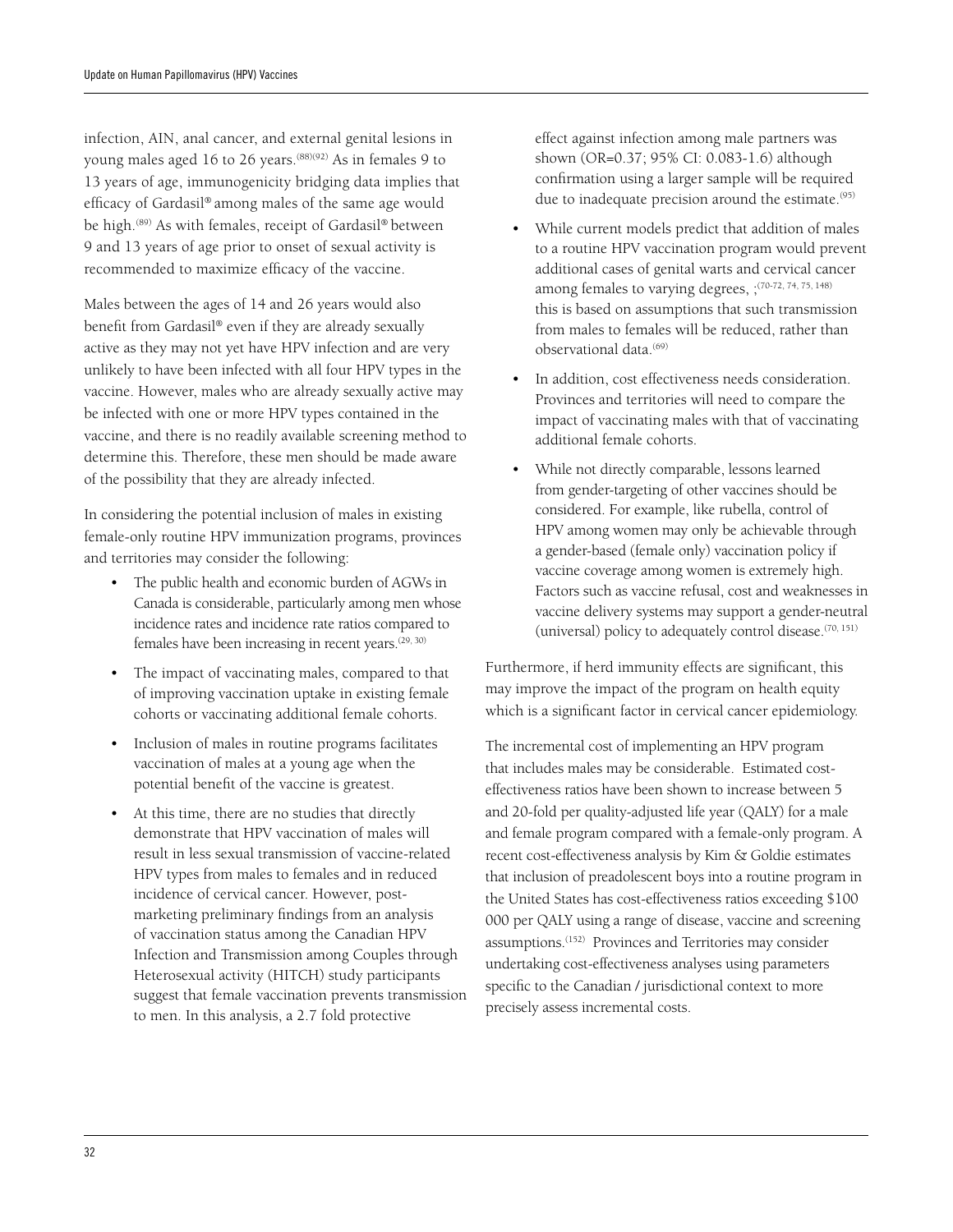### 7. HPV4 (Gardasil®) is recommended in males between 9 and 26 years of age (NACI Recommendation Grade B) for the prevention of penile, perianal and perineal intraepithelial neoplasias and associated cancers.

While Gardasil® is not currently indicated for prevention of penile, perineal, or perianal intraepithelial neoplasia, early clinical trial results show good efficacy (85.6%) against 6-month persistent infection, an important predictor for disease development.<sup>(153)</sup> While the total burden of HPVassociated cancers among males is estimated at 5.2% of all cancers worldwide.<sup>(38)</sup> increasing rates of anal cancer among males have been observed, paired with lower survival compared to females.<sup>(43, 44)</sup>

#### 8. HPV4 (Gardasil®) is recommended in males who have sex with males (MSM) ≥9 years of age (NACI Recommendation Grade A).

NACI has determined that there is good evidence to recommend the use of Gardasil® in MSM. Compared to the general population, MSM have disproportionately high burden of HPV infection, particularly vaccine-preventable high-risk types 16 and 18.<sup>(52)</sup> Infection with high-risk HPV types in particular increases the risk of anal intraepithelial neoplasia (AIN) and is associated with cancer of the anus, particularly among MSM who are HIV-positive. Early receipt of Gardasil® would confer maximum benefit, particularly since MSM may become infected with HPV more rapidly due to the high rate of infection in the population.

MSM may still benefit from Gardasil®, even if they are already sexually active, as they may not yet have HPV infection and are unlikely to have been infected with all four HPV types in the vaccine. However, there is no readily available screening method to determine whether those who are sexually active have already been infected with a HPV type contained in the vaccine. Therefore, these men should be made aware of the possibility that they are already infected.

### 9. Cervarix<sup>™</sup> is not recommended in males at this time (NACI Recommendation Grade I).

While there are data on immunogenicity and safety of Cervarix™ in adolescent males, data on efficacy against infection and disease end points in males are lacking at this point. A recommendation for use of this vaccine in males will be made once data on efficacy endpoints are available.

### 10. There is insufficient evidence at this time to recommend a twodose schedule of either HPV vaccine for females 9 to 13 years of age (NACI Recommendation Grade I).

NACI has determined that there is insufficient (Grade I) evidence at this time to recommend the use of a two-dose Cervarix™ or Gardasil® schedule in females between 9 and 13 years of age.

While non-inferiority of antibody response to quadrivalent vaccine types has been demonstrated at 7 months following the initiation of a two-dose pediatric/adolescent regimen compared to a three-dose adult regimen of quadrivalent HPV vaccine, evaluation of study participants at months 18, 24 and 36 (including T-cell and B memory cell assays and clinical evaluation for HPV infection and cervical dysplasia) is still ongoing. Additional data will be assessed as they become available.

The immune response [or antibody titres] from a two-dose schedule of Cervarix<sup>™</sup> also appears promising as it is noninferior to the response from a three-dose schedule among females 9 to 25 years of age. The durability of this immune response following two doses has not been examined. Preliminary efficacy results suggest that less than three vaccine doses confer protection against persistent infection; however protection against cervical disease has not been examined. Further study is encouraged.

11. Because Cervarix™ and Gardasil® are not live vaccines, either can be administered to persons who are immunosuppressed as a result of disease or medications. However, the immunogenicity and efficacy of these vaccines has not been fully determined in this population and thus individuals may not derive benefit from these vaccines (NACI Recommendation Grade I). Further study is required.

### 12. Cervarix™ and Gardasil® are not recommended for use in pregnancy (NACI Recommendation Grade I).

Until further information is available, initiation of vaccine series should be delayed until after completion of a pregnancy. If a woman is found to be pregnant after initiating the vaccination series, completion of the three-dose regimen should be delayed until after the pregnancy. If a vaccine dose has been administered during pregnancy, there is no indication for any intervention.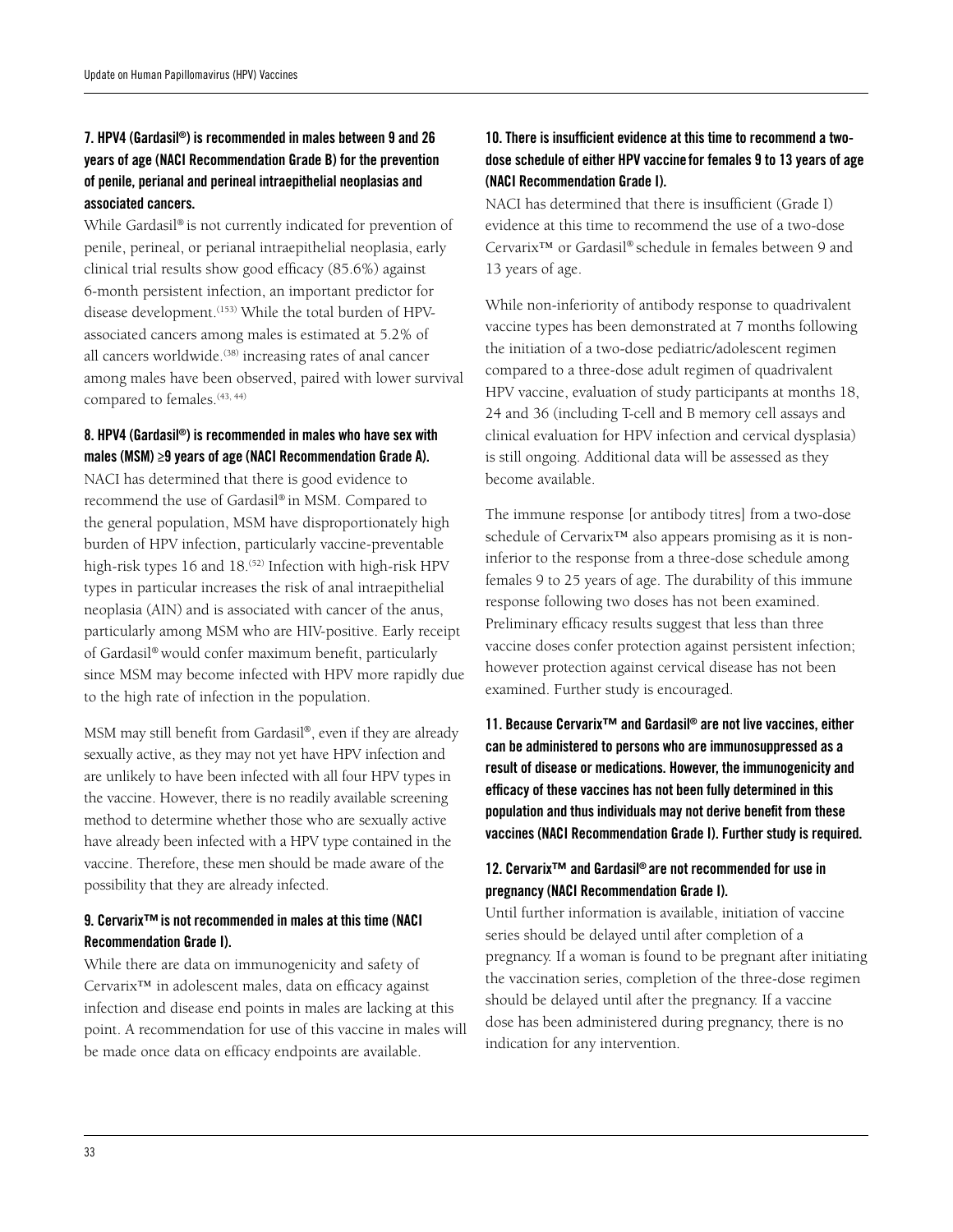13. Cervarix™ and Gardasil® can be administered simultaneously with other adolescent vaccines (NACI Recommendation Grade A). Evidence from randomized-controlled trials indicates that both HPV vaccines are safe and immunogenic when co-administered with other adolescent vaccines.

# VI. Research Priorities

The knowledge and infrastructure gaps in Canada related to how the HPV vaccine can be best used were the subject of a Canadian HPV Vaccine Research Priorities workshop in 2005. The results of the workshop were published in the CCDR: [http://www.phac-aspc.gc.ca/publicat/ccdr-rmtc/06vol32/32s1/](http://www.phac-aspc.gc.ca/publicat/ccdr-rmtc/06vol32/32s1/index.html) [index.html](http://www.phac-aspc.gc.ca/publicat/ccdr-rmtc/06vol32/32s1/index.html) 

The 10 highest-ranked research questions were:

- 1. Most efficient way to deliver an HPV vaccination program
- 2. Knowledge, attitudes and beliefs and acceptability of HPV vaccination programs in recipients, providers, parents
- 3. Vaccine program delivery costs
- 4. Immunogenicity of a two-dose HPV vaccine schedule
- 5. Impact of vaccination programs on cervical screening programs
- 6. How to promote HPV vaccine in an acceptable and effective way
- 7. Co-administration with other vaccines and effect on safety and immunogenicity
- 8. Economic burden of HPV-related diseases and conditions in Canada
- 9. Efficacy/effectiveness of a two-dose HPV vaccine schedule
- 10. As vaccine programs progress, what will be observed with cervical screening programs?

Since 2005, efforts have been underway to address many of these research questions. Research questions to address outstanding issues specifically related to the current NACI statement include the following:

Administering all indicated vaccines together at a single visit increases the likelihood that adolescents and young adults will receive each of the vaccines on schedule. Each vaccine should be administered using a separate syringe at a different anatomic site.

- • Epidemiology and economic burden of male HPVrelated diseases and conditions in Canada.
- Impact of HPV vaccination of males on sexual transmission of vaccine-related HPV types from males to females and on cervical cancer incidence.
- Mechanisms involved in the second peak in incidence among females later in life and subsequent risk of cervical cancer.
- • Efficacy, effectiveness, and long-term immunogenicity of a two-dose HPV vaccine schedule for adolescents (females and males). The durability of immune response (antibody titres and immune memory) and efficacy of the two-dose schedule against infection and disease outcomes need to be determined.
- The clinical significance of the differences in the immune profiles of Cervarix™ and Gardasil® is unknown. A head-to-head comparison of these two vaccine products, with a primary outcome of cancer protection, is warranted.
- • Long-term impact of cross protection on disease outcomes following either vaccine.
- • The efficacy of HPV vaccines in the prevention of head and neck cancers.

Additional issues, such as the cost-effectiveness and feasibility of implementing NACI's recommendations in publicly-funded immunization programs must be considered by provinces and territories.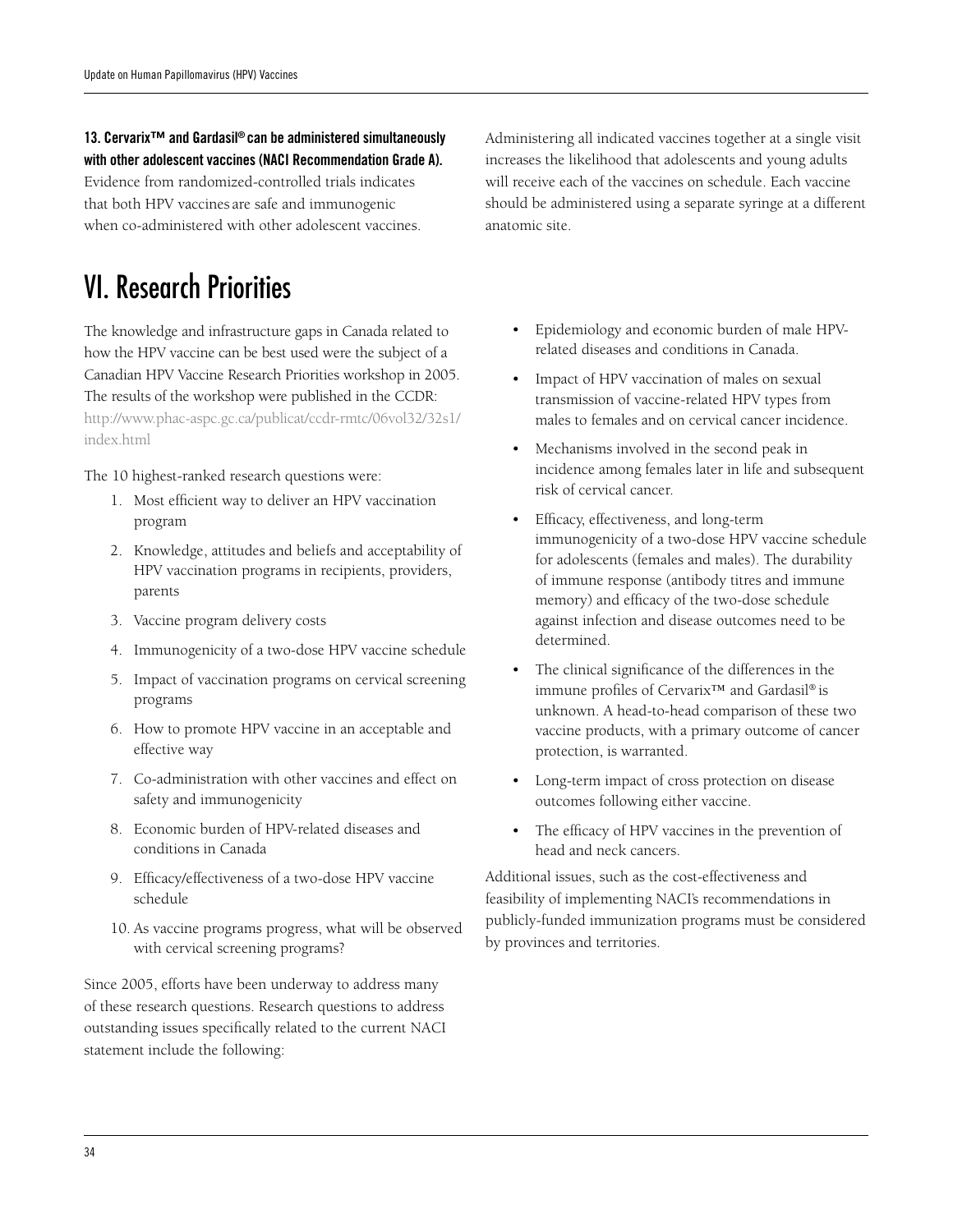# VII. Surveillance Issues

NACI encourages surveillance improvements in the following areas to support ongoing systematic collection, analysis, interpretation and timely dissemination of data for planning, implementation, evaluation, and evidence-based decisionmaking. High-quality surveillance for HPV vaccine program evaluation may answer many of the research questions outlined above.

Epidemiology

- • Incidence/prevalence of infection/disease
- Distribution in high-risk populations (e.g. socioeconomic distribution and equity considerations)
- Determining the potential for changes to cervical cancer screening recommendations, (e.g. lengthened screening intervals, change in age at initiation / termination, etc.) requiring a coordinated surveillance efforts and linkage between vaccine registries, screening registries and STI surveillance

Laboratory

• HPV type distribution (e.g. monitor for type replacement, distribution of types in ethnic groups including aboriginal and immigrant communities)

Vaccine

- • Immunization coverage
- • Adverse events

Attitudes and behaviours

- • Perceptions of vulnerability to disease
- • Attitudes toward vaccination
- Sexual behaviour
- Cervical screening behaviour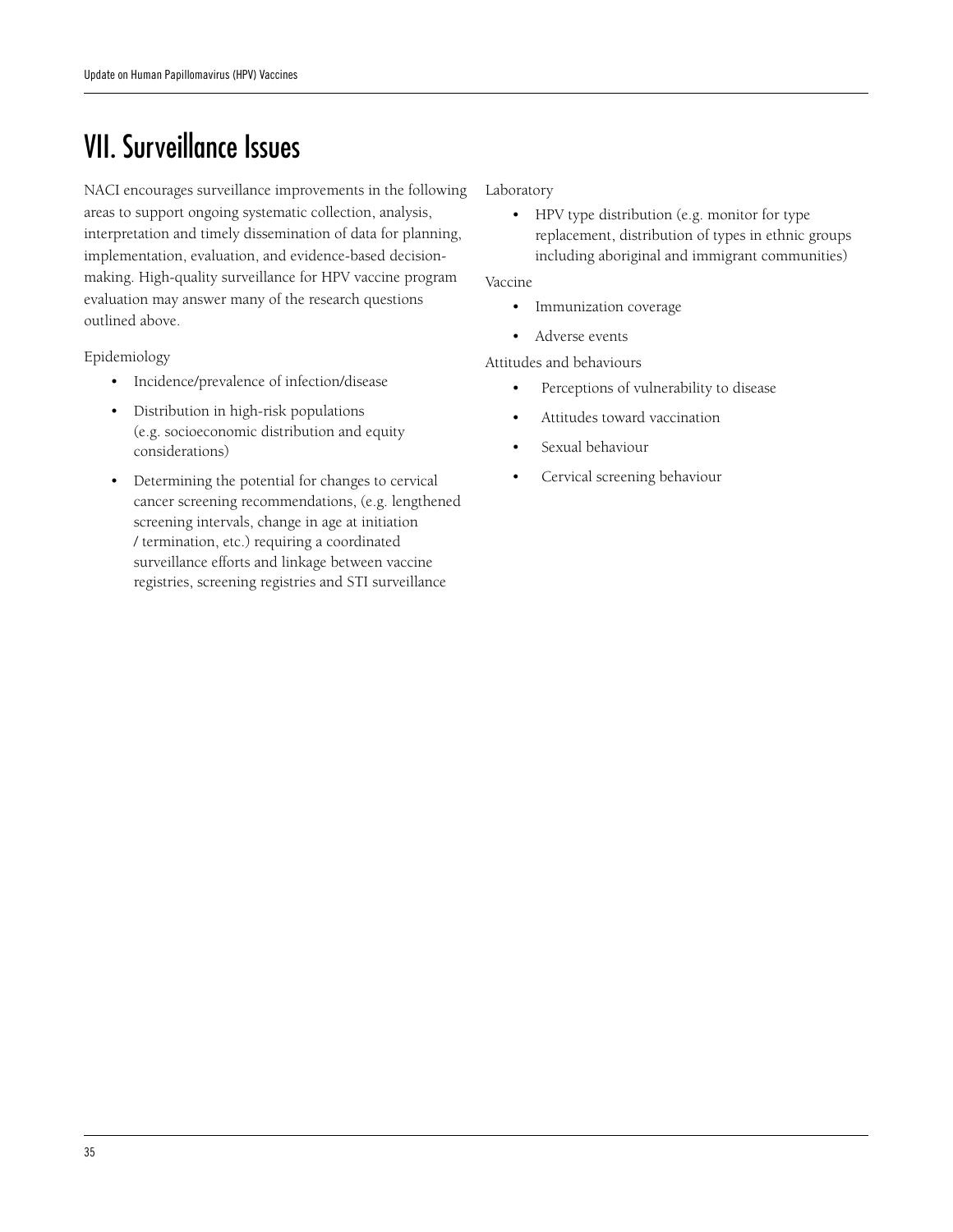# Summary of Information Contained in this Naci Statement

The following table highlights key information for immunization providers. Please refer to the remainder of the Statement for details.

| 1. What<br>• Basic information about the Disease<br>• Basic information about the Vaccine | Human Papillomavirus (HPV) is a common virus that can infect different parts of the body. There are over<br>100 types of HPV. Some types of HPV are primarily sexually transmitted and can cause anal and genital<br>warts and others lead to more serious consequences such as cervical, penile and anal cancers as well as                                                                                                                                                             |
|-------------------------------------------------------------------------------------------|------------------------------------------------------------------------------------------------------------------------------------------------------------------------------------------------------------------------------------------------------------------------------------------------------------------------------------------------------------------------------------------------------------------------------------------------------------------------------------------|
|                                                                                           | certain cancers of the head and neck.<br>In the absence of vaccination, it is estimated that 75 per cent of sexually active Canadians will have a sexually<br>transmitted HPV infection at some point in their lives. Most HPV infections occur without any symptoms<br>and go away without treatment over the course of a few years. However, in some people, HPV infections can<br>persist. Persistent HPV infection with a cancer-causing type is the major cause of cervical cancer. |
|                                                                                           | There are two HPV vaccines approved for use in Canada. Gardasil® and Cervarix™ are indicated for the<br>prevention of cervical adenocarcinoma in situ (AIS) and cervical cancer by protecting against dysplastic le-<br>sions caused by oncogenic HPV types 16/18.                                                                                                                                                                                                                       |
|                                                                                           | Gardasil® (HPV4) has been authorized in Canada since 2006 for the prevention of HPV types 6, 11, 16 and<br>18 related vulvar and vaginal cancers and their precursors, and genital warts in females 9 to 26 years of age.<br>Since February 2010, Gardasil® was authorized to expand its indication to include:                                                                                                                                                                          |
|                                                                                           | • Males 9 through 26 years of age for the prevention of infection caused by HPV types 6, 11, 16, and 18<br>and for genital warts (condyloma acuminata) caused by HPV types 6 and 11                                                                                                                                                                                                                                                                                                      |
|                                                                                           | • Women up to 45 years of age for the prevention of infection caused by HPV types 6, 11, 16 and<br>18 and related diseases including cervical, vulvar and vaginal cancers and their precursors, cervical<br>adenocarcinoma in situ (AIS), and genital warts (condyloma acuminata).                                                                                                                                                                                                       |
|                                                                                           | • Males and females 9 to 26 years of age for the prevention of anal intraepithelial neoplasia (AIN) grades<br>1, 2, and 3, anal cancer                                                                                                                                                                                                                                                                                                                                                   |
|                                                                                           | In February 2010, Cervarix <sup>TM</sup> (HPV2) was authorized for use in females 10 through 25 years for the pre-<br>vention of cervical cancer caused by HPV types 16 and 18.                                                                                                                                                                                                                                                                                                          |
|                                                                                           | Cervarix <sup>TM</sup> contains a novel proprietary adjuvant, AS04, designed to boost immunity. Long-term efficacy<br>has been observed for up to 8.4 years after the first dose. Studies are ongoing to establish the duration of<br>protection. Safety of the vaccine has been demonstrated.                                                                                                                                                                                           |
|                                                                                           | For more information on HPV, please visit: http://www.phac-aspc.gc.ca/std-mts/faq-eng.php#hpv                                                                                                                                                                                                                                                                                                                                                                                            |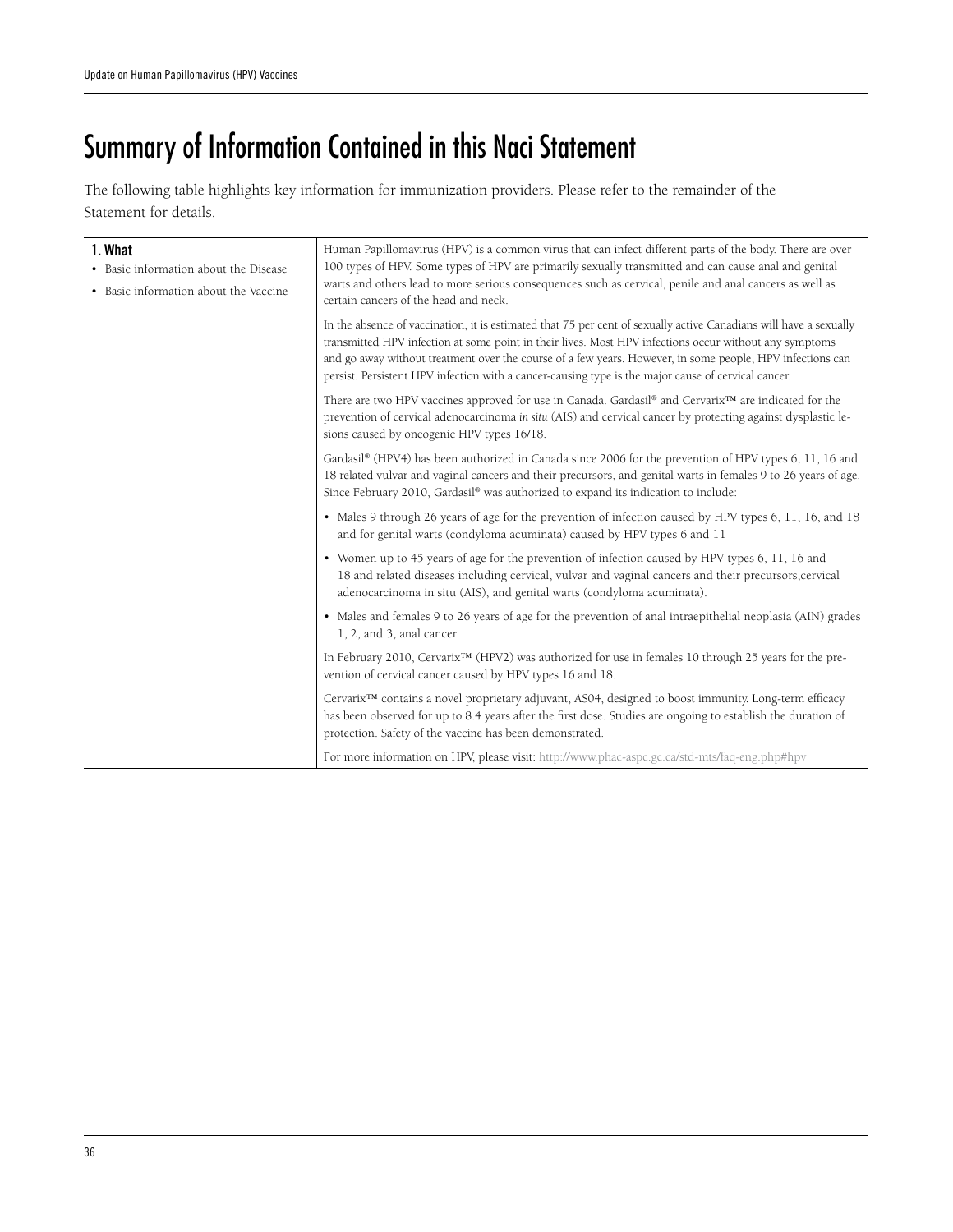| 2. Who<br>• Groups recommended to immunize                      | Gardasil® or Cervarix <sup>™</sup> are recommended for the prevention of cervical cancer and AIS in:<br>• females 9 through 26 years of age                                                                                                                                                                                     |  |  |  |  |
|-----------------------------------------------------------------|---------------------------------------------------------------------------------------------------------------------------------------------------------------------------------------------------------------------------------------------------------------------------------------------------------------------------------|--|--|--|--|
|                                                                 | • females 15 through 26 years of age who have had previous Pap smear abnormalities,<br>including cervical cancer and external genital warts.                                                                                                                                                                                    |  |  |  |  |
|                                                                 | Gardasil® is recommended for the prevention of vulvar, vaginal, anal cancers and their precursors<br>and anogenital warts in:<br>• females 9 through 26 years of age.                                                                                                                                                           |  |  |  |  |
|                                                                 | Gardasil® is recommended for the prevention of anal intraepithelial neoplasia (AIN), anal cancer,<br>and anogenital warts in:<br>• males between 9 and 26 years of age                                                                                                                                                          |  |  |  |  |
|                                                                 | • men $\geq$ 9 years of age who have sex with men.                                                                                                                                                                                                                                                                              |  |  |  |  |
|                                                                 | Cervarix™ is not recommended for males at this time.                                                                                                                                                                                                                                                                            |  |  |  |  |
|                                                                 | Gardasil® or Cervarix <sup>™</sup> may be administered to:<br>• females over 26 years of age                                                                                                                                                                                                                                    |  |  |  |  |
|                                                                 | HPV vaccines are not recommended for:<br>• females <9 years of age                                                                                                                                                                                                                                                              |  |  |  |  |
| 3. How<br>• Dose, schedule                                      | Both vaccines are administered as three separate 0.5 mL doses intramuscularly in the deltoid region using<br>slightly different schedules.                                                                                                                                                                                      |  |  |  |  |
| • Precautions, contraindications                                | Gardasil® is given as a 0, 2, and 6 month schedule. Cervarix <sup>™</sup> is given as a 0, 1, and 6 month schedule.                                                                                                                                                                                                             |  |  |  |  |
| • Co-administration with other vaccines                         | To avoid serious injury in the event of a syncopal episode after administration of vaccine, vaccinees should<br>be observed for 15 minutes after vaccine administration.                                                                                                                                                        |  |  |  |  |
|                                                                 | Neither vaccine should be administered to persons with a known history of hypersensitivity to any of<br>the vaccine components. HPV2 (Cervarix <sup>TM</sup> ) in prefilled syringes is contraindicated for persons with<br>anaphylactic latex allergy.                                                                         |  |  |  |  |
|                                                                 | Gardasil <sup>®</sup> can be administered at the same visit as other age-appropriate vaccines, such as hepatitis B,<br>DTaP-IPV vaccine, conjugate meningococcal vaccine, and other adult/adolescent formulations of tetanus,<br>diphtheria, and acellular pertussis vaccines.                                                  |  |  |  |  |
|                                                                 | Cervarix <sup>™</sup> can be administered at the same visit as other age-appropriate vaccines, such as hepatitis B,<br>hepatitis A/B, the adolescent/adult formulation of Tdap, Tdap-IPV, and meningococcal conjugate vaccines.<br>Each vaccine should be administered using a separate syringe at a different anatomical site. |  |  |  |  |
| 4. Why                                                          | Gardasil® and Cervarix <sup>™</sup> help protect females against infection and cervical cancer caused by HPV. HPV                                                                                                                                                                                                               |  |  |  |  |
| "Counseling Points" for providers to                            | types 16 and 18 cause approximately 70% of cervical cancers.                                                                                                                                                                                                                                                                    |  |  |  |  |
| emphasize with clients when discussing<br>these recommendations | HPV vaccines will not treat HPV related diseases already present at time of vaccination, nor will it protect<br>against diseases that are caused by non-vaccine types of HPV. If you are already infected with one vaccine<br>type, the vaccine may provide protection against the other vaccine type(s).                       |  |  |  |  |
|                                                                 | HPV vaccines, like other vaccines, may not fully protect all people who are vaccinated. Women must<br>consult with their health care professional for regular cervical cancer screening (i.e. Pap tests) whether or<br>not they receive an HPV vaccine.                                                                         |  |  |  |  |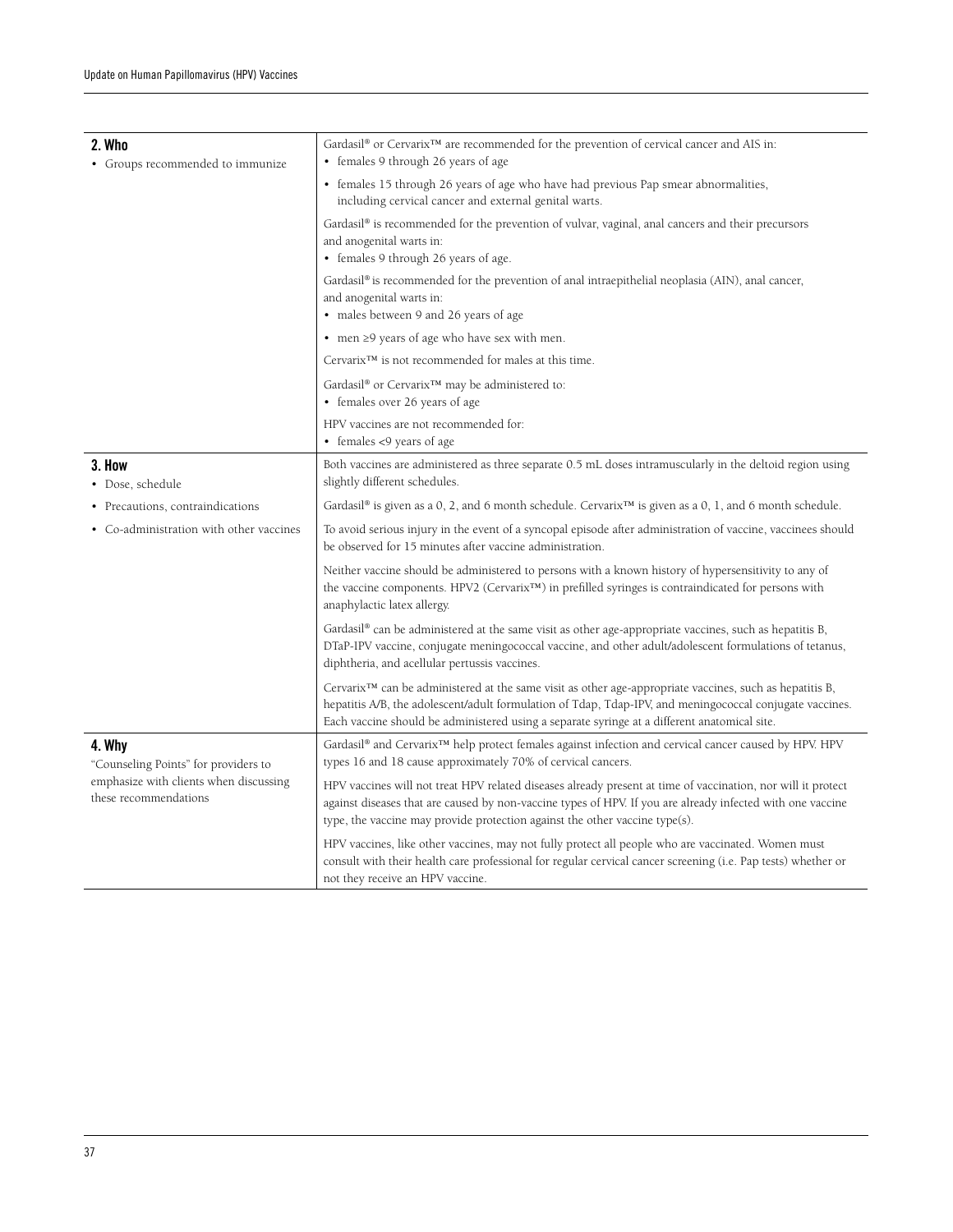### **Table 17. Summary of Evidence for NACI Recommendations**

|                        | Evidence for efficacy in females 24 to 45 years<br><b>SUMMARY</b> |                                                          |                                                                    |                                                                                                                                                                                                                                                                                                                                                                                                                                                                                                                                                                                  |                             |                |  |  |  |  |
|------------------------|-------------------------------------------------------------------|----------------------------------------------------------|--------------------------------------------------------------------|----------------------------------------------------------------------------------------------------------------------------------------------------------------------------------------------------------------------------------------------------------------------------------------------------------------------------------------------------------------------------------------------------------------------------------------------------------------------------------------------------------------------------------------------------------------------------------|-----------------------------|----------------|--|--|--|--|
| <b>STUDY DETAILS</b>   |                                                                   |                                                          |                                                                    |                                                                                                                                                                                                                                                                                                                                                                                                                                                                                                                                                                                  |                             |                |  |  |  |  |
| <b>Study</b>           | Vaccine                                                           | <b>Study Design</b>                                      | <b>Participants</b>                                                | <b>Summary of Key Findings</b>                                                                                                                                                                                                                                                                                                                                                                                                                                                                                                                                                   | Level of<br><b>Evidence</b> | <b>Quality</b> |  |  |  |  |
| Munoz et al. $^{(85)}$ | Gardasil®                                                         | Randomized,<br>double-blind, placebo<br>controlled trial | $n=3819$<br>24 to 45 years of<br>age;<br>38 international<br>sites | Per-protocol:<br>Efficacy against co-primary end-point (disease<br>or infection related to HPV types 6/11/16/18)<br>90.5% (95% CI: 73.7-97.5)<br>Efficacy against second co-primary end-point<br>(disease or infection related to HPV types<br>16/18) was 83.1% (95% CI: 50.6-95.8)<br>Intention-to-treat:<br>Efficacy against co-primary end-point (disease<br>or infection related to HPV types 6/11/16/18)<br>30.9% (95% CI: 11.1-46.5)<br>Efficacy against second co-primary end-point<br>(disease or infection related to HPV types<br>16/18) was 22.6% (95% CI: -2.9-41.9) | Level I                     | Good           |  |  |  |  |

| Evidence for immunogenicity in females 24 to 45 years |           |                                                          |                                                                   |                                                                                                                                                                                                                                                                                                                           |                             |                |  |  |  |
|-------------------------------------------------------|-----------|----------------------------------------------------------|-------------------------------------------------------------------|---------------------------------------------------------------------------------------------------------------------------------------------------------------------------------------------------------------------------------------------------------------------------------------------------------------------------|-----------------------------|----------------|--|--|--|
| <b>STUDY DETAILS</b>                                  |           |                                                          |                                                                   |                                                                                                                                                                                                                                                                                                                           |                             |                |  |  |  |
| <b>Study</b>                                          | Vaccine   | <b>Study Design</b>                                      | <b>Participants</b>                                               | <b>Summary of Key Findings</b>                                                                                                                                                                                                                                                                                            | Level of<br><b>Evidence</b> | <b>Quality</b> |  |  |  |
| Munoz et al. <sup>(85)</sup>                          | Gardasil® | Randomized,<br>double-blind, placebo<br>controlled trial | $n=3819$<br>24 to 45 years<br>of age; 38 interna-<br>tional sites | 98% (n=1242) were anti-HPV type 6 sero-<br>positive; 98% (n=1238) anti-HPV type 11<br>seropositive; $99\%$ (n=1264) were anti-HPV type<br>16 seropositive and 97% (n=1406) anti-HPV<br>type 18 seropositive at month 7 following three<br>doses of quadrivalent HPV vaccine (Gardasil®) at<br>day 1, month 2 and month 6. | Level I                     | Good           |  |  |  |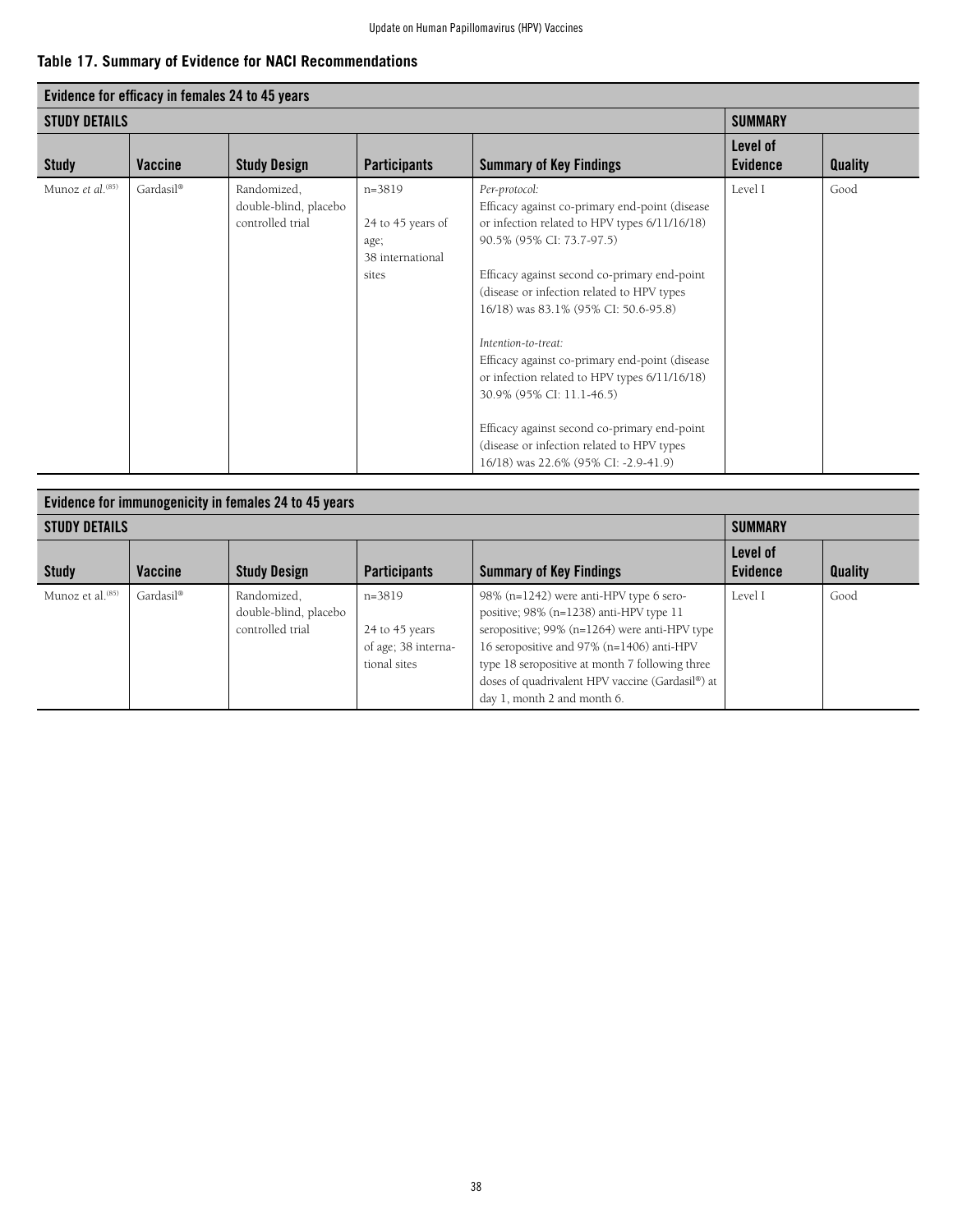| Evidence for safety in females 24 to 45 years |                |                                                                                                                                 |                                                                                                                                   |                                                                                                                                                                                                                                                                                                                                                                                                                                                                                                                                                                                                                                                                 |                             |                |  |  |  |
|-----------------------------------------------|----------------|---------------------------------------------------------------------------------------------------------------------------------|-----------------------------------------------------------------------------------------------------------------------------------|-----------------------------------------------------------------------------------------------------------------------------------------------------------------------------------------------------------------------------------------------------------------------------------------------------------------------------------------------------------------------------------------------------------------------------------------------------------------------------------------------------------------------------------------------------------------------------------------------------------------------------------------------------------------|-----------------------------|----------------|--|--|--|
| <b>STUDY DETAILS</b>                          |                |                                                                                                                                 |                                                                                                                                   |                                                                                                                                                                                                                                                                                                                                                                                                                                                                                                                                                                                                                                                                 | <b>SUMMARY</b>              |                |  |  |  |
| <b>Study</b>                                  | <b>Vaccine</b> | <b>Study Design</b>                                                                                                             | <b>Participants</b>                                                                                                               | <b>Summary of Key Findings</b>                                                                                                                                                                                                                                                                                                                                                                                                                                                                                                                                                                                                                                  | Level of<br><b>Evidence</b> | <b>Quality</b> |  |  |  |
| Munoz et al. <sup>(85)</sup>                  | Gardasil®      | Randomized,<br>double-blind, placebo<br>controlled trial                                                                        | $n = 3819$<br>24 to 45 years of<br>age;<br>38 international<br>sites                                                              | 98% (n=1242) were anti-HPV type 6 seroposi-<br>tive; 98% (n=1238) anti-HPV type 11 seroposi-<br>tive; $99\%$ (n=1264) were anti-HPV type 16<br>seropositive and 97% (n=1406) anti-HPV type<br>18 seropositive at month 7 following three<br>doses of quadrivalent HPV vaccine (Gardasil®)<br>at day 1, month 2 and month 6.                                                                                                                                                                                                                                                                                                                                     | Level I                     | Good           |  |  |  |
| Block et al. <sup>(145)</sup>                 | Gardasil®      | Randomized,<br>double-blind.<br>placebo-controlled<br>3 doses at 0, 2 and<br>6 months<br>Meta-analysis of<br>Protocols 016, 018 | $n=21$ 480 females<br>(9 to 26 years)<br>and males (9 to 16<br>years) who received<br>at least one dose of<br>vaccine or placebo. | Injection-site AEs:<br>-Most mild-moderate in intensity (78%).<br>-Most common were pain (81.3%),<br>swelling (24.2%) and erythema (23.6%)<br>among vaccine recipients.<br>-Significantly higher among vaccine versus<br>placebo recipients; aluminum-containing<br>(83% versus 77%, p<0.05) and non-aluminum<br>containing $(83\%$ versus $49\%$ , $p<0.05$ ).<br>Systemic AEs:<br>-Comparable between vaccine and placebo<br>groups: headache (26% versus 28%), pyrexia<br>$(13\%$ versus $11\%)$ and nausea (6% versus 6%).<br>Eight treatment-related adverse events (six in the<br>vaccine group and two in the placebo group)<br>18 deaths, all unrelated | Level I                     | Good           |  |  |  |

| Evidence for cross-protective efficacy against non-vaccine types in females ages 16 to 26 years |                |                                                                                                                                           |                                                                                                |                                                                                                                                                                                                                                                                                                                                                                                                                                                                                                          |                             |                |  |  |
|-------------------------------------------------------------------------------------------------|----------------|-------------------------------------------------------------------------------------------------------------------------------------------|------------------------------------------------------------------------------------------------|----------------------------------------------------------------------------------------------------------------------------------------------------------------------------------------------------------------------------------------------------------------------------------------------------------------------------------------------------------------------------------------------------------------------------------------------------------------------------------------------------------|-----------------------------|----------------|--|--|
| <b>STUDY DETAILS</b>                                                                            |                |                                                                                                                                           |                                                                                                |                                                                                                                                                                                                                                                                                                                                                                                                                                                                                                          | <b>SUMMARY</b>              |                |  |  |
| <b>Study</b>                                                                                    | <b>Vaccine</b> | <b>Study Design</b>                                                                                                                       | <b>Participants</b>                                                                            | <b>Summary of Key Findings</b>                                                                                                                                                                                                                                                                                                                                                                                                                                                                           | Level of<br><b>Evidence</b> | <b>Quality</b> |  |  |
| Brown et al. <sup>(86)</sup>                                                                    | Gardasil®      | Randomized,<br>double-blind, placebo<br>controlled trial<br>Combined database<br>of two phase III<br>efficacy trials<br>(FUTURE I and II) | $n=17,622$<br>Exclusions: history<br>of abnormal Pap<br>test or treatment for<br>genital warts | Reduction in incidence of HPV type 31/45<br>infection by 40.3% in vaccinated group<br>(95% CI: 13.9-59.0); C1N1-3/AIS reduction<br>of 43.6% (95% CI: 12.9-64.1)<br>Reduction in incidence of HPV type<br>31/33/45/52/58 infection by 25.0% in vac-<br>cinated group (95% CI: 5.0-40.9); C1N1-3/AIS<br>reduction of 29.2% (95% CI: 8.3-45.5)<br>Efficacy for C1N2-3.AIS (high-grade le-<br>sions) associated with 10 non-vaccine types<br>(31/33/35/39/45/51/52/56/58/59) was 32.5%<br>(95% CI: 6.0-51.9) | Level I                     | Good           |  |  |
| Wheeler et al. <sup>(87)</sup>                                                                  | Gardasil®      | Randomized,<br>double-blind, placebo<br>controlled trial<br>Combined database<br>of two phase III<br>efficacy trials<br>(FUTURE I and II) | $n=17,622$                                                                                     | Significant reduction in rate of HPV types 31,<br>33, 45, 52 and 58 infection of 17.7% (95% CI:<br>5.1-28.7) and CIN1-3/AIS of 18.8% (95% CI:<br>$7.4 - 28.9$<br>Reduction in the rate of HPV type 31, 58,<br>59-related CIN1-3/AIS of 26.0% (95% CI: 6.7-<br>41.4), 28.1% (95% CI: 5.3-45.6) and 37.6%<br>(95% CI: 6.0-59.1) respectively                                                                                                                                                               | Level I                     | Good           |  |  |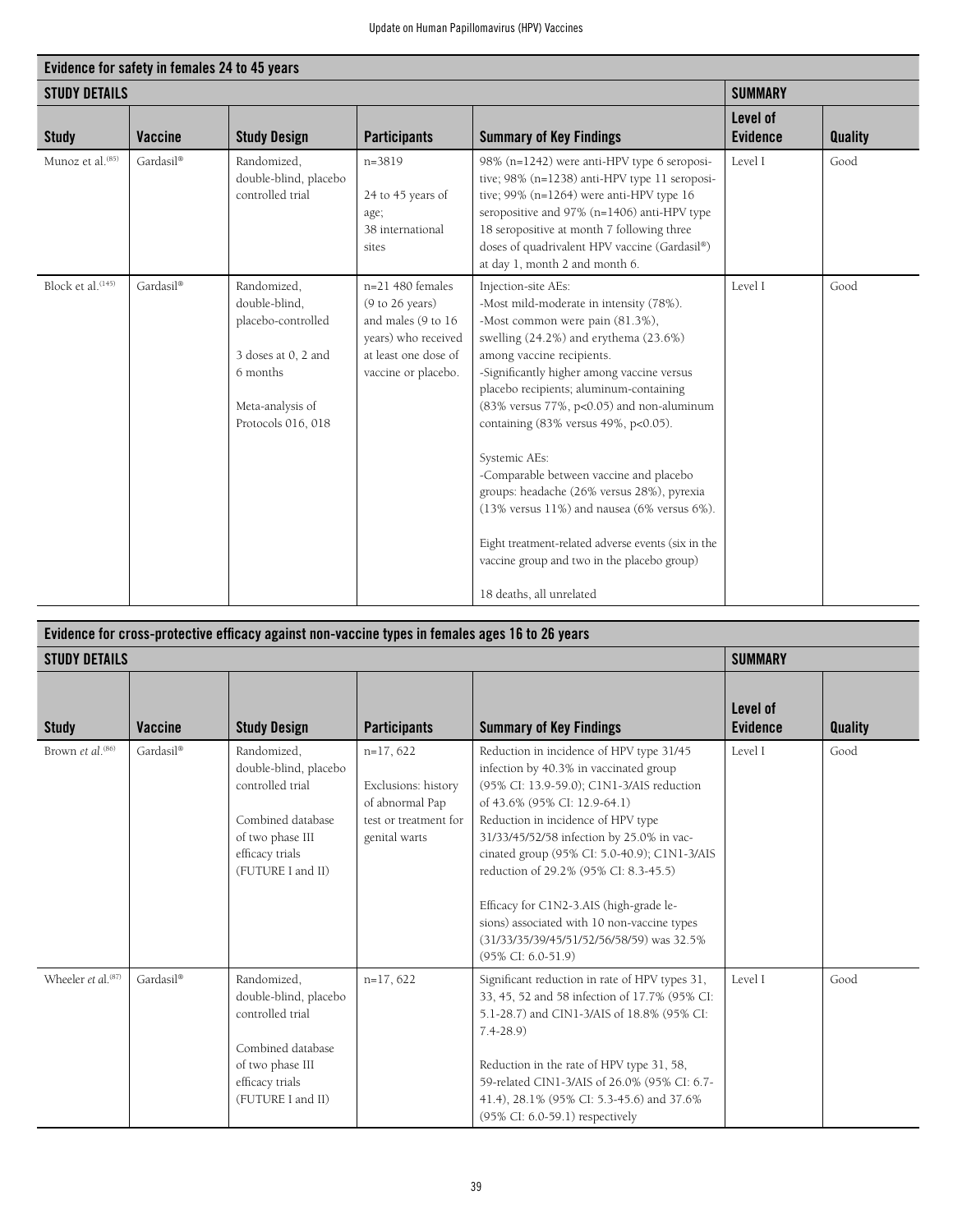| Evidence for two-dose schedule in females |                       |                                                                                           |                                                                                                                                                                                                             |                                                                                                                                                                                                                                                                                                                                                                                                                                            |                             |                                                       |  |  |
|-------------------------------------------|-----------------------|-------------------------------------------------------------------------------------------|-------------------------------------------------------------------------------------------------------------------------------------------------------------------------------------------------------------|--------------------------------------------------------------------------------------------------------------------------------------------------------------------------------------------------------------------------------------------------------------------------------------------------------------------------------------------------------------------------------------------------------------------------------------------|-----------------------------|-------------------------------------------------------|--|--|
| <b>STUDY DETAILS</b>                      |                       |                                                                                           |                                                                                                                                                                                                             |                                                                                                                                                                                                                                                                                                                                                                                                                                            | <b>SUMMARY</b>              |                                                       |  |  |
| <b>Study</b>                              | <b>Vaccine</b>        | <b>Study Design</b>                                                                       | <b>Participants</b>                                                                                                                                                                                         | <b>Summary of Key Findings</b>                                                                                                                                                                                                                                                                                                                                                                                                             | Level of<br><b>Evidence</b> | <b>Quality</b>                                        |  |  |
| Dobson et al. <sup>(116)</sup>            | Gardasil®             | Randomized,<br>double-blind, placebo<br>controlled trial                                  | Healthy girls 9 to<br>13 years, two doses<br>of vaccine (n=259);<br>Healthy girls 9 to<br>13 years (n=261),<br>three doses of<br>vaccine<br>Females 16 to 26<br>years (n=310),<br>three doses of<br>vaccine | GMT Ratios (95% CI) were:<br>(Group1/Group3,<br>Group 1/Group 2,<br>Group 2/Group 3)<br>Anti-HPV type 16:<br>$2.10(1.62 - 2.73)$<br>$0.96(0.74-1.24)$<br>2.20 (1.69-2.85)<br>Anti-HPV type 18:<br>$1.84(1.47-2.31)$<br>$0.70(0.56 - 0.88)$<br>$2.62(2.09-3.29)$<br>Anti-HPV type 6:<br>$2.37(1.78-3.14)$<br>$1.17(0.88-1.56)$<br>$2.02(1.52 - 2.67)$<br>Anti-HPV type 11:<br>$1.86(1.53-2.25)$<br>$1.11(0.92 - 1.35)$<br>$1.67(1.38-2.02)$ | Level I                     | Assessment<br>pending<br>peer-reviewed<br>publication |  |  |
| HPV048                                    | Cervarix <sup>™</sup> | Randomized Trial<br>To assess immunoge-<br>nicity and safety of a<br>2 vs 3 dose schedule | Females<br>9-25 years<br>$n=479$                                                                                                                                                                            | At Month 24, 2 doses of HPV-16/18 vaccine<br>in girls 9-14y were non inferior to 3 doses<br>of HPV-16/18 vaccine in women 15-25y,<br>with corresponding GMTs (95% CI) of 1702<br>$(1416-2045)$ vs 1865 $(1505-2311)$ for HPV-16<br>and 702 (563-876) vs 728<br>(588-900) for HPV-18.<br>The vaccine had a clinically acceptable safety<br>profile in all groups up to Month 24.                                                            | Level I                     | Assessment<br>pending<br>peer-reviewed<br>publication |  |  |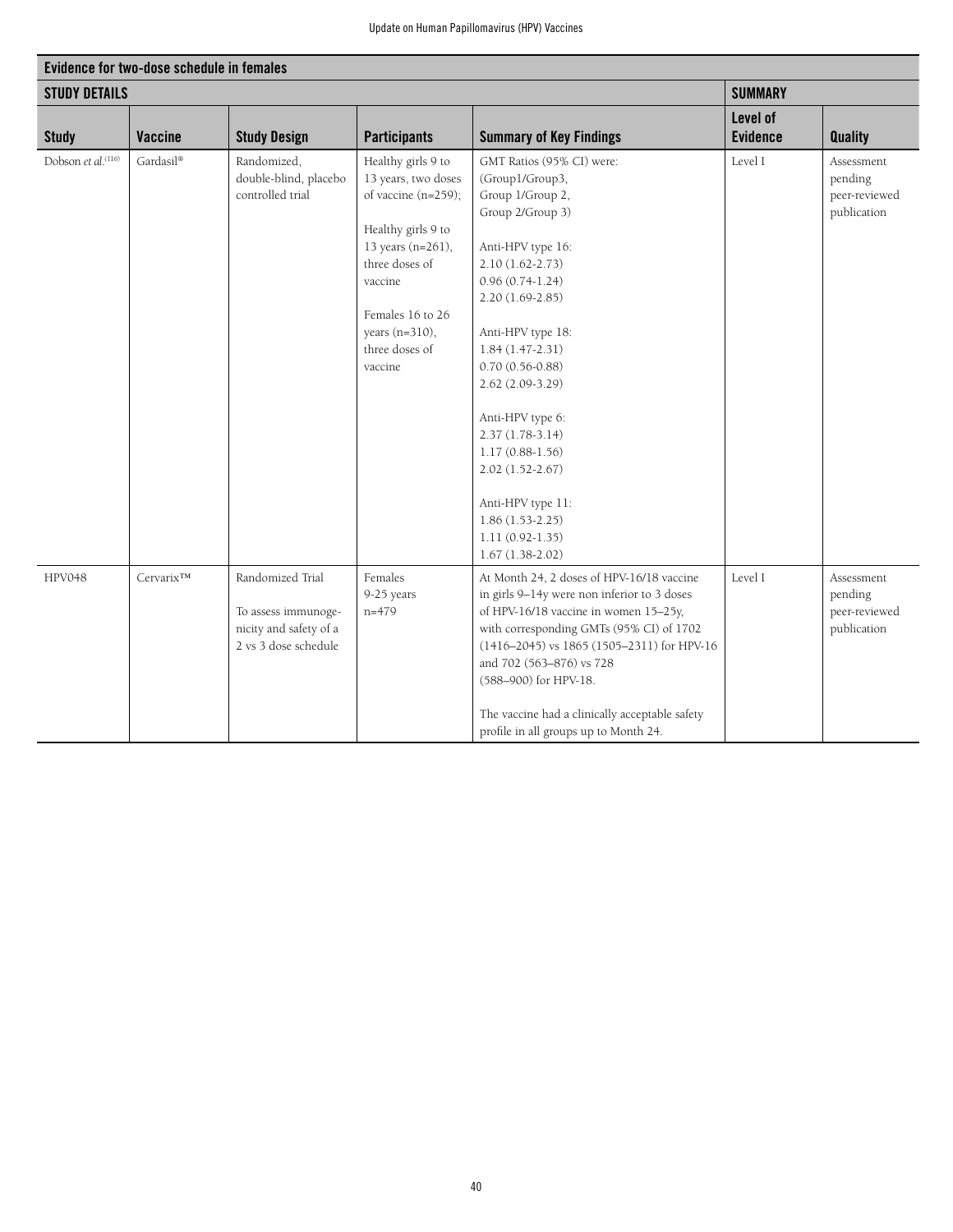| Evidence for efficacy in males 9 to 26 years |                |                                                                                                                                                                            |                                                                                                           |                                                                                                                                                                                                                                                                                                                                                                                 |                             |                                                       |  |  |
|----------------------------------------------|----------------|----------------------------------------------------------------------------------------------------------------------------------------------------------------------------|-----------------------------------------------------------------------------------------------------------|---------------------------------------------------------------------------------------------------------------------------------------------------------------------------------------------------------------------------------------------------------------------------------------------------------------------------------------------------------------------------------|-----------------------------|-------------------------------------------------------|--|--|
| <b>STUDY DETAILS</b>                         |                |                                                                                                                                                                            |                                                                                                           |                                                                                                                                                                                                                                                                                                                                                                                 | <b>SUMMARY</b>              |                                                       |  |  |
| <b>Study</b>                                 | <b>Vaccine</b> | <b>Study Design</b>                                                                                                                                                        | <b>Participants</b>                                                                                       | <b>Summary of Key Findings</b>                                                                                                                                                                                                                                                                                                                                                  | Level of<br><b>Evidence</b> | <b>Quality</b>                                        |  |  |
| Guiliano et<br>$d^{(88)}$                    | Gardasil®      | Randomized,<br>double-blind, placebo-<br>controlled<br>Three doses at<br>0, 2 and 6 months<br>36 month follow-up<br>(30.1 month mean for<br>these results)<br>Protocol 020 | $n=4065$ males<br>Heterosexual males<br>16 to 23 years<br>$(n=3463)$ ;<br>MSM 16 to 26 years<br>$(n=602)$ | EGL (external genital lesion) efficacy 90.4 %<br>(95% CI: 69.2-97.9)<br>Type-specific EGL efficacy: Types 6, 11, 16,<br>and 18:<br>84.3% (95% CI: 46.5-97.0),<br>90.9% (95% CI: 37.7-99.8),<br>100% (95% CI: 0-100).<br>100% (95% CI: <0-100)<br>Efficacy against condyloma and PPPIN (penile/<br>perianal/perineal intraepithelial neoplasia)<br>89.4% (95% CI: 65.5-97.9)     | Level I                     | Good                                                  |  |  |
| Palefsky et<br>$d^{(153)}$                   | Gardasil®      |                                                                                                                                                                            |                                                                                                           | Efficacy against persistent infection:<br>85.6% (95% CI: 75.1-92.2)<br>Efficacy against persistent infection from indi-<br>vidual HPV types 6, 11, 16 and 18<br>88.0% (95% CI: 66.3-96.9), 93.4% (95%<br>CI: 56.8-99.8), 78.7% (95% CI: 55.5-90.9),<br>96.0% (95% CI: 75.6-99.9) respectively.<br>Efficacy against infection at $\geq$ 1 visit: 44.7%<br>$(95\%$ CI: 31.5-55.6) | Level I                     | Assessment<br>pending<br>peer-reviewed<br>publication |  |  |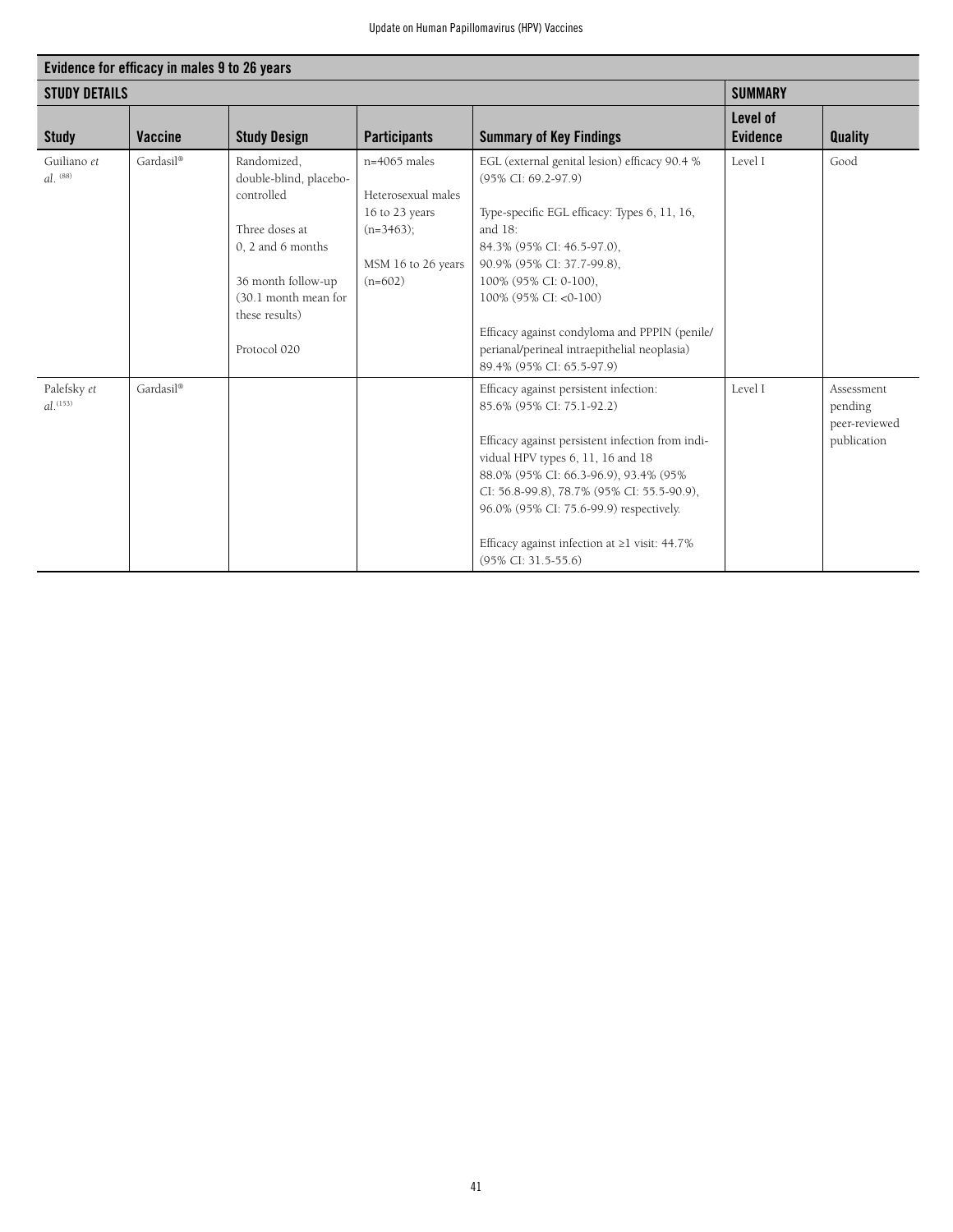| Evidence for immunogenicity in males 9 to 26 years |                                                                  |                                                                                                                                                                        |                                                                                                                                                                     |                                                                                                                                                                                                                                                                                                                                                                                                                                                                                                                                                                                                              |                 |                                                       |  |  |  |
|----------------------------------------------------|------------------------------------------------------------------|------------------------------------------------------------------------------------------------------------------------------------------------------------------------|---------------------------------------------------------------------------------------------------------------------------------------------------------------------|--------------------------------------------------------------------------------------------------------------------------------------------------------------------------------------------------------------------------------------------------------------------------------------------------------------------------------------------------------------------------------------------------------------------------------------------------------------------------------------------------------------------------------------------------------------------------------------------------------------|-----------------|-------------------------------------------------------|--|--|--|
| <b>STUDY DETAILS</b>                               |                                                                  |                                                                                                                                                                        |                                                                                                                                                                     |                                                                                                                                                                                                                                                                                                                                                                                                                                                                                                                                                                                                              | <b>SUMMARY</b>  |                                                       |  |  |  |
|                                                    |                                                                  |                                                                                                                                                                        |                                                                                                                                                                     |                                                                                                                                                                                                                                                                                                                                                                                                                                                                                                                                                                                                              | Level of        |                                                       |  |  |  |
| <b>Study</b>                                       | Vaccine                                                          | <b>Study Design</b>                                                                                                                                                    | <b>Participants</b>                                                                                                                                                 | <b>Summary of Key Findings</b>                                                                                                                                                                                                                                                                                                                                                                                                                                                                                                                                                                               | <b>Evidence</b> | <b>Quality</b>                                        |  |  |  |
| Mansi <sup>(90)</sup>                              | Gardasil®                                                        | Randomized, double-<br>blind, placebo-con-<br>trolled<br>Three doses at 0, 2<br>and 6 months<br>Meta-analysis of Pro-<br>tocols 016, 018, 020                          | Males 16 to 26<br>years (protocol<br>$020$ ; n= $2025$<br>Males 10 to 15<br>years (protocol<br>$016$ ; n=508<br>Males 9 to 15 years<br>(protocol 018);<br>$n = 839$ | PROTOCOL 020<br>Seroconversion (at month 7):<br>Anti-HPV type 6<br>98.9% (98-99)<br>Anti-HPV type 11<br>99.2% (98-100)<br>Anti-HPV type 16<br>98.8% (98-99)<br>Anti-HPV type 18<br>97.4% (96-98)<br>GMTs (at month 7):<br>Anti-HPV type 6<br>446.0 (422-474)<br>Anti-HPV type 11<br>624.2 (594-656)<br>Anti-HPV type 16<br>2402.5 (2271-2542)<br>Anti-HPV type 18<br>402.2 (380-426)<br>PROTOCOLS 016 and 018<br>Seroconversion (at month 7):<br>Anti-HPV type 6<br>99.9% (99.4-100)<br>Anti-HPV type 11<br>99.9% (99.4-100)<br>Anti-HPV type 16<br>99.8% (99.2-100)<br>Anti-HPV type 18<br>99.8% (99.2-100) | Level I         | Assessment<br>pending<br>peer-reviewed<br>publication |  |  |  |
| Block et al. <sup>(89)</sup>                       | HPV (types 6,<br>11, 16 and 18)<br>L1 VLP vaccine<br>(Gardasil®) | Age and gender strati-<br>fied non-inferiority<br>immunogenicity study<br>(sub-study within<br>randomized, double-<br>blind, multi-dose<br>study)<br>Protocol V501-016 | $n = 1529$<br>$(n=506,$<br>10 to 15 year-old<br>females; $n=510$ ,<br>10 to 15 year-old<br>males; n=513,<br>16 to 23 year-old<br>females)                           | ≥99% seroconversion for all 4 HPV types in<br>each group by month 7<br>GMTs were non-inferior and 1.7-2.7-fold<br>higher in younger females and males compared<br>to older females                                                                                                                                                                                                                                                                                                                                                                                                                           | Level I         | Good                                                  |  |  |  |
| Reisinger et<br>$al.$ <sup>(115)</sup>             | HPV (types 6,<br>11, 16 and 18)<br>L1 VLP vaccine<br>(Gardasil®) | Randomized, double-<br>blind, placebo-con-<br>trolled, multi-centre<br>study<br>Age and gender strati-<br>fied<br>Protocol V501-018                                    | n=1781 healthy,<br>sexually naive males<br>and females aged 9<br>to 15 years                                                                                        | ≥99% seroconversion for all 4 HPV types in<br>each group by month 7<br>GMTs and seroconversion non-inferior in males<br>(p<0.001)<br>≥91.5% seropositive at 18 months                                                                                                                                                                                                                                                                                                                                                                                                                                        | Level 1         | Good                                                  |  |  |  |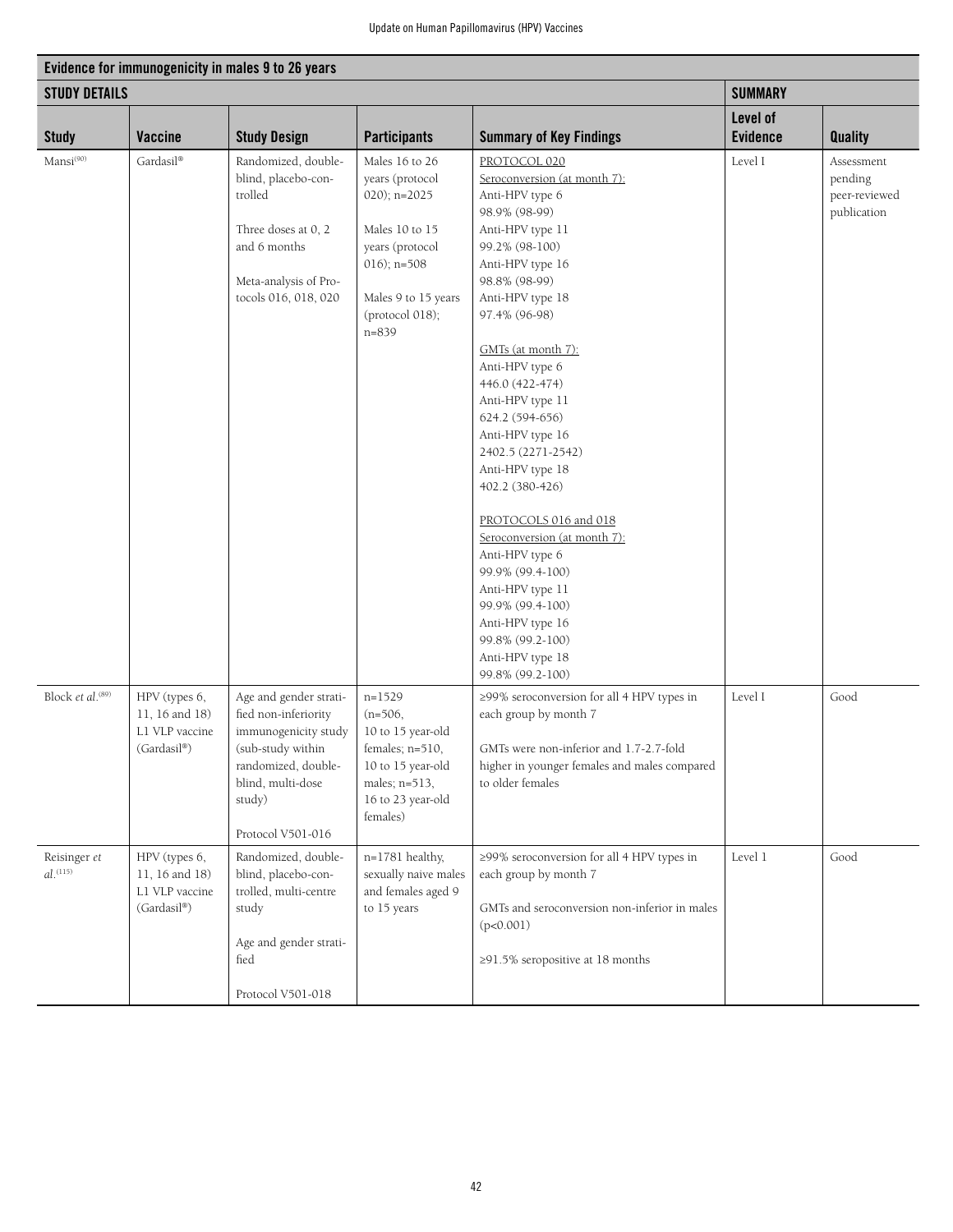| Evidence for safety in males 9 to 26 years |                                                              |                                                                                                                                                                   |                                                                                                                                                                  |                                                                                                                                                                                                                                                                                                                                                                                                                                                                                                                                                                                                                                                    |                             |                                                      |  |  |
|--------------------------------------------|--------------------------------------------------------------|-------------------------------------------------------------------------------------------------------------------------------------------------------------------|------------------------------------------------------------------------------------------------------------------------------------------------------------------|----------------------------------------------------------------------------------------------------------------------------------------------------------------------------------------------------------------------------------------------------------------------------------------------------------------------------------------------------------------------------------------------------------------------------------------------------------------------------------------------------------------------------------------------------------------------------------------------------------------------------------------------------|-----------------------------|------------------------------------------------------|--|--|
| <b>STUDY DETAILS</b>                       |                                                              |                                                                                                                                                                   |                                                                                                                                                                  |                                                                                                                                                                                                                                                                                                                                                                                                                                                                                                                                                                                                                                                    | <b>SUMMARY</b>              |                                                      |  |  |
| <b>Study</b>                               | Vaccine                                                      | <b>Study Design</b>                                                                                                                                               | <b>Participants</b>                                                                                                                                              | <b>Summary of Key Findings</b>                                                                                                                                                                                                                                                                                                                                                                                                                                                                                                                                                                                                                     | Level of<br><b>Evidence</b> | <b>Quality</b>                                       |  |  |
| Mansi <sup>(90)</sup>                      | Gardasil®                                                    | Randomized, double-<br>blind, placebo-con-<br>trolled<br>Three doses at 0, 2<br>and 6 months<br>Meta-analysis of Pro-<br>tocols 016, 018, 020                     | Males 16 to 26<br>years (protocol<br>$020$ ; n=4055<br>Males 10 to 15<br>years (protocol<br>$016$ ; n=508<br>Males 9 to 15 years<br>(protocol 018);<br>$n = 839$ | Overall vaccine-associated adverse events (AE)<br>74%; 64% injection site<br>pain (62%), erythema (17%) and swelling<br>$(14\%),$<br>18% vaccine-related systemic (headache (12%)<br>and pyrexia (8%)<br>Placebo AEs 64%;<br>53% injection site,<br>15% vaccine-related systemic<br>$0.3\%$ serious adverse events (n=9)<br>(None vaccine-related.)                                                                                                                                                                                                                                                                                                | Level I                     | Assessment pend-<br>ing peer-reviewed<br>publication |  |  |
| Block et al. <sup>(89)</sup>               | HPV (types 6,<br>11, 16 and 18)<br>L1 VLP vaccine<br>(Merck) | Age and gender strati-<br>fied non-inferiority<br>immunogenicity study<br>(sub-study within<br>randomized, double-<br>blind, multi-dose<br>study)<br>Protocol 016 | $n=1529$<br>$(n=506,$<br>10 to 15 year-old<br>females; n=510,<br>10 to 15 year-old<br>males; n=513,<br>16 to 23 year-old<br>females)                             | >97% of injection-site adverse events among<br>males were mild to moderate<br>Significantly more boys (13.8%) [and girls<br>(12.8%)] than women (7.3%) reported fevers<br>≥37.8°C within 5 days of vaccination                                                                                                                                                                                                                                                                                                                                                                                                                                     | Level I                     | Good                                                 |  |  |
| Block et al. (145)                         | Gardasil®                                                    | Randomized,<br>double-blind, placebo-<br>controlled<br>Three doses at<br>$0, 2$ and 6 months<br>Meta-analysis of<br>Protocols 016, 018                            | $n=21,480$ females<br>(9 to 26 years)<br>and males (9 to 16<br>years) who received<br>at least one dose of<br>vaccine or placebo.                                | Injection-site AEs<br>-Most mild-moderate in intensity (78%).<br>-Most common were pain (81.3%), swelling<br>(24.2%) and erythema (23.6%) among vaccine<br>recipients<br>- significantly higher among vaccine versus<br>placebo recipients; aluminum-containing<br>(83% versus 77%, p<0.05) and non-aluminum<br>containing (83% versus 49%, p<0.05)<br>Systemic AEs<br>-comparable between vaccine and placebo<br>groups:<br>headache (26% versus 28%), pyrexia (13%<br>versus 11%) and nausea (6% versus 6%).<br>Eight treatment-related adverse events (six<br>in the vaccine group and two in the placebo<br>group)<br>18 deaths, all unrelated | Level 1                     | Good                                                 |  |  |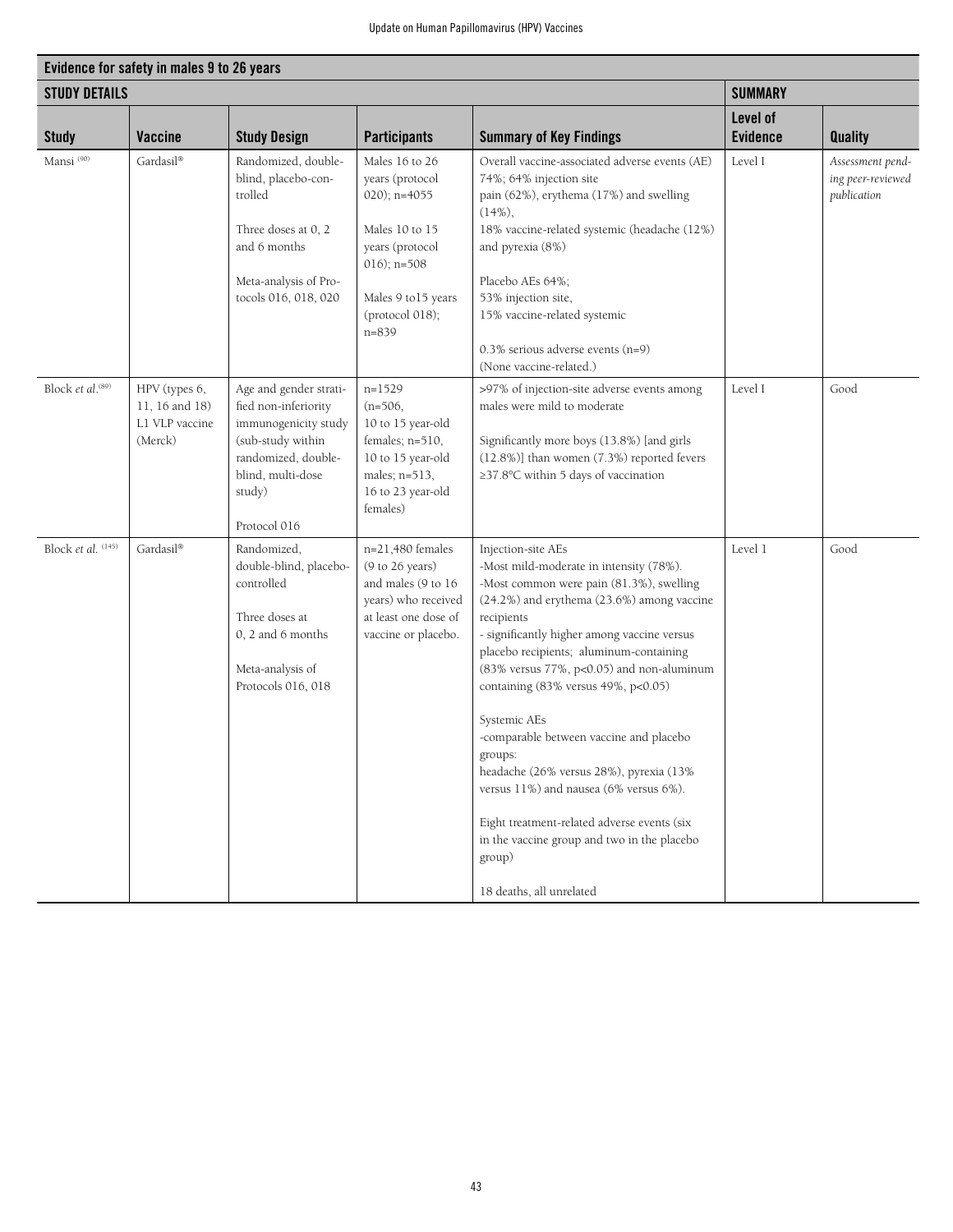| Evidence for Efficacy, Immunogenicity in 15-25 year old females |                       |                                                                                                                                                                     |                                                                                 |                                                                                                                                                                                                                                                                                                                                                                                                                                                                                                                                         |                             |                                                      |  |  |
|-----------------------------------------------------------------|-----------------------|---------------------------------------------------------------------------------------------------------------------------------------------------------------------|---------------------------------------------------------------------------------|-----------------------------------------------------------------------------------------------------------------------------------------------------------------------------------------------------------------------------------------------------------------------------------------------------------------------------------------------------------------------------------------------------------------------------------------------------------------------------------------------------------------------------------------|-----------------------------|------------------------------------------------------|--|--|
| <b>STUDY DETAILS</b>                                            |                       |                                                                                                                                                                     |                                                                                 |                                                                                                                                                                                                                                                                                                                                                                                                                                                                                                                                         | <b>SUMMARY</b>              |                                                      |  |  |
| <b>Study</b>                                                    | <b>Vaccine</b>        | <b>Study Design</b>                                                                                                                                                 | <b>Participants</b>                                                             | <b>Summary of Key Findings</b>                                                                                                                                                                                                                                                                                                                                                                                                                                                                                                          | Level of<br><b>Evidence</b> | <b>Quality</b>                                       |  |  |
| HPV001 (97)                                                     | Cervarix <sup>™</sup> | Double blind, multi-<br>centre, randomised,<br>placebo-controlled<br>trial<br>To assess the efficacy<br>of vaccine against<br>incident and persistent<br>infections | Females<br>15 to 25 years<br>$n=1113$                                           | In the ATP analyses, vaccine efficacy was:<br>91.6% (95% CI 64.5-98.0) against incident<br>infection with HPV16/18;<br>100% (95% CI 47.0-100) against persistent<br>infection with HPV16/18<br>In the ITT analyses, vaccine efficacy was:<br>95.1% (95% CI 63.5-99.3) against persistent<br>cervical infection with HPV16/18;<br>92.9% (95% CI 70.0-98.3) against cytologi-<br>cal abnormalities associated with HPV-16/18<br>infection                                                                                                 | Level I                     | Good                                                 |  |  |
| HPV007 (103)                                                    | Cervarix <sup>™</sup> | Randomized, double-<br>blind, placebo-con-<br>trolled<br>To assess efficacy, im-<br>munogenicity, safety<br>up to 6.4 yrs                                           | Females<br>15 to 25 years<br>Initial study n=1113<br>Follow up study<br>$n=776$ | Vaccine efficacy:<br>95.3% (95% CI 87.4-98.7) against incident<br>infection with HPV 16/18;<br>100% (81.8-100) against 12-month persistent<br>infection;<br>100% (51.3-100) against CIN2+ for lesions<br>associated with HPV-16/18<br>Antibody concentrations for HPV 16 and HPV<br>18 remained 12-fold higher or more than after<br>natural infection.<br>Participants reporting a SAE:<br>-30 (8%) in the vaccine group<br>-37 (10%) in the placebo group.                                                                            | Level I                     | Good                                                 |  |  |
| HPV023 (128)                                                    | Cervarix <sup>™</sup> | Double blind study.<br>To study the efficacy<br>and immunogenicity<br>of the vaccine up to<br>8.4 years.                                                            | Females<br>15 to 25 years<br>$n=433$                                            | All women were seropositive for HPV-16 and<br>-18 antibodies by ELISA and PBNA, reaching a<br>plateau ~18 months following first vaccination,<br>with titres<br>several fold above natural infection levels.<br>Vaccine Efficacy (95% CI) against HPV-16/18-<br>associated endpoints up to 8.4 years:<br>95.1% (84.6, 99.0) for incident infection;<br>100% (79.8, 100) for 6 month persistent<br>infection;<br>100% (56.1, 100) for 12-month persistent<br>infection;<br>94.6% (65.7, 99.9) for ≥LSIL;<br>$100\%$ (< 0, 100) for CIN2+ | Level I                     | Assessment pend-<br>ing peer-reviewed<br>publication |  |  |
| <b>HPV008</b><br>PATRICIA <sup>(99)</sup>                       | $Cervarix^m$          | Double blind Ran-<br>domized Study<br>To assess vaccine<br>efficacy in the final<br>event-driven analysis.                                                          | Females<br>15 to 25 years<br>$n=18644$                                          | Vaccine efficacy against CIN2+ associated with<br>HPV-16/18 was 92.9% (96.1% CI 79.9-98.3)<br>in the primary analysis.<br>Vaccine efficacy against CIN2+ irrespective of<br>HPV DNA in lesions was 30.4% (16.4-42.1)<br>in the TVC and 70.2% (54.7-80.9) in the<br>TVC-naive.<br>Vaccine efficacy against CIN3+ were 33.4%<br>(9.1-51.5) in the TVC and 87.0% (54.9-97.7)<br>in the TVC-naive.                                                                                                                                          |                             |                                                      |  |  |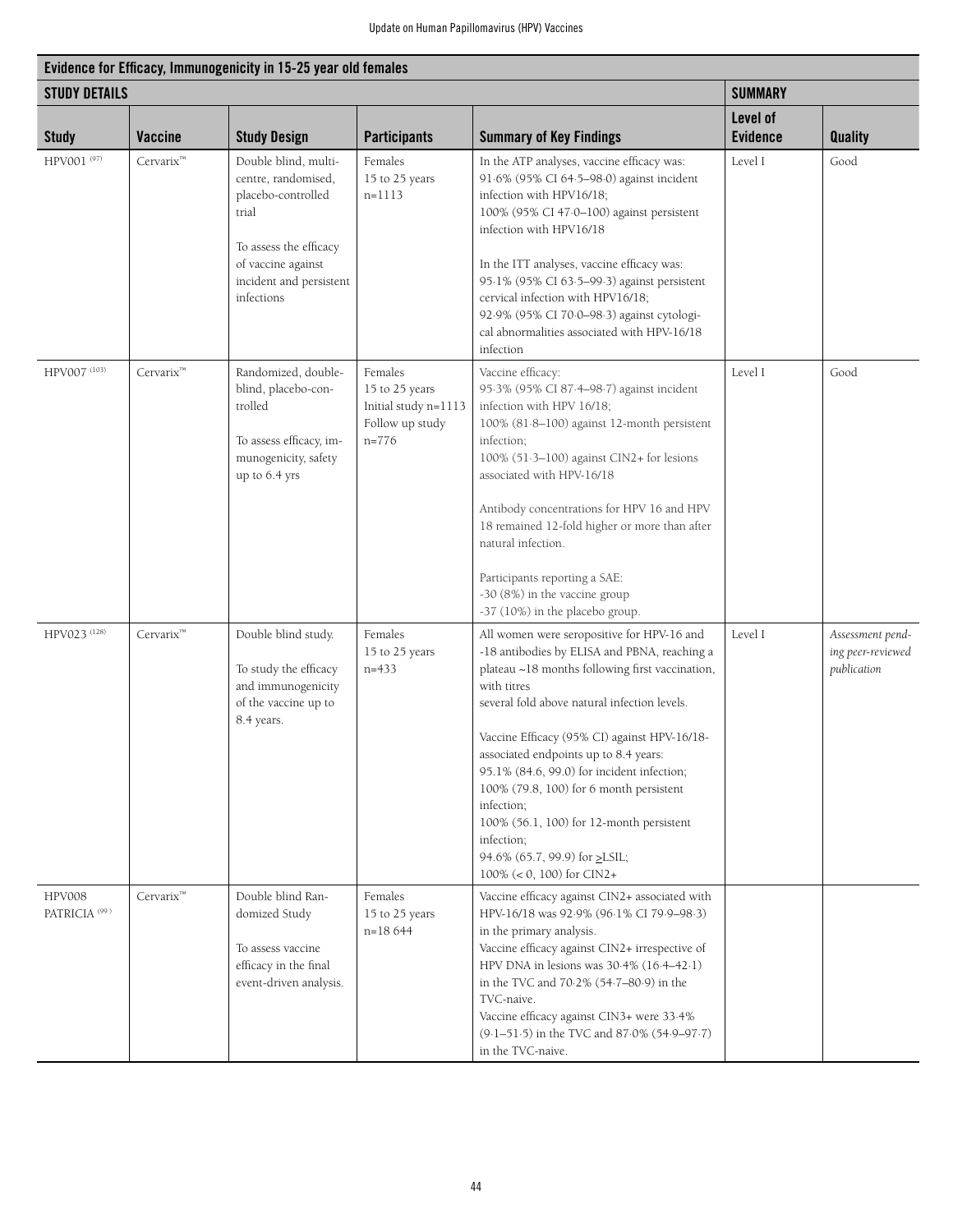| Evidence for Immunogenicity, Safety in 10-14 year old females |                       |                                                                                                                                                                                       |                                        |                                                                                                                                                                                                                                                                                                                                                                                                                                                                                                                                                                                                                                                                                                                                                                                                                                                                               |                             |                                                      |  |  |  |
|---------------------------------------------------------------|-----------------------|---------------------------------------------------------------------------------------------------------------------------------------------------------------------------------------|----------------------------------------|-------------------------------------------------------------------------------------------------------------------------------------------------------------------------------------------------------------------------------------------------------------------------------------------------------------------------------------------------------------------------------------------------------------------------------------------------------------------------------------------------------------------------------------------------------------------------------------------------------------------------------------------------------------------------------------------------------------------------------------------------------------------------------------------------------------------------------------------------------------------------------|-----------------------------|------------------------------------------------------|--|--|--|
| <b>STUDY DETAILS</b>                                          |                       |                                                                                                                                                                                       |                                        |                                                                                                                                                                                                                                                                                                                                                                                                                                                                                                                                                                                                                                                                                                                                                                                                                                                                               | <b>SUMMARY</b>              |                                                      |  |  |  |
| <b>Study</b>                                                  | <b>Vaccine</b>        | <b>Study Design</b>                                                                                                                                                                   | <b>Participants</b>                    | <b>Summary of Key Findings</b>                                                                                                                                                                                                                                                                                                                                                                                                                                                                                                                                                                                                                                                                                                                                                                                                                                                | Level of<br><b>Evidence</b> | <b>Quality</b>                                       |  |  |  |
| <b>HPV012</b><br>(133)                                        | Cervarix <sup>™</sup> | Randomized trial<br>To compare the immu-<br>nogenicity and safety<br>in early adolescent<br>females to 15-25 year<br>old females in whom<br>vaccine efficacy has<br>been demonstrated | Females<br>10 to 25 years<br>$n=773$   | Females 10-14 years and 15-25 years achieved<br>100% seroconversion for HPV 16 and 18.<br>Participants 10-14 years of age were noninfe-<br>rior to those 15-25 years in terms of HPV 16<br>and 18 seroconversion rates and had approxi-<br>mately twice as high GMTs                                                                                                                                                                                                                                                                                                                                                                                                                                                                                                                                                                                                          | Level II-1                  | Good                                                 |  |  |  |
| <b>HPV013</b><br>(Medina et al)                               | Cervarix™             | Observer-blinded,<br>Randomized Con-<br>trolled Trial<br>To assess safety and<br>immunogenicity in<br>adolescent girls                                                                | Females<br>10 to 14 years<br>$n=2067$  | Up to month 7, 11 girls in the HPV-16/18<br>vaccine group reported 14 SAEs and 13 girls<br>in the control group reported 15 SAEs. The<br>difference in SAE incidence between groups<br>was 20% (95% CI, _.78, 1.20). The incidence<br>of solicited local and general symptoms up to<br>7 days postvaccination was moderately higher<br>with the HPV-16/18 vaccine than with control.<br>All girls seroconverted for both antigens after<br>three doses of the HPV-16/18 vaccine.<br>GMTs were 19,882.0 and 8,262.0 EU/mL for<br>anti-HPV-16 and -18 antibodies, respectively,<br>in initially seronegative girls.                                                                                                                                                                                                                                                             | Level I                     | Good                                                 |  |  |  |
| HPV013                                                        | Cervarix™             | Multicentric, double-<br>blinded, randomized,<br>controlled study<br>To evaluate safety<br>and immunogenic-<br>ity. Havrix (HAV)<br>was used as a control<br>vaccine.                 | Females<br>10 to 14 years<br>$n = 741$ | Between Month 0 and Month 12, SAEs were<br>reported for 22 (2.1%) and 23 (2.2%) subjects<br>in the HPV and HAV groups, respectively.<br>Between Month 12 and Month 18, SAEs were<br>reported for 7 (1.1%) and 2 (0.3%) subjects in<br>the HPV and HAV groups, respectively; from<br>Month 18 to 24, SAEs were reported for 8<br>$(1.3\%)$ and 5 $(0.9\%)$ subjects in the HPV and<br>HAV groups, respectively. From Month 24 to<br>36, SAEs were reported for 10 (1.7%) subjects<br>and from Month 36 to 48, SAEs were reported<br>for 15 (2.6%) subjects in the HPV Group.<br>In the HPV Group, at Month 7, all subjects<br>were seropositive for anti-HPV-16 and for anti-<br>HPV-18 with GMTs of 20018.1 and 8359.4,<br>respectively; at Month 48, all subjects were se-<br>ropositive for anti-HPV-16 and for anti-HPV-18<br>with GMTs of 2395.8 and 885.6, respectively. | Level I                     | Assessment pend-<br>ing peer-reviewed<br>publication |  |  |  |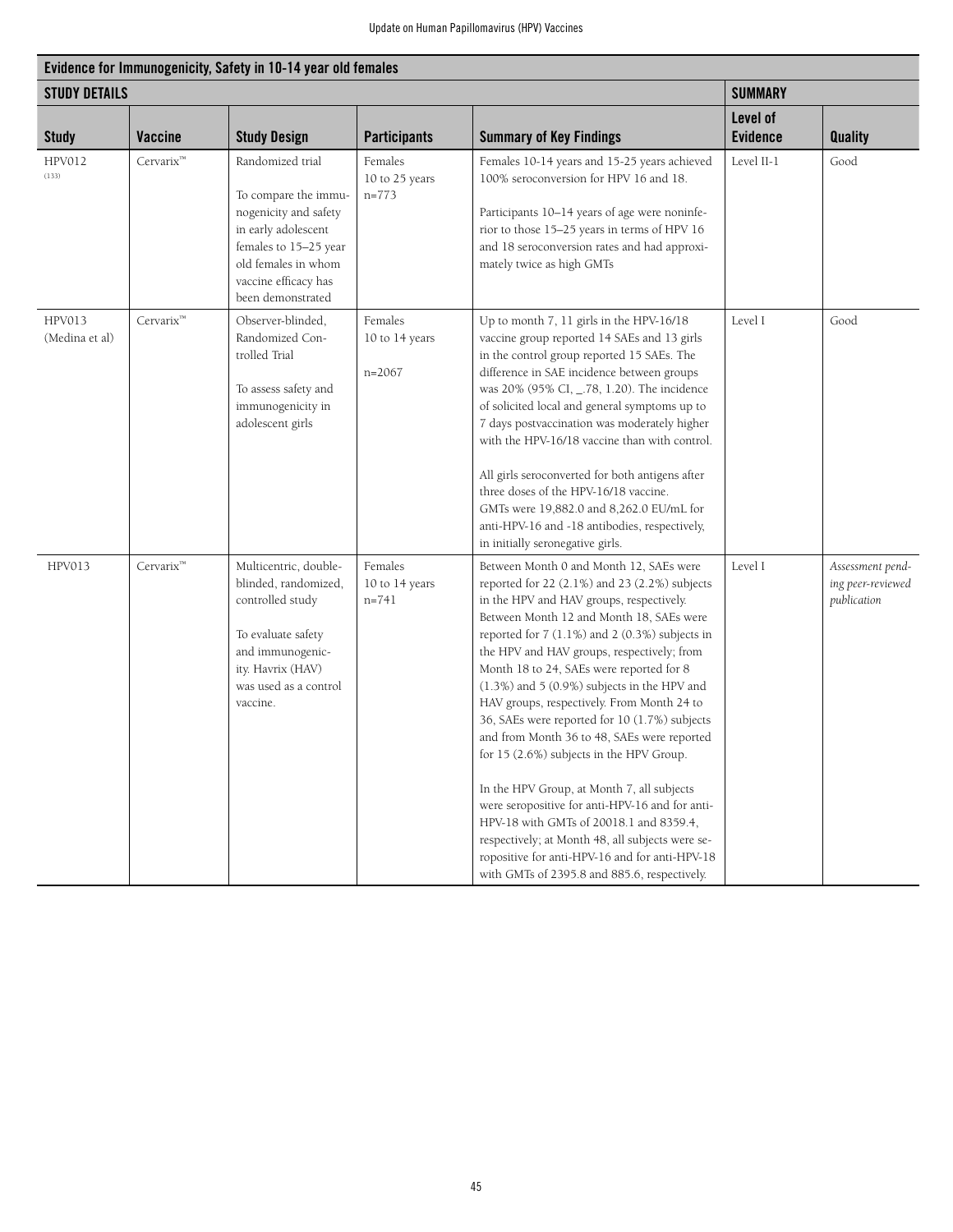| Evidence for Immunogenicity, Safety in 26-55 year old females |                |                                                                                                                                                                                                   |                                      |                                                                                                                                                                                                                                                                                                                                                                                                                                                                                                                                                                                                                 |                             |                |  |  |
|---------------------------------------------------------------|----------------|---------------------------------------------------------------------------------------------------------------------------------------------------------------------------------------------------|--------------------------------------|-----------------------------------------------------------------------------------------------------------------------------------------------------------------------------------------------------------------------------------------------------------------------------------------------------------------------------------------------------------------------------------------------------------------------------------------------------------------------------------------------------------------------------------------------------------------------------------------------------------------|-----------------------------|----------------|--|--|
| <b>STUDY DETAILS</b>                                          |                |                                                                                                                                                                                                   |                                      |                                                                                                                                                                                                                                                                                                                                                                                                                                                                                                                                                                                                                 | <b>SUMMARY</b>              |                |  |  |
| <b>Study</b>                                                  | <b>Vaccine</b> | <b>Study Design</b>                                                                                                                                                                               | <b>Participants</b>                  | <b>Summary of Key Findings</b>                                                                                                                                                                                                                                                                                                                                                                                                                                                                                                                                                                                  | Level of<br><b>Evidence</b> | <b>Quality</b> |  |  |
| HPV014<br>(120)                                               | $Cervarix^m$   | Non-randomized,<br>open-label, age-<br>stratified<br>Study<br>To assess immuno-<br>genicity and safety<br>of vaccine in women<br>aged<br>26-55 years compared<br>with women aged<br>$15-25$ years | Females<br>15 to 55 years<br>$n=666$ | At Month 2, all initially seronegative women<br>became seropositive for both HPV 16 and 18.<br>At Month 7, HPV-16 GMTs (95% CI) were:<br>in 15-25 year olds: 7908.4 (6874.0–9098.5);<br>in 26-45 year olds: 4029.2 (3402.7-4771.0);<br>in 46-55 year olds: 2566.8 (2181.2-3020.6)<br>At Month 7, HPV-18, GMTs (95% CI) were:<br>in 15-25 year olds: 3499.3 (3098.7–3951.6);<br>in 26-45 year olds: 1837.3 (1602.1-2107.0);<br>in 46-55 year olds: 1313.0 (1145.6–1504.9)<br>Incidence of local symptoms (within 30 days)<br>lower in the 46–55 year-old group (69.2%<br>versus 81.6% [26–45] and 85.7% [15–25]) | Level II-1                  | Good           |  |  |

| <b>Evidence for Immunogenicity, Safety in Males</b> |                |                                                                                                     |                                    |                                                                                                                                                                                                                                                                                                                                                                                                                                         |                             |                |  |  |
|-----------------------------------------------------|----------------|-----------------------------------------------------------------------------------------------------|------------------------------------|-----------------------------------------------------------------------------------------------------------------------------------------------------------------------------------------------------------------------------------------------------------------------------------------------------------------------------------------------------------------------------------------------------------------------------------------|-----------------------------|----------------|--|--|
| <b>STUDY DETAILS</b>                                |                |                                                                                                     |                                    |                                                                                                                                                                                                                                                                                                                                                                                                                                         | <b>SUMMARY</b>              |                |  |  |
| <b>Study</b>                                        | <b>Vaccine</b> | <b>Study Design</b>                                                                                 | <b>Participants</b>                | <b>Summary of Key Findings</b>                                                                                                                                                                                                                                                                                                                                                                                                          | Level of<br><b>Evidence</b> | <b>Quality</b> |  |  |
| HPV011<br>(132)                                     | $Cervarix^m$   | Observer-blind ran-<br>domized study<br>To evaluate the immu-<br>nogenicity and safety<br>in males. | Males<br>10 to 18 years<br>$n=270$ | All initially seronegative seroconverted for<br>HPV-16 and 18 at month 2. At month 7, all<br>subjects were seropositive, and the HPV-16<br>and -18 antibody levels were four- and twofold<br>higher than at month 2.<br>Reactogenicity profiles of the Cervarix <sup>™</sup> and<br>HBV (control) vaccines were similar, except<br>that pain and swelling at the injection site were<br>more common in the Cervarix <sup>™</sup> group. | Level I                     | Good           |  |  |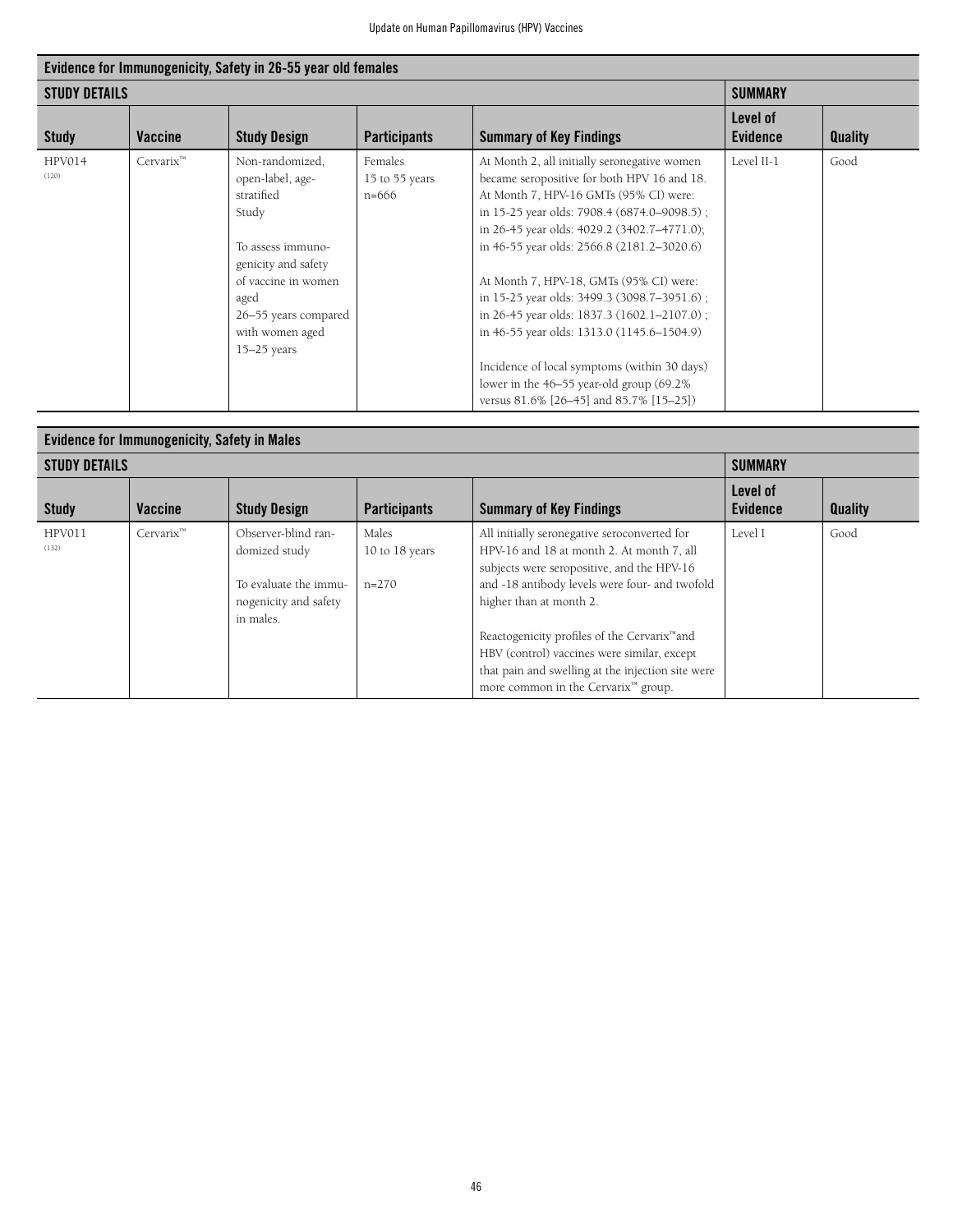| Evidence for immunogenicity and safety of a fourth dose of vaccine in young adult females |           |                                                                                                                                                                                                |                                                                         |                                                                                                                                                                                                                                                                                                                                                                                                                                                                                                                                                                                                                                                                                                                                                                                                                                                                                                                                                                                                                                                                                                                                                                                                                                                                                                                                                                                                                             |                             |                                                      |  |  |
|-------------------------------------------------------------------------------------------|-----------|------------------------------------------------------------------------------------------------------------------------------------------------------------------------------------------------|-------------------------------------------------------------------------|-----------------------------------------------------------------------------------------------------------------------------------------------------------------------------------------------------------------------------------------------------------------------------------------------------------------------------------------------------------------------------------------------------------------------------------------------------------------------------------------------------------------------------------------------------------------------------------------------------------------------------------------------------------------------------------------------------------------------------------------------------------------------------------------------------------------------------------------------------------------------------------------------------------------------------------------------------------------------------------------------------------------------------------------------------------------------------------------------------------------------------------------------------------------------------------------------------------------------------------------------------------------------------------------------------------------------------------------------------------------------------------------------------------------------------|-----------------------------|------------------------------------------------------|--|--|
| <b>STUDY DETAILS</b>                                                                      |           |                                                                                                                                                                                                |                                                                         |                                                                                                                                                                                                                                                                                                                                                                                                                                                                                                                                                                                                                                                                                                                                                                                                                                                                                                                                                                                                                                                                                                                                                                                                                                                                                                                                                                                                                             | <b>SUMMARY</b>              |                                                      |  |  |
| <b>Study</b>                                                                              | Vaccine   | <b>Study Design</b>                                                                                                                                                                            | <b>Participants</b>                                                     | <b>Summary of Key Findings</b>                                                                                                                                                                                                                                                                                                                                                                                                                                                                                                                                                                                                                                                                                                                                                                                                                                                                                                                                                                                                                                                                                                                                                                                                                                                                                                                                                                                              | Level of<br><b>Evidence</b> | <b>Quality</b>                                       |  |  |
| <b>HPV024</b>                                                                             | Cervarix™ | Open, multicentric<br>study with 2 treatment<br>groups (4 dose - HPV-<br>4D vs 3 dose-HPV-<br>3D)<br>To assess the immu-<br>nogenicity and safety<br>of a 4th HPV dose in<br>young adult women | Females 10 years of<br>age and older<br>Mean age: 27 years<br>$n = 115$ | 6.8 years after the initial 3-dose vaccination<br>course, all subjects in the HPV-4D Group were<br>seropositive for both HPV-16 (GMT value =<br>720.7) and HPV-18 antibodies (GMT value<br>= 502.9). In the HPV-3D Group, prior to the<br>first vaccination, 28.9% and 26.7% of subjects<br>were seropositive for antibodies against HPV<br>16 (GMT value = $8.6$ ) and HPV-18 (GMT value<br>=5.9), respectively (natural infection).<br>Seven days after the fourth dose, all subjects<br>in the HPV 4D Group were seropositive for<br>antibodies against HPV-16 (GMT value =<br>5894.9) and HPV-18 (GMT value = 3916.2).<br>One month after receiving a 4th dose of the<br>HPV vaccine, all subjects in the HPV-4D Group<br>were seropositive for antibodies against HPV-16<br>(GMT value = 15410.7) and HPV-18 (GMT<br>value = $8362.7$ ). Seven days after the first dose,<br>66.7% and 57.8% of subjects in the HPV 3D<br>were seropositive for antibodies against HPV-16<br>(GMT value = $67.9$ ) and HPV-18 (GMT value<br>$= 20.7$ ), respectively. One month after the first<br>dose, all subjects in that group were seroposi-<br>tive for antibodies against both antigens (GMT<br>value for HPV- $16 = 1231.1$ and for HPV- $18 =$<br>$442.0$ ).<br>During the post vaccination follow-up period,<br>24 (36.9%) subjects in HPV-4D Group and 25<br>(50.0%) subjects in HPV-3D Group reported<br>unsolicited AEs. | Level II-1                  | Assessment pend-<br>ing peer-reviewed<br>publication |  |  |

| Evidence for viral clearance in females already infected with HPV |              |                                                                                                                                                     |                                       |                                                                                                                                                                                                                                                                                                                                                                                                                                                                                                                                                                                   |                             |                |
|-------------------------------------------------------------------|--------------|-----------------------------------------------------------------------------------------------------------------------------------------------------|---------------------------------------|-----------------------------------------------------------------------------------------------------------------------------------------------------------------------------------------------------------------------------------------------------------------------------------------------------------------------------------------------------------------------------------------------------------------------------------------------------------------------------------------------------------------------------------------------------------------------------------|-----------------------------|----------------|
| <b>STUDY DETAILS</b>                                              |              |                                                                                                                                                     |                                       |                                                                                                                                                                                                                                                                                                                                                                                                                                                                                                                                                                                   | <b>SUMMARY</b>              |                |
| <b>Study</b>                                                      | Vaccine      | <b>Study Design</b>                                                                                                                                 | <b>Participants</b>                   | <b>Summary of Key Findings</b>                                                                                                                                                                                                                                                                                                                                                                                                                                                                                                                                                    | Level of<br><b>Evidence</b> | <b>Quality</b> |
| HPV009 (101)                                                      | $Cervarix^m$ | Randomized trial<br>To determine whether<br>vaccination increases<br>the rate of viral<br>clearance in women<br>already infected with<br><b>HPV</b> | Females<br>18 to 25 years<br>$n=2189$ | No evidence of increased viral clearance at 6<br>or 12 months in the group who received HPV<br>vaccine compared with the control group.<br>Clearance rates for HPV-16/18 infections:<br>-at 6 months: 33.4% (82/248) in the HPV vac-<br>cine group and $31.6\%$ (95/<br>298) in the control group (vaccine efficacy for<br>viral clearance, 2.5%; 95% CI, -9.8% to 13.5%).<br>-at 12 months: 48.8% (86/177) in the<br>HPV vaccine group and 49.8% (110/220)<br>in the control group (vaccine efficacy for<br>viral clearance, -2.0%;95% confidence<br>interval, -24.3% to 16.3%). | Level I                     | Good           |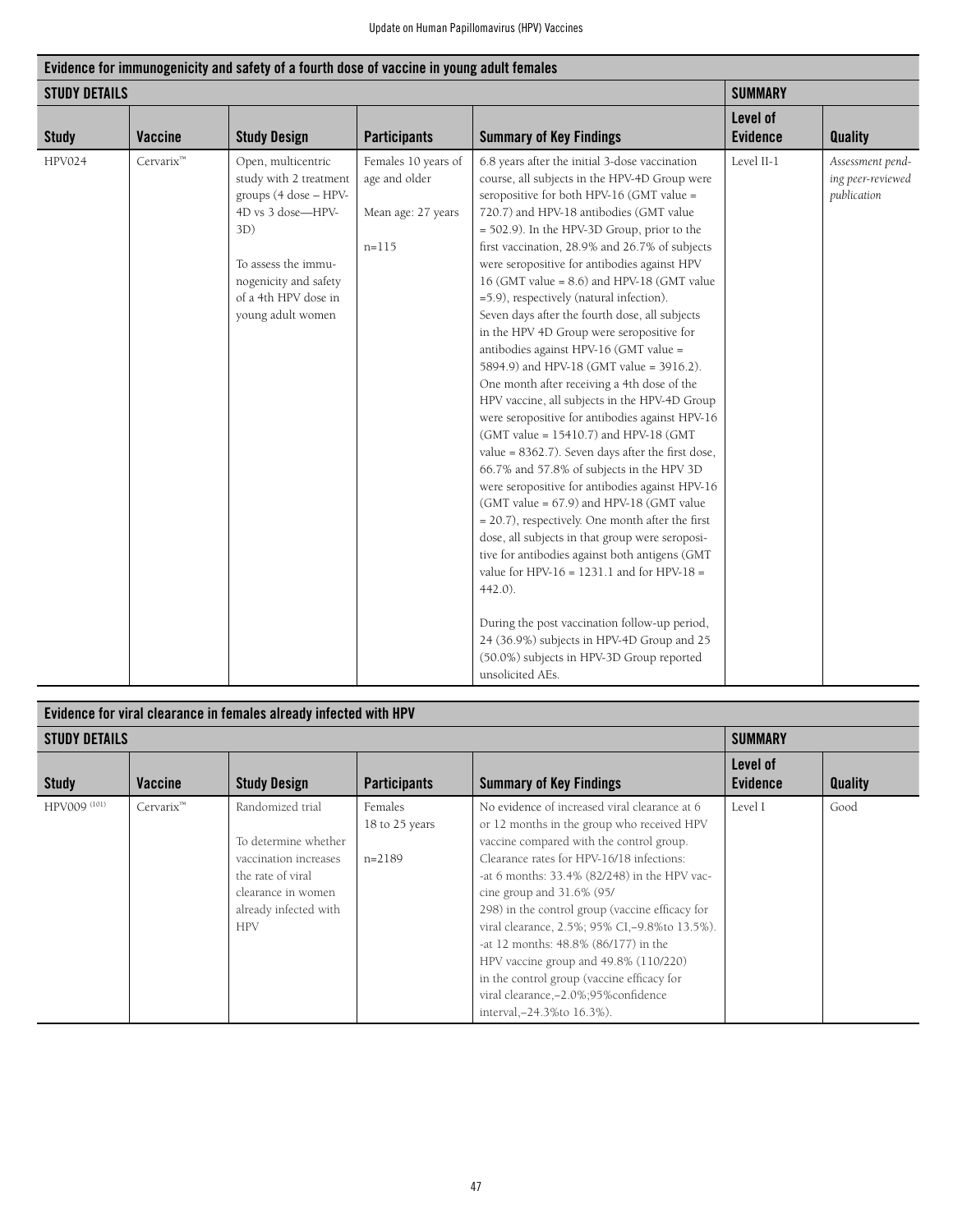| Evidence for co-administration with other vaccines |                       |                                                                                                                                                                                                                    |                                        |                                                                                                                                                                                                                                                                                                                                                                                                                                                                                                                                                                                                                                                                                                                                                                                                                                                                                                                  |                             |                                                      |
|----------------------------------------------------|-----------------------|--------------------------------------------------------------------------------------------------------------------------------------------------------------------------------------------------------------------|----------------------------------------|------------------------------------------------------------------------------------------------------------------------------------------------------------------------------------------------------------------------------------------------------------------------------------------------------------------------------------------------------------------------------------------------------------------------------------------------------------------------------------------------------------------------------------------------------------------------------------------------------------------------------------------------------------------------------------------------------------------------------------------------------------------------------------------------------------------------------------------------------------------------------------------------------------------|-----------------------------|------------------------------------------------------|
| <b>STUDY DETAILS</b>                               |                       |                                                                                                                                                                                                                    |                                        | <b>SUMMARY</b>                                                                                                                                                                                                                                                                                                                                                                                                                                                                                                                                                                                                                                                                                                                                                                                                                                                                                                   |                             |                                                      |
| <b>Study</b>                                       | <b>Vaccine</b>        | <b>Study Design</b>                                                                                                                                                                                                | <b>Participants</b>                    | <b>Summary of Key Findings</b>                                                                                                                                                                                                                                                                                                                                                                                                                                                                                                                                                                                                                                                                                                                                                                                                                                                                                   | Level of<br><b>Evidence</b> | <b>Quality</b>                                       |
| HPV018                                             | Cervarix <sup>™</sup> | Randomized, open,<br>multicentre study<br>To compare vaccine<br>co-administered with<br>Boostrix® vaccine<br>(Tdap)<br>and/or Menactra™<br>vaccine (MCV4) to ad-<br>ministration of these<br>vaccines alone        | Females<br>11 to 18 years<br>$n=1283$  | Criteria for non-inferiority were met for all<br>of the co-primary immunogenicity variables<br>assessing co-administration of Tdap with HPV<br>vaccine and MCV4 with HPV vaccine one<br>month post-vaccination<br>During the 30-day follow-up period after<br>vaccination, unsolicited adverse events were<br>reported by 118 (54.9%) subjects in the HPV<br>Group, 108 (50.9%) in the HPV + Tdap/ MCV4<br>Group, 121 (56.5%) in the HPV + MCV4/ Tdap<br>Group, 119 (55.6%) in the HPV +<br>MCV4+ Tdap, 122 (57.0%) in the Tdap /HPV<br>Group and 127 (59.3%) in the MCV4/HPV<br>Group.                                                                                                                                                                                                                                                                                                                          | Level I                     | Assessment pend-<br>ing peer-reviewed<br>publication |
| <b>HPV026</b><br>(Leroux-Roels<br>et al., 2011)    | Cervarix <sup>™</sup> | Randomized, con-<br>trolled.<br>open-label study<br>To assess immunoge-<br>nicity and safety of the<br>hepatitis B<br>vaccine given in an<br>accelerated schedule<br>co-administered with<br>Cervarix <sup>™</sup> | Females<br>20 to 25 years<br>$n = 152$ | One month after the third dose of hepatitis B<br>vaccine, hepatitis B seroprotection rates (titer of<br>>10 mIU/ml) were 96.4% (CI, 87.5 to 99.6)<br>and 96.9% (CI, 89.2 to 99.6) in the HepB_HPV<br>and HepB groups, respectively, in women<br>initially seronegative for anti-hepatitis B surface<br>antigen (HBs) and anti-hepatitis B core antigen<br>(HBc). Corresponding GMTs of anti-HBs<br>antibodies were 60.2 mIU/ml (CI, 40.0 to 90.5)<br>and 71.3 mIU/ml (CI, 53.9 to 94.3). Anti-<br>HBs antibody titers rose substantially after the<br>fourth dose of hepatitis B vaccine. All women<br>initially seronegative for anti-HPV-16 and<br>anti-HPV-18 antibodies seroconverted after the<br>second HPV-16/18 vaccine dose and remained<br>seropositive up to 1 month after the third dose.<br>Both vaccines were generally well tolerated,<br>with no difference in reactogenicity between<br>groups. | Level I                     | Good                                                 |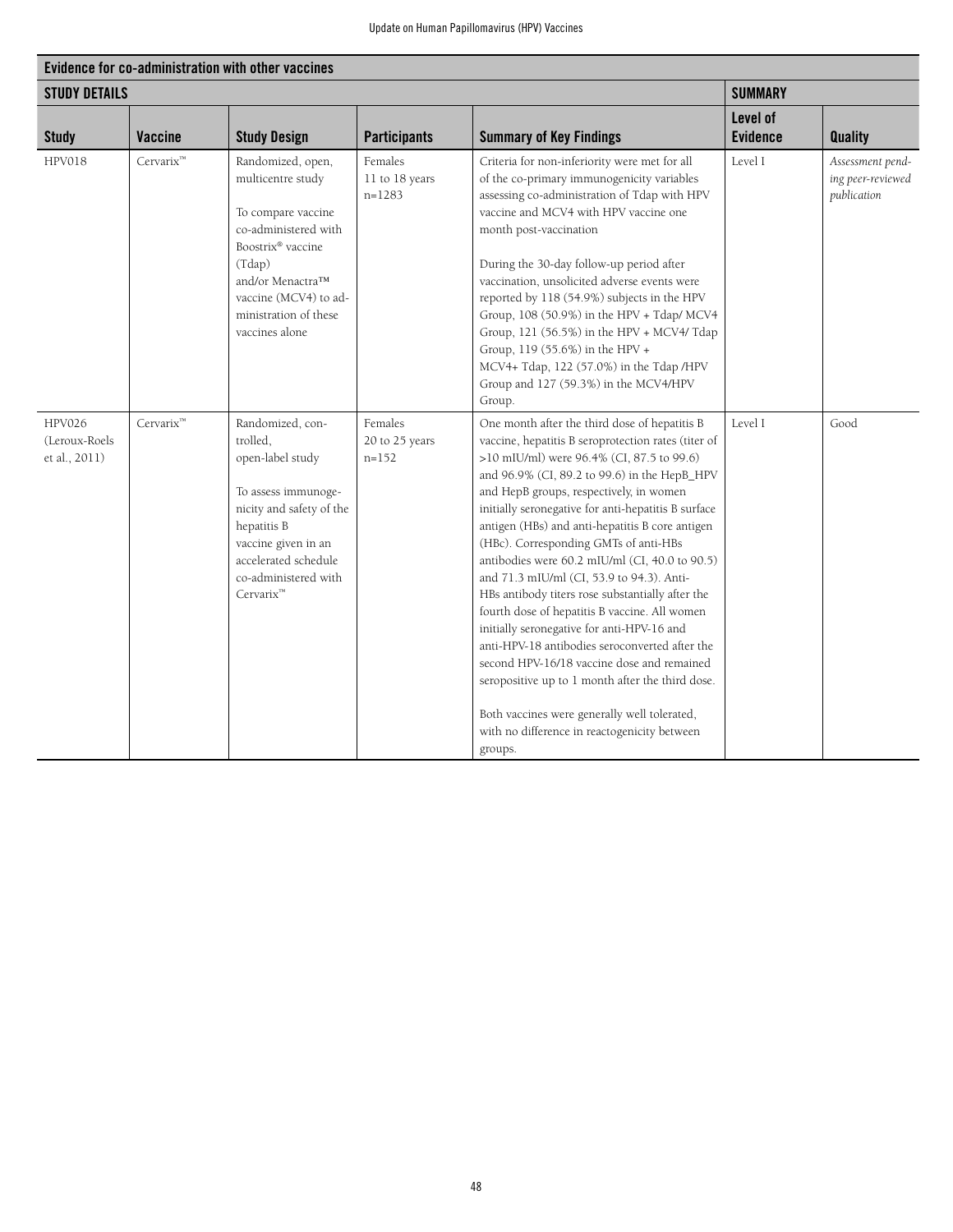| Evidence for co-administration with other vaccines |                |                                                                                                                                                                                                                                                                                      |                                        |                                                                                                                                                                                                                                                                                                                                                                                                                                                                                                                                                                                                                                                                                                                                                                                                                                                                                                                                                                                                        |                             |                                                      |
|----------------------------------------------------|----------------|--------------------------------------------------------------------------------------------------------------------------------------------------------------------------------------------------------------------------------------------------------------------------------------|----------------------------------------|--------------------------------------------------------------------------------------------------------------------------------------------------------------------------------------------------------------------------------------------------------------------------------------------------------------------------------------------------------------------------------------------------------------------------------------------------------------------------------------------------------------------------------------------------------------------------------------------------------------------------------------------------------------------------------------------------------------------------------------------------------------------------------------------------------------------------------------------------------------------------------------------------------------------------------------------------------------------------------------------------------|-----------------------------|------------------------------------------------------|
| <b>STUDY DETAILS</b>                               |                |                                                                                                                                                                                                                                                                                      |                                        |                                                                                                                                                                                                                                                                                                                                                                                                                                                                                                                                                                                                                                                                                                                                                                                                                                                                                                                                                                                                        | <b>SUMMARY</b>              |                                                      |
| <b>Study</b>                                       | <b>Vaccine</b> | <b>Study Design</b>                                                                                                                                                                                                                                                                  | <b>Participants</b>                    | <b>Summary of Key Findings</b>                                                                                                                                                                                                                                                                                                                                                                                                                                                                                                                                                                                                                                                                                                                                                                                                                                                                                                                                                                         | Level of<br><b>Evidence</b> | <b>Quality</b>                                       |
| <b>HPV029</b>                                      | Cervarix™      | Open, randomized<br>controlled, multicen-<br>tre study with 3 paral-<br>lel treatment groups                                                                                                                                                                                         | Females<br>9 to 15 years<br>$n = 812$  | Criteria for non-inferiority met for all of the<br>co-primary immunogenicity variables assessing<br>coadministration of HAB vaccine with HPV<br>vaccine                                                                                                                                                                                                                                                                                                                                                                                                                                                                                                                                                                                                                                                                                                                                                                                                                                                | Level I                     | Assessment pend-<br>ing peer-reviewed<br>publication |
|                                                    |                | To evaluate immuno-<br>genicity and safety of<br>HPV vaccine when<br>co-administered<br>combined hepatitis A<br>and B vaccine (HAB),<br>Twinrix® Paediatric,<br>compared to the ad-<br>ministration of these<br>vaccines<br>alone                                                    |                                        | At Month 7, the percentage of initially sero-<br>negative subjects with anti-HPV-16 antibody<br>titres 8 EL.U/mL was 99.6% in the HPV + HAB<br>Group and 100% in the HPV Group, with anti-<br>body GMTs of 22993.5 EL.U/mL in the HPV +<br>HAB Group and 26981.9 EL.U/mL in the HPV<br>Group. The percentage of initially seronegative<br>subjects with anti-HPV-18 antibody titres_7<br>EL.U/mL was 99.6% in the HPV + HAB Group<br>and 100% in the HPV Group, with antibody<br>GMTs of 8671.2 EL.U/mL in the HPV + HAB<br>Group and 11182.7 EL.U/mL in the HPV<br>Group.<br>During the active phase of the study (up to<br>Month 7), unsolicited AEs were reported<br>within the 30-day post-vaccination period in<br>83 (30.5%) subjects in the HPV + HAB Group,<br>96 (35.6%) subjects in the HPV Group and<br>83 (30.6%) subjects in the HAB Group; SAEs<br>were reported for 2 (0.7%) subjects in the<br>HPV + HAB Group, 3 (1.1%) subjects in the<br>HPV Group and 4 (1.5%) subjects in the HAB |                             |                                                      |
| <b>HPV042</b>                                      | Cervarix™      | Open, randomized,<br>controlled multi-<br>centre study with 3<br>parallel groups.<br>To evaluate immu-<br>nogenicity and safety<br>of Boostrix® Polio<br>(dTpa-IPV) vaccine<br>co-administered with<br>HPV vaccine com-<br>pared to the adminis-<br>tration of the vaccines<br>alone | Females<br>10 to 18 years<br>$n = 751$ | Group.<br>At Month 7, non-inferiority of Cervarix™ when<br>co administered with dTpa-IPV vaccine at<br>Month 0 compared to Cervarix <sup>™</sup> given alone at<br>Month 0 was<br>demonstrated in terms of anti HPV-16 and anti<br>HPV-18 GMT values.<br>None of the SAEs reported during the whole<br>course of the study were considered to be caus-<br>ally related to the study vaccination. No fatal<br>SAEs were reported throughout the study                                                                                                                                                                                                                                                                                                                                                                                                                                                                                                                                                   | Level I                     | Assessment pend-<br>ing peer-reviewed<br>publication |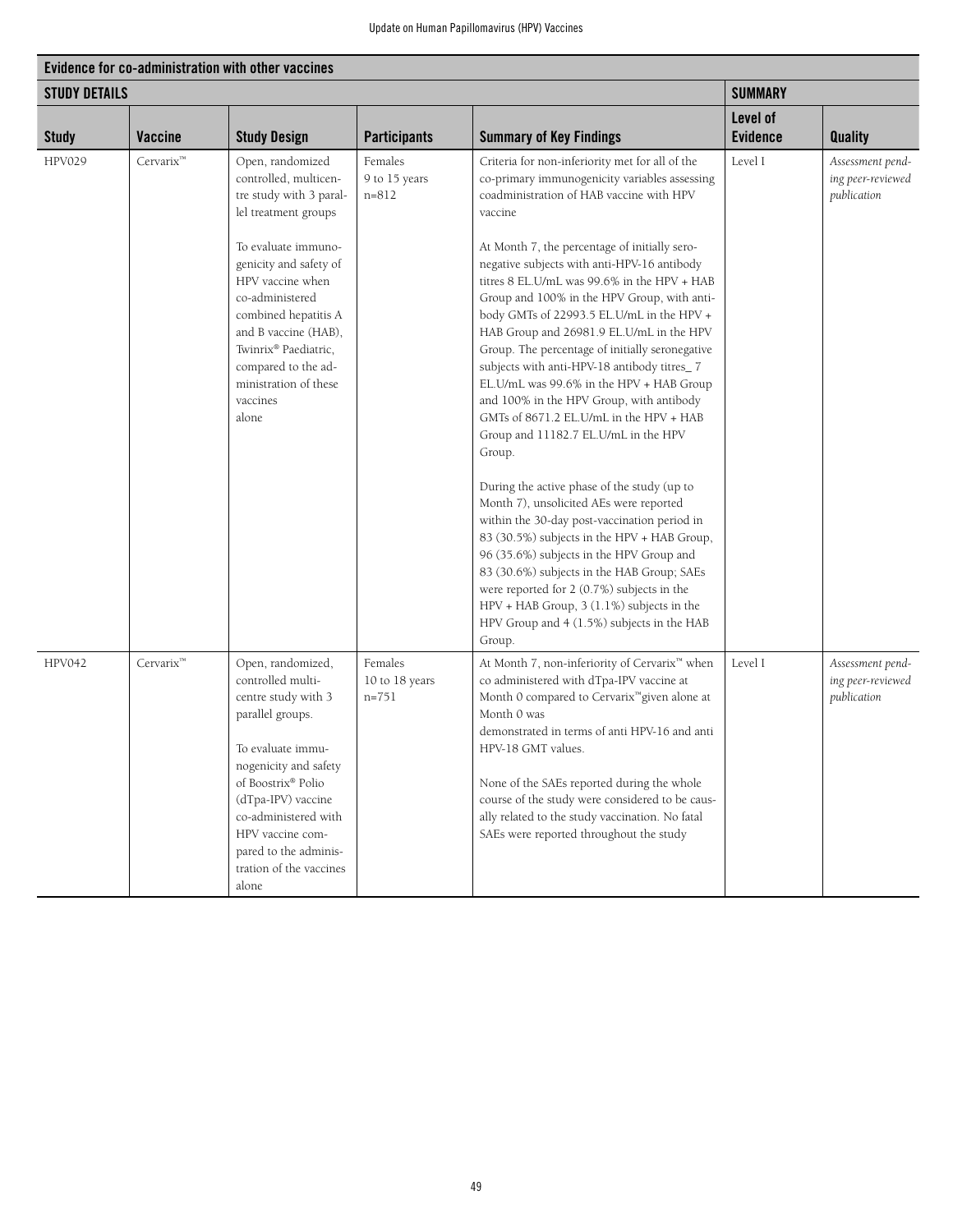| Evidence for Immunogenicity of Cervarix <sup>™</sup> vs Gardasil <sup>®</sup> |                              |                                                                                                                              |                                         |                                                                                                                                                                                                                                                                                                                                                                                                                                                                                                                                                                                                        |                             |                |
|-------------------------------------------------------------------------------|------------------------------|------------------------------------------------------------------------------------------------------------------------------|-----------------------------------------|--------------------------------------------------------------------------------------------------------------------------------------------------------------------------------------------------------------------------------------------------------------------------------------------------------------------------------------------------------------------------------------------------------------------------------------------------------------------------------------------------------------------------------------------------------------------------------------------------------|-----------------------------|----------------|
| <b>STUDY DETAILS</b>                                                          |                              |                                                                                                                              |                                         | <b>SUMMARY</b>                                                                                                                                                                                                                                                                                                                                                                                                                                                                                                                                                                                         |                             |                |
| <b>Study</b>                                                                  | <b>Vaccine</b>               | <b>Study Design</b>                                                                                                          | <b>Participants</b>                     | <b>Summary of Key Findings</b>                                                                                                                                                                                                                                                                                                                                                                                                                                                                                                                                                                         | Level of<br><b>Evidence</b> | <b>Quality</b> |
| HPV010<br>(117, 136)                                                          | $Cervarix^m$<br>vs Gardasil® | Observer-blind study<br>To compare the<br>immunogenicity of<br>these vaccines 12<br>months after a third<br>dose (Month 18). | Females 18 to 45<br>years<br>$n = 1106$ | GMTs of serum neutralizing antibodies ranged<br>from 2.3-4.8-fold higher for HPV-16 and<br>6.8-9.1-fold higher for HPV-18 after vaccina-<br>tion with Cervarix™ compared with Gardasil<br>®, across all age strata. In the TVC, Cervarix <sup>™</sup><br>induced significantly higher serum neutralizing<br>antibody titers in all age strata ( $p < 0.0001$ ).<br>Incidence of unsolicited adverse events was<br>comparable between vaccinated groups;<br>incidence of solicited symptoms was gener-<br>ally higher after Cervarix <sup>™</sup> , with injection site<br>reactions being most common. | Level I                     | Good           |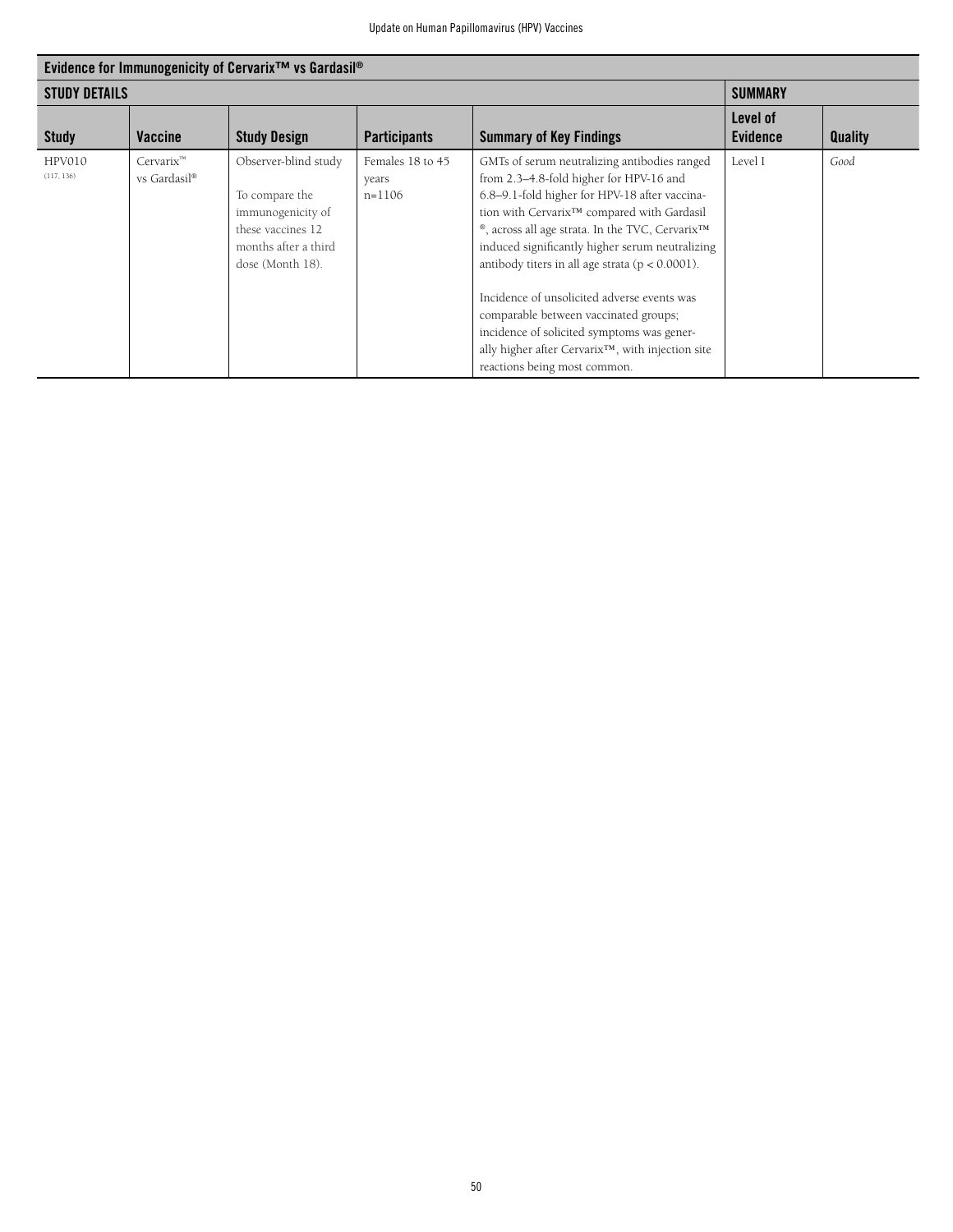#### **Table 18. Levels of Evidence Based on Research Design**

|        | Evidence from randomized controlled trial(s).                                                                                                                                                                                                                 |
|--------|---------------------------------------------------------------------------------------------------------------------------------------------------------------------------------------------------------------------------------------------------------------|
| $II-1$ | Evidence from controlled trial(s) without randomization.                                                                                                                                                                                                      |
| $II-2$ | Evidence from cohort or case-control analytic studies, preferably from more than one centre or research group using clinical outcome<br>measures of vaccine efficacy.                                                                                         |
| $II-3$ | Evidence obtained from multiple time series with or without the intervention. Dramatic results in uncontrolled experiments<br>(such as the results of the introduction of penicillin treatment in the 1940s) could also be regarded as this type of evidence. |
| Ш      | Opinions of respected authorities, based on clinical experience, descriptive studies and case reports, or reports of expert committees.                                                                                                                       |

#### **Table 19. Quality (internal validity) Rating of Evidence**

| Good | A study (including meta-analyses or systematic reviews) that meets all design-specific criteria* well.                                                                                                                                        |
|------|-----------------------------------------------------------------------------------------------------------------------------------------------------------------------------------------------------------------------------------------------|
| Fair | A study (including meta-analyses or systematic reviews) that does not meet (or it is not clear that it meets) at least one design-specific<br>criterion* but has no known "fatal flaw".                                                       |
| Poor | A study (including meta-analyses or systematic reviews) that has at least one design-specific* "fatal flaw", or an accumulation of<br>lesser flaws to the extent that the results of the study are not deemed able to inform recommendations. |

\* General design specific criteria are outlined in Harris *et al.*, 2001.1

#### **Table 20. NACI Recommendation for Immunization – Grades**

| А | NACI concludes that there is <b>good</b> evidence to recommend immunization.                                                                                                                    |
|---|-------------------------------------------------------------------------------------------------------------------------------------------------------------------------------------------------|
| B | NACI concludes that there is <b>fair</b> evidence to recommend immunization.                                                                                                                    |
| C | NACI concludes that the existing evidence is <b>conflicting</b> and does not allow making a recommendation for or against immunization;<br>however other factors may influence decision-making. |
| D | NACI concludes that there is <b>fair</b> evidence to recommend against immunization.                                                                                                            |
| E | NACI concludes that there is <b>good</b> evidence to recommend against immunization.                                                                                                            |
|   | NACI concludes that there is <b>insufficient</b> evidence (in either quantity and/or quality) to make a recommendation,<br>however other factors may influence decision-making.                 |

<sup>&</sup>lt;sup>1</sup> Harris RP, Helfand M, Woolf SH, et al. Current methods of the US Preventive Services Task Force: a review of the process. Am J Prev Med 2001;20:21-35.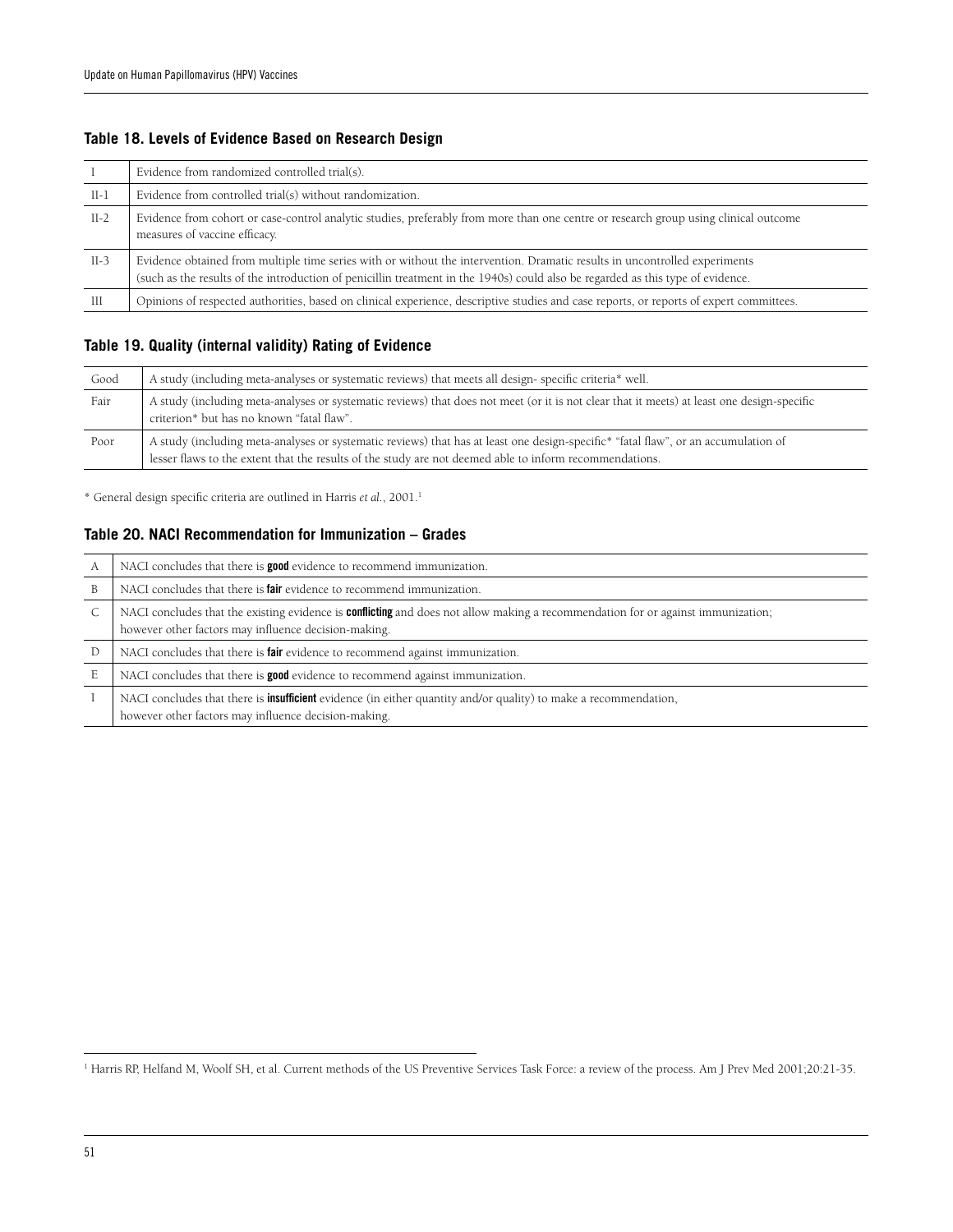# List of Abbreviations

| Abbreviation  | <b>Term</b>                                                                      |
|---------------|----------------------------------------------------------------------------------|
| <b>AAHS</b>   | amorphous aluminum hydroxyphosphate sulfate                                      |
| AE            | adverse event                                                                    |
| AGW           | anogenital warts                                                                 |
| AHR           | adjusted hazard ratio                                                            |
| AIN           | anal intraepithelial neoplasia                                                   |
| AIS           | adenocarcinoma in situ                                                           |
| (A)OR         | (adjusted) odds ratio                                                            |
| ATP           | according-to-protocol                                                            |
| BC            | British Columbia                                                                 |
| <b>CCDR</b>   | Canada Communicable Disease Report                                               |
| CI            | confidence interval                                                              |
| <b>CIN</b>    | cervical intraepithelial neoplasia                                               |
| cLIA          | competitive Luminex immunoassay                                                  |
| DNA           | deoxyribonucleic acid                                                            |
| DTaP-IPV      | diphtheria, tetanus, acellular pertussis, inactivated polio vaccine              |
| EGL           | external genital lesion                                                          |
| ELISA         | enzyme-linked immunosorbent assay                                                |
| <b>HAART</b>  | highly active antiretroviral therapy                                             |
| HIM           | HPV in Men study                                                                 |
| HITCH         | HPV Infection and Transmission among Couples through Heterosexual activity study |
| <b>HIV</b>    | human immunodeficiency virus                                                     |
| HM            | heterosexual male                                                                |
| <b>HPV</b>    | human papillomavirus                                                             |
| HR            | high risk                                                                        |
| HRQoL         | health-related quality of life                                                   |
| <b>HSV</b>    | herpes simplex virus                                                             |
| IARC          | International Agency for Research on Cancer                                      |
| $ICD-O-3$     | International Classification of Diseases for Oncology Third Edition              |
| <b>ITT</b>    | intention-to-treat                                                               |
| LEEP          | Loop Electrosurgical Excision Procedure                                          |
| <b>MPL</b>    | 3-O-desacyl-4'-monophosphoryl lipid A                                            |
| <b>MSC</b>    | medically significant conditions                                                 |
| <b>MSM</b>    | men who have sex with men                                                        |
| Nab           | neutralizing antibody                                                            |
| NACI          | National Advisory Committee on Immunization                                      |
| <b>NHANES</b> | National Health and Nutrition Examination Survey                                 |
| <b>NOAD</b>   | new onset autoimmune disease                                                     |
| <b>NOCD</b>   | new onset chronic disease                                                        |
| <b>NRT</b>    | naïve to the relevant type                                                       |
| PCR           | polymerase chain reaction                                                        |
|               |                                                                                  |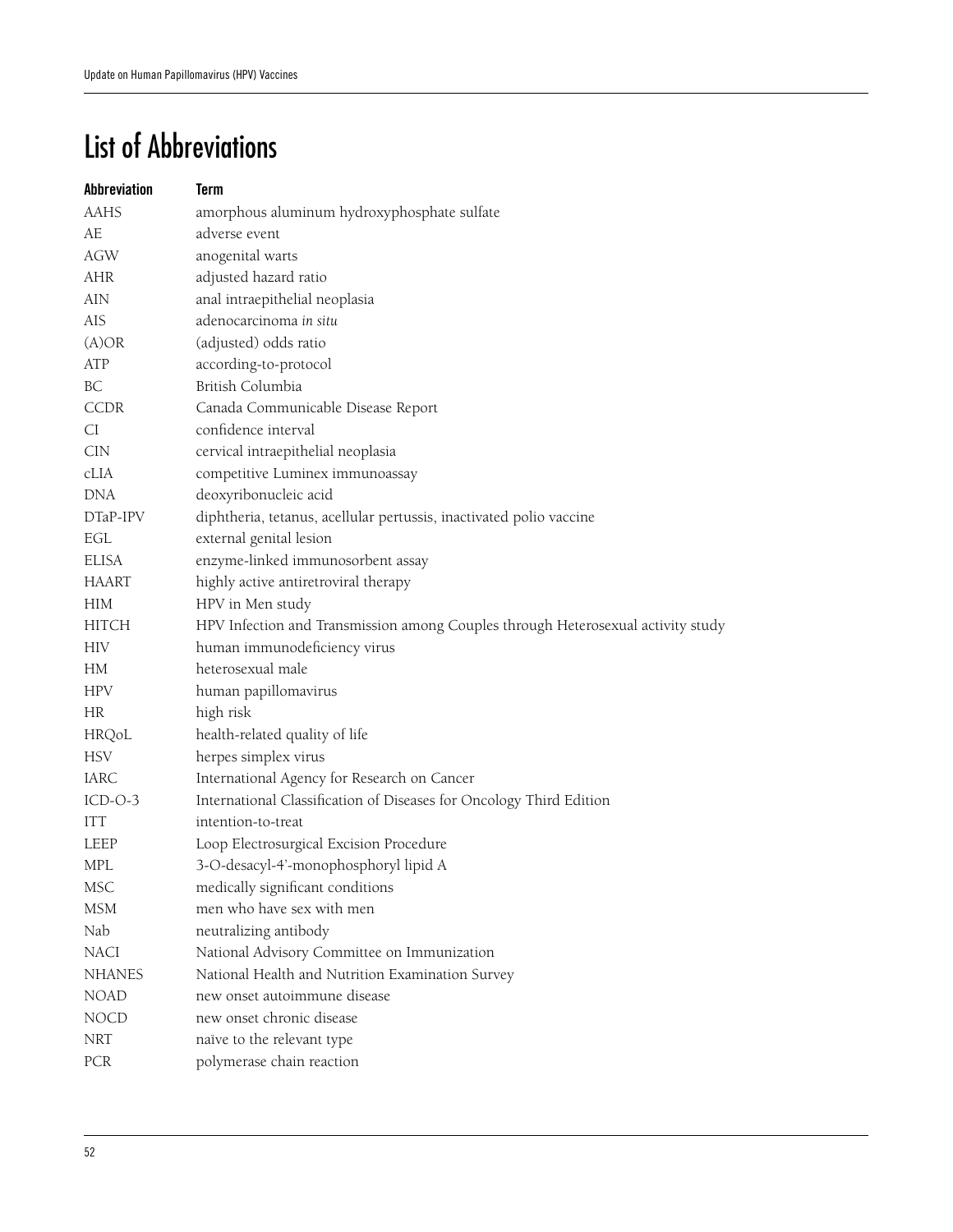| <b>PHAC</b>      | Public Health Agency of Canada              |
|------------------|---------------------------------------------|
| <b>PPF</b>       | per-protocol population                     |
| <b>PPPIN</b>     | penile/perianal/perineal intraepithelial    |
| neoplasia        |                                             |
| <b>PRR</b>       | proportional reporting ratio                |
| QALY             | quality-adjusted life years                 |
| RR.              | relative risk                               |
| SAE              | serious adverse events                      |
| <b>SCC</b>       | squamous cell carcinoma                     |
| <b>SEER</b>      | Surveillance, Epidemiology and End          |
| Results Registry |                                             |
| <b>SFMHS</b>     | San Francisco Men's Health Study            |
| STI              | sexually transmitted infection              |
| Tdap             | tetanus, diphtheria, acellular pertussis    |
| vaccine          |                                             |
| $TNF\alpha$      | tumor necrosis factor $\alpha$              |
| TVC.             | total vaccinated cohort                     |
| TVC-E            | total vaccinated cohort-efficacy population |
| TVC-N            | total vaccinated cohort-naïve population    |
| US.              | <b>United States</b>                        |
| <b>VAERS</b>     | Vaccine Adverse Event Reporting System      |
| VaIN             | vaginal intraepithelial neoplasia           |
| VE.              | vaccine efficacy                            |
| <b>VIN</b>       | vulvar intraepithelial neoplasia            |
| <b>VLP</b>       | virus-like particle                         |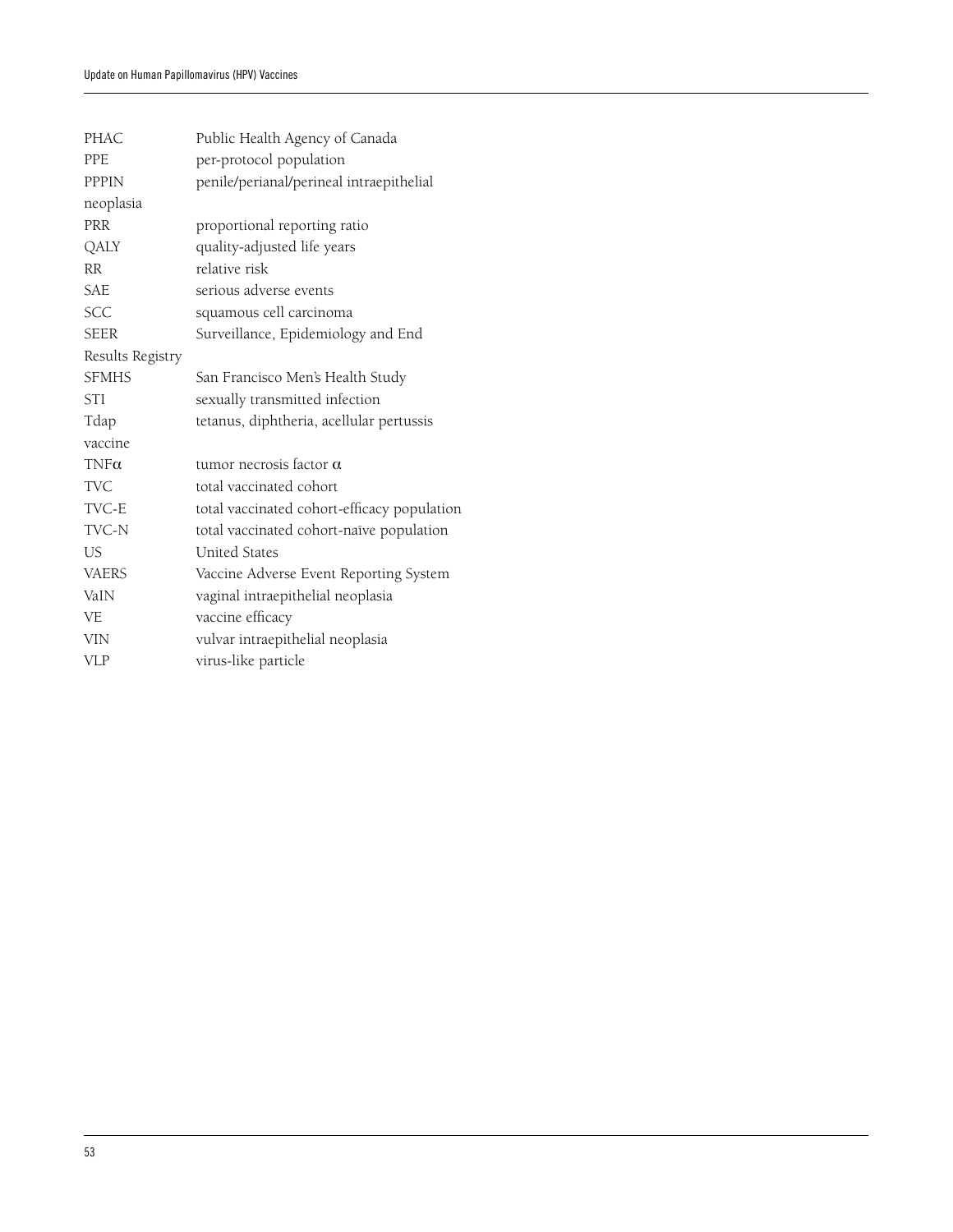# References

- 1. Merck Canada Inc. Product monograph: Gardasil® [Quadrivalent Human Papillomavirus (Types 6, 11, 16, 18) Recombinant Vaccine]. 2011 05/24.
- 2. GlaxoSmithKline Inc. Product monograph: CERVARIX™ Human Papillomavirus vaccine Types 16 and 18 (recombinant, AS04 adjuvanted). 2011 04/21.
- 3. National Advisory Committee on Immunization (NACI). Statement on human papillomavirus vaccine. An Advisory Committee Statement (ACS). Can Commun Dis Rep. 2007 02/15;33(ACS-2):1.
- 4. Moore RA, Ogilvie G, Fornika D, *et al.* Prevalence and type distribution of human papillomavirus in 5,000 British Columbia women-implications for vaccination. Cancer Causes Control. 2009 05/29(1573-7225).
- 5. Krajden M, Karunakaran K, So S, *et al.* Prevalence of human papillomavirus 16 and 18 neutralizing antibodies in prenatal women in British Columbia. Clin Vaccine Immunol. 2009 12;16(1556-679; 12):1840-3.
- 6. de Sanjosé S, Diaz M, Castellsague X, *et al.* Worldwide prevalence and genotype distribution of cervical human papillomavirus DNA in women with normal cytology: A meta-analysis. Lancet Infect Dis 2007 07;7(1473- 3099; 7):453-9.
- 7. Munoz N, Mendez F, Posso H, *et al.* Incidence, duration, and determinants of cervical human papillomavirus infection in a cohort of Colombian women with normal cytological results. J Infect Dis. 2004 12/15;190(0022-1899; 12):2077-87.
- 8. Giuliano AR, Tortolero-Luna G, Ferrer E, *et al.* Epidemiology of human papillomavirus infection in men, cancers other than cervical and benign conditions. Vaccine. 2008 08/19;26 Suppl 10(0264-410):K17-28.
- 9. Lacey CJ, Lowndes CM, Shah KV. Chapter 4: Burden and management of non-cancerous HPV-related conditions: HPV-6/11 disease. Vaccine. 2006 08/31;24 Suppl 3(0264-410):S3/35,S3/41.
- 10. Greer CE, Wheeler CM, Ladner MB, *et al.* Human papillomavirus (HPV) type distribution and serological response to HPV type 6 virus-like particles in patients with genital warts. J Clin Microbiol. 1995 08;33(0095- 1137; 8):2058-63.
- 11. Palefsky J. Anogenital squamous cell cancer and its precursors. In: Goedert JJ, editor. Infectious Causes of Cancer: Targets for Intervention. Totowa (NJ): Humana Press; 2000. p. 498.
- 12. Dunne EF, Nielson CM, Stone KM, *et al.* Prevalence of HPV infection among men: A systematic review of the literature. J Infect Dis. 2006 10/15;194(0022-1899; 8):1044-57.
- 13. Giuliano AR, Lazcano-Ponce E, Villa LL, *et al.* The human papillomavirus infection in men study: Human papillomavirus prevalence and type distribution among men residing in Brazil, Mexico, and the United States. Cancer Epidemiol Biomarkers Prev. 2008 08;17(1055- 9965; 8):2036-43.
- 14. Ogilvie GS, Taylor DL, Achen M, *et al.* Self-collection of genital human papillomavirus specimens in heterosexual men. Sex Transm Infect. 2009 06;85(1472-3263; 1472-3263; 3):221-5.
- 15. Dunne EF, Nielson CM, Hagensee ME, *et al.* HPV 6/11, 16, 18 seroprevalence in men in two US cities. Sex Transm Dis. 2009 11;36(1537-4521; 11):671-4.
- 16. Svare EI, Kjaer SK, Nonnenmacher B, *et al.* Seroreactivity to human papillomavirus type 16 viruslike particles is lower in high-risk men than in highrisk women. J Infect Dis. 1997 10;176(0022-1899; 4):876-83.
- 17. Slavinsky J,III, Kissinger P, Burger L, *et al.* Seroepidemiology of low and high oncogenic risk types of human papillomavirus in a predominantly male cohort of STD clinic patients. Int J STD AIDS. 2001 08;12(0956-4624; 8):516-23.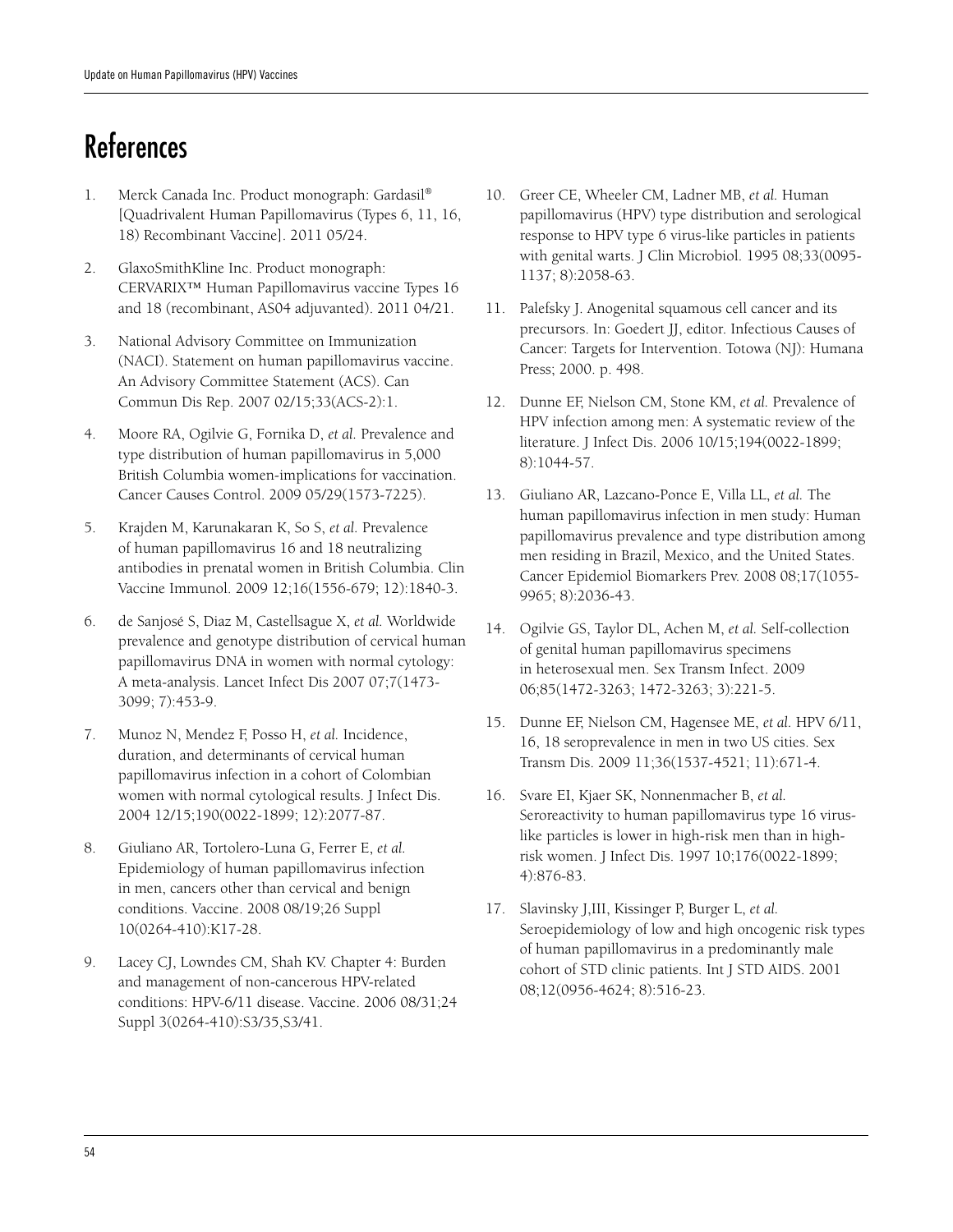- 18. Newall AT, Brotherton JM, Quinn HE, *et al.* Population seroprevalence of human papillomavirus types 6, 11, 16, and 18 in men, women, and children in Australia. Clin Infect Dis. 2008 06/01;46(1537-6591; 11):1647-55.
- 19. Markowitz LE, Sternberg M, Dunne EF, *et al.* Seroprevalence of human papillomavirus types 6, 11, 16, and 18 in the United States: National Health and Nutrition Examination Survey 2003-2004. J Infect Dis. 2009 10/01;200(0022-1899; 0022-1899; 7):1059-67.
- 20. Stone KM, Karem KL, Sternberg MR, *et al.* Seroprevalence of human papillomavirus type 16 infection in the United States. J Infect Dis. 2002 11/15;186(10):1396-402.
- 21. Kreimer AR, Alberg AJ, Viscidi R, *et al.* Gender differences in sexual biomarkers and behaviors associated with human papillomavirus-16, -18, and -33 seroprevalence. Sex Transm Dis. 2004 04;31(4):247-56.
- 22. Giuliano AR, Lu B, Nielson CM, *et al.* Age-specific prevalence, incidence, and duration of human papillomavirus infections in a cohort of 290 US men. J Infect Dis. 2008 09/15;198 (0022-1899; 6):827-35.
- 23. Partridge JM, Hughes JP, Feng Q, *et al.* Genital human papillomavirus infection in men: Incidence and risk factors in a cohort of university students. J Infect Dis. 2007 10/15;196(0022-1899; 8):1128-36.
- 24. Giuliano AR, Lazcano E, Villa LL, *et al.* Circumcision and sexual behavior: Factors independently associated with human papillomavirus detection among men in the HIM study. Int J Cancer. 2009 03/15;124(1097- 0215; 6):1251-7.
- 25. Lu B, Wu Y, Nielson CM, *et al.* Factors associated with acquisition and clearance of human papillomavirus infection in a cohort of US men: A prospective study. J Infect Dis. 2009 02/01;199 (0022-1899; 3):362-71.
- 26. Nielson CM, Harris RB, Dunne EF, *et al.* Risk factors for anogenital human papillomavirus infection in men. J Infect Dis. 2007 10/15;196(0022-1899; 8):1137-45.
- 27. Auvert B, Sobngwi-Tambekou J, Cutler E, *et al.* Effect of male circumcision on the prevalence of high-risk human papillomavirus in young men: Results of a randomized controlled trial conducted in Orange Farm, South Africa. J Infect Dis. 2009 01/01;199(0022-1899; 1):14-9.
- 28. Nielson CM, Harris RB, Flores R, *et al.* Multiple-type human papillomavirus infection in male anogenital sites: Prevalence and associated factors. Cancer Epidemiol Biomarkers Prev. 2009 04;18(1055-9965; 4):1077-83.
- 29. Kliewer EV, Demers AA, Elliott L, *et al.* Twenty-year trends in the incidence and prevalence of diagnosed anogenital warts in Canada. Sex Transm Dis. 2009 06;36(1537-4521; 6):380-6.
- 30. Marra F, Ogilvie G, Colley L, *et al.* Epidemiology and costs associated with genital warts in Canada. Sex Transm Infect. 2009 04;85(1472-3263; 2):111-5.
- 31. Human papilloma virus (HPV) cervical cancer and genital warts. Genitourinary Surveillance data [homepage on the Internet]. Health Protection Agency (UK). 2008.
- 32. Koshiol JE, Laurent SA, Pimenta JM. Rate and predictors of new genital warts claims and genital warts-related healthcare utilization among privately insured patients in the United States. Sex Transm Dis. 2004 12;31(0148-5717; 12):748-52.
- 33. Singhal PK, Schabert V, Insinga RP. In: The incidence and healthcare cost of genital warts in a commercially insured population in the United States. Abstract Book of the 24th International Papillomavirus Conference and Clinical Workshop. 200, 2007; Beijing, China.
- 34. Insinga RP, Dasbach EJ, Myers ER. The health and economic burden of genital warts in a set of private health plans in the United States. Clin Infect Dis. 2003 06/01;36(1537-6591; 11):1397-403.
- 35. Dinh TH, Sternberg M, Dunne EF, *et al.* Genital warts among 18- to 59-year-olds in the United States, national health and nutrition examination survey, 1999--2004. Sex Transm Dis. 2008 04;35(0148-5717; 4):357-60.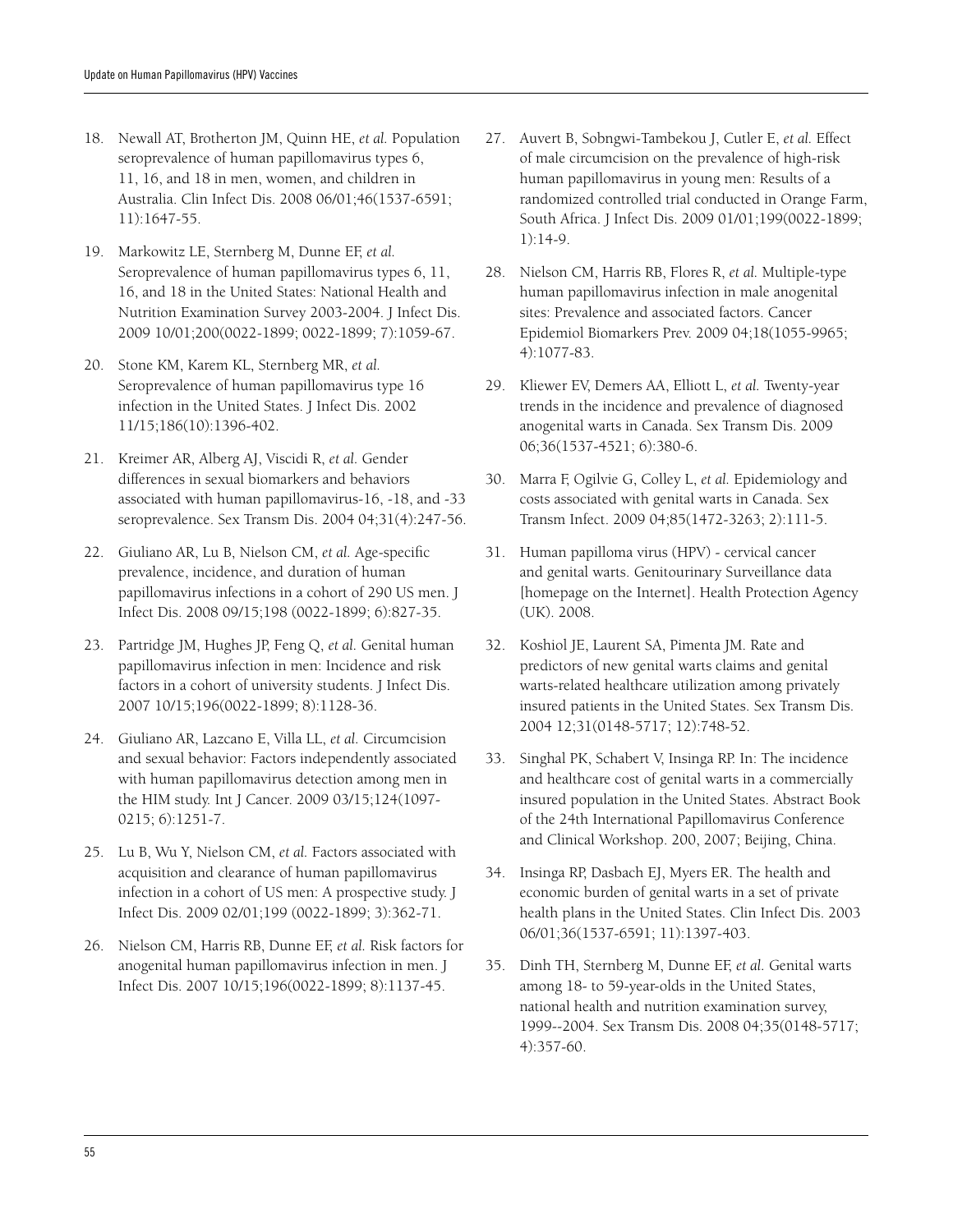- 36. Marra C, Ogilvie G, Gastonguay L, *et al.* Patients with genital warts have a decreased quality of life. Sex Transm Dis. 2009 04;36(1537-4521; 0148-5717; 4):258-60.
- 37. Drolet M, Brisson M, Maunsell E, *et al.* In: Loss of quality of life associated with genital warts: A prospective 6-month study. European Research Organization on Genital Infection and Neoplasia (EUROGIN) International Multidisciplinary Conference; Monte Carlo, Monaco. Feb. 17-20, 2010.
- 38. Parkin DM, Bray F. Chapter 2: The burden of HPVrelated cancers. Vaccine. 2006 08/31;24 Suppl 3(0264-410):S3/11,S3/25.
- 39. IARC monographs on the evaluation of carcinogenic risks in humans: Human papillomavirus. 1990;07.
- 40. Watson M, Saraiya M, Ahmed F, *et al.* Using population-based cancer registry data to assess the burden of human papillomavirus-associated cancers in the United States: Overview of methods. Cancer. 2008 11/15;113(0008-543; 10):2841-54.
- 41. Kreimer AR, Clifford GM, Boyle P, *et al.* Human papillomavirus types in head and neck squamous cell carcinomas worldwide: A systematic review. Cancer Epidemiol Biomarkers Prev. 2005 02;14(1055-9965; 2):467-75.
- 42. Miralles-Guri C, Bruni L, Cubilla AL, *et al.* Human papillomavirus prevalence and type distribution in penile carcinoma. J Clin Pathol. 2009 10;62(1472- 4146; 0021-9746; 10):870-8.
- 43. Cancer surveillance online: Cancer incidence by site, all ages, 1996-2005. http://dsol-smed.phac-aspc.gc.ca/ dsol-smed/cancer/index-eng.php. Public Health Agency of Canada. 2009 06/26.
- 44. Joseph DA, Miller JW, Wu X, *et al.* Understanding the burden of human papillomavirus-associated anal cancers in the US. Cancer. 2008 11/15;113(0008-543; 10):2892-900.
- 45. Johnson LG, Madeleine MM, Newcomer LM, *et al.* Anal cancer incidence and survival: The surveillance, epidemiology, and end results experience, 1973-2000. Cancer. 2004 07/15;101(0008-543; 2):281-8.
- 46. Louchini R, Goggin P, Steben M. The evolution of HPV-related anogenital cancers reported in Quebec incidence rates and survival probabilities. Chronic Dis Can. 2008;28(1481-8523; 0228-8699; 3):99-106.
- 47. Saraiya M. In: Burden of male HPV-associated disease: An overview. Advisory Committee on Immunization Practices (ACIP), February 2009 meeting; 03/09; 2009/07.
- 48. Hernandez BY, Barnholtz-Sloan J, German RR, *et al.* Burden of invasive squamous cell carcinoma of the penis in the United States, 1998-2003. Cancer. 2008 11/15;113 (0008-543; 10):2883-91.
- 49. Maden C, Sherman KJ, Beckmann AM, *et al.* History of circumcision, medical conditions, and sexual activity and risk of penile cancer. J Natl Cancer Inst. 1993 01/06;85(0027-8874; 0027-8874; 1):19-24.
- 50. Tsen HF, Morgenstern H, Mack T, *et al.* Risk factors for penile cancer: Results of a population-based casecontrol study in Los Angeles County (United States). Cancer Causes Control. 2001 04;12(0957-5243; 0957- 5243; 3):267-77.
- 51. Ryerson AB, Peters ES, Coughlin SS, *et al.* Burden of potentially human papillomavirus-associated cancers of the oropharynx and oral cavity in the US, 1998-2003. Cancer. 2008 11/15;113(0008-543; 10):2901-9.
- 52. Palefsky JM, Holly EA, Ralston ML, *et al.* Prevalence and risk factors for human papillomavirus infection of the anal canal in human immunodeficiency virus (HIV)-positive and HIV-negative homosexual men. J Infect Dis. 1998 02;177(2):361-7.
- 53. Chin-Hong PV, Palefsky JM. Natural history and clinical management of anal human papillomavirus disease in men and women infected with human immunodeficiency virus. Clin Infect Dis. 2002 11/ 01;35(9):1127-34.
- 54. Mitsuyasu R. Oncological complications of human immunodeficiency virus disease and hematologic consequences of their treatment. Clin Infect Dis. 1999 07;29(1):35-43.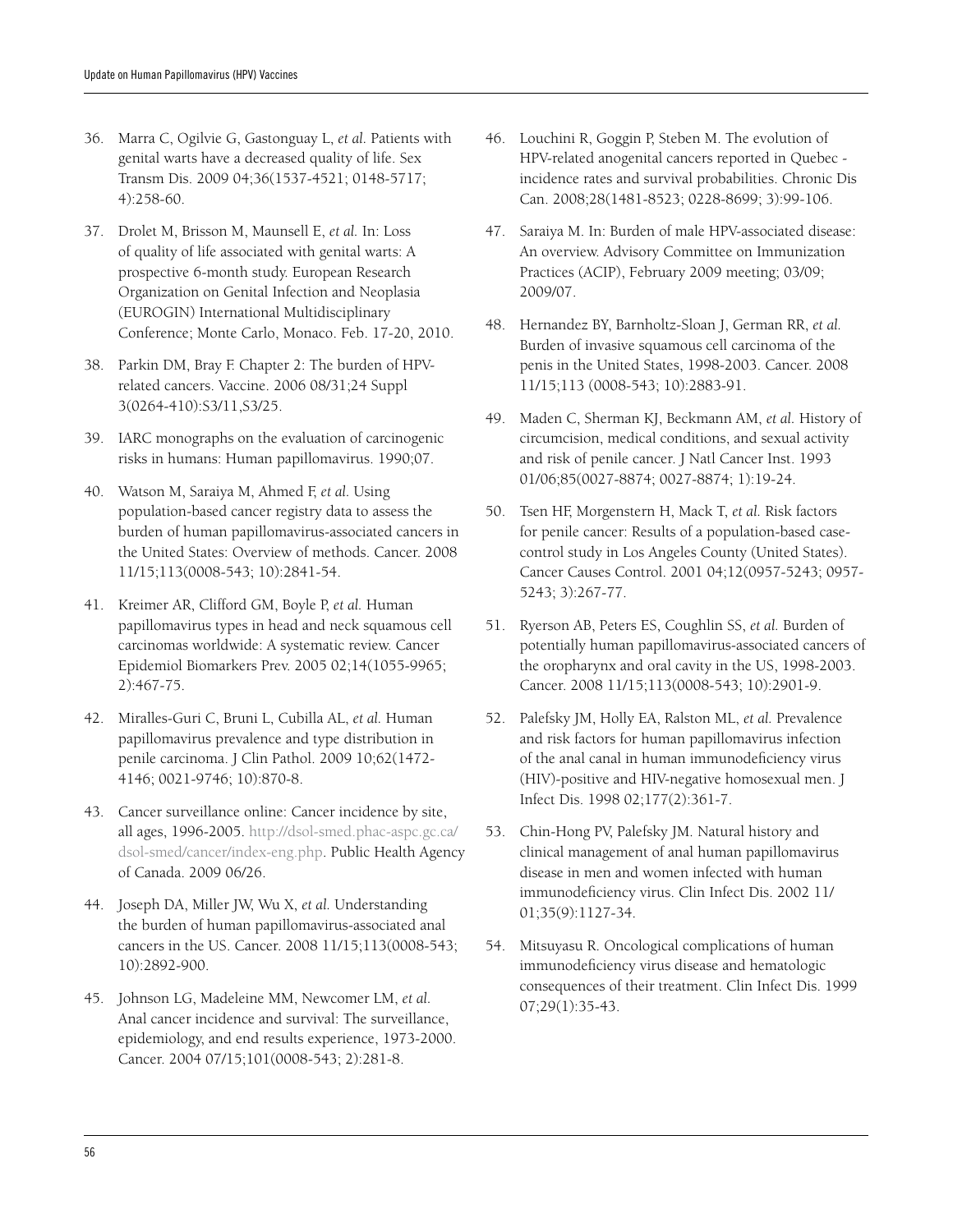- 55. Patel P, Hanson DL, Sullivan PS, *et al.* Incidence of types of cancer among HIV-infected persons compared with the general population in the United States, 1992- 2003. Ann Intern Med. 2008 05/20;148(10):728-36.
- 56. Daling JR, Madeleine MM, Johnson LG, *et al.* Human papillomavirus, smoking, and sexual practices in the etiology of anal cancer. Cancer. 2004 07/15;101(2):270-80.
- 57. D'Souza G, Wiley DJ, Li X, *et al.* Incidence and epidemiology of anal cancer in the multicenter AIDS cohort study. J Acquir Immune Defic Syndr. 2008 08/01;48(4):491-9.
- 58. Piketty C, Selinger-Leneman H, Grabar S, *et al.* Marked increase in the incidence of invasive anal cancer among HIV-infected patients despite treatment with combination antiretroviral therapy. AIDS. 2008 06/19;22(10):1203-11.
- 59. Parkin DM, Bray F, Ferlay J, *et al.* Global cancer statistics, 2002. CA Cancer J Clin. 2005 Mar-04;55(2):74-108.
- 60. Agarwal SS, Sehgal A, Sardana S, *et al.* Role of male behavior in cervical carcinogenesis among women with one lifetime sexual partner. Cancer. 1993 09/01;72(5):1666-9.
- 61. Bosch FX, Castellsague X, Munoz N, *et al.* Male sexual behavior and human papillomavirus DNA: Key risk factors for cervical cancer in Spain. J Natl Cancer Inst. 1996 08/07;88(0027-8874; 15):1060-7.
- 62. Buckley JD, Harris RW, Doll R, *et al.* Case-control study of the husbands of women with dysplasia or carcinoma of the cervix uteri. Lancet. 1981 11/07;2(8254):1010-5.
- 63. Castellsague X, Bosch FX, Munoz N, *et al.* Male circumcision, penile human papillomavirus infection, and cervical cancer in female partners. N Engl J Med. 2002 04/11;346(1533-4406; 15):1105-12.
- 64. Thomas DB, Ray RM, Pardthaisong T, *et al.* Prostitution, condom use, and invasive squamous cell cervical cancer in Thailand. Am J Epidemiol. 1996 04/15;143(8):779-86.
- 65. Zunzunegui MV, King MC, Coria CF, *et al.* Male influences on cervical cancer risk. Am J Epidemiol. 1986 02;123(2):302-7.
- 66. Shah KV. Human papillomaviruses and anogenital cancers. N Engl J Med. 1997 11/06;337(19):1386-8.
- 67. Burchell AN, Tellier PP, Hanley J, *et al.* Influence of partner's infection status on prevalent human papillomavirus among persons with a new sex partner. Sex Transm Dis. 2010 01;37(1537-4521; 0148-5717; 1):34-40.
- 68. Burchell AN, Tellier PP, Hanley J, *et al.* Human papillomavirus infections among couples in new sexual relationships. Epidemiology. 2010 01;21(1531-5487; 1044-3983; 1):31-7.
- 69. Human papillomavirus vaccines: WHO position paper: Grading of scientific evidence (males). WER. 2009 04/10;15:118.
- 70. Elbasha EH, Dasbach EJ, Insinga RP. Model for assessing human papillomavirus vaccination strategies. Emerging Infect Dis. 2007 01;13(1080-6040; 1):28-41.
- 71. Insinga RP, Dasbach EJ, Elbasha EH, *et al.* Costeffectiveness of quadrivalent human papillomavirus (HPV) vaccination in Mexico: A transmission dynamic model-based evaluation. Vaccine. 2007 12/21;26(0264- 410; 1):128-39.
- 72. Regan DG, Philp DJ, Hocking JS, *et al.* Modelling the population-level impact of vaccination on the transmission of human papillomavirus type 16 in Australia. Sex Health. 2007 09;4(1448-5028; 3):147-63.
- 73. French KM, Barnabas RV, Lehtinen M, *et al.* Strategies for the introduction of human papillomavirus vaccination: Modelling the optimum age- and sexspecific pattern of vaccination in Finland. Br J Cancer. 2007 02/12;96(0007-0920; 0007-0920; 3):514-8.
- 74. Taira AV, Neukermans CP, Sanders GD. Evaluating human papillomavirus vaccination programs. Emerging Infect Dis. 2004 11;10(1080-6040; 11):1915-23.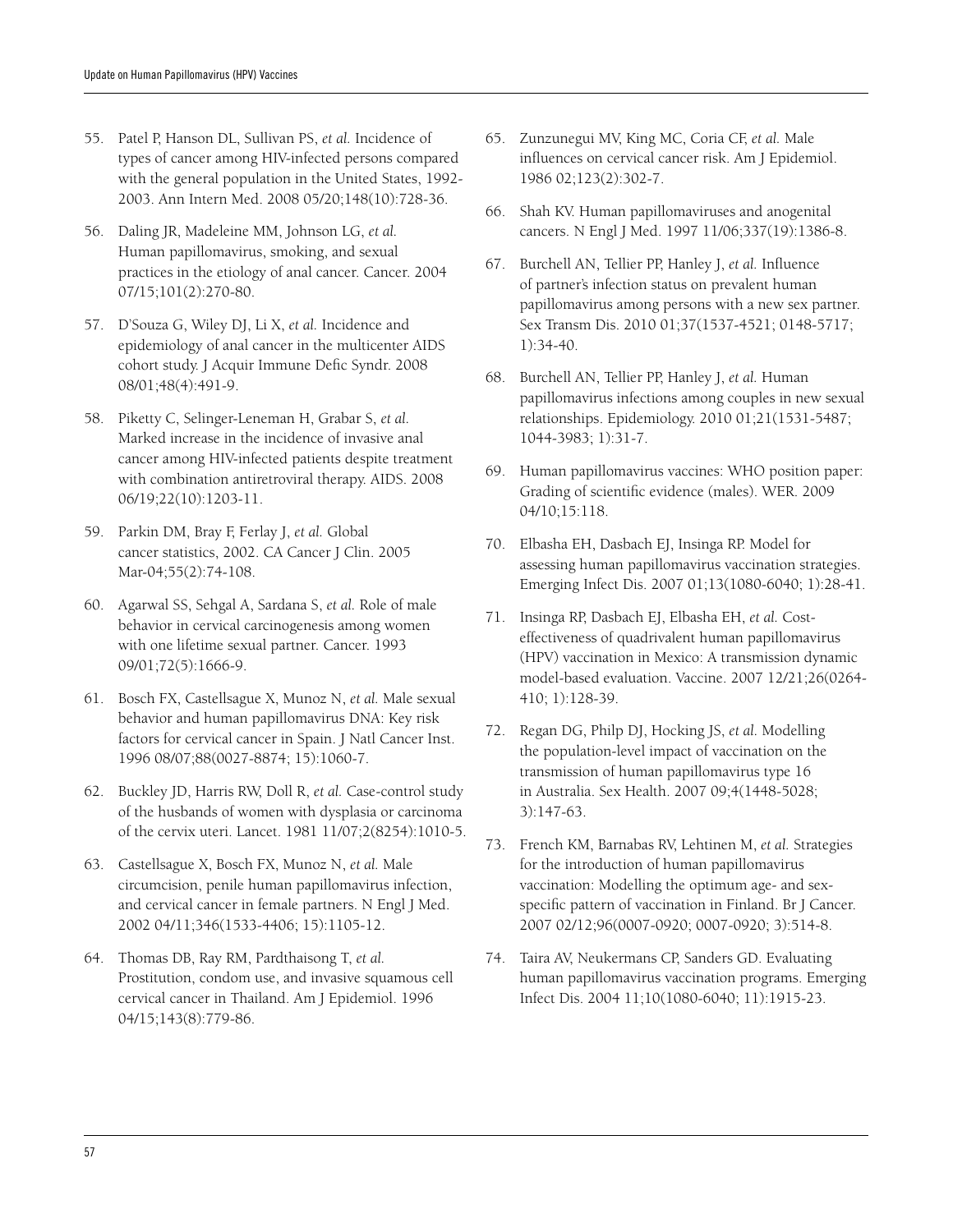- 75. Kim JJ, Andres-Beck B, Goldie SJ. The value of including boys in an HPV vaccination programme: A cost-effectiveness analysis in a low-resource setting. Br J Cancer. 2007 11/05;97(0007-0920; 9):1322-8.
- 76. Inglis S, Shaw A, Koenig S. Chapter 11: HPV vaccines: Commercial research and development. Vaccine. 2006 08/31;24 Suppl 3:S3/99-105.
- 77. GSK cervical cancer candidate vaccine. The use of the AS04 adjuvant system to enhance immune responses [homepage on the Internet]. Presented to ACIP: 2007 10/25. Available from: http://www.cdc.gov/vaccines/ recs/acip/downloads/mtg-slides-oct07/21HPV.pdf.
- 78. Giannini SL, Hanon E, Moris P, *et al.* Enhanced humoral and memory B cellular immunity using HPV16/18 L1 VLP vaccine formulated with the MPL/aluminium salt combination (AS04) compared to aluminium salt only. Vaccine. 2006 08/14;24(33-34):5937-49.
- 79. Dubin G. GSK cervical cancer candidate vaccine: Clinical overview and safety review. Presented to ACIP 25 October 2007 Source: Dr. Bruce Seet, Scientific development manager, Canadian Medical Division, GSK inc.
- 80. Verstraeten T, Descamps D, David MP, *et al.* Analysis of adverse events of potential autoimmune aetiology in a large integrated safety database of AS04 adjuvanted vaccines. Vaccine. 2008 12/02;26(51):6630-8.
- 81. Munoz N, Kjaer SK, Sigurdsson K, *et al.* Impact of human papillomavirus (HPV)-6/11/16/18 vaccine on all HPV-associated genital diseases in young women. J Natl Cancer Inst. 2010 03/03;102(5):325-39.
- 82. Joura E. Impact of the quadrivalent HPV (types 6/11/16/18) vaccine in women who have been treated for cervical, vulvar, or vaginal disease: Do these women benefit from vaccination? Oral abstract 457. 2010 07/03-08.
- 83. Garland SM, Hernandez-Avila M, Wheeler CM, *et al.* Quadrivalent vaccine against human papillomavirus to prevent anogenital diseases. N Engl J Med. 2007 05/10;356(19):1928-43.
- 84. FUTURE II Study Group. Quadrivalent vaccine against human papillomavirus to prevent high-grade cervical lesions. N Engl J Med. 2007 05/10;356(19):1915-27.
- 85. Munoz N, Manalastas R,Jr., Pitisuttithum P, *et al.* Safety, immunogenicity, and efficacy of quadrivalent human papillomavirus (types 6, 11, 16, 18) recombinant vaccine in women aged 24-45 years: A randomised, double-blind trial. Lancet. 2009 06/06;373(1474-547; 9679):1949-57.
- 86. Brown DR, Kjaer SK, Sigurdsson K, *et al.* The impact of quadrivalent human papillomavirus (HPV; types 6, 11, 16, and 18) L1 virus-like particle vaccine on infection and disease due to oncogenic nonvaccine HPV types in generally HPV-naive women aged 16-26 years. J Infect Dis. 2009 04/01;199(0022-1899; 7):926-35.
- 87. Wheeler CM, Kjaer SK, Sigurdsson K, *et al.* The impact of quadrivalent human papillomavirus (HPV; types 6, 11, 16, and 18) L1 virus-like particle vaccine on infection and disease due to oncogenic non vaccine HPV types in sexually active women aged 16-26 years. J Infect Dis. 2009 04/01;199(0022-1899; 7):936-44.
- 88. Giuliano AR, Palefsky JM, Goldstone S, et al. Efficacy of quadrivalent HPV vaccine against HPV infection and disease in males. N Engl J Med. 2011 02/03;364(5):401-11.
- 89. Block SL, Nolan T, Sattler C, *et al.* Comparison of the immunogenicity and reactogenicity of a prophylactic quadrivalent human papillomavirus (types 6, 11, 16, and 18) L1 virus-like particle vaccine in male and female adolescents and young adult women. Pediatrics. 2006 11;118(1098-4275; 5):2135-45.
- 90. Male indication for Gardasil, VRBPAC Briefing Document for the Vaccines and Related Products Advisory Committee (VRBPAC), Food and Drug Administration, Center for Biologic Evaluation and Research. Sept 9,2009. Accessed at http://www.fda.gov/downloads/ advisorycommittees/committeesmeetingmaterials/bloodvaccinesand otherbiologics/vaccinesandrelatedbiologicalproductsadvisorycommittee/UCM181372.pdf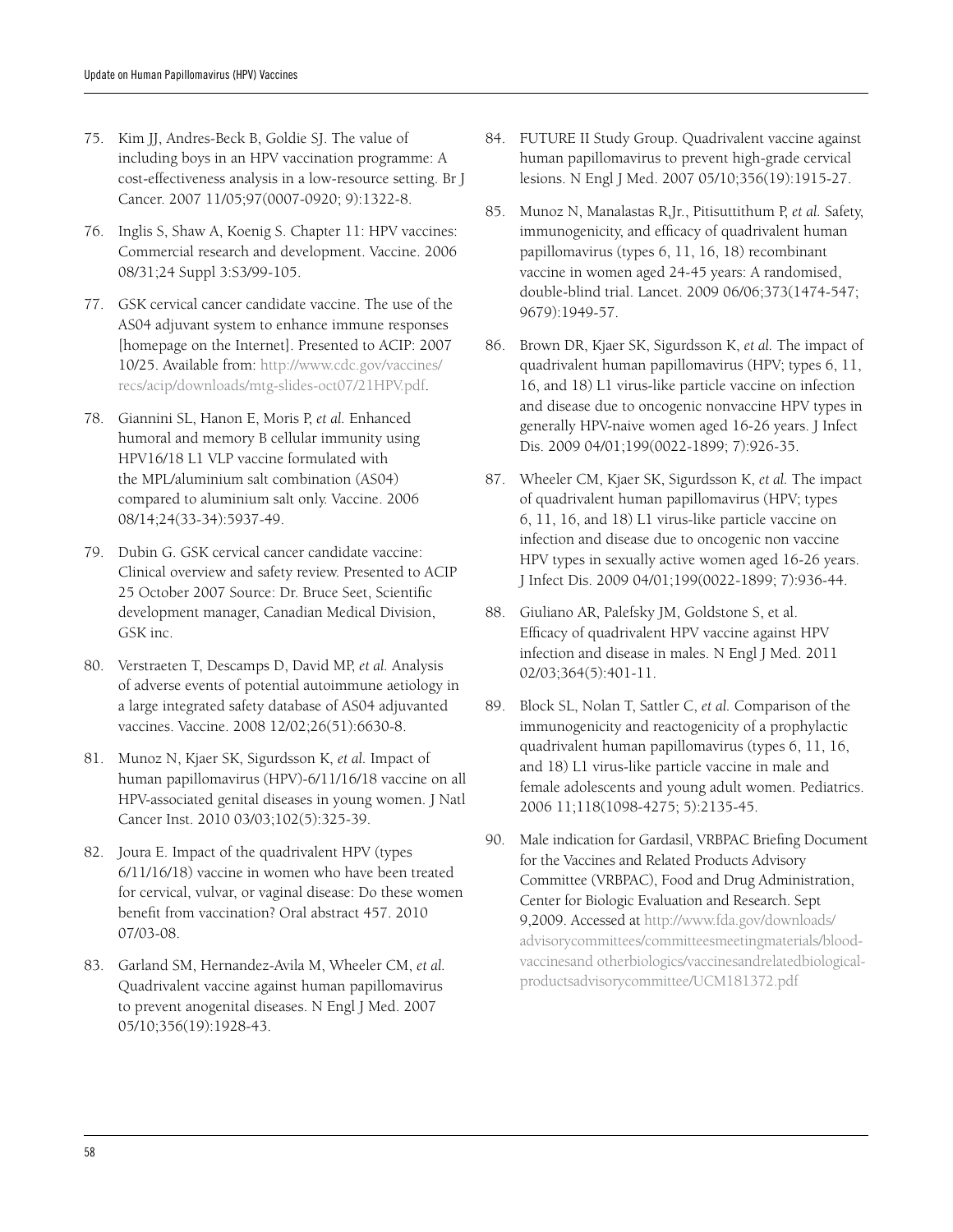- 91. Palefsky J. In: Efficacy of Gardasil in men aged 16-26 years naive to vaccine HPV types at baseline: The latest data. European Research Organization on Genital Infection and Neoplasia (EUROGIN) International Multidisciplinary Conference; 02/17; 2010 02.
- 92. Haupt RM. Gardasil® update: Efficacy against intra-anal infections and disease. 2010 02/24.
- 93. Palefsky J. Quadrivalent HPV vaccine efficacy against anal intraepithelial neoplasia in men having sex with men. EUROGIN 2010; Abstract SS 19-2.
- 94. Donovan B, Franklin N, Guy R, *et al.* Quadrivalent human papillomavirus vaccination and trends in genital warts in Australia: Analysis of national sentinel surveillance data. Lancet Infect Dis. 2011 01;11(1):39-44.
- 95. Burchell AN, Tellier PP, Coutlee F, Hanley J, *et al.* In: The effect of HPV vaccination on infection in partnerships. European Research Organization on Genital Infection and Neoplasia (EUROGIN) International Multidisciplinary Conference; 02.
- 96. Harper DM, Franco EL, Wheeler CM, *et al*. Sustained efficacy up to 4.5 years of a bivalent L1 virus-like particle vaccine against human papillomavirus types 16 and 18: Follow-up from a randomised control trial. Lancet. 2006 04/15;367(9518):1247-55.
- 97. Harper DM, Franco EL, Wheeler C, et al. Efficacy of a bivalent L1 virus-like particle vaccine in prevention of infection with human papillomavirus types 16 and 18 in young women: A randomised controlled trial. Lancet. 2004 11/13-19;364(9447):1757-65.
- 98. Romanowski B, Schwartz T, Ferguson L. AS04 adjuvanted vaccine administered in a 2-dose schedule compared with the standard 3-dose schedule. 2010.
- 99. Paavonen J, Naud P, Salmeron J, *et al.* Efficacy of human papillomavirus (HPV)-16/18 AS04-adjuvanted vaccine against cervical infection and precancer caused by oncogenic HPV types (PATRICIA): Final analysis of a double-blind, randomised study in young women. Lancet. 2009 07/25;374(9686):301-14.
- 100. Paavonen J, Jenkins D, Bosch FX, *et al.* Efficacy of a prophylactic adjuvanted bivalent L1 virus-like-particle vaccine against infection with human papillomavirus types 16 and 18 in young women: An interim analysis of a phase III double-blind, randomised controlled trial. Lancet. 2007 06/30;369(9580):2161-70.
- 101. Hildesheim A, Herrero R, Wacholder S, *et al.* Effect of human papillomavirus 16/18 L1 viruslike particle vaccine among young women with preexisting infection: A randomized trial. JAMA. 2007 08/15;298(7):743-53.
- 102. Moscicki AB, Schiffman M, Kjaer S, *et al.* Chapter 5: Updating the natural history of HPV and anogenital cancer. Vaccine. 2006 08/31;24 Suppl 3:S3/42-51.
- 103. GlaxoSmithKline Vaccine HPV-007 Study Group, *et al.*  Sustained efficacy and immunogenicity of the human papillomavirus (HPV)-16/18 AS04-adjuvanted vaccine: analysis of a randomised placebo-controlled trial up to 6.4 years. Lancet. 2009 12/12:374(9706):1975-85.
- 104. Paavonen J. et al. End of Study results of PATRICIA: A phase III efficacy study of HPV-16/18 ASO4 adjuvanted vaccine in young women. 26<sup>th</sup> International Papillomavirus Conference (IPvC). Montreal, Canada; July 3-8, 2010
- 105. Kreimer AR, Rodriguez AC, Hildesheim A, *et al.*  Proof-of-Principle: Efficacy of fewer than 3-doses of a bivalent HPV 16/18 vaccine against incident persistent HPV infection in Guanacaste, Costa Rica. Oral abstract .2010 07/03-08.
- 106. Skinner R. on behalf of the HPV PATRICIA Study Group. Cross-protective efficacy of Cervarix against oncogenic HPV-types beyand HPV 16/18. 25<sup>th</sup> International Papillomavirus Conference (IPvC). Malmo, Sweden, May 8-14, 2009.
- 107. Garland S. et al. Does the HPV-16/18 ASO4-adjuvanted vaccine benefit women with cervical disease? European Research Organization on Genital infection and neoplasia (EUROGIN). Lisbon, Portugal, May 8-11, 2011.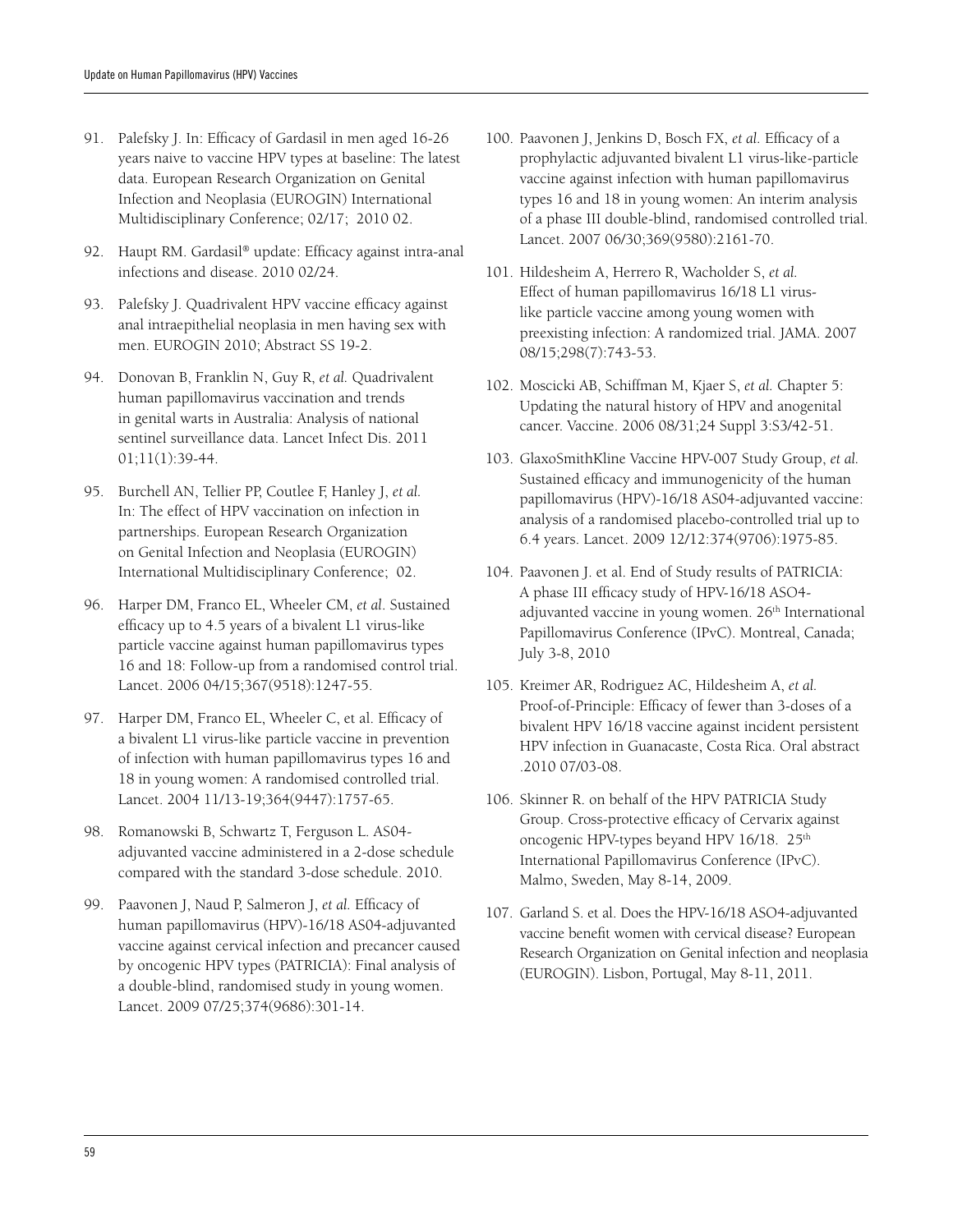- 108. Joura EA, Kjaer SK, Wheeler CM, *et al.* HPV antibody levels and clinical efficacy following administration of a prophylactic quadrivalent HPV vaccine. Vaccine 2008 10/16:26;6844-51.
- 109. Dias D, Van Doren J, Schlottmann S, *et al.* Optimization and validation of a multiplexed Luminex assay to quantify antibodies to neutralizing epitopes on human papillomaviruses 6, 11, 16, and 18. Clin Diagn Lab Immunol. 2005 08;12(8):959-69.
- 110. Opalka D, Matys K, Bojczuk P, *et al.* Multiplexed serologic assay for nine anogenital human papillomavirus types. Clin Vaccine Immunol. 2010 05;17(5):818-27.
- 111. Olsson SE, Villa LL, Costa RL, *et al.* Induction of immune memory following administration of a prophylactic quadrivalent human papillomavirus (HPV) types 6/11/16/18 L1 virus-like particle (VLP) vaccine. Vaccine. 2007 06/21;25(26):4931-9.
- 112. Villa LL, Costa RL, Petta CA, *et al.* High sustained efficacy of a prophylactic quadrivalent human papillomavirus types 6/11/16/18 L1 virus-like particle vaccine through 5 years of follow-up. Br J Cancer. 2006 12/04;95(11):1459-66.
- 113. Opalka D, Lachman CE, MacMullen SA, *et al.* Simultaneous quantitation of antibodies to neutralizing epitopes on virus-like particles for human papillomavirus types 6, 11, 16, and 18 by a multiplexed Luminex assay. Clin Diagn Lab Immunol. 2003 01;10(1):108-15.
- 114. Haupt RM. Gardasil update: Male efficacy and safety: Presentation to ACIP. In press 2009.
- 115. Reisinger KS, Block SL, Lazcano-Ponce E, *et al.* Safety and persistent immunogenicity of a quadrivalent human papillomavirus types 6, 11, 16, 18 L1 virus-like particle vaccine in preadolescents and adolescents: A randomized controlled trial. Pediatr Infect Dis J. 2007 03;26(0891-3668; 3):201-9.
- 116. Dobson S, Dawar M, Scheifele D, *et al.* In: Are 2 doses of HPV vaccine adequate in girls? 25th International Papilloma Conference; 05; 2009.
- 117. Einstein MH, Baron M, Levin MJ, *et al.* Comparison of the immunogenicity and safety of Cervarix and Gardasil in human Papillomavirus (HPV) cervical cancer vaccines in healthy women aged 18-45 years. Hum Vaccin. 2009 10;5(10):705-19.
- 118. Dessy FJ, Giannini SL, Bougelet CA, *et al.* Correlation between direct ELISA, single epitope-based inhibition ELISA and pseudovirion-based neutralization assay for measuring anti-HPV-16 and anti-HPV-18 antibody response after vaccination with the AS04-adjuvanted HPV-16/18 cervical cancer vaccine. Hum Vaccin. 2008 11-12;4(6):425-34.
- 119. Dessy F, Poncelet S, Xhenseval V, *et al.* Comparative evaluation of the immunogenicity of two prophylactic HPV cervical cancer vaccines by Merck's competitive Luminex immunoassay (cLIA) and GSK's binding ELISA. EUROGIN. 2010 02.
- 120. Schwarz TF, Dubin G, HPV Vaccine Study Investigators in Adult Women. An AS04-containing human papillomavirus (HPV) 16/18 vaccine for prevention of cervical cancer is immunogenic and well-tolerated in women 15-55 years old. J Clin Oncol. 2006 ASCO Annual Meeting Proceedings Part 1;24(18S):1008.
- 121. De Carvalho N, Teixeira J, Roteili-Martins C,*et al.* Sustained efficacy and immunogenicity of the HPV-16/18 AS04-adjuvanted vaccine up to 7.3 years in young adult women. Vaccine 2010 08:28(38):6247-55.
- 122. Pederson C. Co-administration of Cervarix with Twinrix pediatric (9 year olds). 11/18-22.
- 123. Rombo L, Dubin G, HPV Vaccine Adolescent Study Investigators. AS04 adjuvanted human papillomavirus (HPV) 16/18 L1 virus-like particle (VLP) vaccine for the prevention of cervical cancer is well-tolerated and immunogenic in 10- to 14-year old adolescent girls. 05/02-05.
- 124. Schwarz TF, Descamps D, HPV Vaccine Study Investigators in Adult Women. Immune response in women up to 55 years of age vaccinated with Cervarix, the HPV -16/18 L1 AS04 vaccine candidate. EUROGIN. 2007 10.
- 125. Result summary for 580299/008 [homepage on the Internet]. United Kingdom: GlaxoSmithKline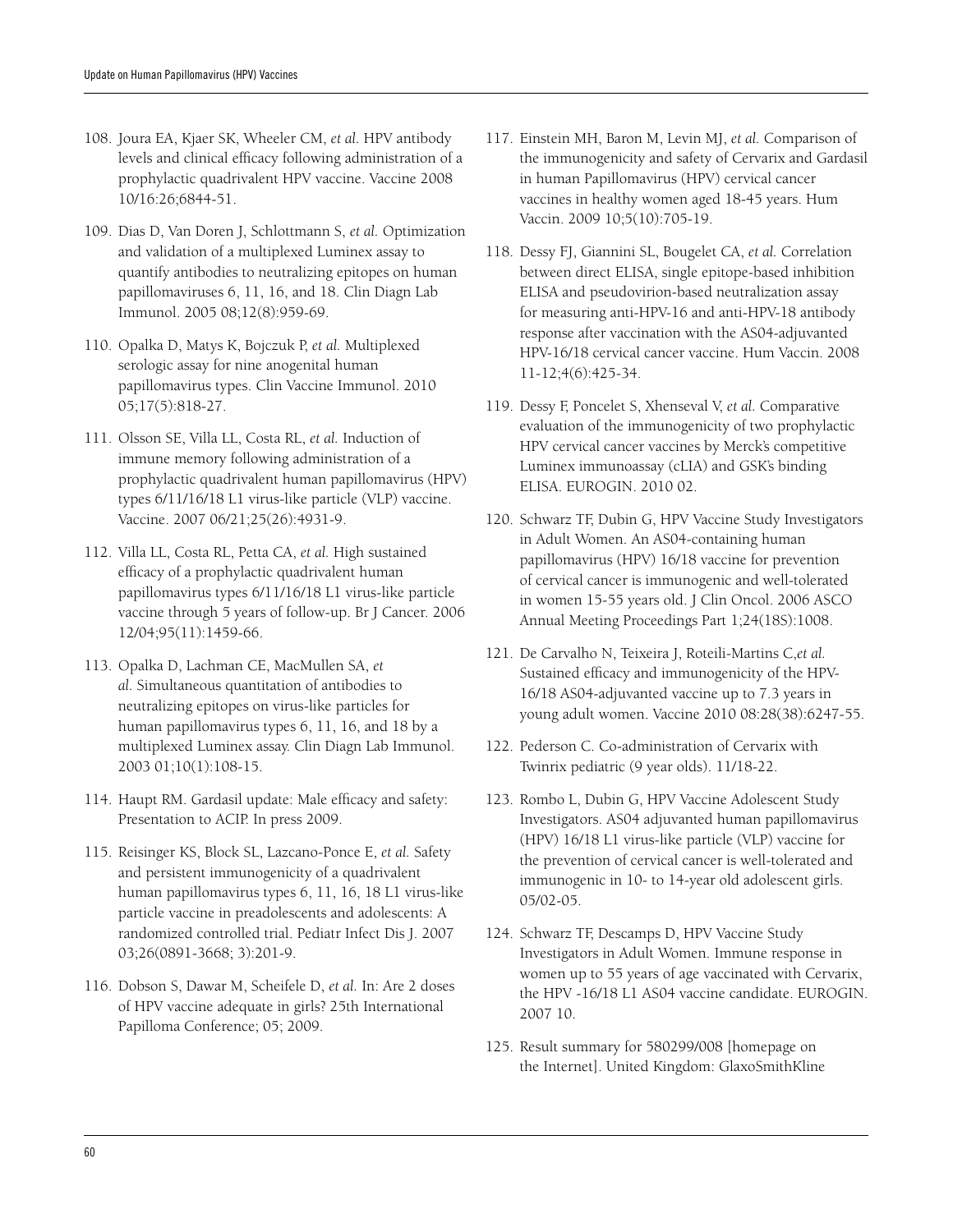[cited 2011]. Available from: http://www.gskclinicalstudyregister.com/result\_detail.jsp;jsessionid=2 95661809F6A78684BD290FB4BB20AC9?protocolId =580299%2F008&studyId=063E1C2C-1A99-427D-83F6-525AB3791945&compound=Human+Papilloma virus+Types+16+and+18+Vaccine.

- 126. Petaja T, on behalf of the HPV-012 Study Group. Long-term persistence of immune response to HPV-16/18 AS04-adjuvanted cervical cancer vaccine in preteen/adolescent girls and young women. Abstracts EUROGIN 2010. 2010 02.
- 127. [homepage on the Internet]. United Kingdom: GlaxoSmithKline [cited 2011]. Available from: http://www.gsk-clinicalstudyregister.com/result\_detail. jsp;jsessionid=6304BEF02AB5B2749FF4F0168E71B E10?protocolld=103514&studyID=C8969071-B0B1- 4BBD-A8EC-4DA874198CFF&compound=Human+Pa pillomavirus+Types+16+And+18+Vaccine.
- 128. Roteli-Martins C., et al. Sustained immunogenicity and efficacy of the HPV-16/18 ASO4-adjuvanted vaccine: follow-up to 8.4 years. 28<sup>th</sup> Annual Meeting of the European Society for Pediatric Infectious Diseases (ESPID), Nice, France, May 4-8, 2010.
- 129. Moscicki AB, Wheeler C, Romanowski B. Anamnestic response to non-vaccine types elicited by a fourth dose of HPV-16/18 AS04-adjuvanted vaccine in young women. SS 11- 6. Abstracts EUROGIN 2010. 2010 02.
- 130. Schwarz TF, Huang LM, Riviera M. 4-year follow-up of immunogenicity and safety of adolescent girls vaccinated with human papillomavirus (HPV)-16/18 AS04 adjuvanted vaccine. European Society for Paediatric Infectious Diseases (ESPID) Annual Meeting. 05.
- 131. Poncelet S, Cambron P, Giannini SL. Induction of cervical mucosal HPV IgG in women 15-55 years old following systemic vaccination with GSKs prophylactic cervical cancer candidate vaccine. European Society for Paediatric Infectious Diseases (ESPID) Annual Meeting. 11.
- 132. Petaja T, Keranen H, Karppa T, *et al.* Immunogenicity and safety of human papillomavirus (HPV)-16/18 AS04-adjuvanted vaccine in healthy boys aged 10-18 years. J Adolesc Health. 2009 01;44(1):33-40.
- 133. Pederson C, Petaja T, Strauss G, *et al.* Immunization in early adolescent females with human papillomavirus types 16 and 18 L1 virus-like particle vaccine containing AS04 adjuvant. Journal of Adolescent Health. 2007;40:564.
- 134. Esposito S, Birlutiu V, Jarcuska P. Human papillomavirus (HPV)-16/18 AS04-adjuvanted vaccine administered according to an alternate dosing schedule. European Research Organization on Genital Infection and Neoplasia (EUROGIN). Monte Carlo, Monaco, Feb. 17-20, 2010.
- 135. Romanowski B, et al. Immune response to the HPV-16/18 ASO4-adjuvanted vaccine administered as a 2-dose or 3-dose schedule two years after vaccination. European Research Organization on Genital Infection and Neoplasia (EUROGIN). Lisbon, Portugal, May 8-11, 2011.
- 136. Einstein MH, on behalf of the HPV-010 Study Group. Immunogenicity comparison of two prophylactic human papillomavirus cervical cancer vaccines at month 18. European Research Organization on Genital Infection and Neoplasia (EUROGIN). Monte Carlo, Monaco, Feb. 17-20, 2010.
- 137. Einstein MH, on behal of the HPV-010 Study Group. Comparison of two prophylactic Human Papillomavirus (HPV) vaccines at Month 36. European Research Organization on Genital Infection and Neoplasia (EUROGIN). Lisbon, Portugal, May 8-11, 2011.
- 138. Wheeler CM, Bautista OM, Tomassini JE, *et al.* Safety and immunogenicity of co-administered quadrivalent human papillomavirus (HPV)-6/11/16/18 L1 virus-like particle (VLP) and hepatitis B (HBV) vaccines. Vaccine. 2008 01/30;26(0264-410; 0264-410; 5):686-96.
- 139. Vesikari T, Van DP, Lindblad N, *et al.* An openlabel, randomized, multicenter study of the safety, tolerability, and immunogenicity of quadrivalent human papillomavirus (types 6/11/16/18) vaccine given concomitantly with diphtheria, tetanus, pertussis, and poliomyelitis vaccine in healthy adolescents 11 to 17 years of age. Pediatr Infect Dis J. 2009 12/01(1532- 0987; 1532-0987).